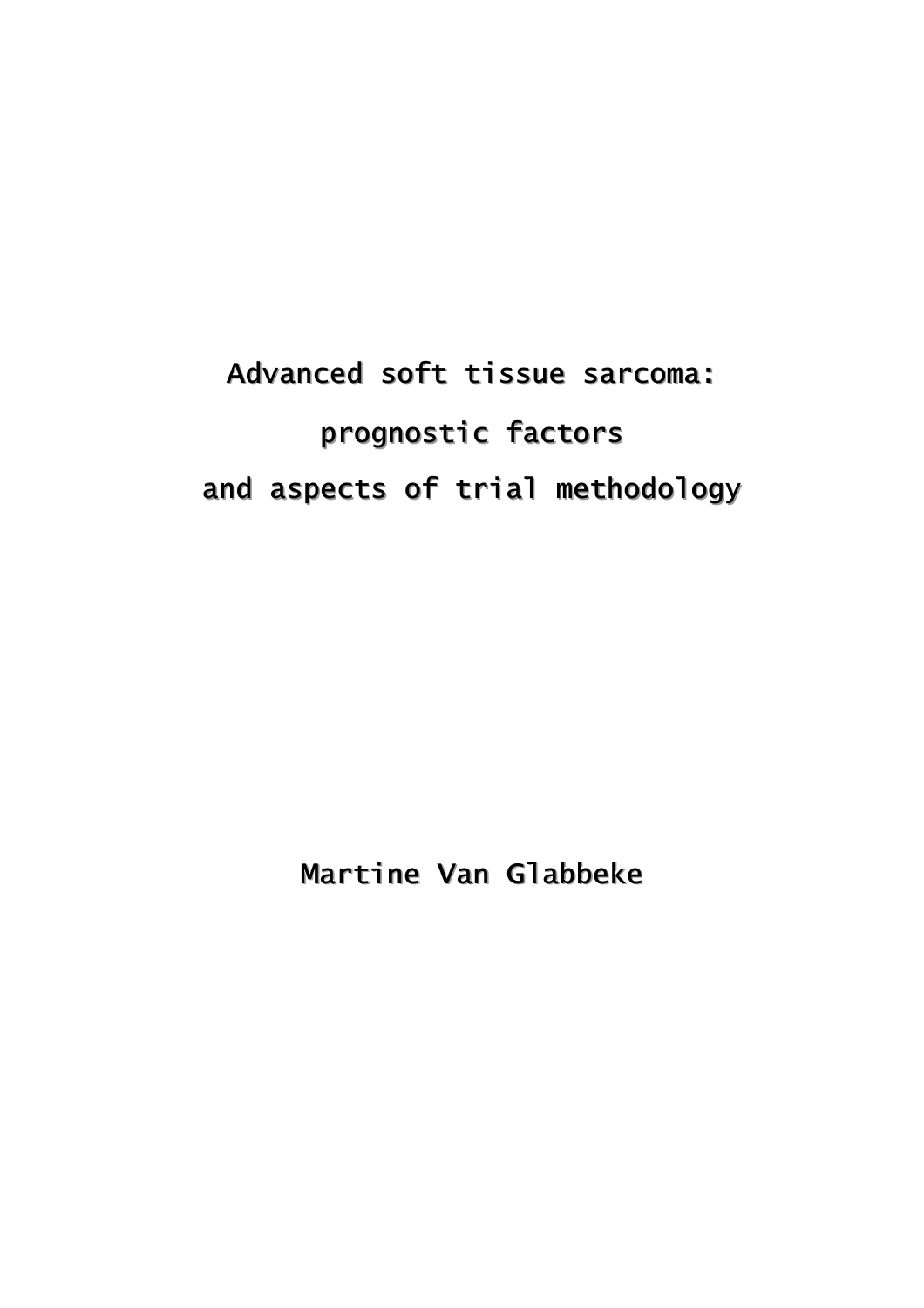Cover picture: Guy Joly

Printed by: Presses Universitaires de Bruxelles

The publication of this thesis was financially supported by Novartis

© Copyright 2006 : Martine Van Glabbeke, Brussels, Belgium

No part of this book may be reproduced in any form without the written permission of the author.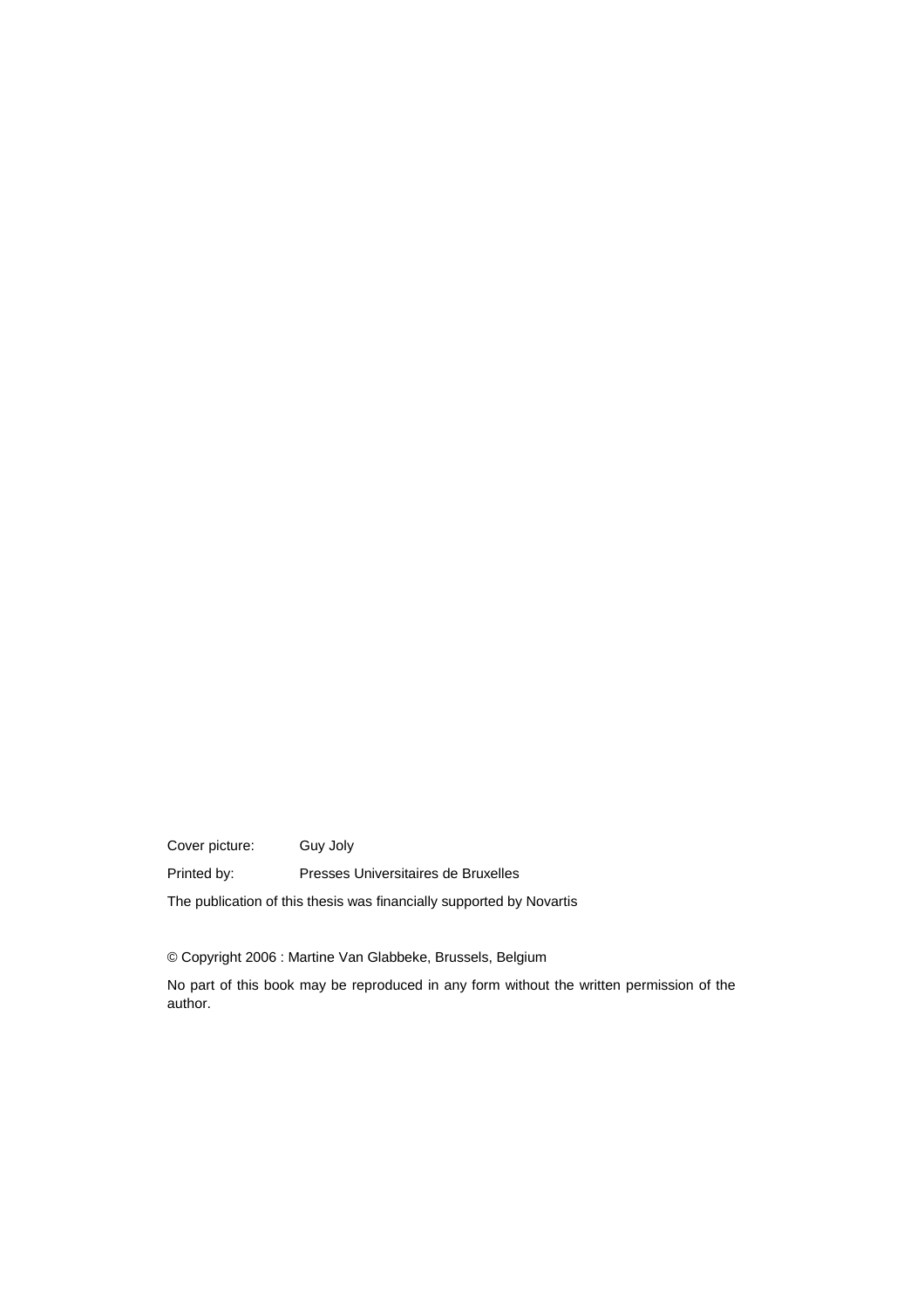Advanced soft tissue sarcoma: prognostic factors and aspects of trial methodology

*Vergevorderde weke delen sarcomen: prognostische factoren en studie-methodologische aspecten* 

# **Thesis**

to obtain the degree of doctor from the Erasmus University Rotterdam by command of the rector magnificus Prof.dr. S.W.J. Lamberts And in accordance with the decision of the Doctorate Board

> The public defence shall be held on Thursday June  $8<sup>th</sup>$ , 2006 at 13.30

> > by

Martine Marie Berthe Van Glabbeke born at Etterbeek, Belgium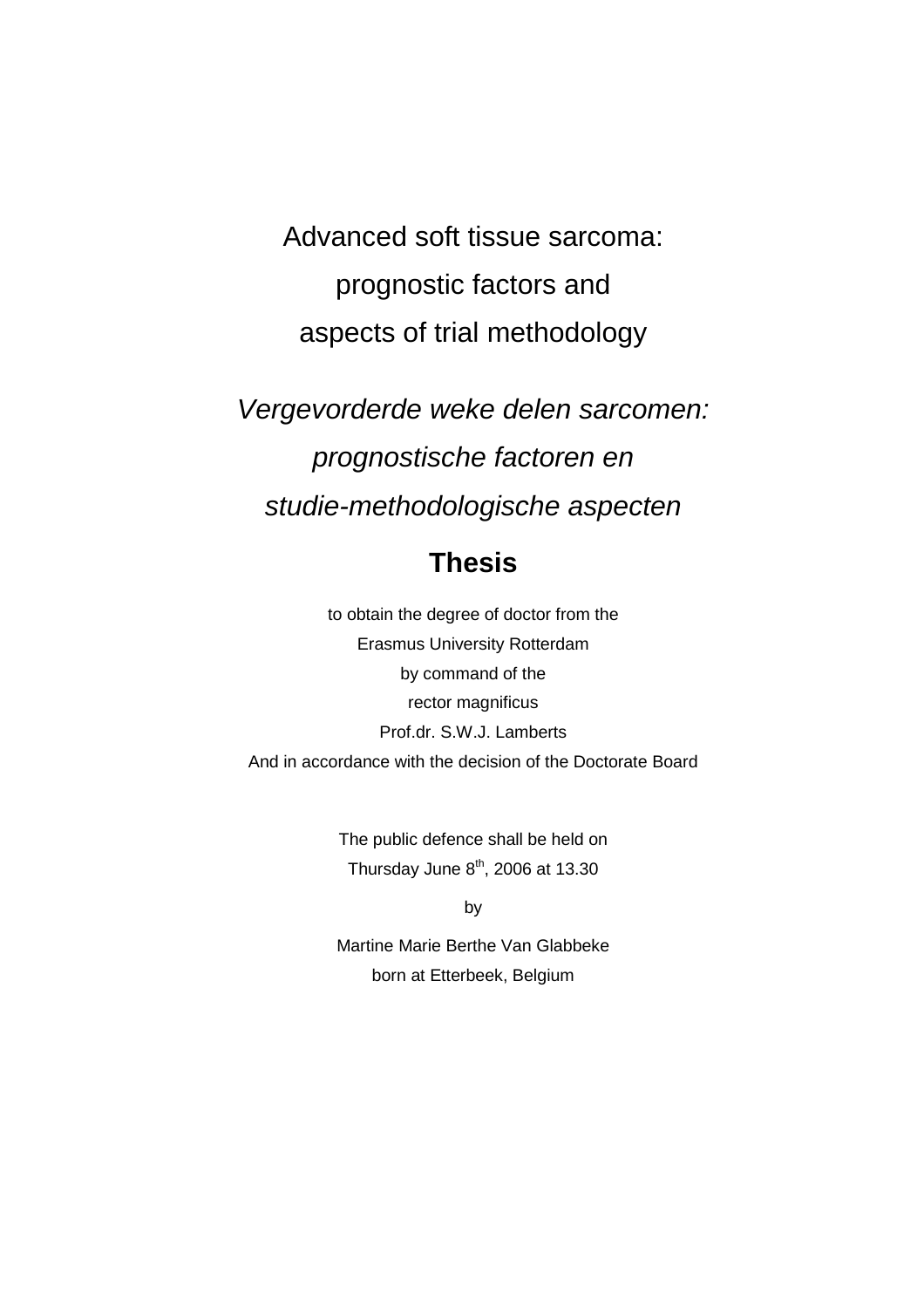# **Doctoral Committee**

Promotor Prof.dr. J. Verweij

Other members: Prof.dr. G. Stoter Prof.dr. A.A.M. Eggermont Prof.dr. A.T. van Oosterom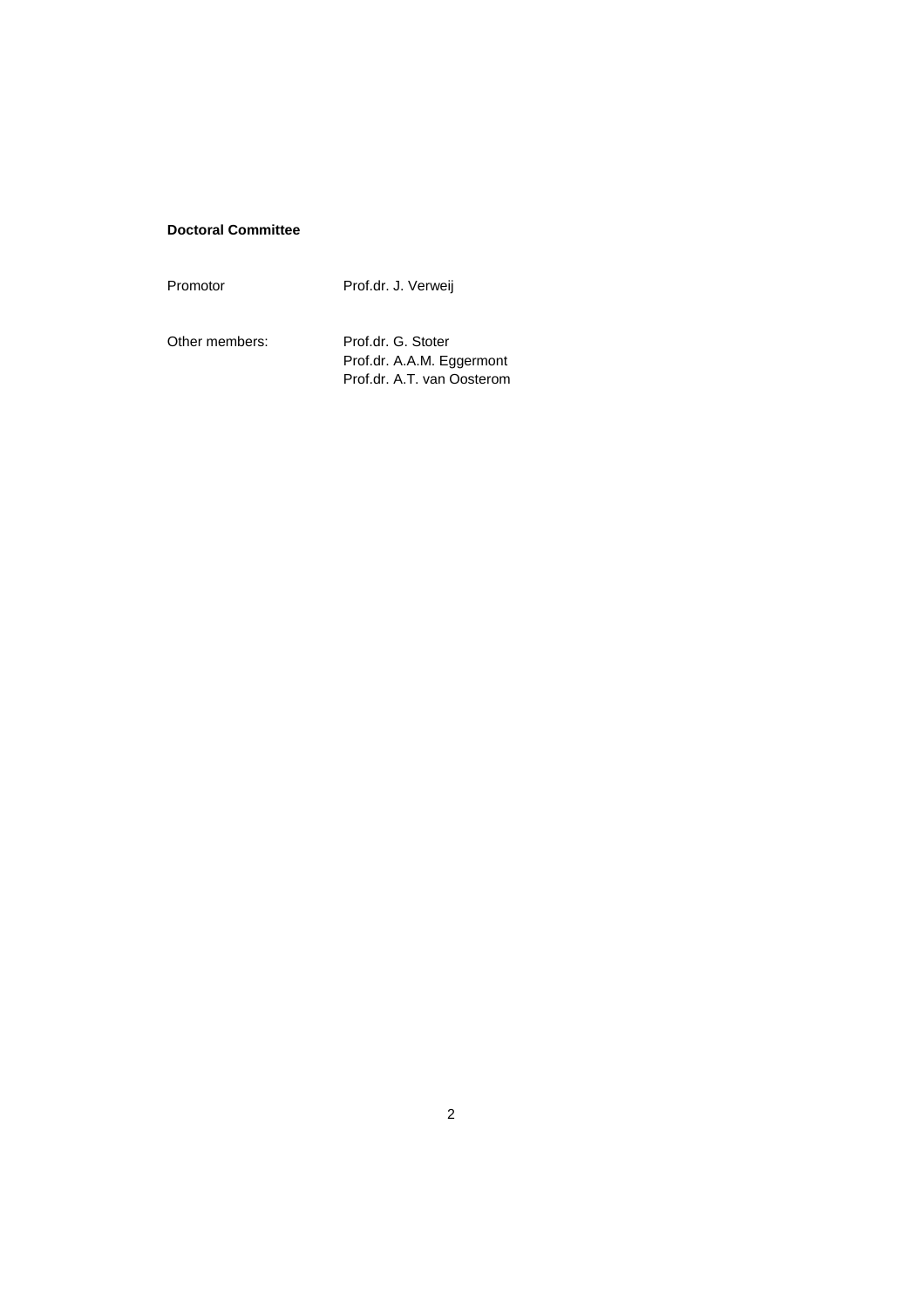To the memory of my mother,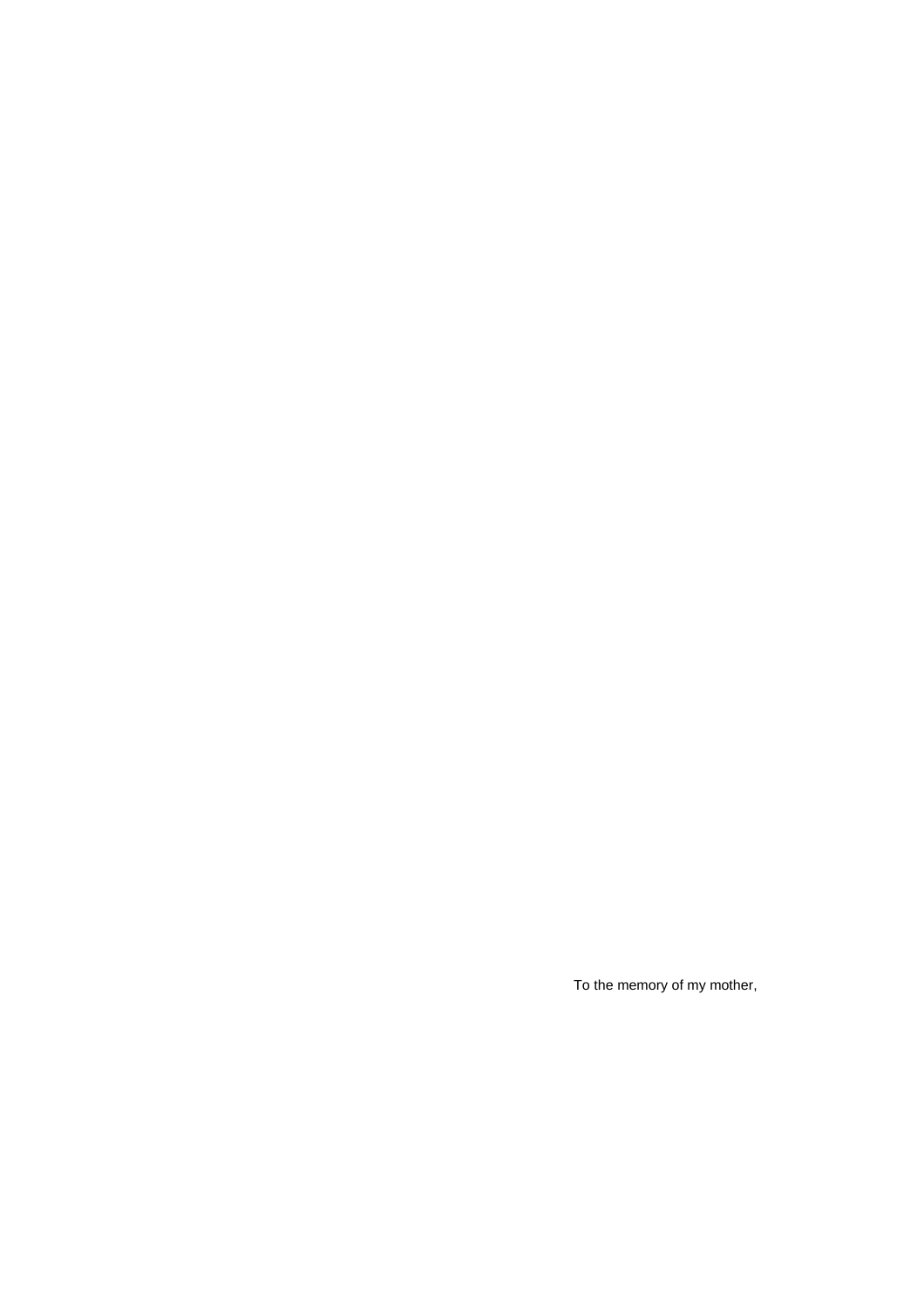# **Table of contents**

| Chapter I   |                                                                                                                                                                                                              |  |
|-------------|--------------------------------------------------------------------------------------------------------------------------------------------------------------------------------------------------------------|--|
| Chapter II  | Prognostic factors for the outcome of chemotherapy in advanced soft<br>tissue sarcoma: an analysis of 2,185 patients treated with anthracycline-<br>containing first-line regimens. An EORTC STBSG study. 13 |  |
| Chapter III | Advanced soft-tissue sarcoma: a disease that is potentially curable for a                                                                                                                                    |  |
| Chapter IV  | RECIST vs. WHO: Prospective comparison of response criteria in an<br>EORTC phase II clinical trial investigating ET-743 in advanced soft tissue                                                              |  |
| Chapter V   | Progression-free rate as the principal end-point for phase II trials in soft-                                                                                                                                |  |
| Chapter VI  | Initial and late resistance to imatinib in advanced gastrointestinal stromal<br>tumors are predicted by different prognostic factors: an EORTC-ISG-                                                          |  |
| Chapter VII | Predicting toxicities for patients with advanced gastro-intestinal stromal<br>tumors (GIST) treated with imatinib: an EORTC-ISG-AGITG study. 85                                                              |  |
|             |                                                                                                                                                                                                              |  |
| Chapter IX  |                                                                                                                                                                                                              |  |
|             |                                                                                                                                                                                                              |  |
|             |                                                                                                                                                                                                              |  |

# **List of tables**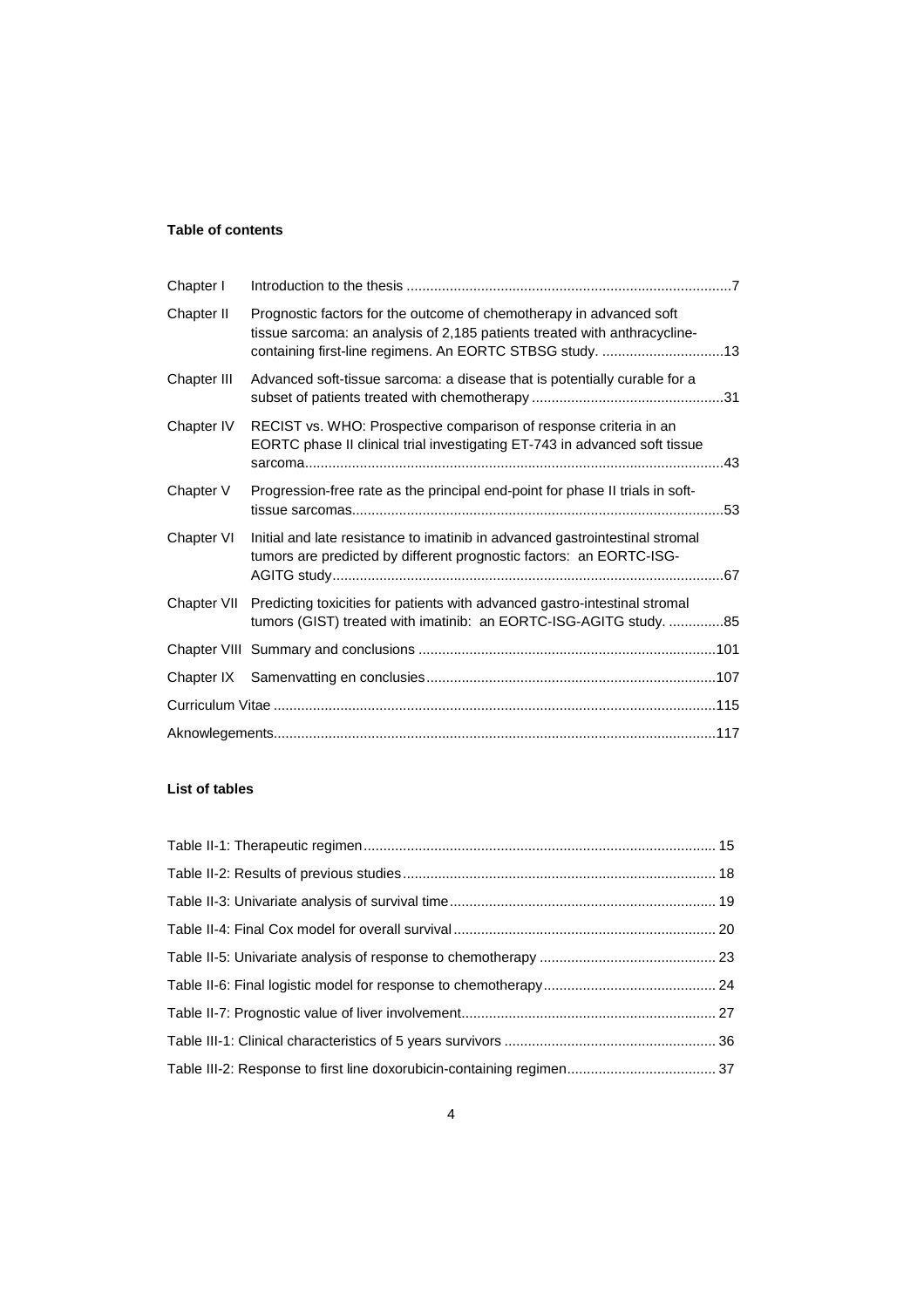| Table III-3: Multivariate analysis of prognostic factors for 5-years survival38     |  |
|-------------------------------------------------------------------------------------|--|
|                                                                                     |  |
|                                                                                     |  |
|                                                                                     |  |
| Table IV-4: Organ/system involved (patients may have more than 1 site involved)  47 |  |
|                                                                                     |  |
| Table IV-6: Timing of progression with RECIST and WHO criteria  48                  |  |
|                                                                                     |  |
|                                                                                     |  |
|                                                                                     |  |
|                                                                                     |  |
| Table V-5: Progression-free rates (PFRs) in non pretreated patients  60             |  |
|                                                                                     |  |
|                                                                                     |  |
|                                                                                     |  |
|                                                                                     |  |
|                                                                                     |  |
|                                                                                     |  |
|                                                                                     |  |
|                                                                                     |  |
|                                                                                     |  |

# **List of figures**

| Figure II-7: Overall survival by time elapsed since initial diagnosis of sarcoma 22 |  |
|-------------------------------------------------------------------------------------|--|
|                                                                                     |  |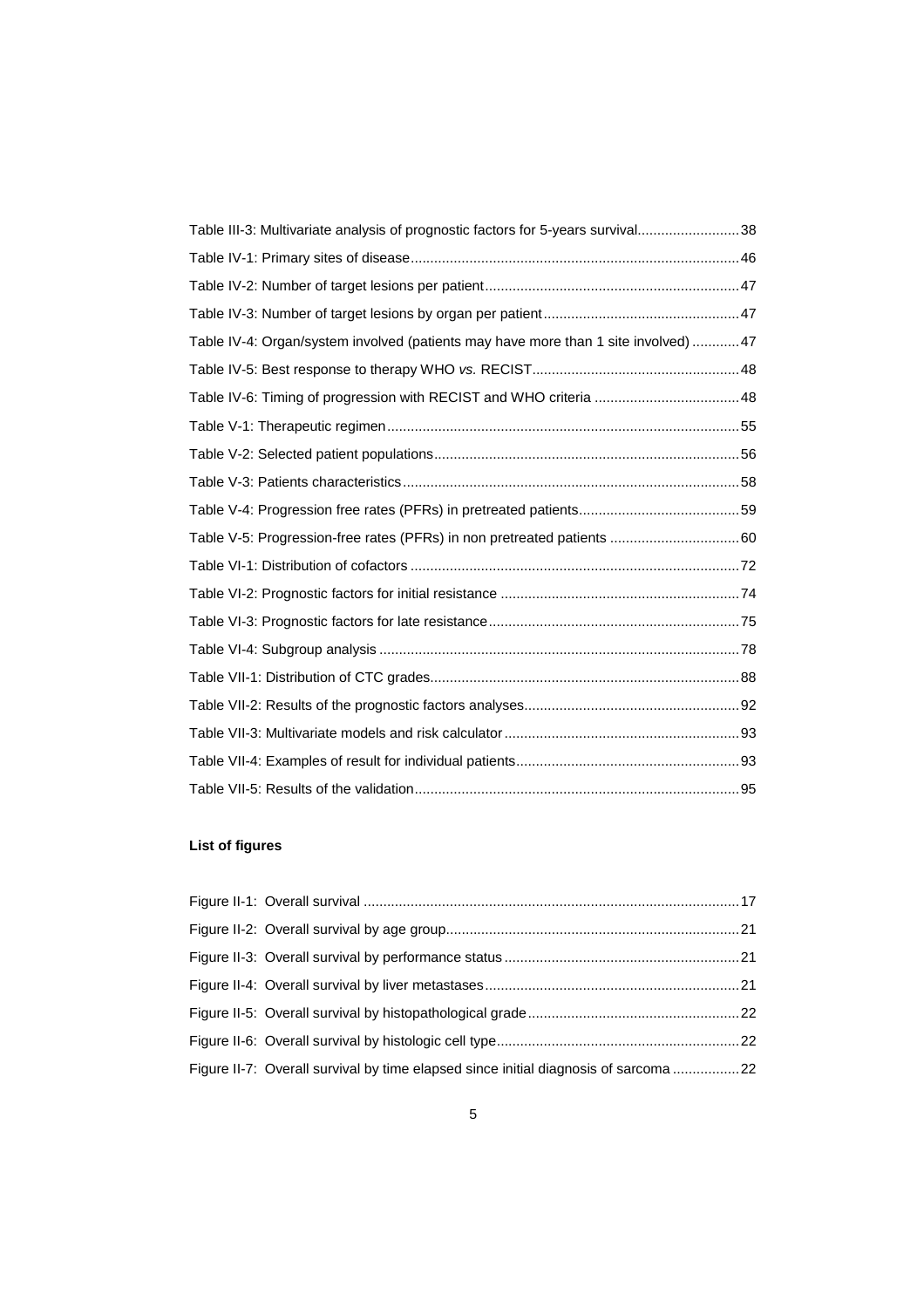| Figure III-1: Overall survival a) in the whole series of 2187 patients; b) after 5 years in<br>the 66 patients alive after 5 years; c) after 5 years in patients in CR, PR, |  |
|-----------------------------------------------------------------------------------------------------------------------------------------------------------------------------|--|
| Figure V-1: Progression-free rate for the whole cohort of pretreated patients.  59                                                                                          |  |
| Figure V-2: Progression-free rate for patients pretreated with an inactive or with an                                                                                       |  |
|                                                                                                                                                                             |  |
|                                                                                                                                                                             |  |
|                                                                                                                                                                             |  |
|                                                                                                                                                                             |  |
| Figure VI-5: Progression free survival by dose level in patients with granulocytes $>= 5 x$                                                                                 |  |
| Figure VI-6: Progression free survival by dose level in patients with tumors of GI origin                                                                                   |  |
|                                                                                                                                                                             |  |
|                                                                                                                                                                             |  |
|                                                                                                                                                                             |  |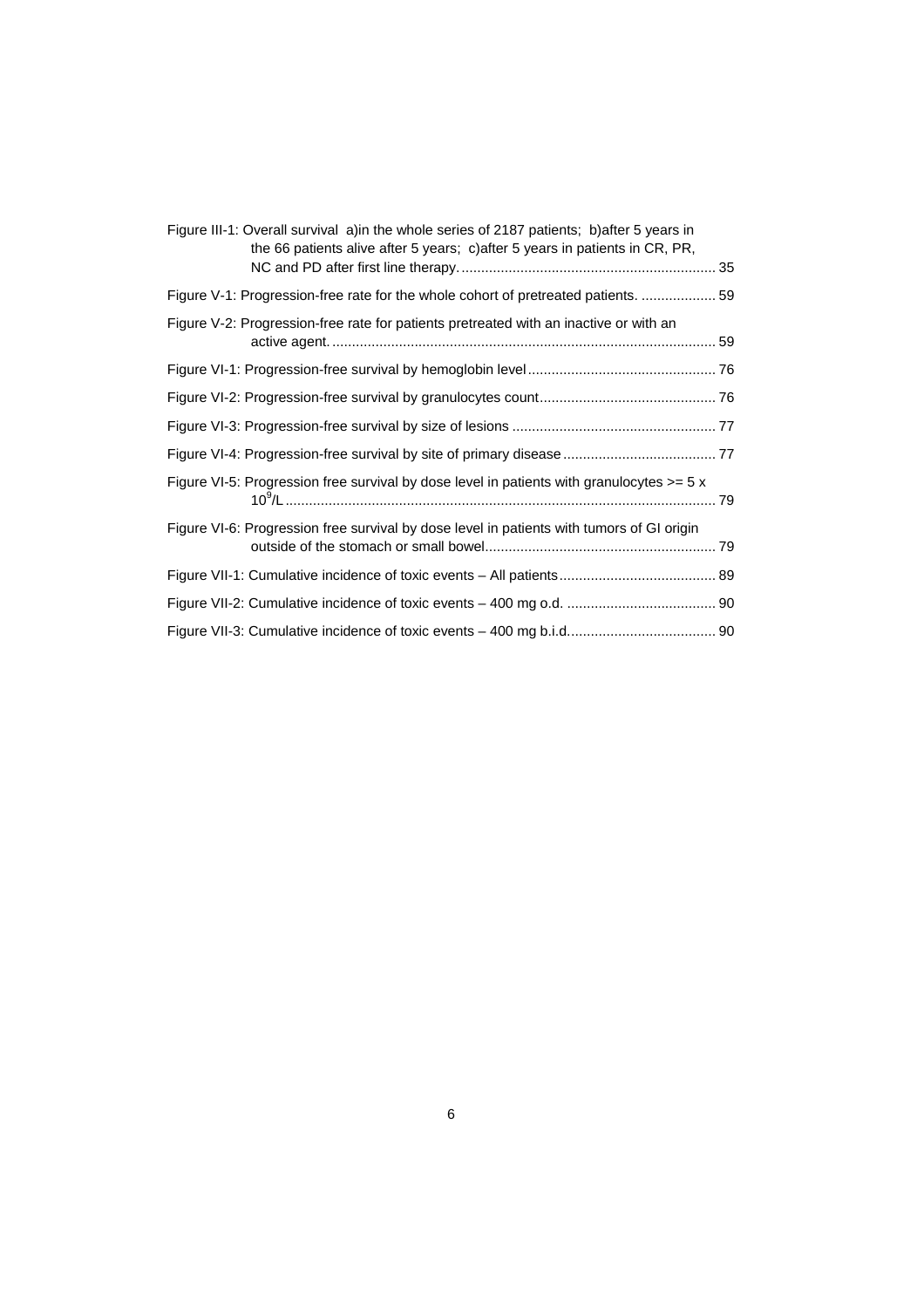**Introduction to the thesis**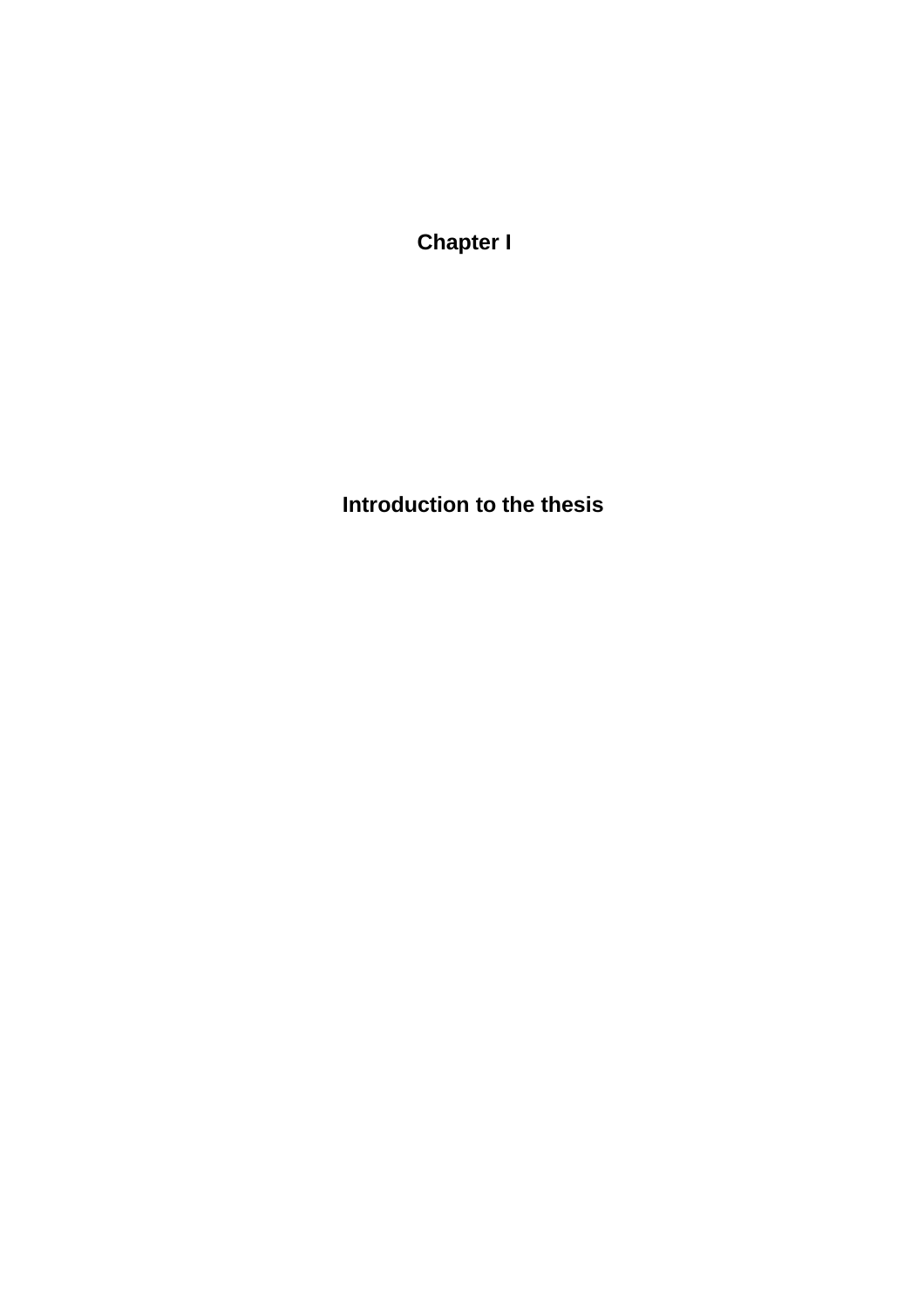# **Soft tissue sarcoma**

**Soft tissue sarcomas are rare tumors**, and globally account for less than 1% of all malignancies. They develop from the cells of the soft supporting tissues of the body (also known as mesenchyma): fat, muscles, nerves, fibrous tissues, blood and lymph vessels.

**Soft tissue sarcomas are therefore a heterogeneous group of tumors**. They currently include more than 50 different histological subtypes. The classification of these tumors is complex and review of the histopathologic specimen by experienced pathologists is generally recommended for clinical practice and, a fortiori, for clinical research. Progress in the understanding of sarcoma has frequently resulted in identification of new histological subtypes or reclassification of existing ones. The development of immunochemistry, cytogenetic and molecular genetic has brought major progress in this field in the last 10 years. The latest available classification of soft tissue tumors has been issued by the World Health Organization in 2002 [1].

**Several histological grading systems have been proposed,** with either 3 or 4 classification levels**.** Most have been validated as prognostic factors for metastases free and overall survival in patients with untreated primary soft tissue sarcoma. The two most widely used grading systems are the one of the US National Cancer Institute (3 levels, based on the histological subtype, and corrected for tumor necrosis, mitotic rate, cellularity and/or pleomorphism for some subtypes), and the one of the French "Fédération Nationale des Centres de Lutte Contre le Cancer" (3 levels, based on tumor necrosis, mitotic rate and tumor differentiation, giving an equal weight to these 3 factors). The French system has been shown to better predict outcome, but both systems are still used. The two systems do overlap in approximately 2/3 of the cases [2].

**Soft tissue sarcomas can occur in any site of the human body**. According to the NCI webs site, almost half of them occur in extremities, 40% in trunk and retroperitoneum and 10% in head and neck; more recently, the WHO has reported a slightly different distribution: 75% are located in extremities, 10% in the trunk wall and 10% in the retroperitoneum. The two levels "CTOS code for anatomic site of disease" provides a standard classification system for the localization of the primary disease.

# **Diagnosis and treatment of primary disease**

**Soft tissue sarcomas are often diagnosed accidentally,** because they generally develop without pain. Less than 1% of soft tissue tumors are malignant. Other soft tissue tumors are either benign or of intermediate malignancy (locally aggressive or rarely metastasizing), according to the last classification of soft tissue tumors [1]. The probability of malignancy of a newly diagnosed soft tissue tumor is related to size and depth, but, so far, malignancy can not be accurately predicted by clinical examinations and imaging techniques. A tumor biopsy is needed to confirm the histology, and this should preferably be performed in a specialized sarcoma center to avoid compromising the results of the subsequent surgery.

**Primary treatment** consists of radical surgery, eventually associated to radiotherapy. Unfortunately, a large proportion of the patients will subsequently relapse locally or develop metastases. Adjuvant chemotherapy has not been proved to increase overall survival, but a meta-analysis or adjuvant trials has demonstrated a significant improvement of disease free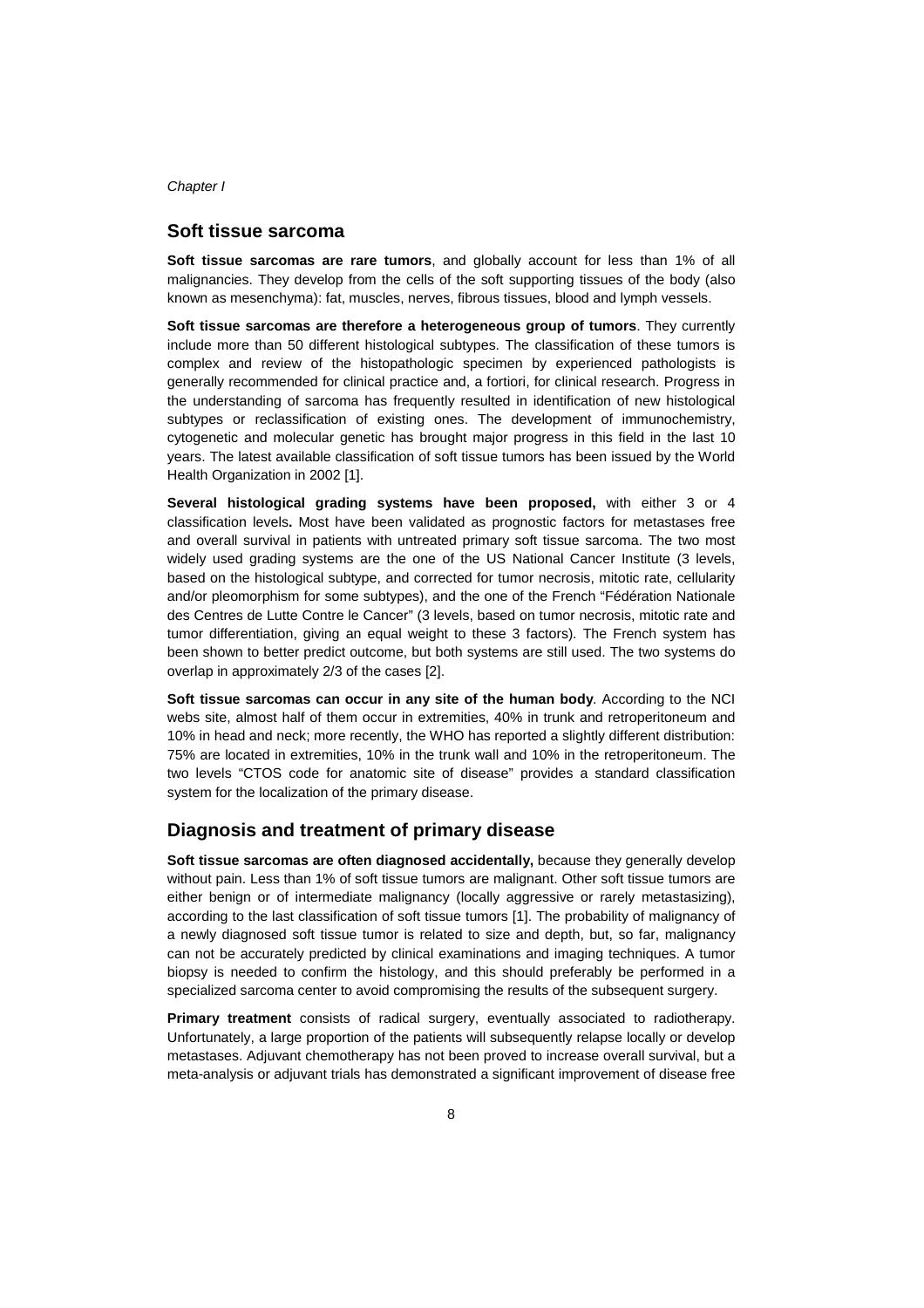survival (10% at 5 years), both in terms of control of the local tumor (5% at 5 years) and of the metastatic spread (9% at 5 years) [3].

# **Advanced disease and clinical trials**

Inoperable locally advanced or metastatic disease at presentation, inoperable locoregional relapse and development of metastases are generally called "advanced disease".

**Systemic therapy** is used for patients with advanced disease. Although responses and prolongation of progression free survival have been observed, this therapeutic approach is generally considered **as palliative**.

**Cytotoxic agents** that have demonstrated activity against soft tissue sarcoma are limited to doxorubicin, ifosfamide and dacarbazine. Multiple randomized clinical trials have been carried out to optimize the combination of these drugs as first treatment for advanced disease (generally called first line therapy). So far, no combination has been shown to significantly improve survival when compared to doxorubicin administered as a single agent at a dose of 75 or 80 mg/m $^2$  every 3 weeks.

**Investigational new drugs** are generally considered as therapeutic options after failure of the first line combination therapy. Most of the cytotoxic agents tested in the clinic against other malignancies have also been tested against soft tissue sarcoma in phase II trials, but none of them has showed any substantial activity in terms of objective response.

**Targeted therapies** have recently brought new expectations for the treatment of soft tissue sarcoma. Mechanisms of carcinogenesis and tumor growth have been extensively studied for sarcoma, making them ideal candidates for targeted therapies. These expectations have been substantiated by the documentation of the activity of imatinib mesylate for Gastro-Intestinal Stromal Tumors (GIST), a sarcoma entity that has been identified relatively recently and is known to be insensitive to chemotherapy. In a trial including 946 advanced GIST patients, the 2-years survival estimate is close to 70%, as compared to 20% with standard doxorubicin based chemotherapy [4]. The success of imatinib therapy for GIST is an encouraging example of the possibilities that can be offered by targeted therapies.

**Specific histological subtypes** are, so far, rarely addressed in clinical trials, and are not even often used for stratification. The difficulty to conduct histology specific studies resides in the limited potential accrual (in a subgroup of a rare disease), associated to the complexity and constant evolution of the histopathological classification. Inclusion of this heterogeneous group of diseases in clinical trials may have restricted the discovery of new agents to "**large spectrum**" drugs active against most of the frequent histological subtypes. Additionally, the referral pattern of individual centers and even of clinical research groups may be largely affected by the quality of the collaboration between medical oncologists and organ specialists at the institutional level. This may lead to "selection biases" and irreproducible results in clinical trials.

As an example, trials conducted in uterine leiomyosarcoma have shown a promising activity of the combination of docetaxel and gemcitabine, two agents that had failed "mixed histology" phase II studies [5].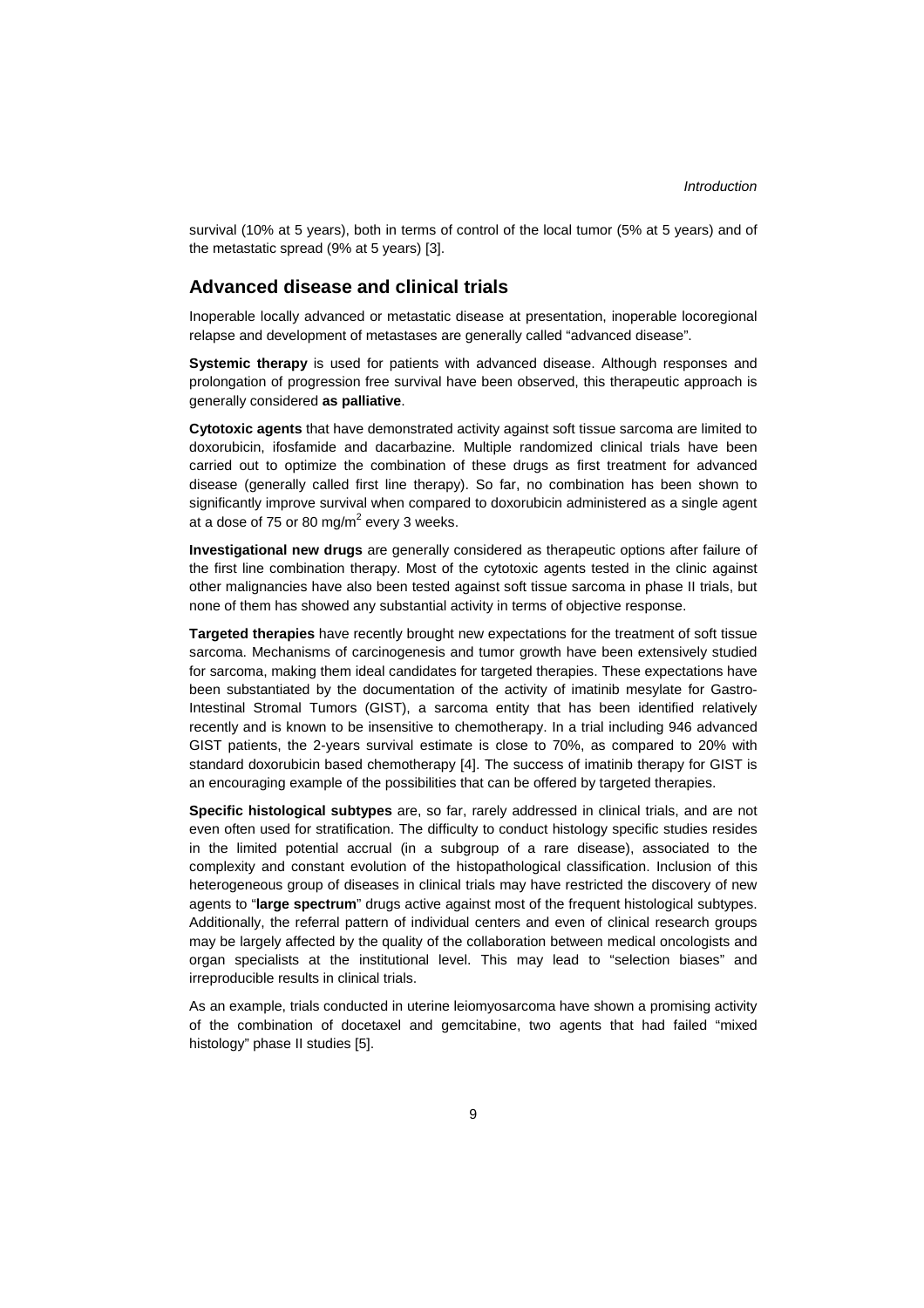**Objective response to therapy** has been used to document activity of new drugs since the recommendation of the WHO in 1979. "Response" is defined as an objectively documented decrease in the size of cancer lesions (subsequent to the administration of the drug), which translates a biological activity of the drug. WHO response criteria may not have been an optimal screening tool for new drugs in sarcoma: they used a complex response evaluation algorithm that was often misunderstood or misinterpreted; they ignored modern imaging techniques like computerized tomographic scans and magnetic resonance imaging, both largely used for the staging of soft tissue sarcoma; more importantly, they are not appropriate to document the activity of cytostatic agents (expected to stop tumor growth) that do not necessarily result in an immediate decrease of the size of the lesions. A few active agents may have been missed because of the use of inappropriate criteria.

Long disease stabilizations have been observed in recent phase II trials with trabectedin [6] and brostallicin [7], despite a limited number of objective responses. Both agents that are currently awaiting confirmation of their activity in controlled clinical trials.

**The Soft Tissue and Bone Sarcoma Group (STBSG) of the European Organization for Research and Treatment of Cancer (EORTC)** has conducted multiple clinical trials in soft tissue sarcoma, with a particular focus on patients with advanced disease. Those trials data have all been managed at the EORTC Data Center, using similar data collection forms, and similar database formats. A central pathology review by a panel of experts is mandatory for all trials subjects. The group has consistently used the French grading system since its first publication. As results, the group has accumulated a database of over 2000 patients treated with first line therapy for advanced soft tissue sarcoma, 380 patients from phase II trials in second or third line therapy, and 946 advanced GIST patients treated with imatinib in the largest clinical trial conducted so far.

# **Objectives of this thesis**

Prognostic factors for newly diagnosed sarcoma patients have extensively been studied. Histological grading systems have been specifically designed to estimate the patients' survival from primary disease presentation. Host (age, sex, performance status, biological parameters at diagnosis) and disease factors (histological type, anatomical localization of the primary disease, tumor size, depth and spread) have been explored in univariate and multivariate analyses. A staging system based on both clinical and pathological factors has been proposed, and its prognostic value has been validated. Other prognostic indexes are available for specific subgroups (based on tumor respectability, anatomical localization, histological subtypes).

None of this is available for patients with advanced disease treated with systemic therapy, and there are several reasons to believe that prognostic factors may be different in this population. Patients who reached the stage of advanced disease are an unfavorable selection of all patients with sarcoma. Prognostic factors at that time are expected to reflect both the natural course of the disease and the sensitivity to systemic therapy. Also, factors characterizing the previous evolution of the disease and the prior therapies need to be added to the list of variables that can affect the prognosis.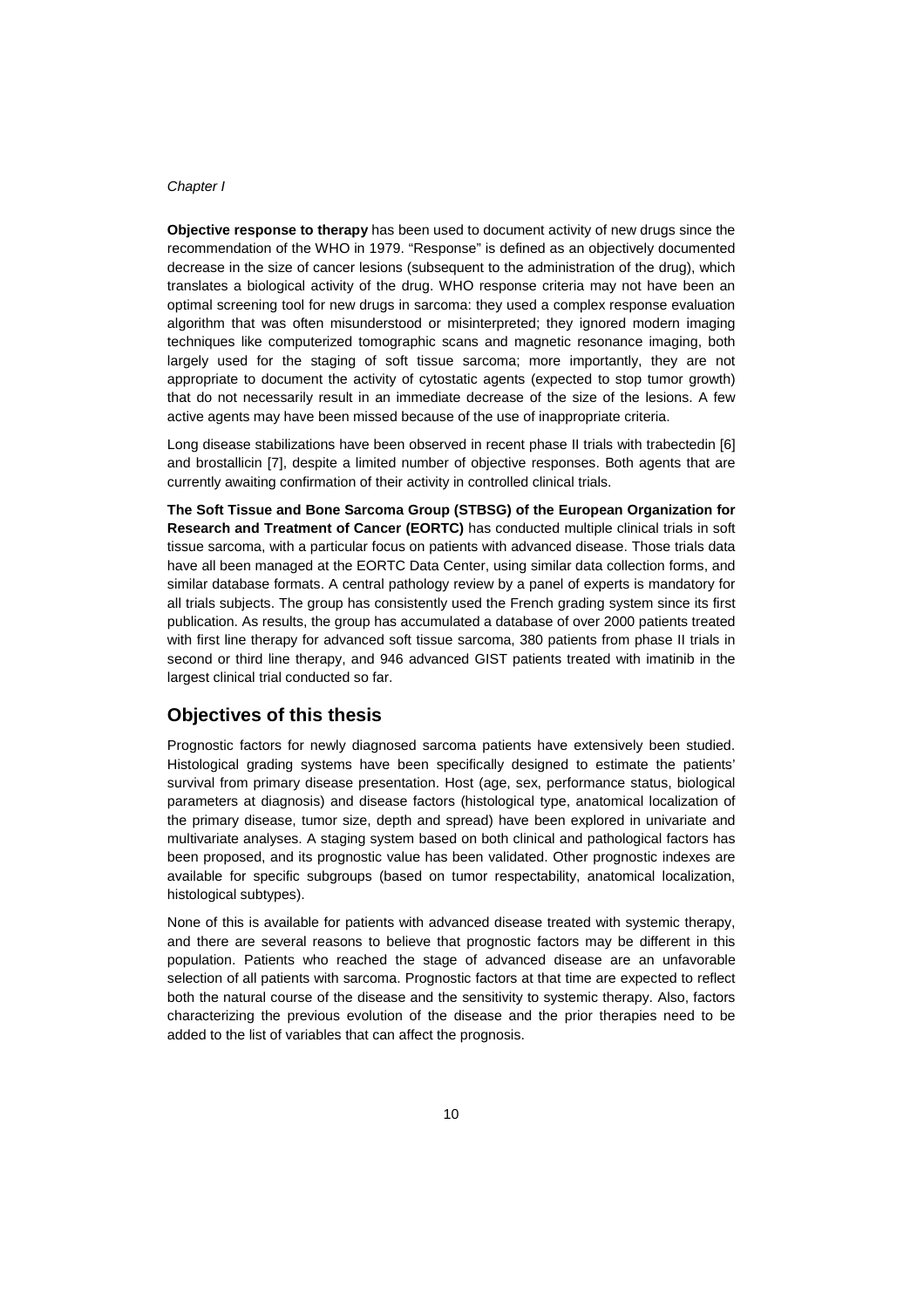#### *Introduction*

As only palliative treatments are available for advanced soft tissue sarcoma, there is an urgent need to explore new possible therapeutic options in well designed clinical trials. Targeted therapies are expected to play a major role in treatment of sarcoma in the future, but classical drug development methodology developed for cytotoxic drugs is probably not applicable to targeted therapies. A better understanding of the disease and of the factors likely to affect response to therapy would lead to optimization of the clinical trials designs, in terms of patients selection, stratification factors, selection of end-points for early drug development and historical references to assess the level or activity and toxicity of new agents.

The difficulties linked to the complexity of the histology, to the use of different grading system, and, most of all, to the lack of large series of consistently documented cases have all been, so far, obstacle to address those issues in a consistent way.

The EORTC prospectively obtained databases provided a unique opportunity to run retrospective analyses aiming at a better understanding of this complicated disease, and optimization of the design of future clinical trials that will be needed to improve the systemic therapy of these patients. This thesis describes part of this work.

### **References**

- 1. C.D.M. Fletcher, K.K. Unni, F. Mertens, (Eds.), World Health Organization Classification of Tumours. Pathology and genetics of tumours of soft tissue and bone; IARC Press, Lyon 2002.
- 2. L. Guillou, J.M. Coindre, F. Bonichon et al. Comparative study of the National Cancer Institute and French Federation of Cancer Centers Sarcoma Group grading systems in a population of 410 adult patients with soft tissue sarcoma. J. Clin. Oncol. 15 (1997), pp. 350–362.
- 3. Adjuvant chemotherapy for localised resectable soft-tissue sarcoma of adults: metaanalysis of individual data. Sarcoma Meta-analysis Collaboration. Lancet. 350 (1997), pp. 1647-1654.
- 4. J. Verweij, P.G. Casali, J. Zalcberg J, et al. Progression-free survival in gastrointestinal stromal tumours with high-dose imatinib: Randomized trial. Lancet 364 (2004), pp.1127-1134.
- 5. M.L. Hensley, R. Maki, E. Venkatraman, et al. Gemcitabine and Docetaxel in Patients With Unresectable Leiomyosarcoma: Results of a Phase II Trial. Journal of Clinical Oncology 20 (2002), pp. 2824-2831.
- 6. M.G. Leahy, J.Y. Blay, J. Verweij, et al. EORTC 62011: Phase II trial of brostallicin for soft tissue sarcoma. Eur J Cancer Suppl. 1(5): S20, 2003 (Abs.694).
- 7. A. Le Cesne, J.Y. Blay, I. Judson et al., Phase II study of ET-743 in advanced soft tissue sarcomas: a European Organisation for the Research and Treatment of Cancer (EORTC) Soft Tissue and Bone Sarcoma Group trial, J Clin Oncol 23 (2005), pp. 576–584.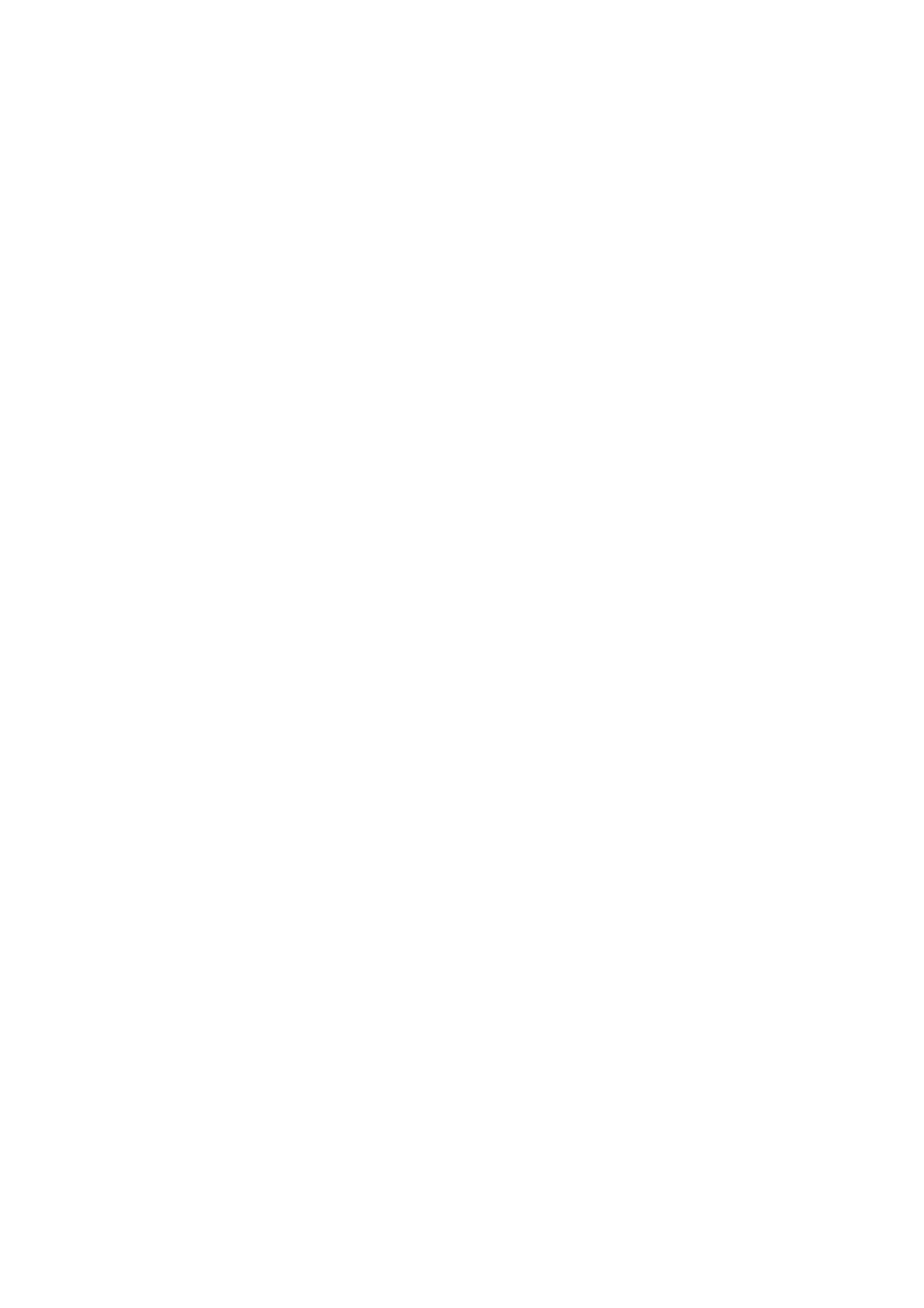**Prognostic factors for the outcome of chemotherapy in advanced soft tissue sarcoma: an analysis of 2,185 patients treated with anthracycline-containing first-line regimens. An EORTC STBSG study.** 

*M. Van Glabbeke<sup>a</sup>, A.T. van Oosterom<sup>b</sup>, J.W. Oosterhuis<sup>c</sup>, H. Mouridsen<sup>d</sup>, D. Crowther<sup>e</sup>, R. Somers<sup>f</sup>, J. Verweij<sup>c</sup>, A. Santorog , J. Buesah , T. Turszi* 

<sup>a</sup> European Organization for Research and Treatment of Cancer Data Center, Brussels, Belgium; <sup>b</sup> Universitair Ziekenhuis Gasthuisberg, Leuven, Belgium; <sup>c</sup> Rotterdam Cancer Institute, Rotterdam, the Netherlands; d Righospitalet, Copenhagen, Denmark; <sup>e</sup> Christie Hospital, Manchester, United Kingdom; f Antoni van Leeuwenhoekhuis, Amsterdam, the Netherlands; <sup>9</sup> Istituto Tumori, Milan, Italy; <sup>h</sup> Hospital General de Asturias, Oviedo, Spain; <sup>i</sup> Institut Gustave Roussy, Villejuif, France.

Journal of Clinical Oncology, Volume 17, Issue 1, January 1999, Pages 150-157 Updated and reprinted in Classic Papers & Current Comments, Highlights of Sarcoma Research, Volume 7, Issue 4, April 2002, Pages 821-828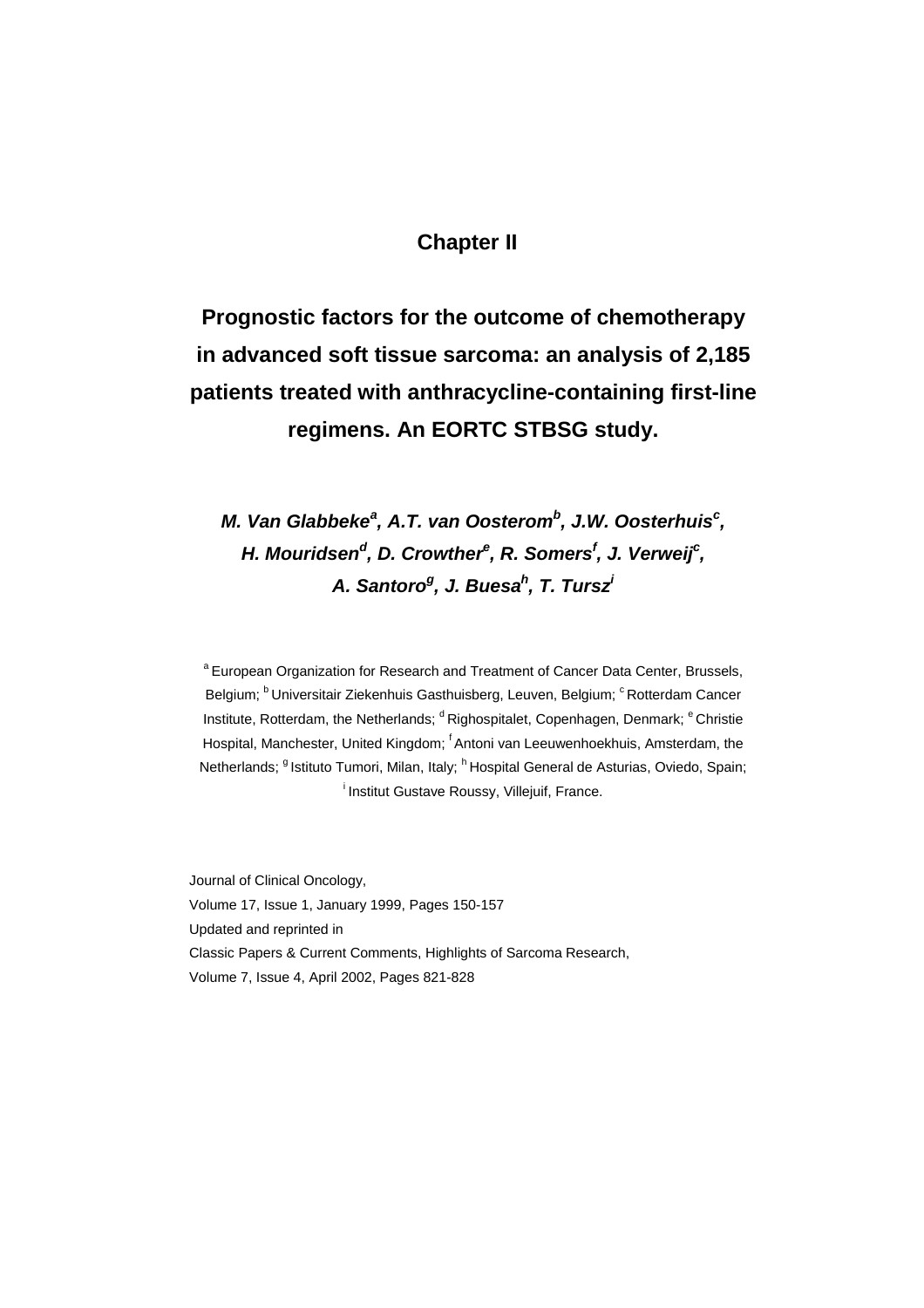## **Summary**

PURPOSE: A total of 2,185 patients with advanced soft tissue sarcomas who had been treated in seven clinical trials investigating the use of doxorubicin- or epirubicin-containing regimens as first-line chemotherapy were studied in this prognostic-factor analysis.

PATIENTS AND METHODS: Overall survival time (median, 51 weeks) and response to chemotherapy (26% complete response or partial response) were the two end points. The cofactors were sex; age; performance status; prior therapies; the presence of locoregional or recurrent disease; lung, liver, and bone metastases at the time of entry onto the trial; long time period between the initial diagnosis of sarcoma and entry onto the study; and histologic type and grade.

RESULTS: Univariate analyses showed (a) a significant, favorable influence of good performance status, young age, and absence of liver metastases on both survival time and response rate, (b) a significant, favorable influence of low histopathologic disease grade on survival time, despite a significantly lower response rate, (c) increased survival time for patients with a long time period between the initial diagnosis of sarcoma and entry onto the study, despite equivalent response rates, and (d) increased survival time with liposarcoma or synovial sarcoma, a decreased survival time with malignant fibrous histiocytoma, a lower response rate with leiomyosarcoma, and a higher response rate with liposarcoma (*P* < .05 for all log-rank and  $\mathbb{X}^2$  tests). The Cox model selected good performance status (*P* < .0001), absence of liver metastases ( $P = .0001$ ), low histopathologic grade ( $P = .0002$ ), long time lapse since initial diagnosis ( $P = .0004$ ), and young age ( $P = .0045$ ) as favorable prognostic factors of survival time. The logistic model selected absence of liver metastases (*P* < .0001), young age (*P* = .0024), high histopathologic grade (*P* = .0051), and liposarcoma (*P* = .0065) as favorable prognostic factors of response rate.

CONCLUSION: This analysis demonstrates that for advanced soft tissue sarcoma, response to chemotherapy is not predicted by the same factors as is overall survival time. This needs to be taken into account in the interpretation of trials assessing the value of new agents for this disease on the basis of response to treatment.

# **Introduction**

For more than 20 years, the Soft Tissue and Bone Sarcoma Group (STBSG) of the European Organization for Research and Treatment of Cancer (EORTC) has been investigating different chemotherapy regimens for advanced and metastatic soft tissue sarcomas. In chemotherapy-naive patients with advanced disease (who had either relapsed after primary tumor surgery and/or radiotherapy or presented with inoperable or metastatic disease), successive clinical trials were performed that investigated a series of doxorubicinor epirubicin-containing regimens (Table 1). None of the randomized trials has demonstrated the superiority of any of the investigated regimens, either in terms of response to chemotherapy or in terms of survival [1-7]. The data from all trials have been managed at the EORTC Data Center, resulting in the accumulation of an homogeneous database for more than 2,000 prospectively recruited patients. This accumulation presented a unique opportunity to conduct a retrospective analysis of prognostic factors influencing response to chemotherapy and overall survival time. Although the prognosis of patients with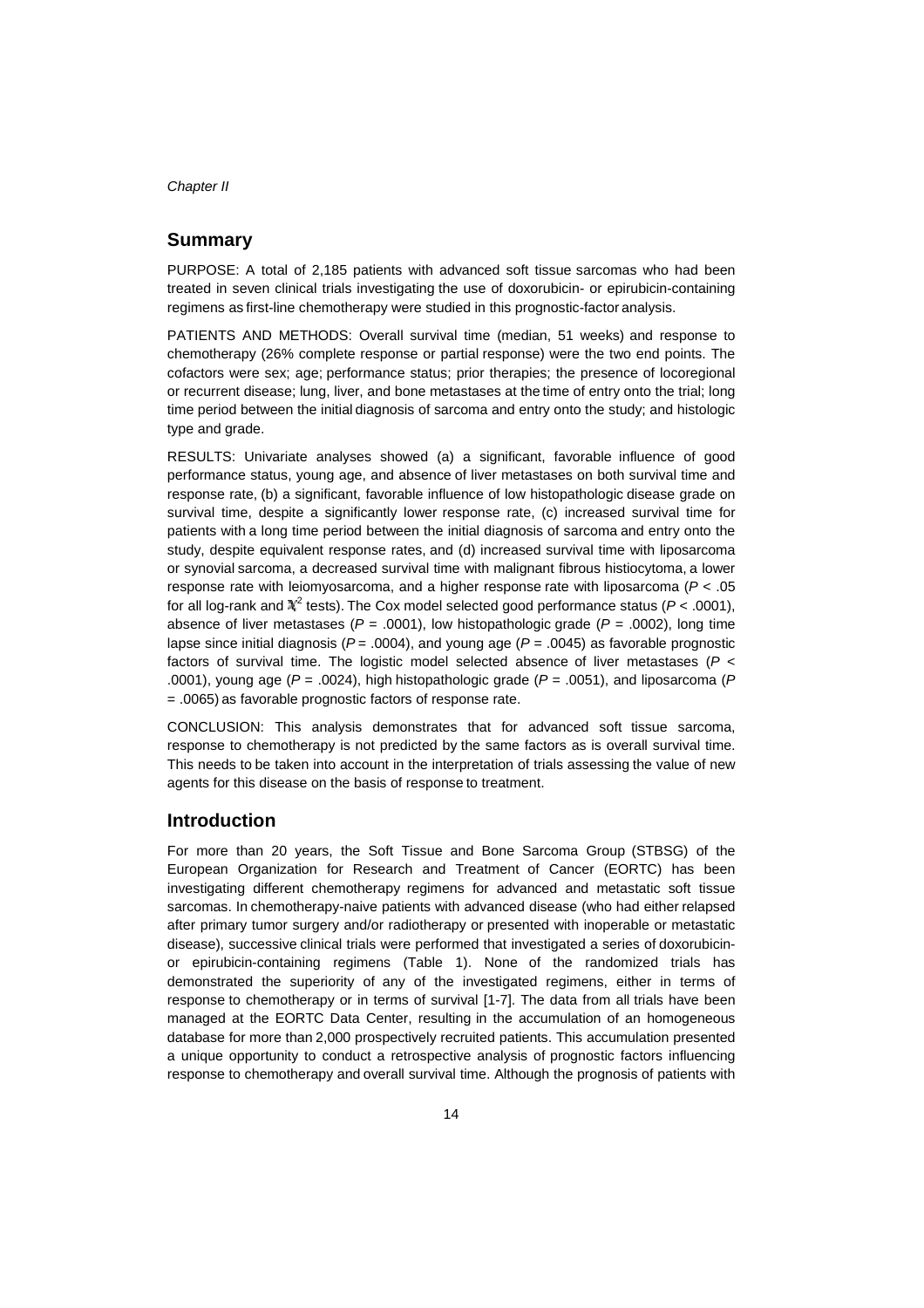#### *Prognostic factors in advanced soft tissue sarcoma*

primary disease, as well as that of patients amenable to metastasectomy, had previously been studied, no data are currently available from large series to predict the duration of survival and probability of response to chemotherapy of patients with advanced disease.

| Regimen                                                                                                            | Cycle description                                                                                                             | Cycle duration |
|--------------------------------------------------------------------------------------------------------------------|-------------------------------------------------------------------------------------------------------------------------------|----------------|
| A                                                                                                                  | Doxorubicin 75 mg/m2                                                                                                          | 3 weeks        |
| B                                                                                                                  | Doxorubicin 50 mg/m2<br>lfosfamide 5 g/m2                                                                                     | 3 weeks        |
| C                                                                                                                  | Doxorubicin 75 mg/m2<br>lfosfamide 5 g/m2<br>GM-CSF                                                                           | 3 weeks        |
| D                                                                                                                  | Epirubicine 75 mg/m2                                                                                                          | 3 weeks        |
| E                                                                                                                  | Epirubicine 150 mg/m2                                                                                                         | 3 weeks        |
| F                                                                                                                  | Epirubicine 50 mg/m2, day 1-3                                                                                                 | 3 weeks        |
| Doxorubicin 50 mg/m2<br>Dacarbazine 250 mg/m2, day 1-5<br>G<br>Cyclophosphamide 500 mg/m2<br>Vincristine 1.5 mg/m2 |                                                                                                                               | 4 weeks        |
| H                                                                                                                  | Doxorubicin 50 mg/m2<br>Dacarbazine 250 mg/m2, day 1-5<br>Cyclophosphamide 500 mg/m2, day 29<br>Vincristine 1.5 mg/m2, day 29 | 8 weeks        |
| I                                                                                                                  | Doxorubicin 50 mg/m2<br>Dacarbazine 750 mg/m2<br>Cyclophosphamide 500 mg/m2<br>Vincristine 1.5 mg/m2                          | 3 weeks        |

## **Table II-1: Therapeutic regimen**

# **Patients and methods**

# **Patients**

Patients who had been treated in seven studies investigating doxorubicin- or epirubicincontaining regimens as a mode of first-line chemotherapy were included in this prognosticfactor analysis. The therapeutic regimens are described in Table 1.

### **End Points of the Analysis**

The two end points of our study were response to chemotherapy and overall survival time. The aim of the study was to determine whether the factors that influenced response to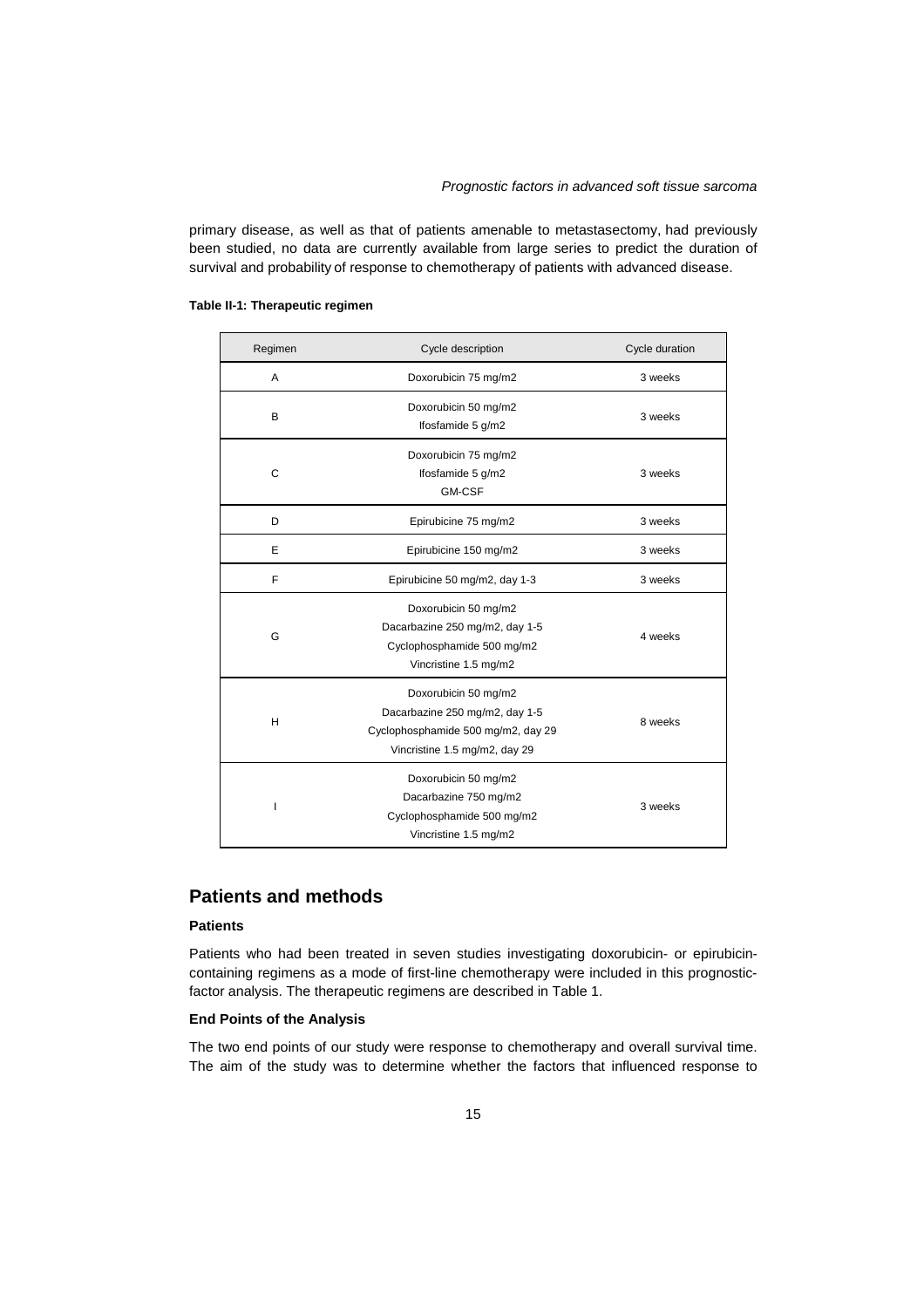chemotherapy were the same as the factors that influenced survival time and to build a set of independent prognostic factors for each end point.

Survival time was computed from the date of randomization (in the randomized trials) or from the date of prospective registration (in the nonrandomized trials) to the date of death. Patients who were alive at the last follow-up date were censored.

Response to chemotherapy was evaluated according to World Health Organization (WHO) criteria [8] in all trials. Complete responses and partial responses were externally reviewed and validated on the basis of source documents. Response to therapy was analyzed as a binary variable: patients who achieved a complete or partial response were considered "responders," and patients with stable disease or progression were considered "failures."

#### **Sample Size**

A total of 2,233 patients were registered in the seven trials. Patients were included in the analysis presented here regardless of their eligibility status for each particular trial. For 48 patients, no follow-up data were available. Consequently, a total of 2,185 patients was included in the survival time analysis, and 446 patients were still alive at the time of their last follow-up. The analysis of response to chemotherapy included 1,922 cases. The 263 remaining patients were not assessable for this end point.

#### **Investigated Cofactors**

The factors routinely recorded as baseline data in the different trials were investigated as potential prognostic factors (demographic data, history of sarcoma, extent of disease at the time of trial inclusion, and histology). The demographic variables included age, sex, and performance status before the start of chemotherapy. Age was recoded into four categories  $(< 40, 40, 50, 50, 60,$  and  $> 60$  years). Performance status was measured on the WHO scale except for two trials in which it was retrospectively converted from the Karnofsky scale to the WHO scale. Variables related to the history of sarcoma included prior surgery and prior radiotherapy, as well as the time since the first diagnosis of sarcoma. This last variable was recoded into six categories  $($  < 3, 3 to 6, 6 to 12, 12 to 24, 24 to 60, and > 60 months). Prior chemotherapy was an exclusion criterion in all trials.

Data on the extent and localization of the disease included the presence of locoregional disease or local recurrence, as well as lung, liver, and bone metastases. Chest radiography, bone scans, and liver scans were mandatory at the time of entry onto all trials. Histologic subtype and histopathologic grade, as assessed by a panel of reference pathologists, were preferred over the use of local diagnosis, to ensure the consistency and homogeneity of the data. For practical reasons, only 70% of the cases could be reviewed. Analyses including these factors are therefore based on the subset of reviewed cases. Histologic subtypes were recoded as multiple binary variables.

# **Statistical Methods**

All cofactors were first investigated as potential prognostic factors of survival and of response by univariate techniques. For survival time, the proportion of survivors was estimated by the Kaplan-Meier method [9] and the log-rank test was used for the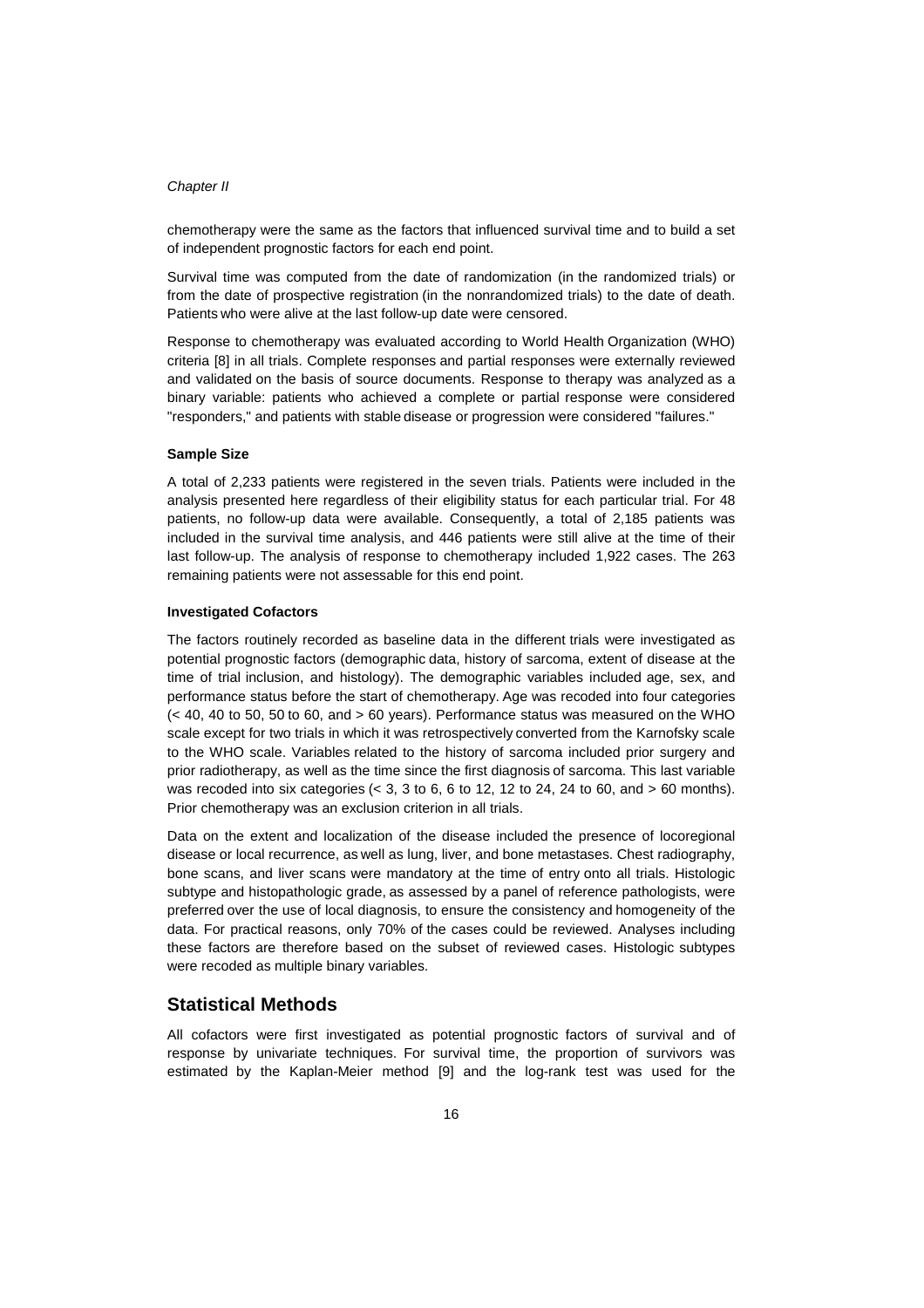comparisons [10]. For ordered categorical variables (age group, performance status, histopathologic grade, time since initial diagnosis), the log-rank test for trend was used. The proportion of responders was estimated in contingency tables, and the categories were compared using the  $X^2$  test. For ordered categorical variables, the  $X^2$  test for trend was used [11]. Two multivariate models were built: a Cox model [12] for overall survival time, and a logistic model [13] for response to chemotherapy. All factors that presented with a significant or borderline prognostic value in the univariate analyses were initially included in the models. Nonsignificant factors were subsequently removed according to a backward selection procedure.

The results presented in this article are based on unadjusted analyses of categorical variables. The final multivariate models were later adjusted by therapeutic regimen and by study, which did not change any conclusion. Replacement of categorized variables by original continuous variables (age, time lapse since diagnosis) also did not change any conclusion.

# **Results**

In the series of 2,185 patients with follow-up data, the median survival time was 51 weeks. The overall survival time for all patients is shown in Fig 1. Survival curves for the therapeutic arms of the different studies were all superimposable. Comparison of the therapeutic arms in all randomized trials showed no significant differences (Table 2).



In the series of 1,922 patients who were assessable for response, an overall response rate of 26% was observed. This response rate varied largely from one study to the other, but, with the exception of one study, no statistically significant difference was observed between the randomized therapeutic arms in any of the studies (Table 2). These findings are in agreement with the individual study results from the original publications, which were based on eligible patients [1-7].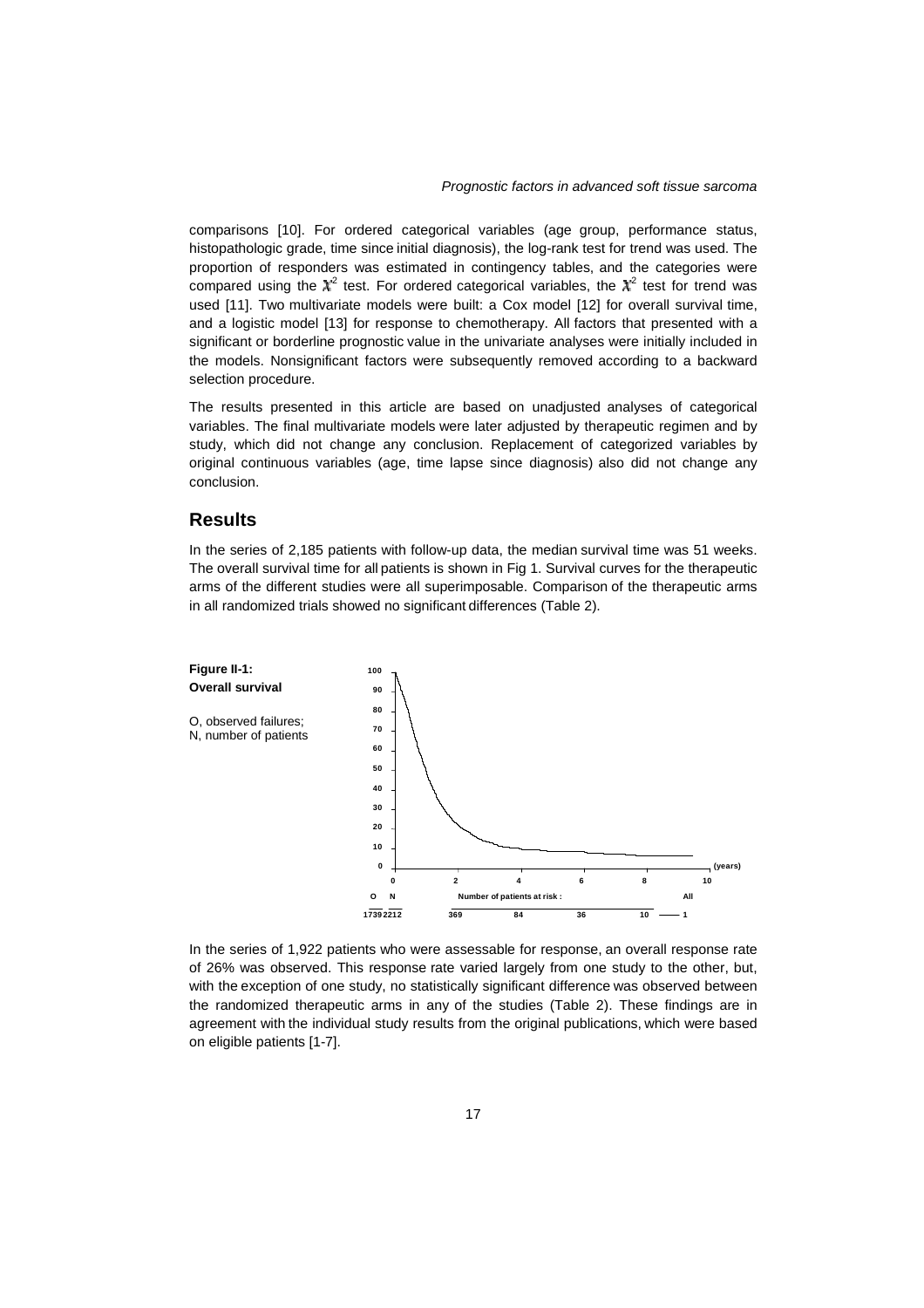| Study<br>no. | Treat.<br>Arm | No of<br>cases | No eval.<br>survival | No eval.<br>resp. | Resp.<br>rate | Median<br>surv. | P-values:<br>resp / surv     |
|--------------|---------------|----------------|----------------------|-------------------|---------------|-----------------|------------------------------|
| 62861        | G             | 191            | 184                  | 151               | 34%           | 44 wks          | $P = 0.001 /$                |
|              | H             | 121            | 118                  | 93                | 15%           | 42 wks          | $P = 0.422$                  |
| 62801        | Α             | 106            | 101                  | 85                | 25%           | 41 wks          | $P = 0.277/$                 |
|              | D             | 104            | 102                  | 84                | 18%           | 46 wks          | $P = 0.622$                  |
| 62842        | B             | 203            | 195                  | 177               | 34%           | 58 wks          |                              |
|              | Α             | 295            | 289                  | 266               | 23%           | 49 wks          | $P = 0.437 /$<br>$P = 0.896$ |
| 62851        | B             | 297            | 287                  | 254               | 28%           | 57 wks          |                              |
|              |               | 157            | 157                  | 146               | 27%           | 51 wks          |                              |
| 62883        | C             | 111            | 111                  | 99                | 46%           | 54 wks          |                              |
|              | A             | 112            | 111                  | 99                | 13%           | 50 wks          |                              |
| 62901        | E             | 111            | 109                  | 97                | 16%           | 48 wks          | $P = 0.705 /$<br>$P = 0.967$ |
|              | F             | 111            | 109                  | 93                | 17%           | 45 wks          |                              |
| 62903        | B             | 157            | 155                  | 145               | 23%           | 55 wks          | $P = 0.491 /$                |
|              | C             | 157            | 157                  | 133               | 26%           | 49 wks          | $P = 0.919$                  |
| <b>TOTAL</b> |               | 2233           | 2185                 | 1922              | 26%           | 51 wks          |                              |

#### **Table II-2: Results of previous studies**

wks, weeks; eval., evaluable; resp., response; surv., survival

#### **Univariate Analysis of Survival Time**

The univariate analysis of survival time (Table 3) demonstrated a highly significant favorable prognostic value of young age, good performance status, absence of liver and bone metastases, low histopathologic grade, and long time lapse since the initial diagnosis of sarcoma. Patients with liposarcoma and those with synovial sarcoma had a significantly better survival time, whereas patients with malignant fibrous histiocytoma had a significantly worse survival time. The other investigated cofactors did not affect survival time.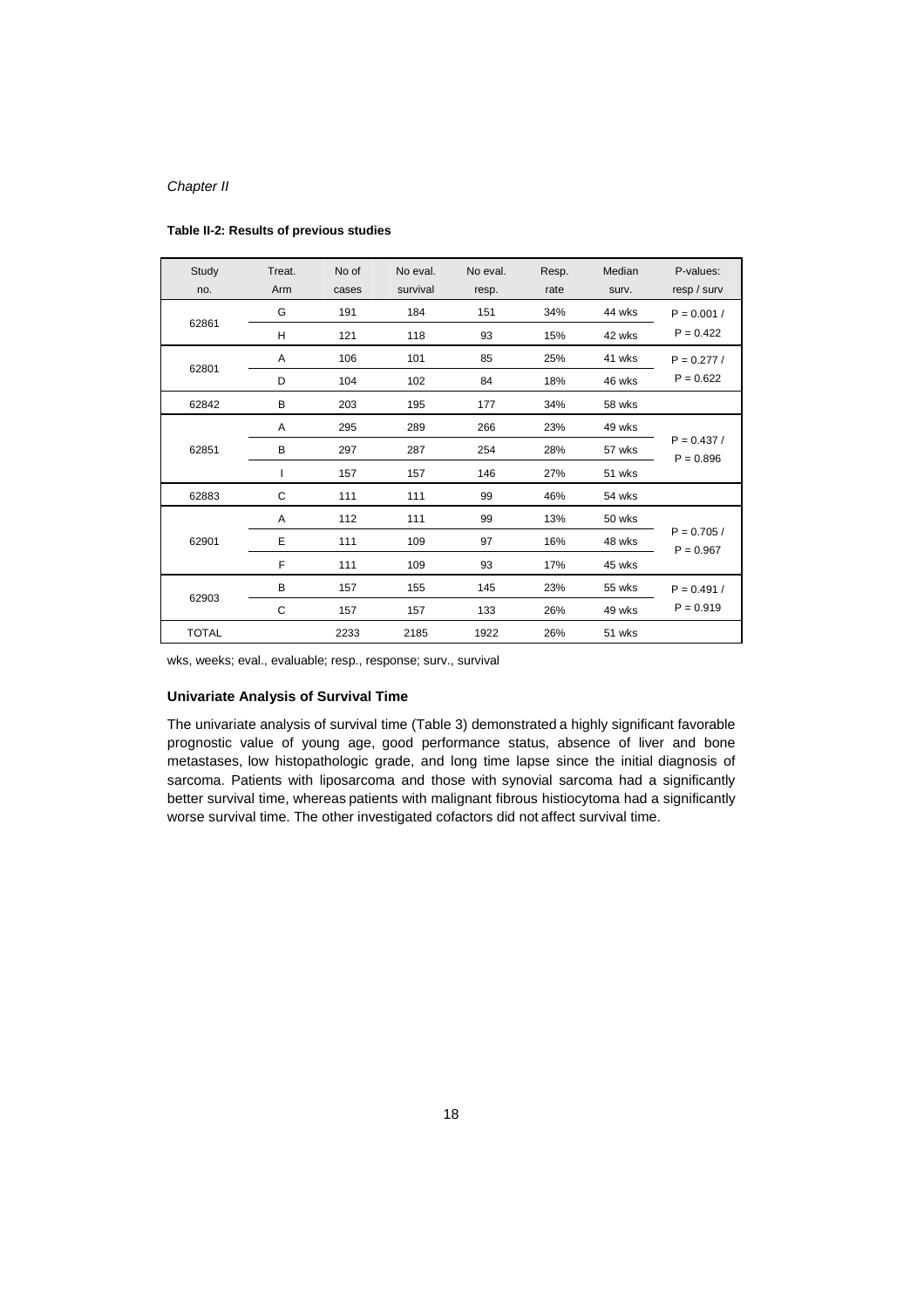# *Prognostic factors in advanced soft tissue sarcoma*

|                                 |                 | No of<br>cases | No of<br>death | $1 - yr$<br>surviv. | $2 - yr$<br>surviv. | Median<br>survival | P        |
|---------------------------------|-----------------|----------------|----------------|---------------------|---------------------|--------------------|----------|
|                                 |                 |                |                | estim.              | estim.              | time               |          |
| Overall                         |                 | 2185           | 1739           | 48%                 | 22%                 | 51 wks             |          |
|                                 | $< 40$ yrs      | 562            | 430            | 53%                 | 24%                 | 56 wks             |          |
| Age group                       | 40 - 50 yrs     | 434            | 354            | 52%                 | 23%                 | 55 wks             | < 0.001  |
|                                 | 50 - 60 yrs     | 571            | 459            | 48%                 | 22%                 | 50 wks             |          |
|                                 | $>60$ yrs       | 564            | 446            | 39%                 | 20%                 | 41 wks             |          |
|                                 | PS <sub>0</sub> | 894            | 672            | 59%                 | 30%                 | 65 wks             |          |
| Performance                     | PS <sub>1</sub> | 802            | 657            | 47%                 | 19%                 | 49 wks             |          |
| status                          | PS <sub>2</sub> | 375            | 324            | 26%                 | 9%                  | 27 wks             | < 0.0001 |
|                                 | PS <sub>3</sub> | 25             | 22             | 10%                 | $\blacksquare$      | 9 wks              |          |
| Liver                           | No              | 1637           | 1286           | 50%                 | 24%                 | 52 wks             | < 0.0001 |
| metastases                      | Yes             | 372            | 314            | 42%                 | 13%                 | 44 wks             |          |
| Lung                            | No              | 976            | 772            | 48%                 | 24%                 | 50 wks             | 0.682    |
| metastases                      | Yes             | 1159           | 932            | 48%                 | 20%                 | 51 wks             |          |
| Bone                            | No              | 1715           | 1370           | 49%                 | 23%                 | 52 wks             | 0.0023   |
| metastases                      | Yes             | 222            | 174            | 39%                 | 14%                 | 41 wks             |          |
|                                 | Leiomyos.       | 538            | 449            | 49%                 | 20%                 | 52 wks             | 0.438    |
|                                 | <b>MFH</b>      | 218            | 181            | 39%                 | 18%                 | 42 wks             | 0.012    |
| Histologic                      | Synovial        | 120            | 92             | 67%                 | 26%                 | 69 wks             | 0.011    |
| subtype                         | Liposarc.       | 111            | 86             | 70%                 | 37%                 | 76 wks             | 0.0005   |
|                                 | Fibrosarc.      | 69             | 56             | 43%                 | 18%                 | 49 wks             | 0.591    |
|                                 | Other           | 506            | 403            | 40%                 | 22%                 | 42 wks             | 0.298    |
|                                 | $\overline{1}$  | 176            | 122            | 64%                 | 40%                 | 79 wks             |          |
| Tumor<br>grade                  | Ш               | 457            | 377            | 52%                 | 22%                 | 54 wks             | < 0.0001 |
|                                 | Ш               | 728            | 606            | 42%                 | 17%                 | 44 wks             |          |
|                                 | $<$ 3 mon       | 397            | 311            | 44%                 | 21%                 | 45 wks             |          |
|                                 | $3-6$ mon       | 146            | 116            | 34%                 | 15%                 | 36 wks             |          |
| Time since                      | 6-12 mon        | 253            | 216            | 36%                 | 10%                 | 37 wks             |          |
| initial diagnosis<br>of sarcoma | $1-2$ yrs       | 207            | 166            | 48%                 | 18%                 | 51 wks             | < 0.0001 |
|                                 | $2-5$ yrs       | 207            | 147            | 62%                 | 34%                 | 71 wks             |          |
|                                 | $> 5$ yrs       | 96             | 64             | 66%                 | 34%                 | 82 wks             |          |

# **Table II-3: Univariate analysis of survival time**

yr, year; surviv.estim., survival estimate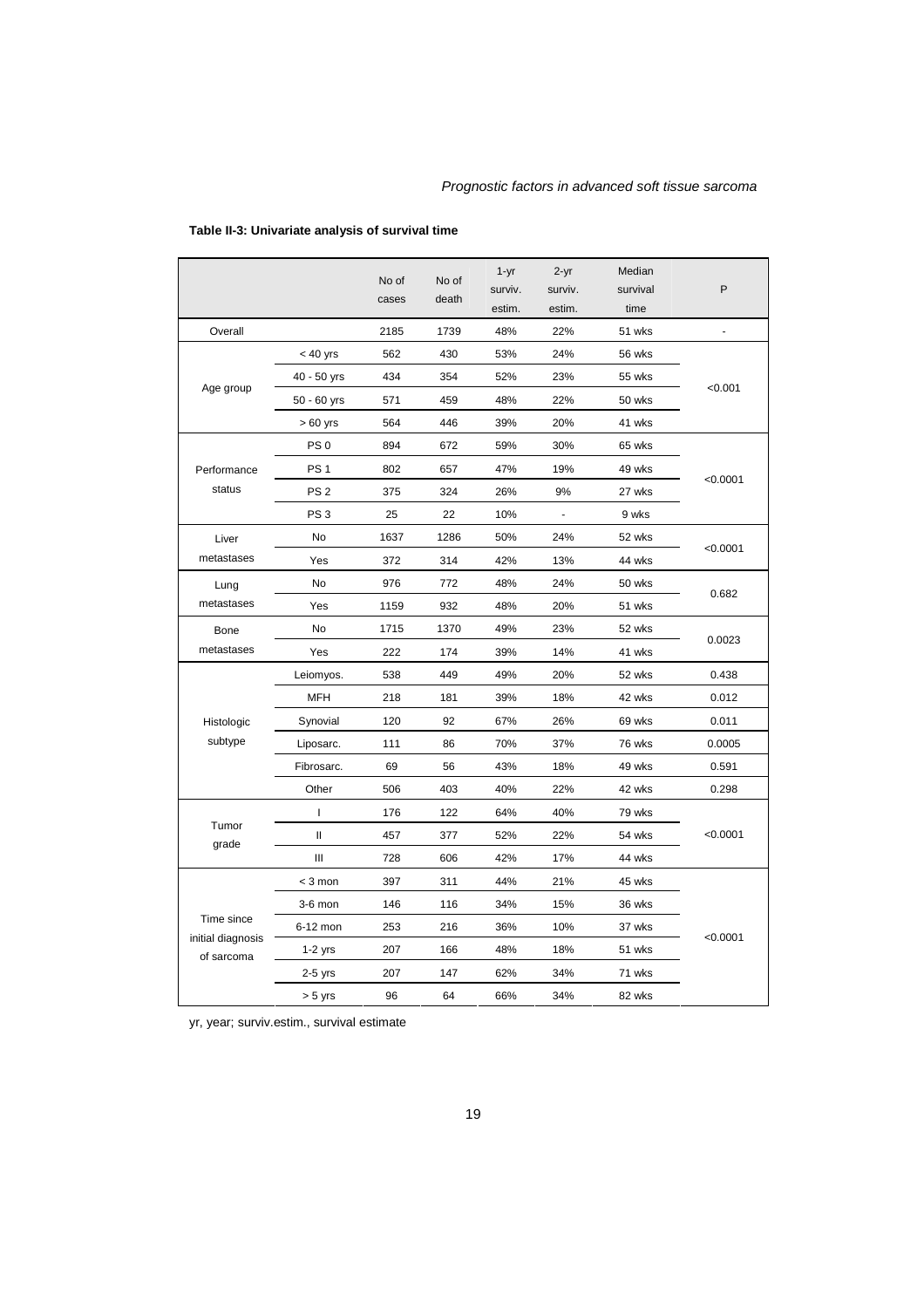#### **Multivariate Analysis of Survival Time**

The final Cox model for overall survival time is described in Table 4. According to this model, good performance status ( $P < .0001$ ), absence of liver metastases ( $P < .0001$ ), low histopathologic grade ( $P = .0002$ ), long time lapse since the first diagnosis of sarcoma (long disease-free interval) (P = .0004), and young age (P = .0045) were the only independent favorable prognostic factors of survival time.

#### **Table II-4: Final Cox model for overall survival**

| Factor                                   | Parameter estimate | Risk ratio | P-value  |
|------------------------------------------|--------------------|------------|----------|
| Performance status                       | 0.415              | 1.515      | < 0.0001 |
| Liver involvement                        | 0.379              | 1.461      | < 0.0001 |
| Tumor grade                              | 0.215              | 1.240      | 0.0002   |
| Delay since initial diagnosis of sarcoma | $-0.082$           | 0.921      | 0.0004   |
| Age                                      | 0.102              | 1.107      | 0.0045   |

The impact of each factor may be quantified by the increase in the "hazard ratio" (immediate risk of death) of two successive patient categories (ie, in performance status, PS 1 compared with PS 0). According to the final Cox model, this risk increased by 51.5% for performance status categories, 46.1% for liver involvement, 24% for histopathologic grade categories, and 10.7% for age categories and decreased by 7.9% for elapsed time categories.

The liposarcoma and malignant fibrous histiocytoma categories dropped out of the multivariate models when tumor grade was included. Indeed, these factors are correlated. The overall series included 13% of grade 1 tumors, 34% of grade 2 tumors, and 53% of grade 3 tumors. For liposarcoma, these figures were 39%, 34%, and 28%, respectively. For malignant fibrous histiocytoma, these figures were 8%, 24%, and 68%, respectively.

The synovial sarcoma category included only 1% of patients with liver involvement (v 19% in other histologic categories and 14% if the leiomyosarcoma category is excluded), as well as a high proportion (58%) of patients under 40 years of age (v 25% in other histologic categories). This factor dropped out of the final model, which included age and liver involvement. The overall survival for all independent prognostic subgroups is shown in Figures 2 through 7.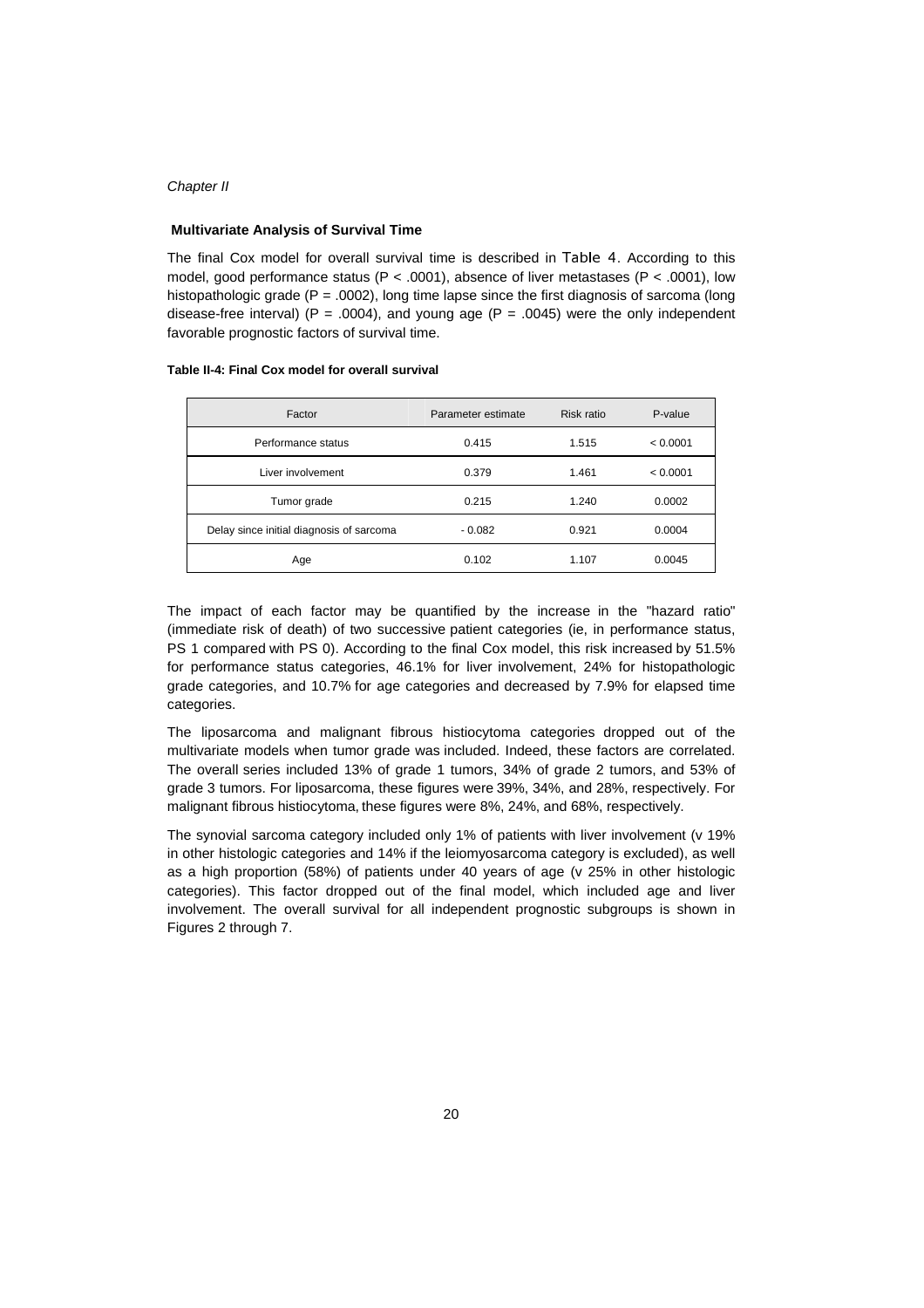# **Figure II-2: Overall survival by age group**

O, observed failures; N, total number of patients



**Figure II-3: Overall survival by performance status** 



**Figure II-4: Overall survival by liver metastases** 

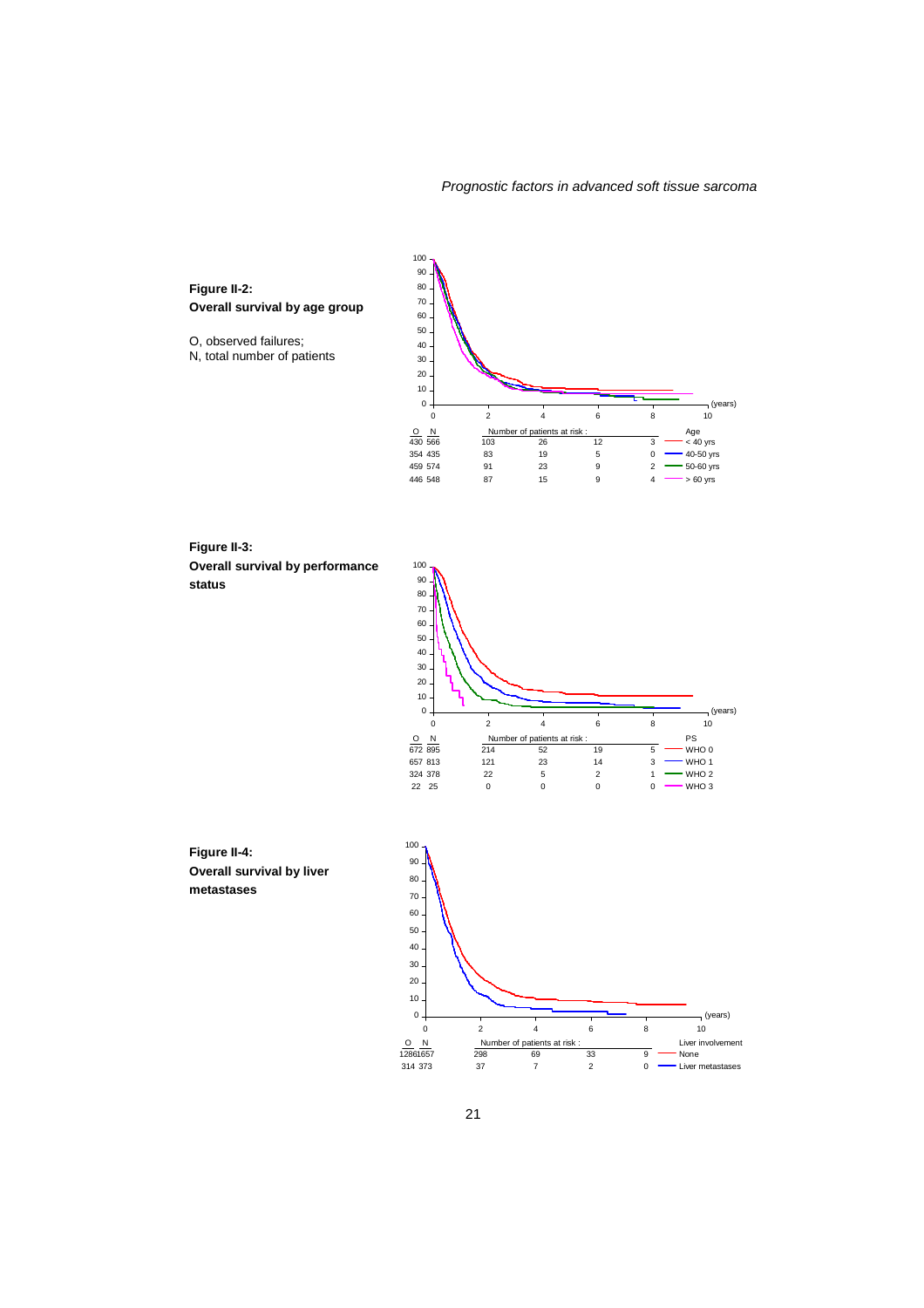#### **Figure II-5: Overall survival by histopathological grade**



# **Figure II-6: Overall survival by histologic cell type**

Leio, leiomyosarcoma; MFH, malignant fibrous histiocytoma; Synov, synovial sarcoma; Lipo, liposarcoma; Fibro, fibrosarcoma



**Figure II-7: Overall survival by time elapsed since initial diagnosis of sarcoma** 

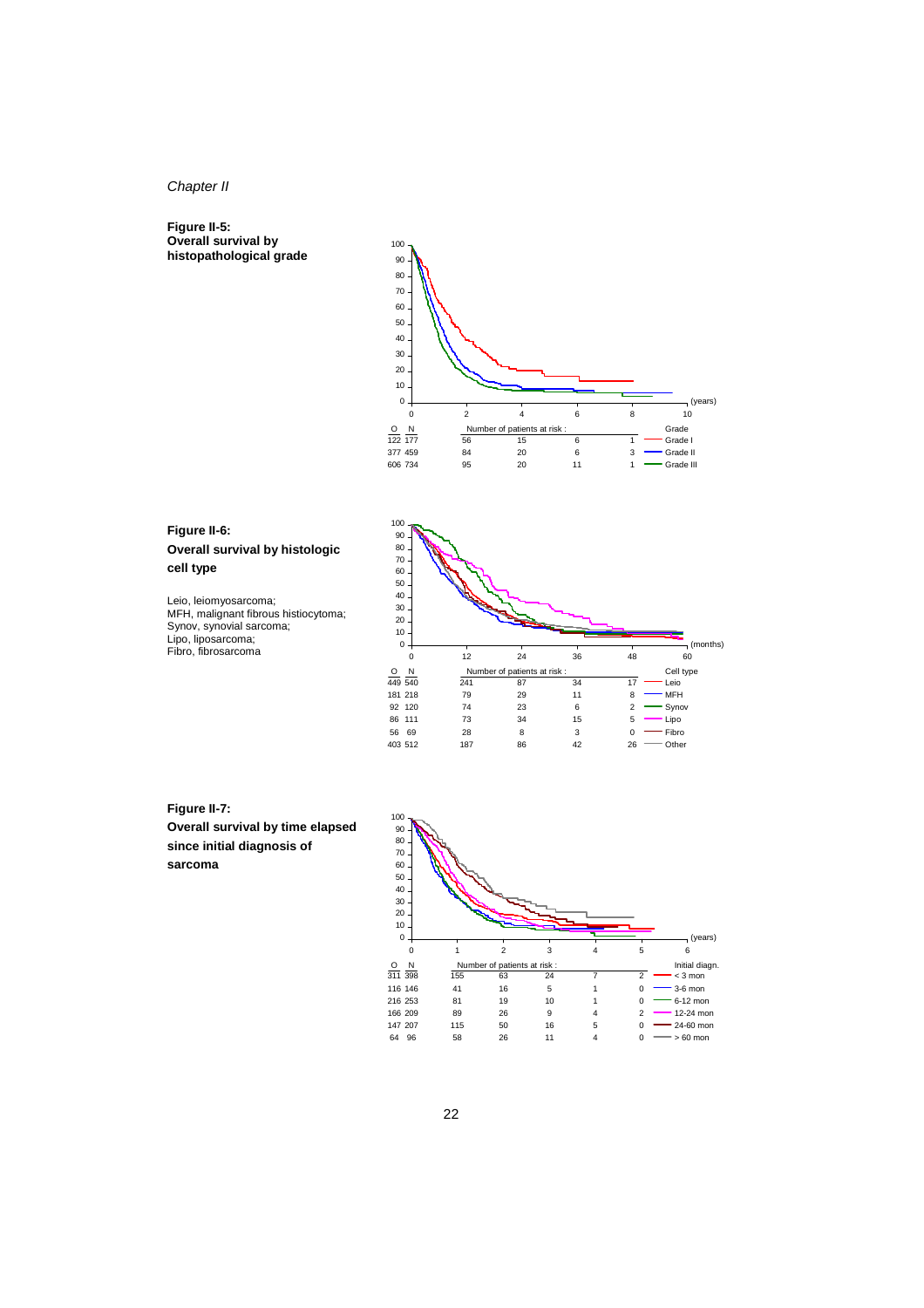# *Prognostic factors in advanced soft tissue sarcoma*

|                                 |                 | No of cases | No of<br>responders | Response rate | P     |  |
|---------------------------------|-----------------|-------------|---------------------|---------------|-------|--|
| Overall                         |                 | 2185        | 1739                | 48%           |       |  |
|                                 | $< 40$ yrs      | 562         | 430                 | 53%           |       |  |
|                                 | 40 - 50 yrs     | 434         | 354                 | 52%           |       |  |
| Age group                       | 50 - 60 yrs     | 571         | 459                 | 48%           | 0.001 |  |
|                                 | $>60$ yrs       | 564         | 446                 | 39%           |       |  |
|                                 | PS <sub>0</sub> | 894         | 672                 | 59%           |       |  |
| Performance                     | PS <sub>1</sub> | 802         | 657                 | 47%           |       |  |
| status                          | PS <sub>2</sub> | 375         | 324                 | 26%           | 0.001 |  |
|                                 | PS <sub>3</sub> | 25          | 22                  | 10%           |       |  |
| Liver                           | No              | 1637        | 1286                | 50%           |       |  |
| metast                          | Yes             | 372         | 314                 | 42%           | 0.001 |  |
| Lung                            | No              | 976         | 772                 | 48%           |       |  |
| metastases                      | Yes             | 1159        | 932                 | 48%           | 0.021 |  |
| Bone                            | No              | 1715        | 1370                | 49%           | 0.109 |  |
| metastases                      | Yes             | 222         | 174                 | 39%           |       |  |
|                                 | Leiomyos.       | 538         | 449                 | 49%           | 0.002 |  |
|                                 | <b>MFH</b>      | 218         | 181                 | 39%           | 0.716 |  |
| Histologic                      | Synovial        | 120         | 92                  | 67%           | 0.313 |  |
| subtype                         | Liposarc.       | 111         | 86                  | 70%           | 0.049 |  |
|                                 | Fibrosarc.      | 69          | 56                  | 43%           | 0.394 |  |
|                                 | Other           | 506         | 403                 | 40%           | 0.038 |  |
|                                 | L               | 176         | 122                 | 64%           |       |  |
| Tumor<br>grade                  | $\mathbf{II}$   | 457         | 377                 | 52%           | 0.008 |  |
|                                 | Ш               | 728         | 606                 | 42%           |       |  |
|                                 | $<$ 3 mon       | 397         | 311                 | 44%           |       |  |
|                                 | $3-6$ mon       | 146         | 116                 | 34%           |       |  |
| Time since                      | 6-12 mon        | 253         | 216                 | 36%           |       |  |
| initial diagnosis<br>of sarcoma | $1-2$ yrs       | 207         | 166                 | 48%           | 0.495 |  |
|                                 | $2-5$ yrs       | 207         | 147                 | 62%           |       |  |
|                                 | $> 5$ yrs       | 96          | 64                  | 66%           |       |  |

# **Table II-5: Univariate analysis of response to chemotherapy**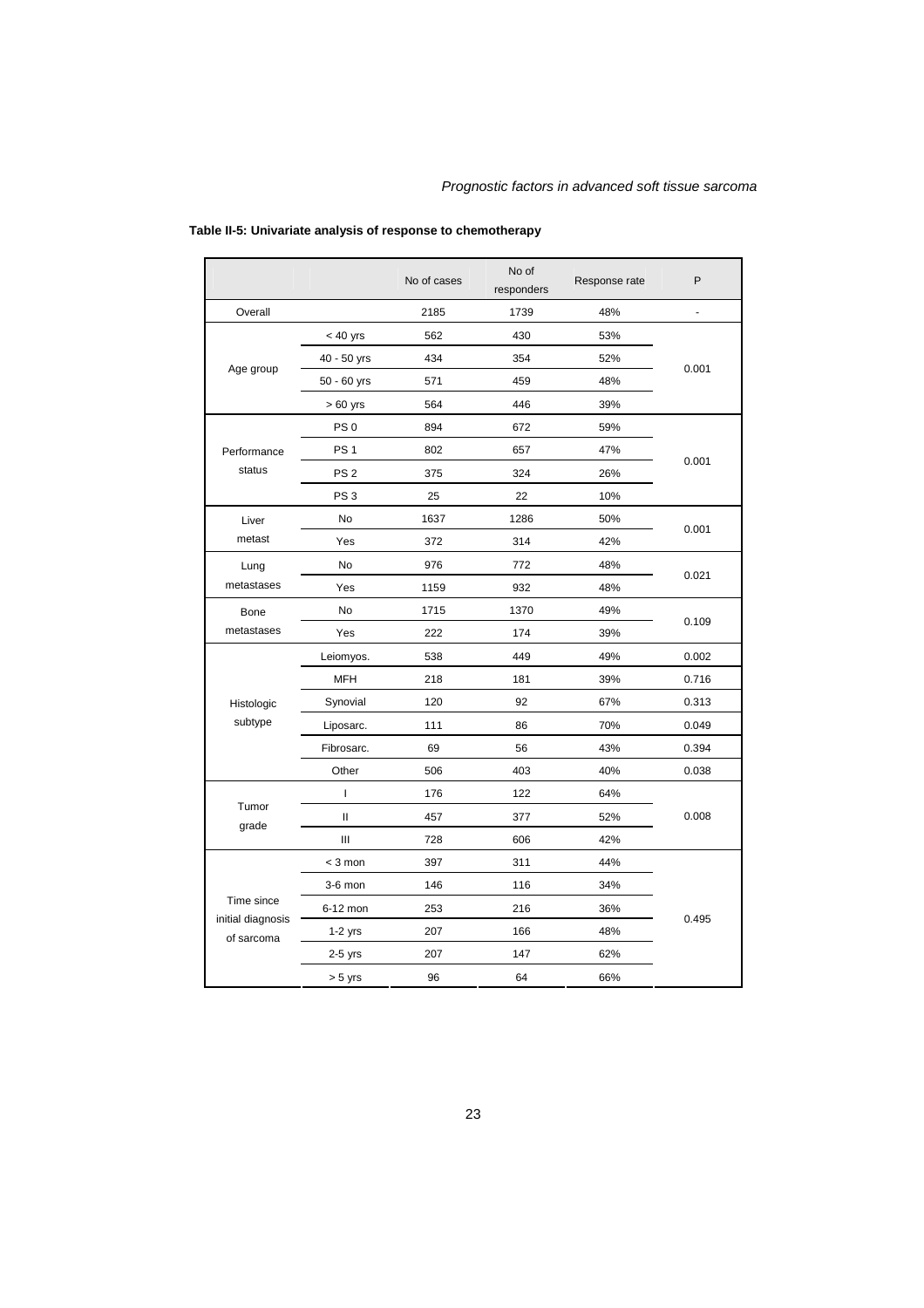#### **Univariate Analysis of Response Rate**

The results of the univariate analysis of response rate (Table 5) demonstrated a highly significant favorable prognostic value for the absence of liver metastases, young age, and good performance status. The response rates were also significantly higher for high-grade tumors and lower for leiomyosarcoma. The higher response rate of patients with lung metastases and those with liposarcoma is of borderline significance.

#### **Multivariate Analysis of Response Rate**

The final logistic model for response to chemotherapy is described in Table 6. According to this model, absence of liver lesions  $(P < .0001)$ , young age  $(P = .0024)$ , high histopathologic grade (P = .0051), and liposarcoma (P = .065) were the only independent favorable prognostic factors of response. The leiomyosarcoma category dropped out of the logistic model when liver involvement was included. In patients with liver lesions, leiomyosarcoma accounted for 62% of the cases; 11% of responses were observed versus 20% for other histologic categories. In patients without liver lesions, leiomyosarcoma only represented 29% of the cases, with a response rate of 29%, compared with 32% in other histologies. Performance status also dropped out of the final model.

| Factor            | Parameter estimate | Odds ratio | P-value  |
|-------------------|--------------------|------------|----------|
| Liver involvement | 0.963              | 2.620      | < 0.0001 |
| Age               | 0.184              | 1.202      | 0.0024   |
| Tumor grade       | $-0.297$           | 0.743      | 0.0051   |
| Liposarcoma       | $-0.673$           | 0.510      | 0.0065   |
| (intercept)       | 1.202              |            |          |

#### **Table II-6: Final logistic model for response to chemotherapy**

## **Discussion**

Identification of prognostic factors in soft tissue sarcoma has been a field of extensive research in this rare group of malignant diseases, but it was primarily limited to the definition of staging systems for patients presenting for the first time with this disease [14- 26]. The staging systems used in these analyses were usually based on a combination of clinical and histopathologic factors. Universally agreed-upon clinical prognostic factors include tumor size and quality of surgery (which obviously depends on tumor localization), whereas proposed histopathologic grading systems are usually based on mitotic count, tumor necrosis, and degree of differentiation [14]. In most of the studies, histopathologic grade was the most important prognostic factor, but Gaynor et al [20] also demonstrated that the prognostic value of this factor disappeared beyond 18 months. On behalf of the EORTC–Soft Tissue and Bone Sarcoma Group, van Unnik et al [14] have proposed a prognostic index, which is based on tumor size, mitotic count, and necrosis.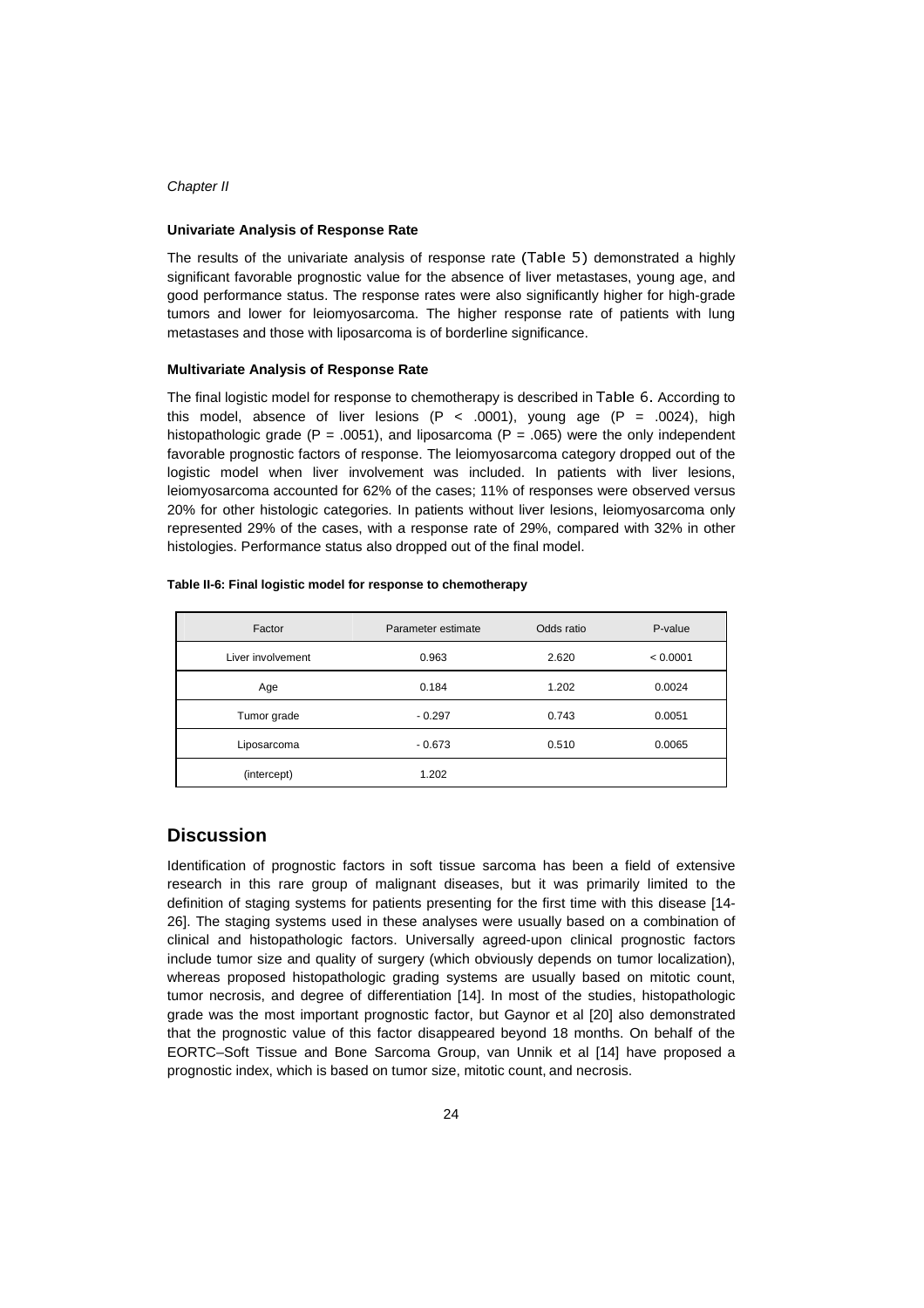The prognostic factors for patients presenting with inoperable or metastatic disease and for patients developing metastases after surgery and/or radiotherapy may be different. So far, the prognostic factors for advanced and recurring cases have only been studied in the highly select population of patients amenable to metastasectomy [27-30]. In patients with advanced sarcomas who were not candidates for surgery, some data are available from studies that investigated specific chemotherapy regimens [1,31-33] but no large-scale analysis has been conducted so far. Our unique series of over 2,000 patients has been used to provide a model that predicts the probability of response to chemotherapy and the overall survival time in this population.

Despite the fact that age and performance status are generally not reported as prognostic factors for patients with primary disease, it is not surprising that these factors correlate with survival time in patients with advanced disease. This was also reported by Borden et al.<sup>31</sup> In our study, we have also demonstrated that age is highly predictive for response to first-line chemotherapy, but performance status does not add predictive information to the model. The absence of significant prognostic value for factors related to the nature and extent of previous therapy suggests that once a patient presents with inoperable advanced soft tissue sarcoma, prior modes of therapy do not have any further impact on the outcome.

Liver metastases had a very significant adverse predictive value for both response and survival. This might be explained by two hypotheses: (1) liver metastases are a sign of advanced disease, which explains the poor prognosis of those patients, or (2) the presence of liver metastases in itself is a poor prognostic factor, regardless of the degree of advancement of the disease, because liver metastases are apparently less chemosensitive than other lesions [33]. Both hypotheses need to be explored further.

Patients with a long time lapse since the first diagnosis of sarcoma had a better survival time than did patients recently diagnosed. This has also been reported with regard to other types of tumors, for which a long previous "disease-free survival" predicts a long survival time when patients relapse. Patients with a high histopathologic grade of disease had a significantly worse survival time than did the others, despite a significantly higher response rate. This is compatible with the recognition that high-grade tumors are more chemosensitive, but responses tend to be of short duration in these patients and are often followed by rapid progression.

The univariate analysis demonstrated the prognostic importance of histologic subtype. Patients with liposarcoma and synovial sarcoma had a significantly better survival time than did patients with other cell types, whereas patients with malignant fibrous histiocytoma had a worse survival time. Liposarcoma patients had a higher response rate, and leiomyosarcoma patients had a lower response rate. According to our analysis, liposarcoma appears in the form of chemosensitive tumors with a good prognosis of survival. The distribution of tumor grades in this histologic subtype explains the favorable survival time but is in contrast with the high response rate. Other histopathologic variables dropped out of the multivariate models, but the analysis presented here clarifies these findings on the basis of their correlation with other prognostic factors.

The lower probability of response to chemotherapy in leiomyosarcoma patients, which is in contrast with previously reported data [31,33] is linked to the increased frequency of liver metastases in these patients. Correlation of these two factors could be a result of the high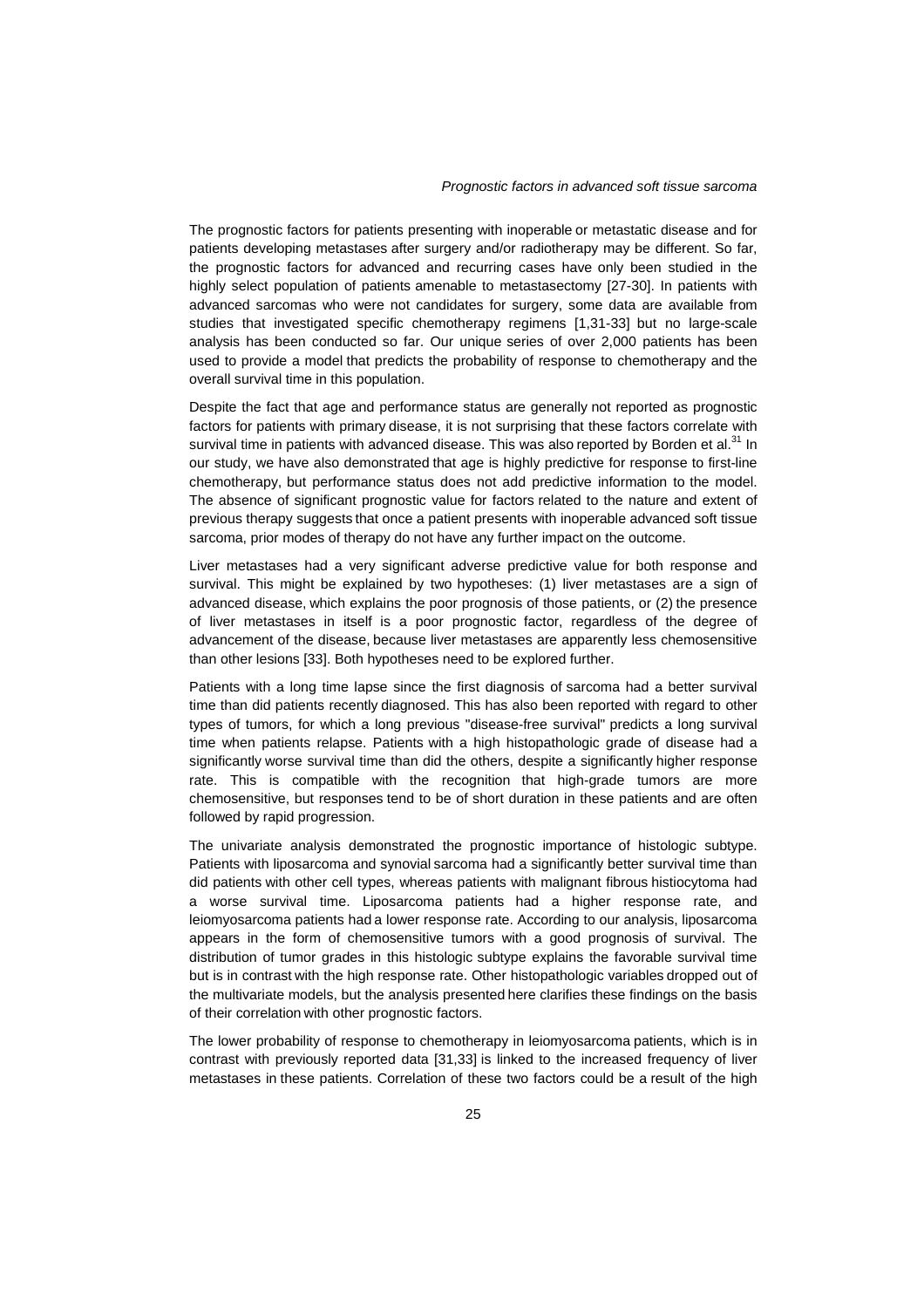proportion of abdominal leiomyosarcoma cases in our series, which have a greater propensity for liver metastases. Because our data are up to 20 years old, the histologic entity of "gastrointestinal stromal sarcoma" had not been identified at the time of diagnosis of most of these patients, and these cases are probably included as leiomyosarcomas in our series. Unfortunately, we have not systematically recorded the site of origin of sarcoma in all trials and therefore cannot confirm this hypothesis. More recent data will enable us to study this issue further.

The decreased survival time in cases of malignant fibrous histiocytoma is obviously linked to the distribution of the histopathologic grades of these tumors. Synovial sarcoma usually involves young patients without liver metastases, which explains their good survival time. Finally, the overall survival time curve shows that a small proportion of patients is still surviving after 5 years and suggests that some of these patients may have been cured by chemotherapy.

In conclusion, this analysis demonstrates that for advanced soft tissue sarcomas, the probability of achieving response to chemotherapy is not predicted by the same factors as in overall survival time. While young age and the absence of liver metastases significantly affect both end points in a favorable way, low histopathologic grade has a favorable impact on survival time and an adverse impact on response rate. This should be taken into account in the interpretation of trials of new therapeutic agents in which the activity results are based on response.

The study also demonstrates the prognostic value of histologic subtypes of sarcoma. So far, we have been unable to confirm whether these factors add independent prognostic information to the described models, except for cases of liposarcoma, but we could demonstrate why they affected overall survival time and response to chemotherapy. Further investigations of the correlation between the histologic subtype, the site of origin of the disease, and the sites of the metastases should provide a better understanding of the behavior of the different histologic subtypes.

# **Author update (2002)**

This analysis of a large database of patients with advanced soft tissue sarcoma documents the (expected) adverse prognosis of patients with old age or poor performance status, and, more interestingly, of patients with liver metastases.

This last finding could be explained by 3 hypotheses:

- liver metastases per se have a poor chemosensitivity (to anthracycline containing regimen),
- the presence of liver metastases is an indicator of advanced disease,
- patients with Gastro-Intestinal Stromal Tumors (GIST) in our population could have been entirely responsible for the apparent adverse prognostic value of liver metastases.

In order to explore the last hypothesis further, we have succeeded in identifying the site of the original tumor in 58 % of the patients and have subsequently been able to isolate a sub-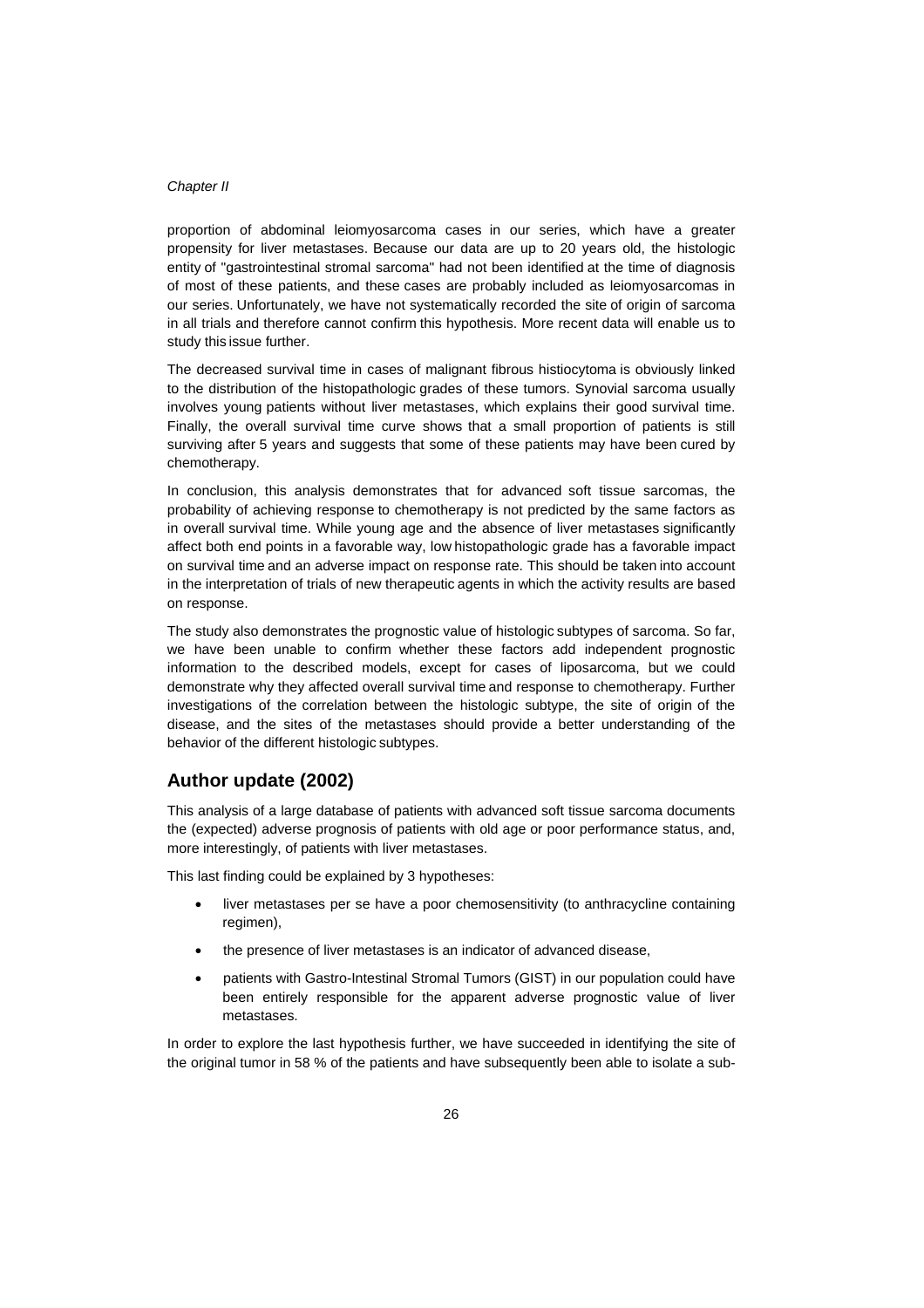population of 1249 patients that does not include GIST cases. This sub-population excludes patients with tumors of gastro-intestinal, abdominal or unknown origin, who had either been classified by the review panel as "leiomyosarcoma" or "miscellaneous sarcoma", or had not been externally reviewed.

In this sub-population, the presence of liver metastases remains a significant prognostic factor, both in the univariate and multivariate analyses (table 1). This demonstrates that our original findings were not entirely due to the confounding effect of GIST cases, and that the two first hypotheses remain worth investigating.

Leiomyosarcoma from this sub-population originate mainly from the gynecological tract (58%) or the extremities (25%). Their response rate (28%) does not differ significantly (P=0.42, chi-square test) from the response rate in other cell types (30%). This is in contrast with the total population, where the low response rate of "leiomyosarcoma" is probably linked to the high proportion of abdominal and gastro-intestinal tumors and of liver metastases, as suggested in the discussion.

The original univariate analysis also highlights differences in response rate and survival between histologic subtypes. This variable is correlated with other prognostic factors and drops out of the multivariate models. However, as new therapeutic approaches in soft tissue sarcoma are targeting specific histologic subtypes, this paper, added to the more recent publication of progression free rates [34], provides useful historical data for early drug development.

| Parameter                               |                     |            | Survival     | Response   |              |
|-----------------------------------------|---------------------|------------|--------------|------------|--------------|
| Analysis                                |                     | Univariate | Multivariate | Univariate | Multivariate |
| Original series                         | Hazard / Odds ratio | 1.374      | 1.450        | 3.236      | 2.899        |
| (updated data)                          | P-value             | < 0.0001   | < 0.0001     | < 0.0001   | < 0.0001     |
| Sub-population                          | Hazard / Odds ratio | 1.312      | 1.412        | 1.807      | 1.792        |
| excluding possible<br><b>GIST cases</b> | P-value             | 0.0082     | 0.0079       | 0.0178     | 0.0226       |

#### **Table II-7: Prognostic value of liver involvement**

# **References**

- 1. Pinedo H, Bramwell VHC, Mouridsen HT, et al: CYVADIC in advanced soft tissue sarcoma: A randomized study comparing two schedules. Cancer 53:1825-1832, 1984
- 2. Mouridsen HT, Batshold L, Somers R, et al: Adriamycin versus epirubicin in advanced soft tissue sarcoma: A randomized phase II/phase III study of the EORTC Soft Tissue and Bone Sarcoma Group. Eur J Cancer Clin Oncol 23:1477- 1483, 1987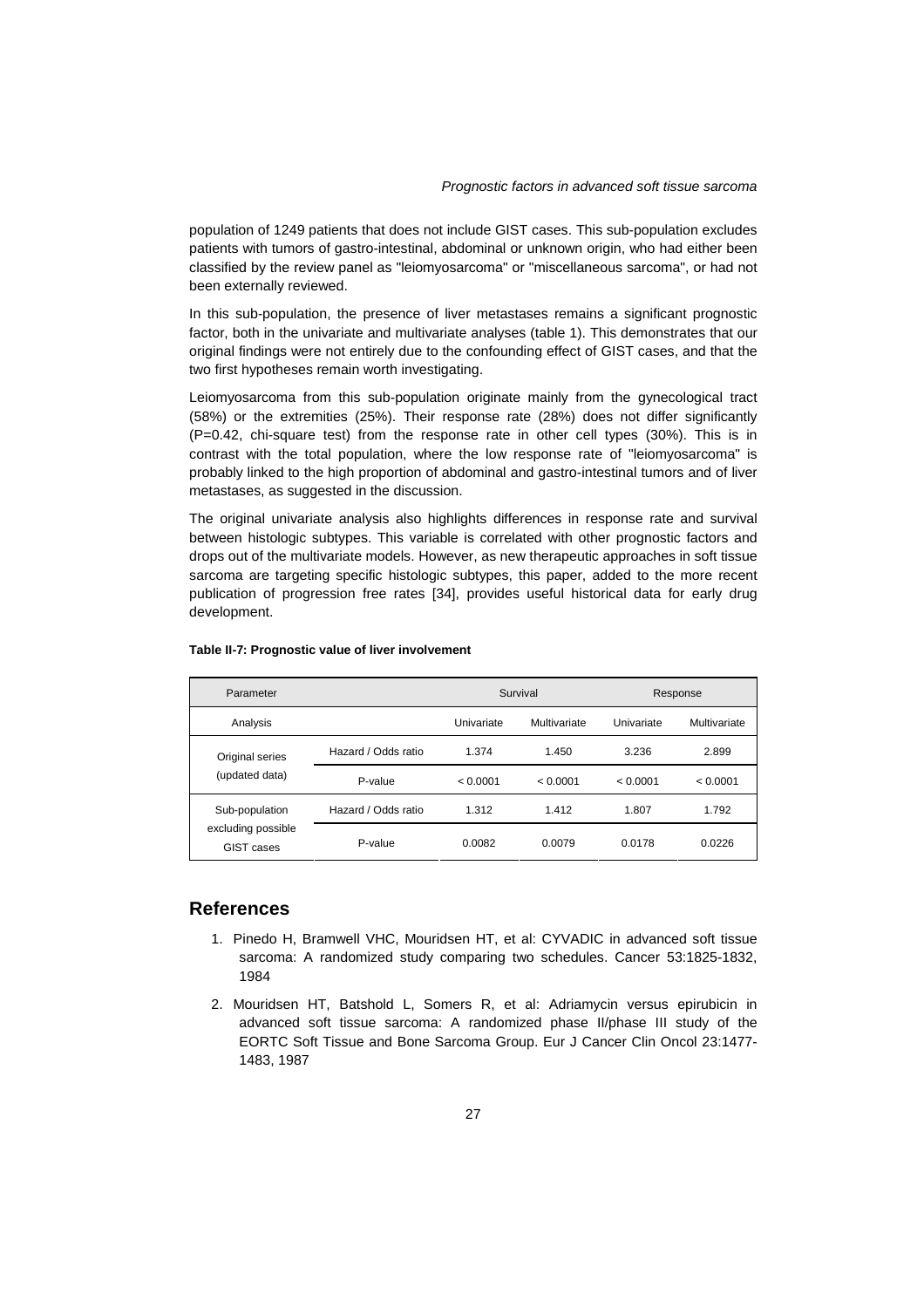- 3. Schütte J, Mouridsen HT, Stewart W, et al: For the EORTC Soft Tissue and Bone Sarcoma Group: Ifosfamide plus doxorubicin in previously untreated patients with advanced soft tissue sarcoma. Eur J Cancer 26:558-561, 1990
- 4. Santoro A, Tursz T, Mouridsen H, et al: Doxorubicin versus CYVADIC versus doxorubicin plus ifosfamide in first-line treatment of advanced soft tissue sarcomas: A randomized study of the EORTC Soft Tissue and Bone Sarcoma Group. J Clin Oncol 13:1537-1545, 1995
- 5. Dombernowsky P, Mouridsen H, Nielsen OS, et al: A phase III study comparing adriamycin vs. two schedules of high dose epirubicin in advanced soft tissue sarcoma. Proc Am Soc Clin Oncol 14:237, 1995 (abstr 1688)
- 6. Steward WP, Verweij J, Somers R, et al: Granulocyte-macrophage colonystimulating factor (GM-CSF) allows safe escalation of dose intensity of chemotherapy in metastatic adult soft tissue sarcoma: A study of the European Organization for Research and Treatment of Cancer Soft Tissue and Bone Sarcoma Group. J Clin Oncol 11:15-21, 1993
- 7. Tursz T, Verweij J, Judson I, et al: Is high-dose chemotherapy of interest in advanced soft tissue sarcomas (ASTS)? An EORTC randomized phase III trial. Proc Am Soc Clin Oncol 15:337, 1996 (abstr 973)
- 8. World Health Organization: WHO Handbook for Reporting Results of Cancer Treatment. Geneva, Switzerland, WHO, WHO Offset Publication 48, 1979
- 9. Kaplan EL, Meier P: Nonparametric estimation from incomplete observations. J Am Stat Assoc 53:457-481, 1958
- 10. Mantel L: Evaluation of survival data and two new rank order statistics arising in its consideration. Cancer Chemother Rep 50:163-170, 1966
- 11. Sylvester R: On the analysis of response rates in studies of advanced disease. Eur J Cancer Suppl 1:5-7, 1980
- 12. Cox DR: Regression models and life tables. [with discussion]. J R Stat Soc B 34:187-220, 1972
- 13. Cox DR: The Analysis of Binary Data. London, United Kingdom, Methuen, 1970
- 14. van Unnik JAM, Coindre JM, Contesso C, et al: Grading of soft tissue sarcomas: Experience of the EORTC Soft Tissue and Bone Sarcoma Group. Eur J Cancer 29A:2089-2093, 1993
- 15. Peabody TD, Monson D, Montag A, et al: A comparison of the prognoses for deep and subcutaneous sarcomas of the extremities. J Bone Joint Surg Am 76:1167- 1173, 1994
- 16. Gustafson P: Soft tissue sarcoma: Epidemiology and prognosis in 508 patients. Acta Orthop Scand Suppl 259:1-31, 1994
- 17. Tomita Y, Kuratsu S, Naka N, et al: A staging system for soft-tissue sarcoma and its evaluation in relation to treatment. Int J Cancer 58:168-173, 1994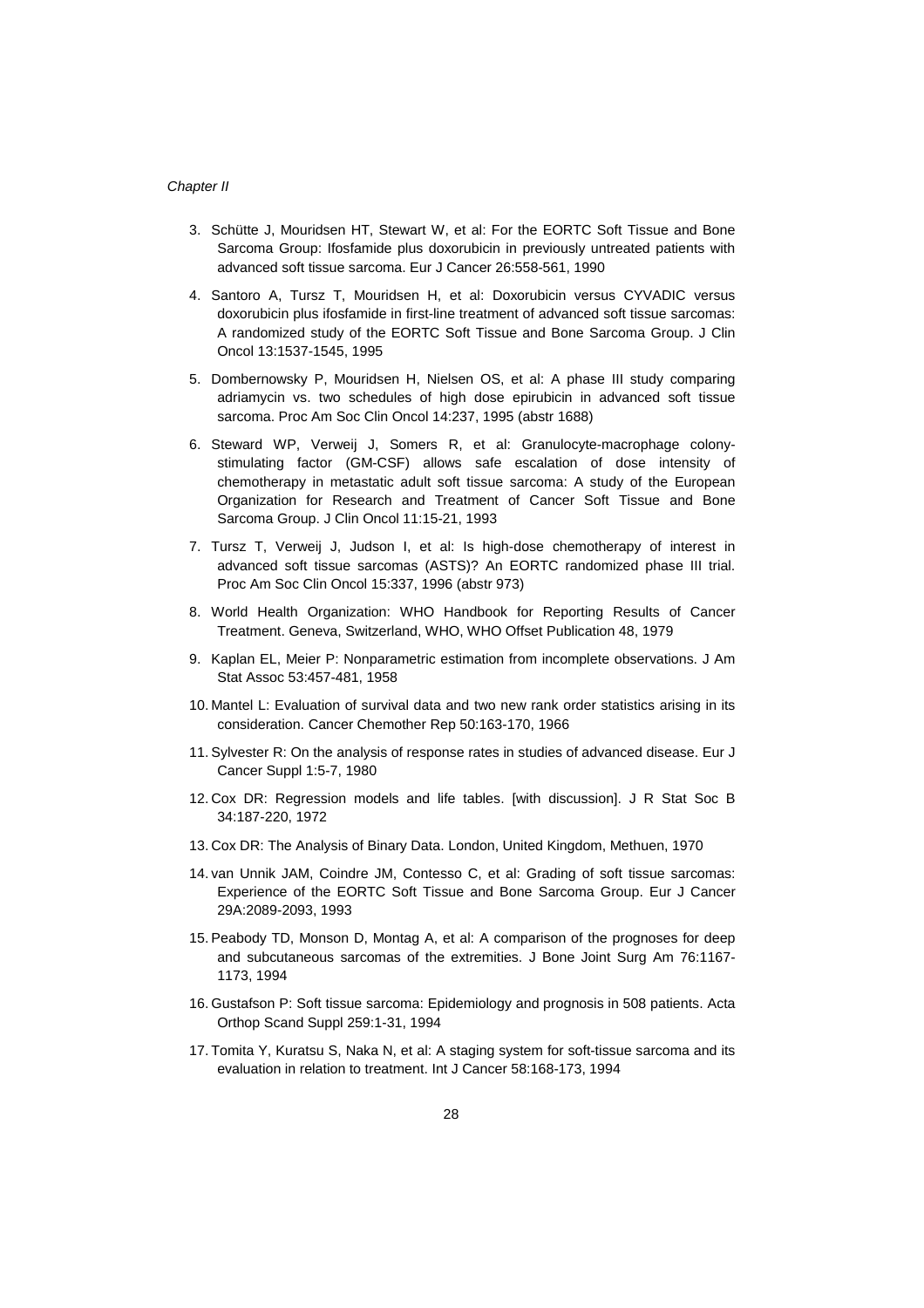- 18. Singer S, Corson JM, Gonin R, et al: Prognostic factors predictive of survival and local recurrence for extremity soft tissue sarcoma. Ann Surg 219:165-173, 1994
- 19. LeVay J, O'Sullivan B Catton C, et al: Outcome and prognostic factors in soft tissue sarcoma in the adult. Int J Radiat Oncol Biol Phys 27:1091-1099, 1993
- 20. Gaynor JJ, Tan CC, Casper ES, et al: Refinement of clinicopathologic staging for localized soft tissue sarcoma of the extremity: A study of 423 adults. J Clin Oncol 10:1317-1329, 1992
- 21. Saddegh MK, Lindholm J, Lundberg A, et al: Staging of soft-tissue sarcomas: Prognostic analysis of clinical and pathological features. J Bone Joint Surg Br 74:495-500, 1992
- 22. Baldursson G, Agnarsson BA, Benediktsdottir KR, et al: Soft tissue sarcomas in Iceland 1955-1988: Analysis of survival and prognostic factors. Acta Oncol 30:563- 568, 1991
- 23. Choong PF, Gustafson P, Willen H, et al: Prognosis following locally recurrent softtissue sarcoma: A staging system based on primary and recurrent tumour characteristics. Int J Cancer 60:33-37, 1995
- 24. Bauer HC, Kreicbergs A, Tribukait B: DNA content prognostic in soft tissue sarcoma: 102 patients followed for 1-10 years. Acta Orthop Scand 62:187-194, 1991
- 25. Jensen OM, Hogh J, Ostgaard SE, et al: Histopathological grading of soft tissue tumours: Prognostic significance in a prospective study of 278 consecutive cases. J Pathol 163:19-24, 1991
- 26. Coindre Jean-Michel Terrier Philippe Binh Bui Nguyenet al: Prognostic factors in adult patients with locally controlled soft tissue sarcoma: A study of 546 patients from the French Federation of Cancer Centers Sarcoma Group. J Clin Oncol 14:869-877, 1996
- 27. van Geel AN, van Coevorden F, Blankensteijn JD, et al: Surgical treatment of pulmonary metastases from soft tissue sarcomas: A retrospective study in the Netherlands. J Surg Oncol 56:172-177, 1994
- 28. Girard P, Baldeyrou P, Le Chevalier T, et al: Surgical resection of pulmonary metastases: Up to what number? Am J Respir Crit Care Med 149:469-476, 1994
- 29. Ueda T, Uchida A, Kodama K, et al: Aggressive pulmonary metastasectomy for soft tissue sarcomas. Cancer 72:1919-1925, 1993 (see comments)
- 30. Verazin GT, Warneke JA, Driscoll DL, et al: Resection of lung metastases from softtissue sarcomas: A multivariate analysis. Arch Surg 127:1407-1411, 1992
- 31. Borden EC, Amato DA, Rosenbaum CH, et al: Randomized comparison of three adriamycin regiments for metastastic soft tissue sarcomas. J Clin Oncol 5:840-850, 1987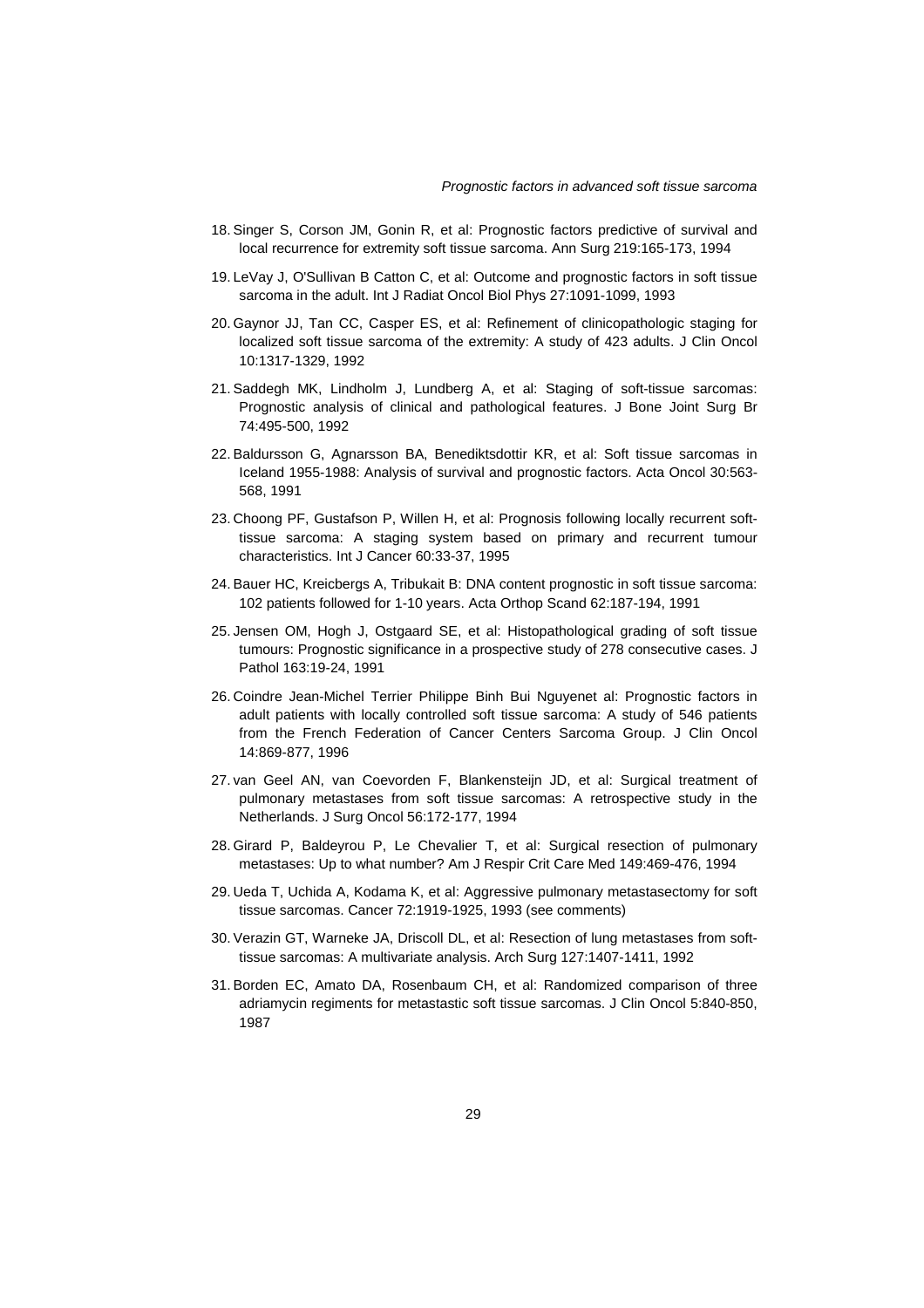- 32. Omura GA, Major FJ, Blessing JA, et al: A randomized study of adriamycin with and without dimethyl triazenoimidazole carboxamide in advanced uterine sarcomas. Cancer 52:626-632, 1983
- 33. Yap BS, Baker LH, Sinkovics JG, et al: Cyclophosphamide, vincristine, adriamycin and DTIC (CYVADIC) combination chemotherapy for the treatment of advanced sarcomas. Cancer Treat Rep 64:93-98, 1980
- 34. Van Glabbeke M, Verweij J, Judson I, Nielsen O.S. Progression free rate as the principal end-point for phase II trials in soft-tissue sarcoma. Eur J Cancer 38:543- 549, 2002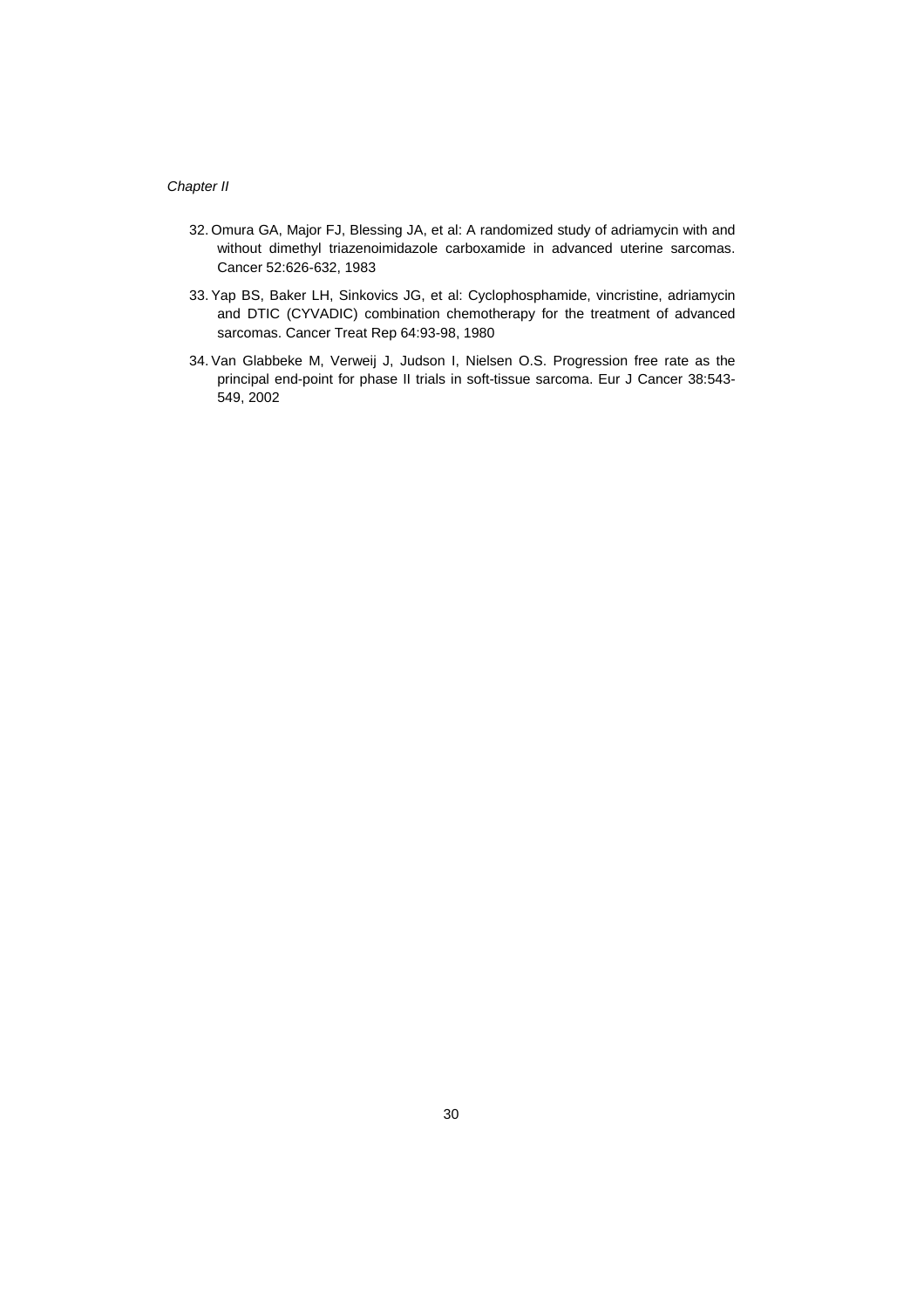# **Advanced soft-tissue sarcoma: a disease that is potentially curable for a subset of patients treated with chemotherapy**

# *J-Y. Blay<sup>a</sup> , M. van Glabbeke<sup>b</sup> , J. Verweij<sup>c</sup> , A. T. van Oosteromd , A. Le Cesne<sup>e</sup> , J. W. Oosterhuis<sup>c</sup> , I. Judsonf and O. S. Nielseng*

<sup>a</sup> Hospices Civils de Lyon & Ctr L.Bérard, Lyon, France; <sup>b</sup> EORTC Data Center, Brussels, Belgium; <sup>c</sup> Rotterdam Cancer Institute and University Hospital, Rotterdam, The Netherlands; <sup>d</sup> KUL, Leuwen, Belgium; <sup>e</sup> Inst.G. Roussy, Paris, France; <sup>f</sup> The Royal Marsden Hospital, London, UK; <sup>g</sup> Aarhus Kommunehospital, Aarhus, Denmark on behalf of the EORTC Soft Tissue and Bone Sarcoma Group (STBSG).

European Journal of Cancer Volume 39, Issue 1 , January 2003, Pages 64-69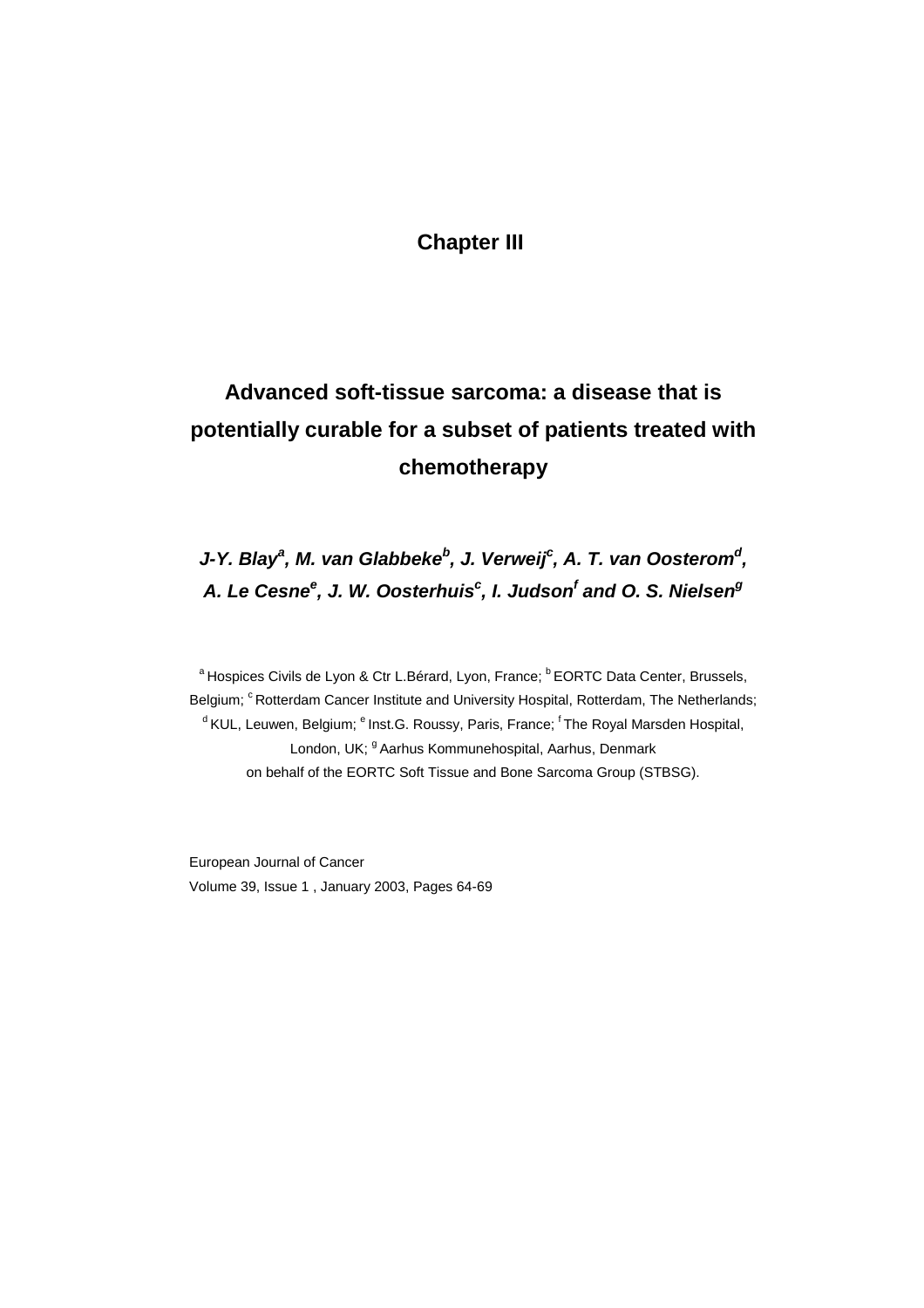# **Abstract**

Adult patients with metastatic or locally advanced irresectable soft-tissue sarcoma (ASTS) are generally considered as incurable. Whether some of these patients achieve long-term survival after first-line treatment with chemotherapy is not known. Patients with ASTS still alive 5 years after initial treatment with a doxorubicin-containing regimen, i.e. long-term survivors, were analysed among the 2187 patients included in first-line chemotherapy protocols between 1976 and 1990 in seven trials of the European Organization for Research and Treatment of Cancer Soft Tissue and Bone Sarcoma Group (EORTC STBSG) group. 1888 patients were followed for at least 5 years. The initial clinical characteristics and the outcome of the long-term survivors were investigated. 66 of the 1888 patients were alive at 5 years and the projected 5-year survival was 8% in this series. Age or histological subtypes were similar in the long-term survivors compared with the other patients. The percentages of females (69%), of grade 1 tumours (35%), of patients with an initial performance status (PS) of 0 (63%) were significantly higher in the long-term survivors while liver metastasis (6% versus 21%) were significantly less frequent. Long-term survivors were observed in all subgroups of patients. 31, 31, 31 and 6% of the long-term survivors were in complete response (CR), partial response (PR), stable disease (SD), and progressive disease (PD), respectively, after the first-line regimen. A CR to a doxorubicincontaining regimen was the major parameter correlated to 5-year survival. In multivariate analysis using a logistic model, independent parameters correlated to 5-year survival were PS, female gender, grade I tumours, and the achievement of a CR after first-line treatment, which was retained as the most powerful predictor for 5-year survival. 10 of the 66 patients died after 5 years in this series, including 8 patients in PD or SD after first-line treatment versus 2 patients in PR or CR (*P*=0.01). 8% of patients with ASTS are alive 5 years after first-line chemotherapy with a doxorubicin-containing regimen. Long-term survivors are observed in all prognostic subgroups of patients, in particular those achieving a CR to firstline chemotherapy.

# **Introduction**

The prognosis of patients with irresectable or advanced metastatic soft-tissue sarcoma (ASTS) remains poor with response rates to chemotherapy ranging from 20–35% in most series and a median survival of at best 12 months [1, 2, 3, 4, 5, 6, 7, 8, 9, 10 and 11]. The treatment of ASTS is therefore generally considered as palliative. However, long-term survival can be achieved in patients with metastatic sarcoma in whom complete remission is achieved after complete resection of all metastases [12 and 13], as well as in patients with locally advanced disease when adequate surgery is rendered possible by preoperative chemotherapy [14]. However, whether long-term survival can be achieved in patients with irresectable metastatic or advanced sarcoma treated with chemotherapy has seldom been addressed in a large prospective series of ASTS [15]. If long-term survival can be achieved in some patients with ASTS treated with chemotherapy, the therapeutic strategy may be significantly modified for subsets of patients.

The objectives of this study were to evaluate the frequency and the clinical characteristics of long-term survivors in patients with ASTS. With this aim, we performed a retrospective study of long-term survivors in a database of 2187 patients treated with a doxorubicin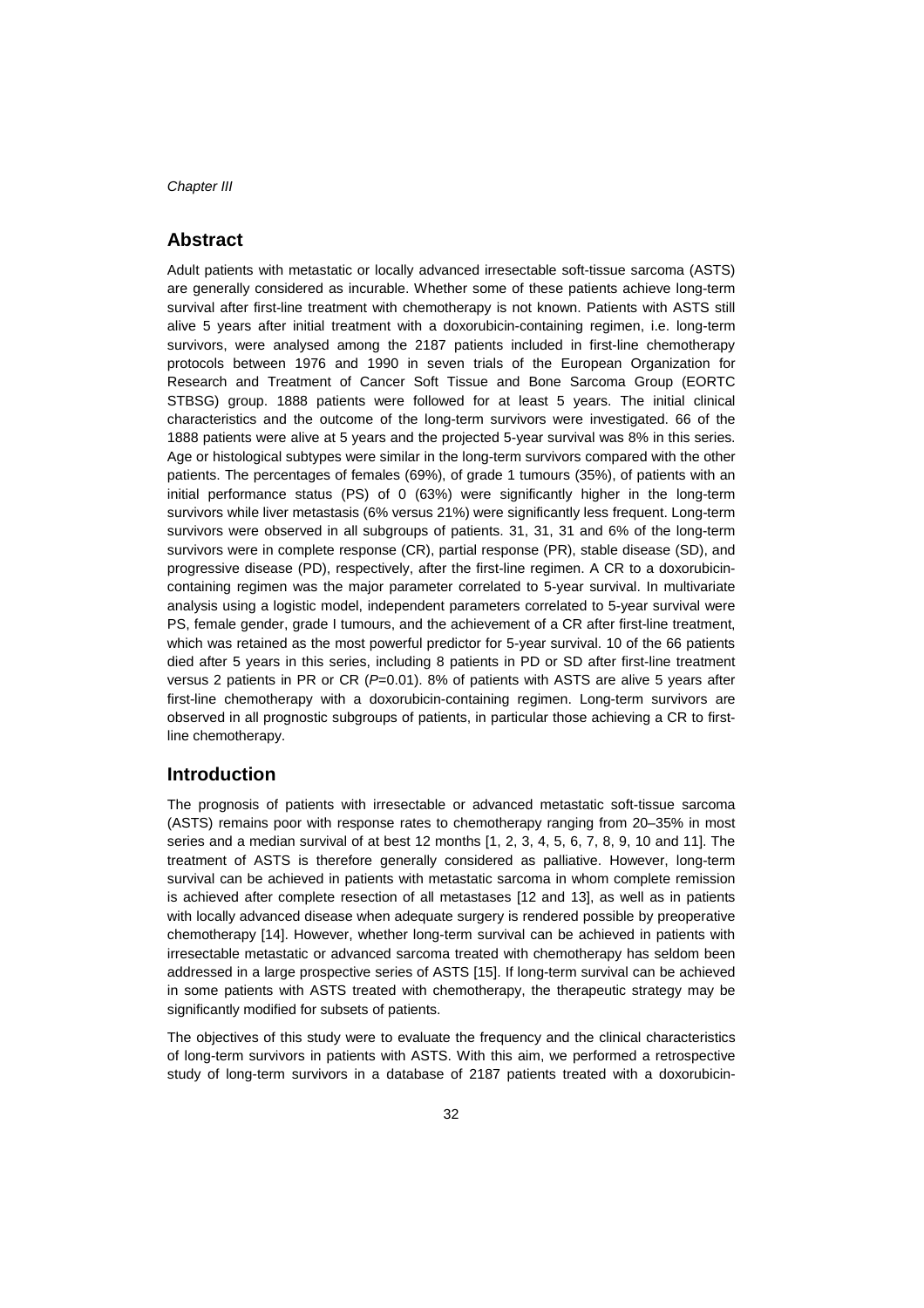containing regimen between 1976 and 1990 in trials carried out by the European Organization for Research and Treatment of Cancer Soft Tissue and Bone Sarcoma Group (EORTC STBSG) [2, 3, 4, 5, 6, 7 and 8].

# **Patients and methods**

#### **Database**

This study was performed retrospectively using a database involving 2187 patients ASTS, treated with a doxorubicin-containing regimen as first-line chemotherapy, within 7 prospective EORTC STBSG studies between 1976 and 1990 [1, 2, 3, 4, 5, 6, 7 and 8] (Table 1). Of these 2187 patients, 1888 (86%) had a minimum follow-up of 5 years since the initiation of chemotherapy: 66 were alive at 5 years, and 1822 had died within the first 5 years. The chemotherapy regimens used in these studies were: doxorubicin single agent [2, 4 and 6], epirubicin single agent [2 and 6], doxorubicin and ifosfamide combinations [3, 4, 7 and 8], doxorubicin, vincristine, cyclophosphamide, dacarbazine (DTIC) combinations [1 and 4]; doses and schedules were previously reported [1, 2, 3, 4, 5, 6, 7 and 8]. Survival was not significantly different between the arms of the randomised studies. Inclusion and exclusion criteria in these seven trials were similar: patients with locally advanced irresectable ASTS and/or distant metastasis, aged between 15 and 75 years, with evidence of tumour progression within 2 months were included. The following tumour cell types were included: malignant fibrous histiocytoma (MFH), liposarcoma, rhabdomyosarcoma, synovial sarcoma, malignant paraganglioma, fibrosarcoma, leiomyosarcoma, angiosarcoma, haemangiopericytoma, neurogenic sarcoma, unclassified sarcoma, miscellaneous sarcoma including mixed mesodermal tumours of the uterus. Malignant mesothelioma, chondrosarcoma, neuroblastoma, osteosarcoma, Ewing's sarcoma, embryonal rhabdomyosarcoma were not included. Major exclusion criteria included a previous history of cardiovascular disease, renal failure, symptomatic or known Central Nervous System (CNS) metastases, abnormal serum bilirubin, and second primary malignant tumours (except adequately treated *in situ* carcinoma of cervix or basal cell carcinoma).

#### **Analysis**

The proportion of patients surviving at 5 years, their clinical characteristics at inclusion, their response to first-line treatment and their outcome beyond 5 years were investigated. These characteristics were compared with those of patients who died within 5 years after inclusion in the trial. Patients lost to follow-up within 5 years of inclusion were not considered in this analysis.

#### **Statistics**

The clinical characteristics of the patients were compared using the Chi square test or Fisher's Exact test for binary variables, the overall Chi-square test for categorical nonordered variables and the Mantel and Haenszel Chi-square test for ordered categorical variables. Survival curves were plotted according to the method of Kaplan–Meier. Survival curves were compared using the log-rank test. Multivariate analysis of parameters correlated with 5-year survival was performed using a logistic regression model.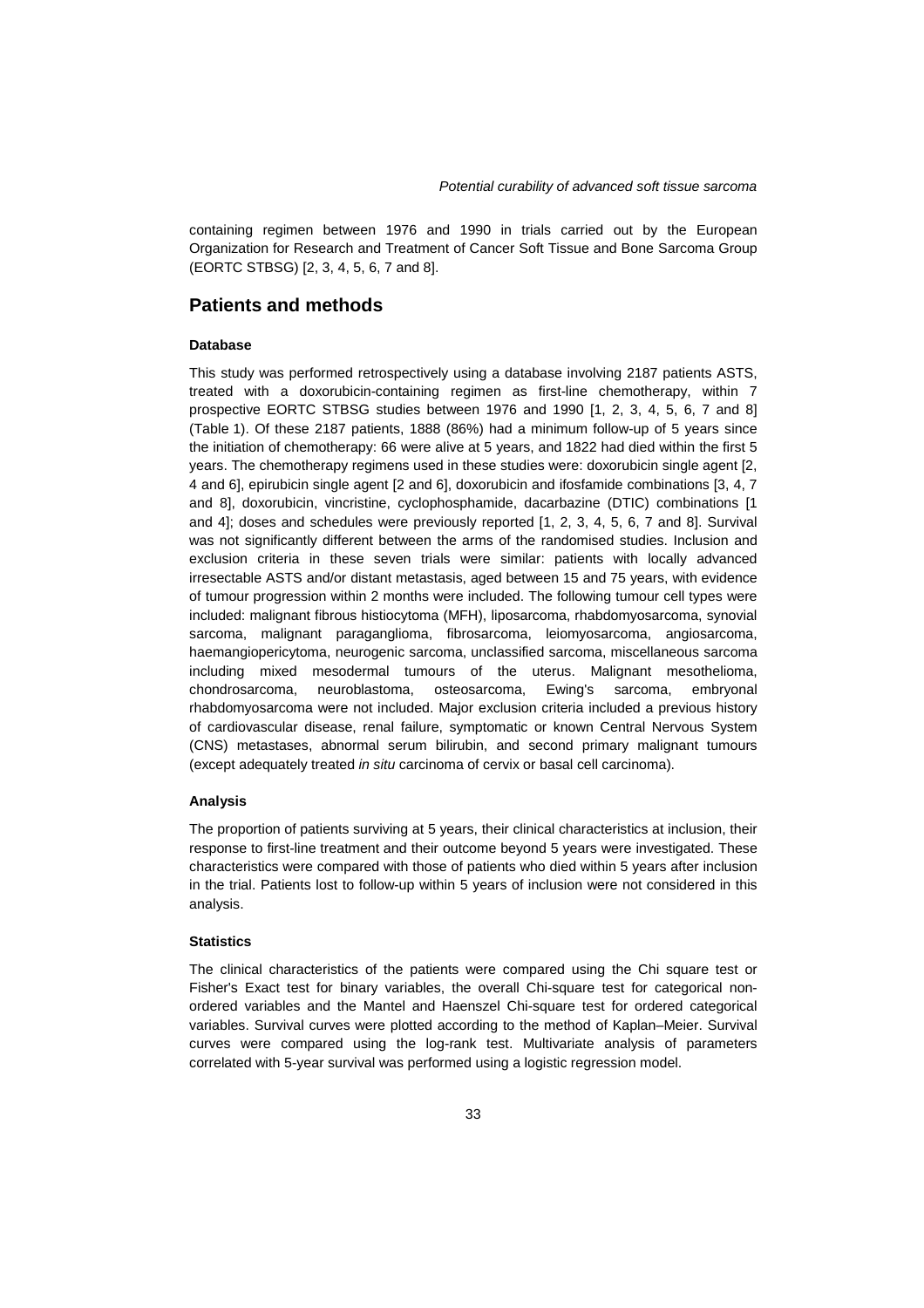# **Results**

The median overall survival of the series of 2187 patients was 354 days (11.7 months). 355 patients were still alive in October 2000. The survival estimate was 8% at 5 years, 7.6% at 6 years, 6.8% at 7 years and 5.6% at 8 years (standard error <1%). No deaths were recorded beyond 8 years; 9- and 10-year survival estimates were therefore also 5.6%. Among the 66 patients alive at 5 years, 10 died beyond 5 years after inclusion. The 6-, 7- and 8-year survival estimates for 5-year survivors were 94, 85 and 70%, respectively (Fig. 1).

#### **Parameters correlated to 5-year survival**

The follow-up of 299 patients was shorter than 5 years: these patients were not included in any further analyses. Parameters correlated to 5-year survival were therefore analysed in 1888 patients. The characteristics of the 66 patients alive at 5 years were compared with those of the 1822 patients who died within 5 years after registration (Table 1). 69% of 5 year survivors were females and 31% males (*P*=0.004). Age was not significantly different in the two groups. The proportion of patients with PS of 0 was significantly higher in the 5 year survivors compared with the remaining patients (63% versus 41%) (P=0.002). Fiveyear survivors more frequently had grade 1 tumours (35% versus 11%), and less frequently grade 3 tumours (38% versus 55%) (*P*<0.001) (Table 1). There were also significantly less liver metastases (6% versus 21%) in the 5-year survivors compared with other patients (*P*=0.003). In contrast, histological subtypes were not significantly different in the 5-year survivors compared with patients who died before 5 years (Table 1). Using a multivariate analysis with logistic regression, parameters (excluding response to chemotherapy) independently correlated to a poor 5-year survival rate were similar to those previously identified as independent prognostic variables for overall survival in the same series: male sex (Relative Risk RR: 2.1), higher tumour grade (RR: 2.3), liver metastases (RR: 4.5) and worse performance status (RR: 2.7) (data not shown). However, 5-year survivors were observed in all prognostic subgroups in this series ( Table 1).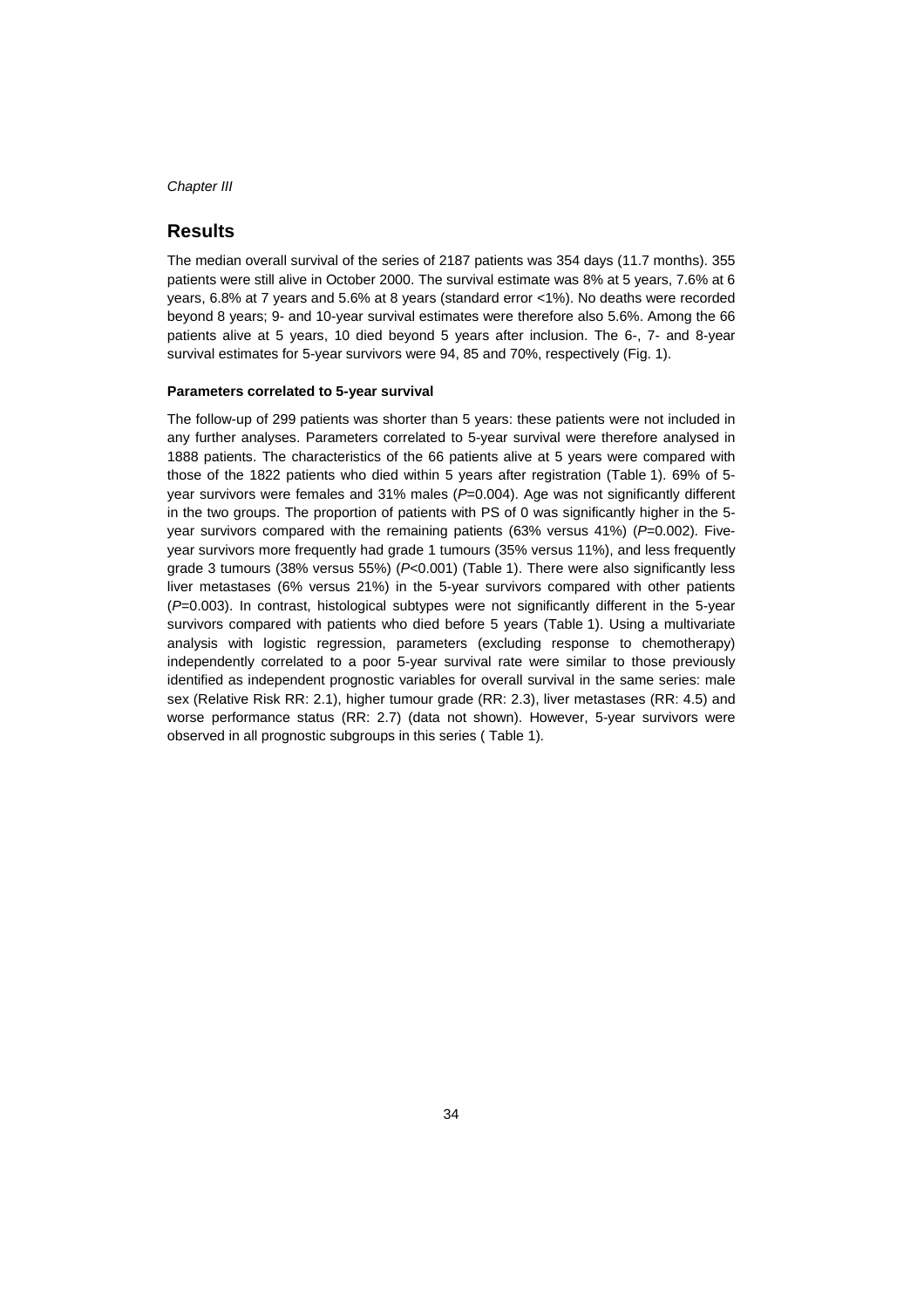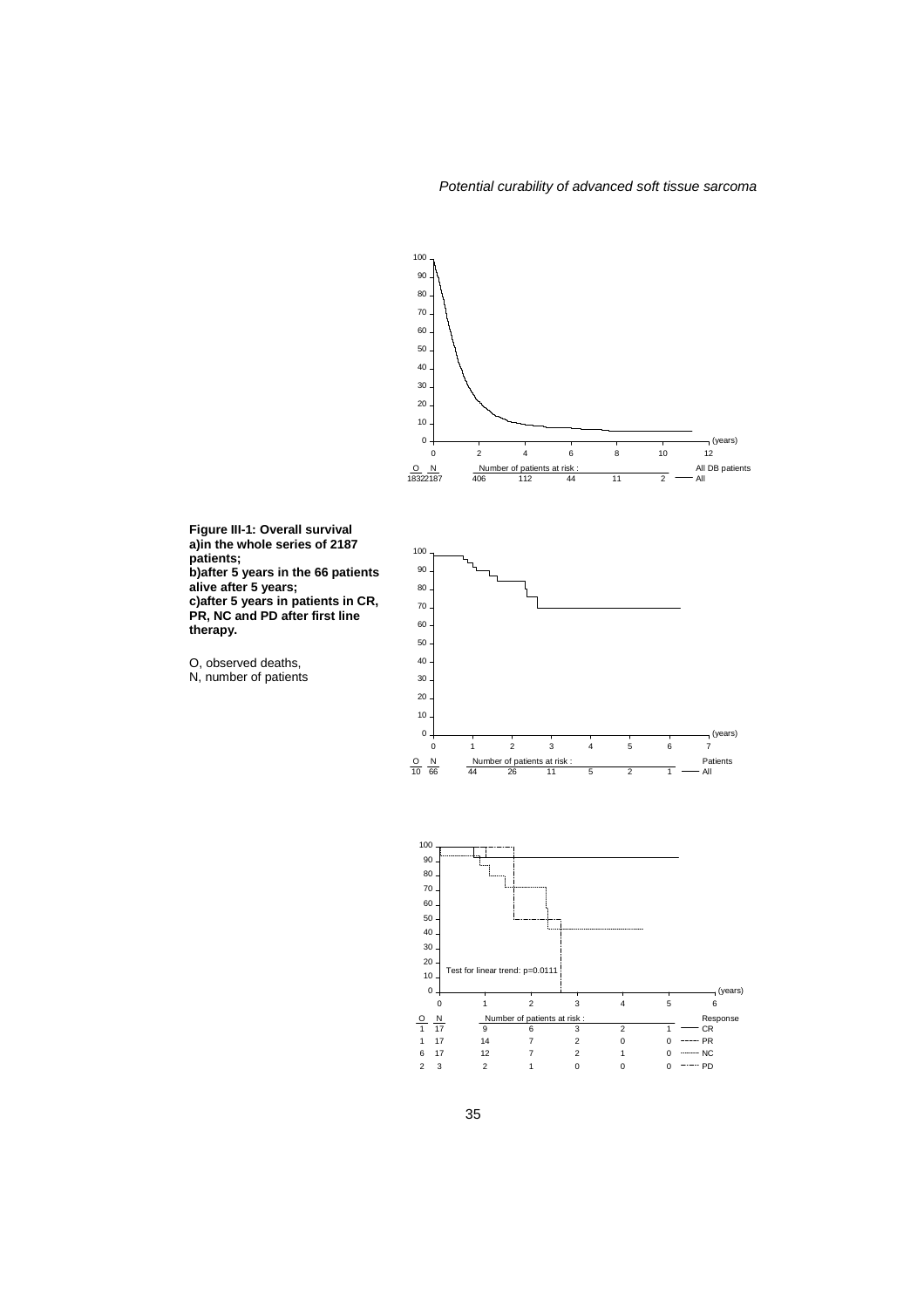## *Chapter III*

| Table III-1: Clinical characteristics of 5 years survivors |
|------------------------------------------------------------|
|------------------------------------------------------------|

| Characteristics  |                  | 5-years survivors<br>N(% ) | Others<br>N(% ) | P-value |  |
|------------------|------------------|----------------------------|-----------------|---------|--|
|                  | Male             | 22 (33)                    | 887 (49)        |         |  |
| Gender           | Female           | 44 (67)                    | 906 (51)        | 0.004   |  |
|                  | < 40             | 22 (34)                    | 858 (26)        |         |  |
|                  | $40 - 50$        | 13 (20)                    | 368 (21)        |         |  |
| Age (years)      | $50 - 60$        | 17 (26)                    | 477 (27)        | 0.13    |  |
|                  | >60              | 13 (20)                    | 468 (26)        |         |  |
|                  | $\mathbf{I}$     | 14 (35)                    | 129 (11)        |         |  |
| Tumor grade      | Ш                | 11 (28)                    | 389 (33)        | < 0.001 |  |
|                  | III              | 15 (38)                    | 644 (55)        |         |  |
|                  | 0                | 40 (63)                    | 720 (41)        |         |  |
|                  | $\mathbf{1}$     | 19 (30)                    | 779 (45)        |         |  |
| PS               | $\overline{2}$   | 5(8)                       | 243 (14)        | 0.002   |  |
|                  | 3                | 0(0)                       | 3(0.2)          |         |  |
|                  | Locally advanced | 27 (44)                    | 342 (20)        |         |  |
| <b>Disease</b>   | Metastatic       | 28 (46)                    | 1142 (68)       | 0.005   |  |
|                  | <b>Both</b>      | 6(10)                      | 190 (11)        |         |  |
|                  | No               | 33 (52)                    | 774 (45)        |         |  |
| Lung metastases  | Yes              | 30(48)                     | 962 (55)        | 0.24    |  |
|                  | Yes              | 4(6)                       | 326 (21)        |         |  |
| Liver metastases | No               | 59 (94)                    | 1236 (79)       | 0.003   |  |
|                  | <b>MFH</b>       | 6(14)                      | 185 (14)        |         |  |
|                  | Fibrosarcoma     | 2(5)                       | 57 (4)          |         |  |
|                  | Liposarcoma      | 3(7)                       | 92(7)           |         |  |
| Histology        | Leiomyosarcoma   | 13 (31)                    | 471 (36)        | 0.946   |  |
|                  | Synovialosarcoma | 2(5)                       | 95(7)           |         |  |
|                  | Neurosarcoma     | 4(10)                      | 96(7)           |         |  |
|                  | Others           | 12 (29)                    | 316 (24)        |         |  |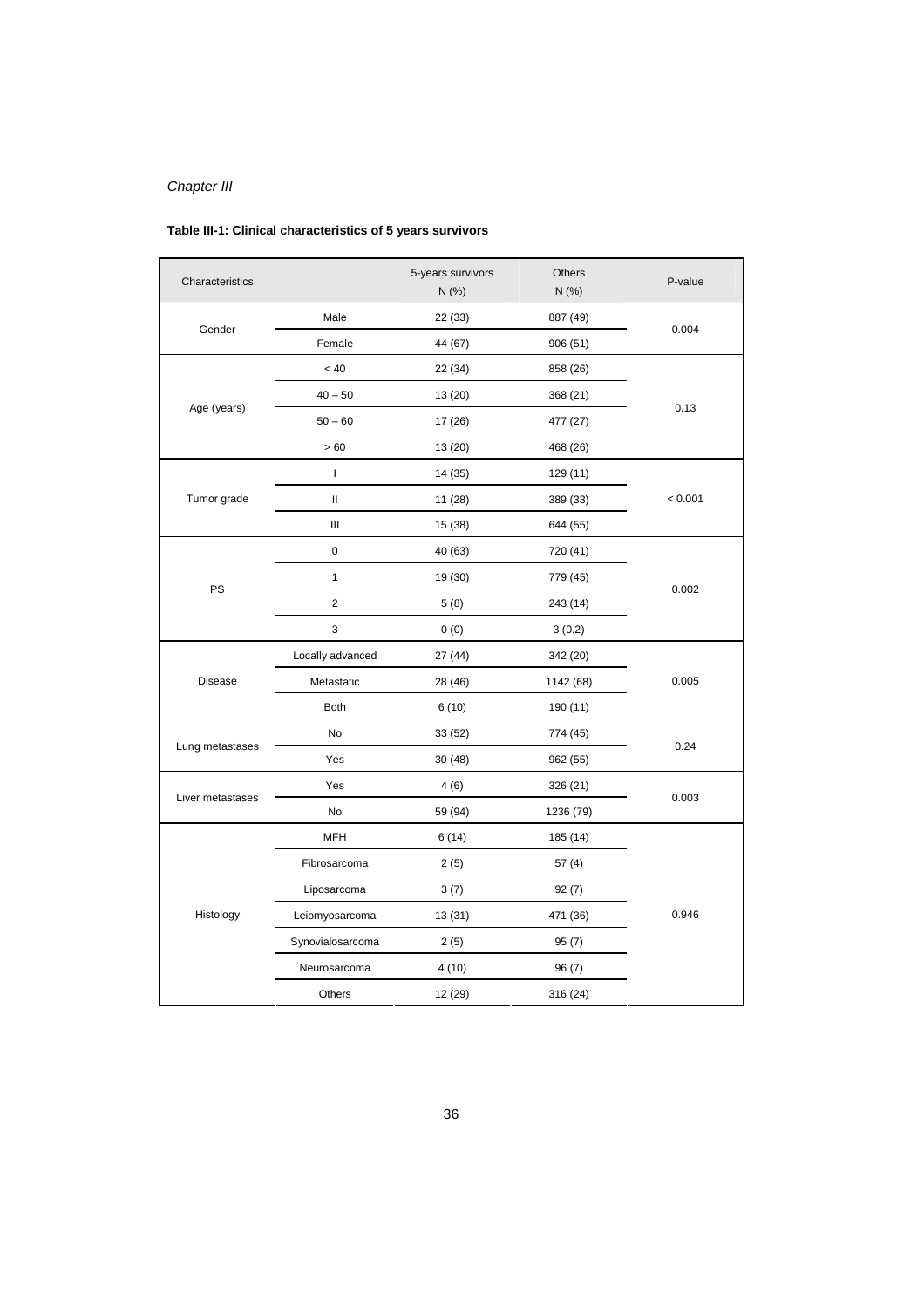| Potential curability of advanced soft tissue sarcoma |
|------------------------------------------------------|
|------------------------------------------------------|

| Characteristics   |           | 5-years survivors<br>N(% ) | <b>Others</b><br>N(% ) | P-value |
|-------------------|-----------|----------------------------|------------------------|---------|
|                   | 62761 [2] | 7(3)                       | 265 (97)               |         |
|                   | 62801 [3] | 0(0)                       | 168 (100)              |         |
|                   | 62842 [4] | 0(0)                       | 142 (100)              |         |
| Study [reference] | 62851 [5] | 44 (7)                     | 596 (93)               |         |
|                   | 62883 [6] | 3(3)                       | 102 (97)               |         |
|                   | 62901 [7] | 5(2)                       | 277 (98)               |         |
|                   | 62903 [8] | 7(3)                       | 272 (97)               |         |

#### **Response to first-line chemotherapy and 5-year survival**

Among the 66 patients with ASTS alive at 5 years, 17 (31%) had experienced complete response (CR) and 17 (31%) partial response (PR) to first-line chemotherapy, respectively (Table 2). This proportion was significantly higher than in other patients (*P*<10−5). In addition, 17 (31%) of 5-year survivors had stable disease (SD) as their best response to first-line treatment and 3 (6%) had progressive disease (PD). The contribution of subsequent treatment cannot be assessed since it was not documented in the database (Table 2). When CR to first-line chemotherapy was introduced in the multivariate model, CR was found to be the most potent prognostic factor for 5-year survival (Table 3). However, here also, 5-year survival was observed in all subgroups, even in patients whose best response was PD after a first-line regimen containing doxorubicin. Of note, response to first-line chemotherapy still strongly influenced the outcome of these patients *after* 5 years: 2 of 3 patients with PD died between 5 and 7 years, compared with 6 of 17 patients in stable disease and 1 of 17 both for PR and CR patients (Fig. 1c, *P*=0.01).

#### **Table III-2: Response to first line doxorubicin-containing regimen**

| Response<br>to $1st$ line | 5-years survivors<br>$(n=66)$ | <b>Others</b><br>$(n=1822)$ | P-value | % of 5 years<br>survivors amongst<br>response subgroup |
|---------------------------|-------------------------------|-----------------------------|---------|--------------------------------------------------------|
| CR.                       | 17 (31%)                      | 64 (4%)                     |         | 17 / 81 (21%)                                          |
| <b>PR</b>                 | 17 (31%)                      | 306 (19%)                   |         | 17 / 323 (5%)                                          |
| <b>NC</b>                 | 17 (31%)                      | 641 (39%)                   |         | 17 / 658 (3%)                                          |
| <b>PD</b>                 | 3(6%)                         | 627 (38%)                   | 0.00001 | 3/630(0.5%)                                            |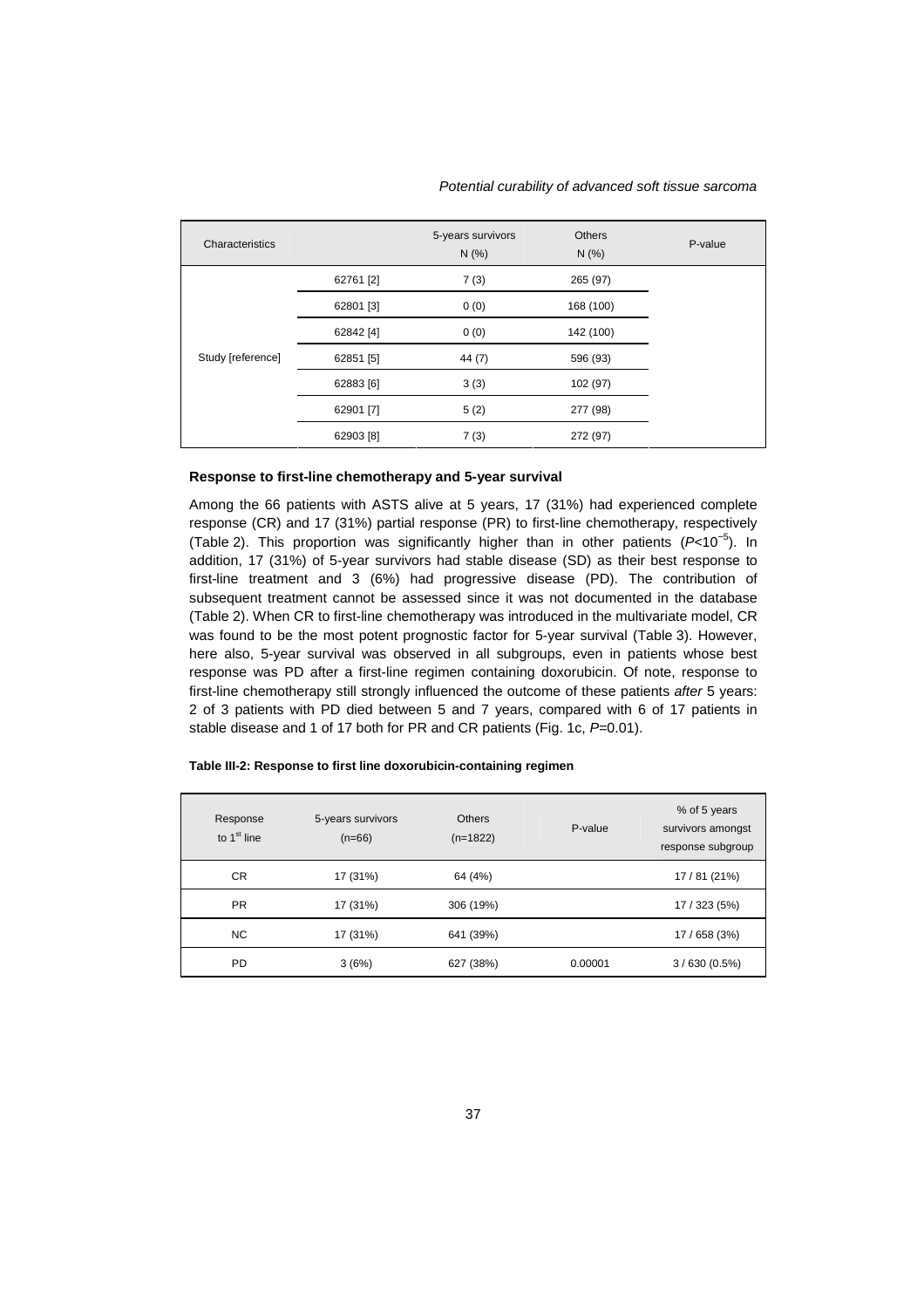#### *Chapter III*

| Variable           | Parameter<br>estimate | Standard<br>error | Wald<br>chi-<br>square | P-value | Odds<br>ratio | 95%<br>confidence<br>interval |
|--------------------|-----------------------|-------------------|------------------------|---------|---------------|-------------------------------|
| Intercept          | 2.8555                | 0.8128            | 12.3408                | 0.0004  |               |                               |
| PS                 | 0.7052                | 0.3113            | 5.1314                 | 0.0235  | 2.024         | $1.08 - 3.74$                 |
| Grade              | 0.7790                | 0.2353            | 10.9625                | 0.0009  | 2.179         | $(1.36 - 3.52)$               |
| Female gender      | $-0.8286$             | 0.3798            | 4.7589                 | 0.0291  | 0.437         | $(0.30 - 0.93)$               |
| $CR$ to $1st$ line | $-2.1505$             | 0.4634            | 21.5363                | 0.0001  | 0.116         | $(0.40 - 0.29)$               |

**Table III-3: Multivariate analysis of prognostic factors for 5-years survival** 

## **Discussion**

These results show that ASTS is not an incurable disease: 8% of these patients are alive 5 years after initial diagnosis, and the majority of them experience long-term survival afterwards. Several clinical parameters, such as gender, PS, tumour grade and liver metastasis were found to be correlated to 5-year survival in univariate and multivariate analysis, and independent prognostic factors for 5-year survival were actually similar to those correlated to overall survival since the inclusion in the trial within the same series [1]. However, the histological subtype, an important prognostic factor for overall survival during the first 5 years actually lost its predictive value afterwards and was found not to significantly influence 5-year survival in this study. This is likely to be related to the slower progression rate in liposarcomas compared with other sarcomas in patients with advanced disease within the first years; however, eventually a similar proportion of patient with liposarcoma relapse and die of their disease, compared with patients with other sarcoma subtypes. An important observation from this series is that 5-year survivors were observed in all subgroups of patients, even in those with high grade tumours, liver or bone metastasis, and poor performance status.

Clinical response to first-line regimen was found to be the most significant parameter correlated to 5-year survival. Actually, a major difference was observed between patients who achieved CR, and patients who achieved PR, SD, or PD, with a 21% (17/81) rate of 5year survival for the former, compared with a  $\leq 5\%$  rate for the latter. Interestingly, the percentage of long-term survivors among patients who achieve CR following treatment with a first-line regimen in this series is very similar to that of other published series in which CR was achieved by other means, including surgery, or surgery plus chemotherapy. This percentage ranged between 20 and 30% in the surgical series reported by Putnam and colleagues [12], in a series of a combination of chemotherapy and surgery [13], in a series of patients treated with chemotherapy only reported by Yap and colleagues [15], and with high-dose chemotherapy in a series where this unusual strategy was tested [16, 17, 18, 19, 20 and 21].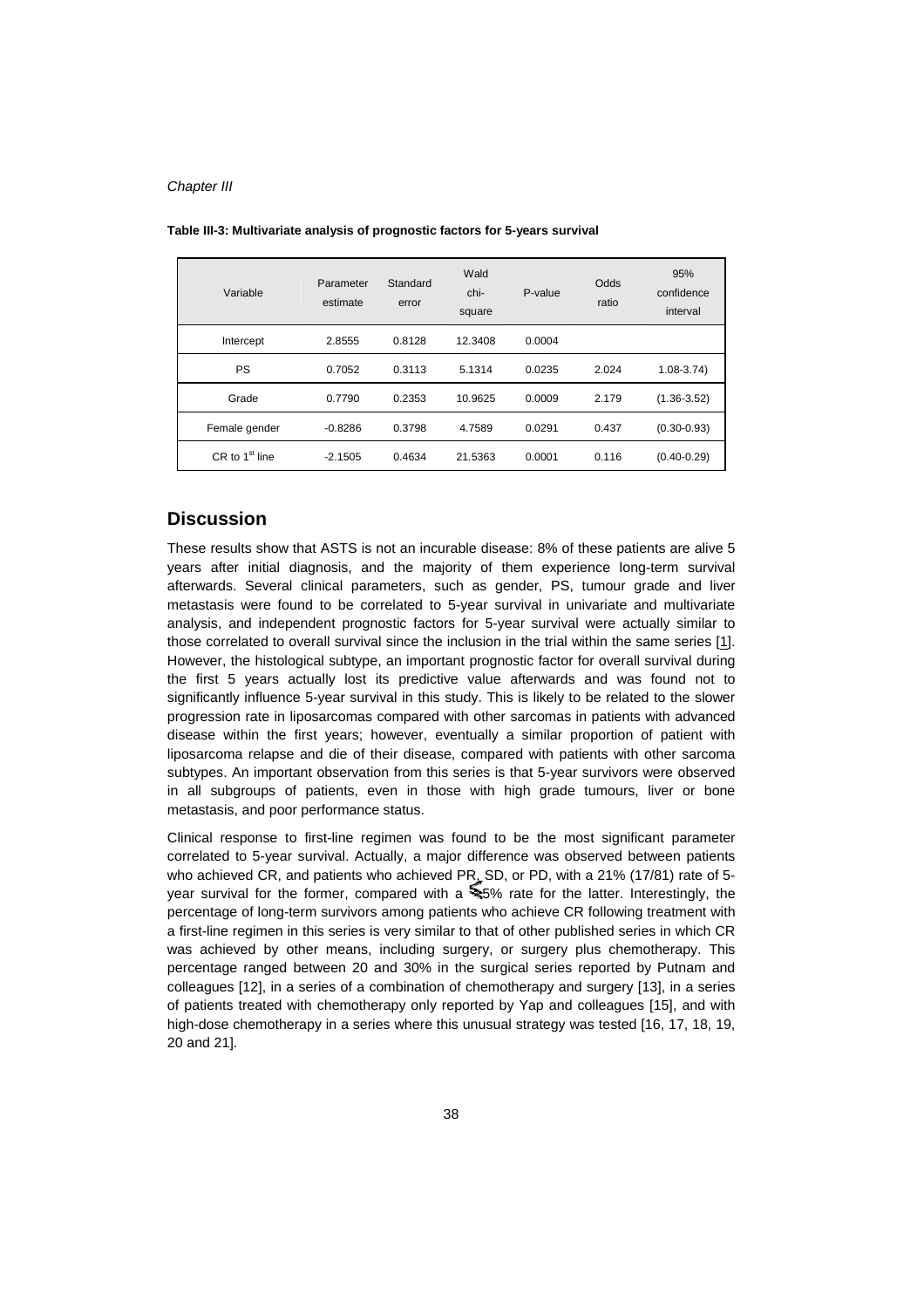#### *Potential curability of advanced soft tissue sarcoma*

It should be noted that the majority of long-term survivors did not achieve CR after first-line chemotherapy. It is likely that these patients have been proposed for second-line chemotherapy or resection of metastases sites. However, the second-line treatment was not documented in the database, and the contribution of these treatments to the favourable outcome of these patients (in particular, the CR or PR rates to these treatments) is not known. Nevertheless, long-term survival was exceptional  $\left( \langle =5\% \rangle \right)$  in all subgroups of patients who did not achieve CR after first-line treatment. Overall, the patients in CR have a relative chance of achieving long-term survival which is 5.0-fold higher than patients in PR, 10-fold higher than patients in SD and 55-fold higher than patients in PD. Regarding longterm survival, three subgroups of patients may therefore be distinguished according to response to first-line chemotherapy: 1) patients in CR, 2) patients in PR or SD, who were found to have a comparable outcome in terms of 5-year survival, and 3) finally patients in PD. In view of these results, a major goal of the treatment of patients with ASTS could be to improve the *complete* response rate to chemotherapy or to combined strategies with chemotherapy and surgery. However, complete response rates are low in ASTS, ranging from 0 to 10% with single agent or combination regimens in large series [1, 2, 3, 4, 5, 6, 7, 8, 9, 10 and 11]. Another relevant parameter could be the rate of "non-progressive" disease, combining stable disease, partial and complete responses: not surprisingly, these three subgroups include almost all long-term survivors in the present series. Despite a large number of phase II trials, recent agents have shown a limited efficacy on ASTS [22, 23, 24 and 25]. Therefore, strategies combining chemotherapy with surgery on multiple tumour sites to improve the rate of long-term survivors deserve to be evaluated to increase CR rate.

However, the long-term survival of patients who achieve CR remains unsatisfactory since 80% of these patients will relapse and die of their disease afterwards. Strategies to reduce the relapse rates in these potentially curable patients are therefore needed. High-dose chemotherapy has been proposed with this aim in mind in selected patients: five year survival rates over 50% were reported in some of these small uncontrolled studies [15, 16, 17, 18, 19, 20 and 21]. Whether this only reflects a selection of patients still requires to be tested in a prospective randomised trial.

In conclusion, these results indicate that a significant proportion of patients with ASTS can achieve long-term survival and probably cure after first-line chemotherapy with anthracyclines. Long-term survivors are observed in all subgroups of patients, even in those with a well established unfavourable prognosis, such as liver metastasis, and high grade tumours. The achievement of CR is the major parameter correlated to long-term survival and future clinical trials should include complete response as a major endpoint in the evaluation of therapeutic strategies.

## **References**

1. M. Van Glabbeke, A.T. van Oosterom, J.W. Oosterhuis et al., Prognostic factors in advanced soft tissue sarcoma (STS): analysis of 2187 patients treated with doxorubicin containing first line regimens—a European Organization for Research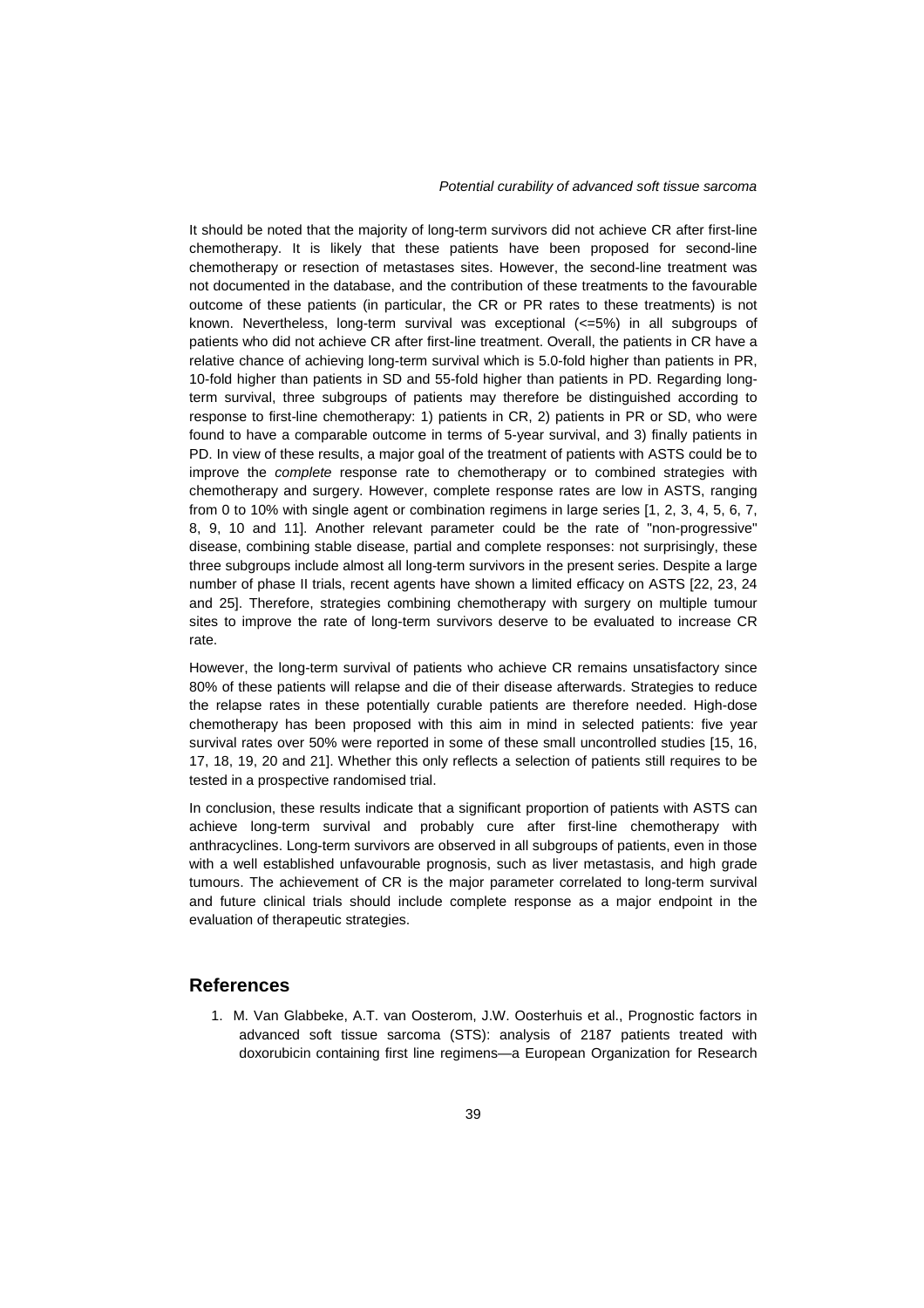#### *Chapter III*

and Treatment of Cancer Soft Tissue and Bone Sarcoma Group study. J. Clin. Oncol. 17 (1999), pp. 150–157

- 2. H.M. Pinedo, V.H. Bramwell, H.T. Mouridsen et al., Cyvadic in advanced soft tissue sarcoma: a randomized study comparing two schedules. A study of the EORTC Soft Tissue and Bone Sarcoma Group. Cancer 53 (1984), pp. 1825–1832.
- 3. H.T. Mouridsen, L. Bastholt, R. Somers et al., Adriamycin versus epirubicin in advanced soft tissue sarcomas. A randomized phase II/phase III study of the EORTC Soft Tissue and Bone Sarcoma Group. Eur. J. Cancer Clin. Oncol. 23 (1987), pp. 1477–1483.
- 4. J. Schutte, H.T. Mouridsen, W. Stewart et al., Ifosfamide plus doxorubicin in previously untreated patients with advanced soft tissue sarcoma. The EORTC Soft Tissue and Bone Sarcoma Group. Eur. J. Cancer 26 (1990), pp. 558–561.
- 5. A. Santoro, T. Tursz, H. Mouridsen et al., Doxorubicin versus CyVADic versus ifosfamide plus doxorubicin in first line treatment of advanced soft tissue sarcomas. A randomized study of the EORTC Soft tissue and bone sarcoma group. J. Clin. Oncol. 13 (1995), pp. 1537–1545.
- 6. W.P. Stewart, J. Verweij, R. Somers et al., GM-CSF allows safe escalation of dose intensity in metastatic adult soft tissue sarcomas: a study of the European organisation for Research and treatment of Cancer Soft tissue and Bone sarcoma Group. J. Clin. Oncol. 11 (1993), pp. 15–21.
- 7. P. Dombernovski, H. Mouridsen, O.S. Nielsen et al., A phase III trial comparing adriamycin versus two schedule of high dose epirubicin in advanced soft tissue sarcomas. Proc. Am. Sco. Clin. Oncol. 14 (1995), p. 515.
- 8. T. Tursz, J. Verweij, I. Judson et al., Is high dose chemoherapyu of interest in advanced soft tissue sarcomas. An EORTC randomized phase III trial. Proc. Am. Soc. Clin. Oncol. 15 (1996), p. 337 (abstr) .
- 9. J.H. Edmonson, L.M. Ryan, R.G. Blumet al., Randomized comparison of doxorubicin alone versus ifosfamide plus doxorubicin or mitomycin, doxorubicin and cisplatin against advanced soft tissue sarcomas. J. Clin. Oncol. 11 (1993), pp. 1269–1275.
- 10. K.H. Antman, J. Crowley, S.P. Balcerzak et al., An intergroup phase III randomized study of doxorubicin and dacarbazine with or without ifosfamide an Mesna in advanced soft tissue and bone sarcomas. J. Clin. Oncol. 11 (1993), pp. 1276–1285.
- 11. B.N. Bui, C. Chevreau, M.C. Demaille, J.Y. Blay et al., A randomized phase III study of MAID vs intensified MAID in patients with advanced soft tissue sarcomas. Proc. Am. Soc. Clin. Oncol. 17 (1998), p. 516a (abstr) .
- 12. J.B. Putnam and J.A. Roth , Surgical management for pulmonary metastases from sarcomas. Hematol. Oncol. Clin. North Am. 9 (1995), pp. 869–886.
- 13. T. Wiklund, G. Saeter, H. Strander et al., The outcome of advanced soft tissue sarcoma patients with complete tumour regression after either chemotherapy alone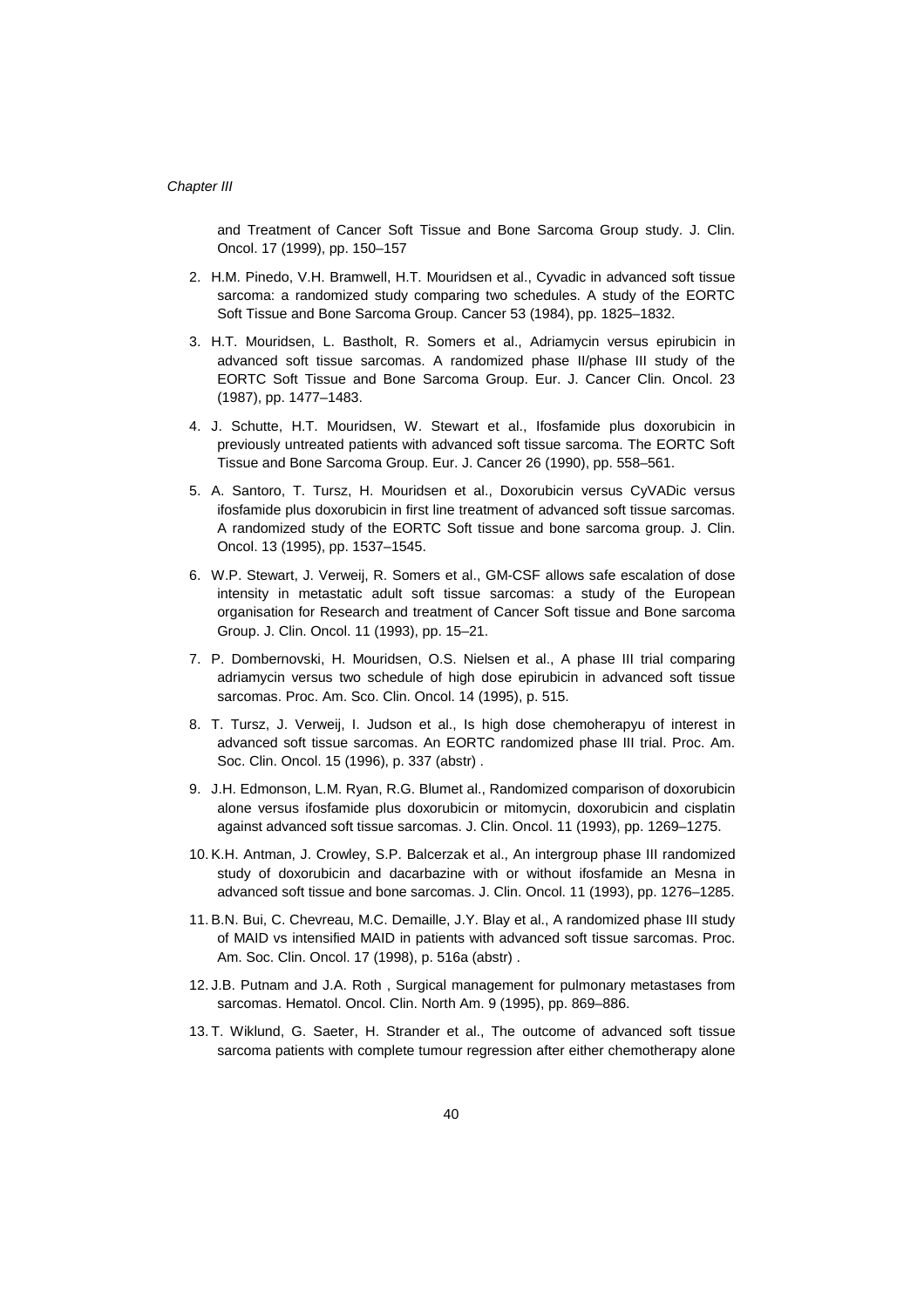or chemotherapy plus surgery. The Scandinavian Sarcoma Group experience. Eur. J. Cancer 33 (1997), pp. 357–361.

- 14. J.G. Rouëssé, S. Friedman, D.M. Sevin et al., Preoperative induction chemotherapy in the treatment of locally advanced soft tissue sarcomas. Cancer 60 (1987), pp. 296–300.
- 15. B.S. Yap, J.G. Sincovics, M.A. Burgess, R.S. Benjamin and G.P. Bodey , The curability of advanced soft tissue sarcomas in adult with chemotherapy. Proc. Am. Soc. Clin. Oncol. 1 (1983), p. 239 (abstr) .
- 16. B. Samuels, A. Elias, N. Vogelzang et al., High dose chemotherapy with ABMT for refractory sarcoma. Proc. Am. Soc. Clin. Oncol. 8 (1989), p. 1068 (abstr) .
- 17. A.D. Elias, L.J. Ayash, C. Wheeler et al., Phase I study of high-dose ifosfamide, carboplatin and etoposide with autologous hematopoietic stem cell support. Bone Marrow Transplant 15 (1995), pp. 373–379.
- 18. C. Dumontet, P. Biron, E. Bouffet et al., High dose chemotherapy with ABMT in soft tissue sarcomas: a report of 22 cases. Bone Marrow Transplant 10 (1992), pp. 405–408.
- 19. A. Kessinger, K. Petersen, M. Bishop et al., High dose therapy with autologous hematopoietic stem cell rescue for patients with metastastic sarcoma. Proc. Am. Soc. Clin. Oncol. 13 (1994), p. 1674 (abstr) .
- 20. R. Mesia, C. Sola, A. Lopez-Pousa et al., High-dose chemotherapy and autologous bone marrow transplantation in high-grade metastatic sarcomas. Rev. Clin. Esp. 194 (1994), pp. 960–965.
- 21. J.-Y. Blay, D. Bouhour, I. Ray-Coquard, C. Dumontet, T. Philip and P. Biron , Highdose chemotherapy with autologous hepatopoietic stem-cell transplantation for advanced soft tissue sarcoma in adults. J. Clin. Oncol. 18 (2000), pp. 3643–3650.
- 22. A.T. Van Oosterom and J. Verweij , New drugs for the treatment of sarcomas. Hematol. Oncol. Clin. North Am. 9 (1995), pp. 909–925.
- 23. S. Delaloge, A. Yovine, A. Taamma et al., Ecteinascidin-743: a marine-derived compound in advanced, pretreated sarcoma patients–preliminary evidence of activity. J. Clin. Oncol. 19 (2001), pp. 1248–1255.
- 24. G.D. Demetri, M. Seiden, R. Garcia-Carbonero et al., ET743 shows promising activity in distinct populations of sarcoma patients: summary of 3 phase II trials. Proc. Am. Soc. Clin. Oncol. 19 (2000), p. 553a (abstr 2177) .
- 25. A. Le Cesne et al., Phase II study of ET743 in advanced soft tisue sarcomab(ASTS) in adults. A STBSG EORTC trial. Proc. Am. Soc. Clin. Oncol. 19 (2000), p. 554a (abstr 2182)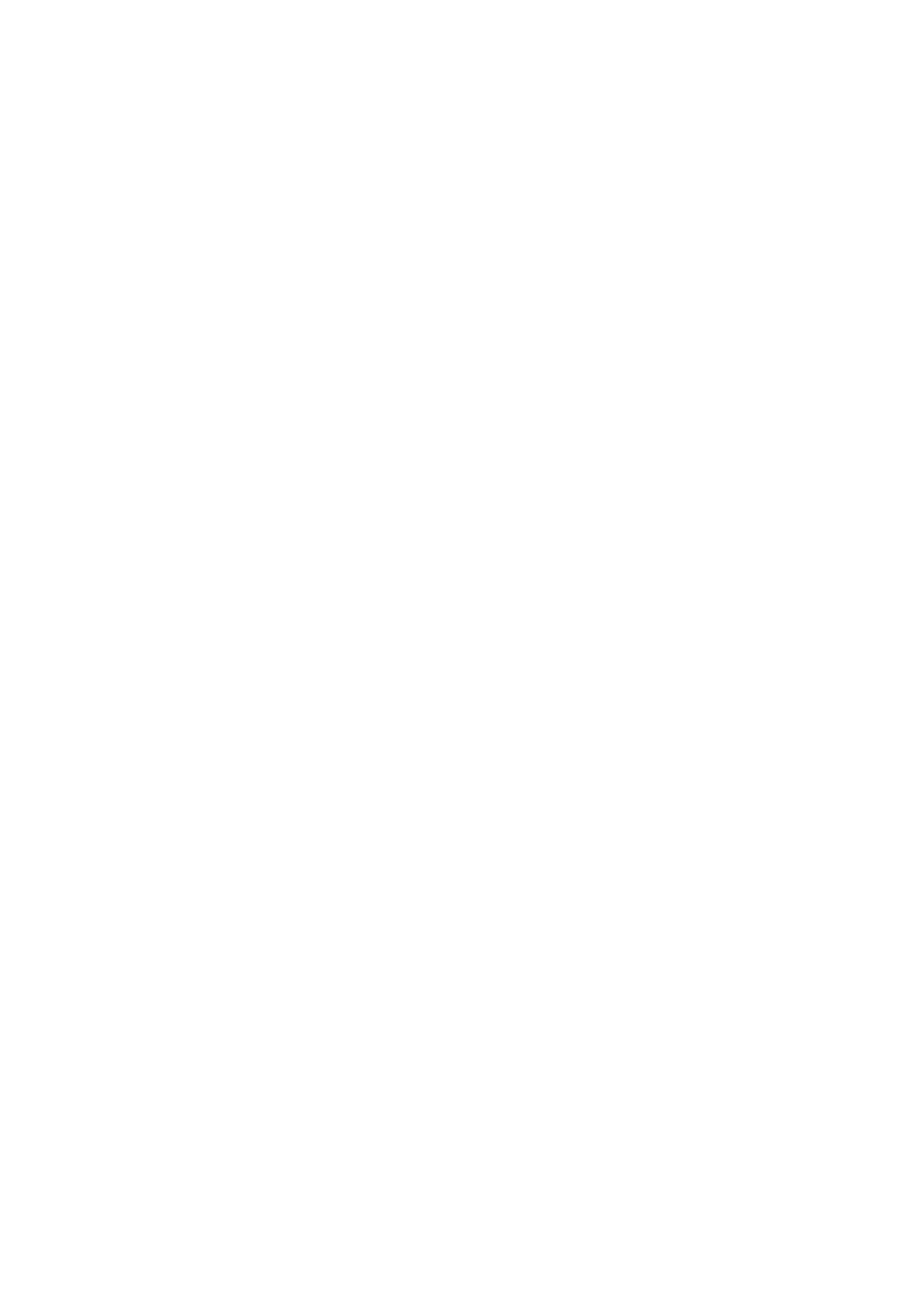# **RECIST vs. WHO: Prospective comparison of response criteria in an EORTC phase II clinical trial investigating ET-743 in advanced soft tissue sarcoma**

# *P. Therasse<sup>a</sup>, A. Le Cesne<sup>b</sup>, M. Van Glabbeke<sup>a</sup>, J. Verweij<sup>c</sup>, I. Judson<sup>d</sup> and for the EORTC Soft Tissue and Bone Sarcoma Group*

<sup>a</sup> EORTC Data Center, Brussels, Belgium, <sup>b</sup> Institut Gustave Roussy, Villejuif, France, c ERASMUS University Medical Center, Rotterdam, The Netherlands, <sup>d</sup> Royal Marsden Hospital, London, UK

European Journal of Cancer Volume 41, Issue 10 , July 2005, Pages 1426-1430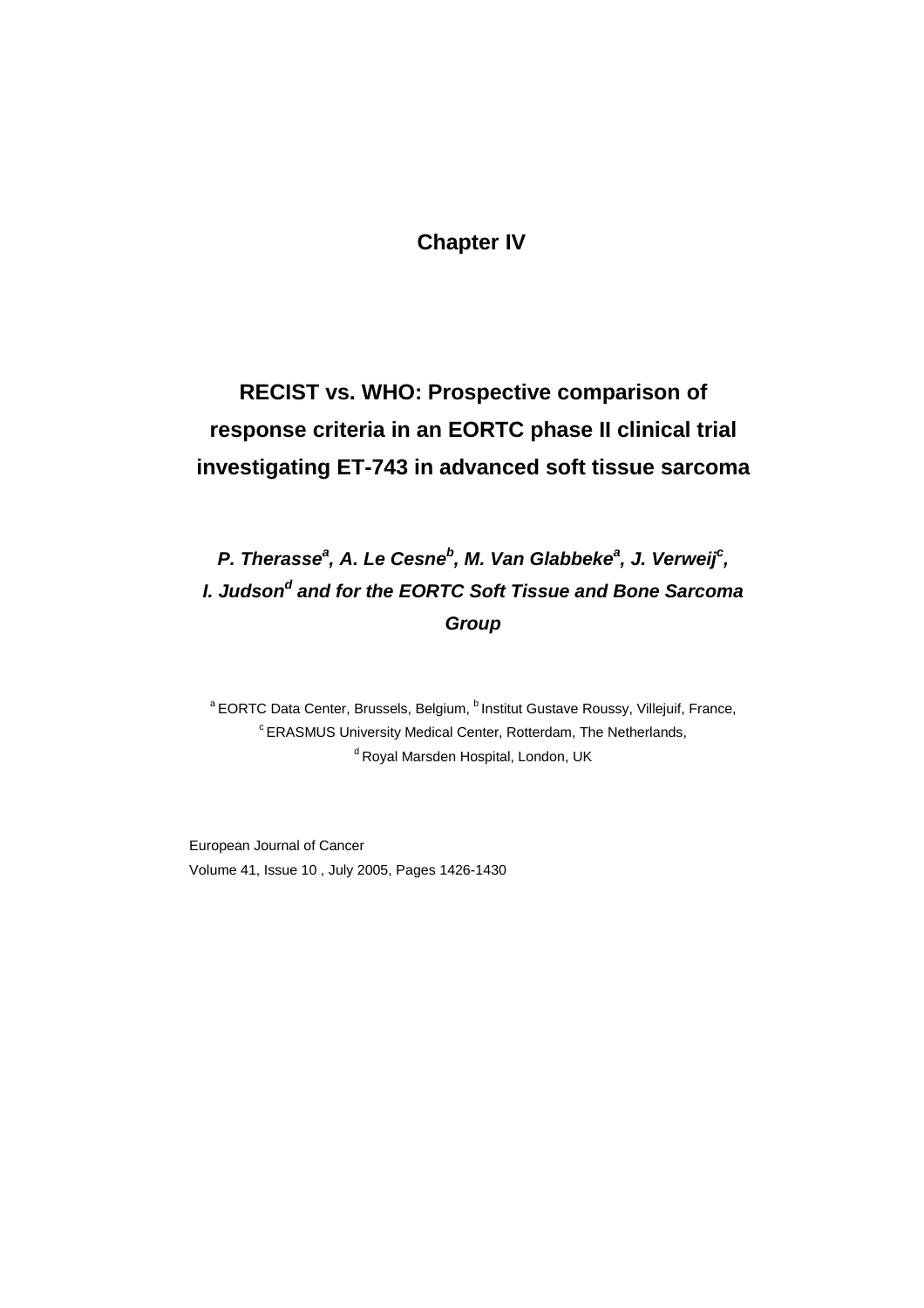## **Abstract**

The present study was set up just after the publication of the response evaluation criteria in solid tumors (RECIST) as a prospective validation exercise in soft tissue sarcoma. Fortynine patients were entered into a phase II clinical trial aiming at determining the activity and safety of ET-743 (Ecteinascidin) in second line advanced soft tissue sarcoma. Response to treatment and progression were monitored following the WHO criteria and RECIST. Discordances between WHO and RECIST criteria for the best response were reported for two cases: one no-change (WHO) reported as partial response (RECIST) and one progression (WHO) reported as no-change (RECIST). In terms of date of progression, 3 patients progressed on WHO criteria while they were still stable with RECIST. Overall the results of the study would not have changed if RECIST had been used instead of WHO criteria.

In conclusion, response criteria as defined by RECIST are adequate to measure response and progression in non-GIST soft tissue sarcoma and can be used instead of the modified WHO criteria.

## **Introduction**

Response evaluation criteria in solid tumors (RECIST) was introduced in February 2000 to facilitate and improve the evaluation and the reporting of responses in early clinical trials aiming at determining the level of anti-tumor activity of new anti-cancer agents [1]. The new criteria gave much more precision as to how tumor lesions should be assessed and how responses should be reported, also taking into account modern imaging techniques. RECIST uses a uni-dimensional measure (the longest diameter) to quantify measurable tumor lesions as opposed to the bi-dimensional method (cross-sectional longest diameters) usually employed with most other sets of response criteria [2], [3] and [4]. On the basis of previous studies [3] and [5], RECIST defines measurable lesions as lesions with a minimum size depending on the method of investigation. Following a principle already implemented in the SWOG response criteria [3], the rules defining objective progression were voluntarily scaled down as compared to the WHO criteria so that the increase in measurable overall tumor burden should be greater with RECIST (20% in one dimension is equivalent to 44% in 2 dimensions) than with WHO criteria (25% in 2 dimensions) to qualify for progression. Following this last criterion, there was some concern that time to progression could be longer using RECIST as opposed to WHO criteria and this was identified up front as an issue requiring some attention in future trials before drawing definitive conclusions.

The objective measurement of tumor lesions has been used for decades in advanced soft tissue sarcoma to screen new agents or new regimens. The original WHO criteria have been adapted (modified WHO criteria) to improve the accuracy of response assessment in this tumor type [5] and [6]. The aim of the current study was to test RECIST in a prospective trial in parallel with WHO criteria and establish new references (using RECIST) in this tumor type for future trials if significant differences were identified compared with modified WHO criteria.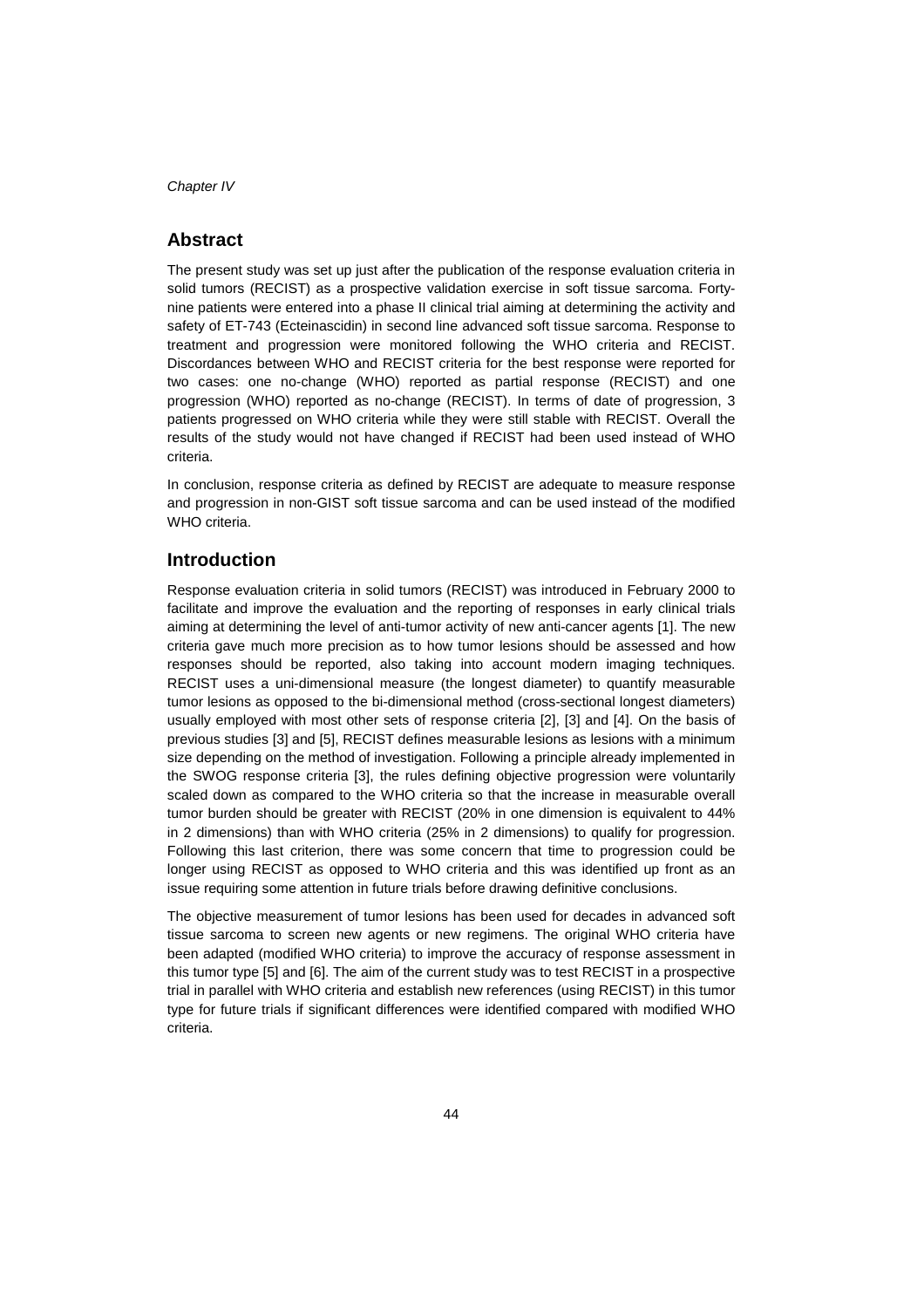## **Patients and methods**

The present study was conducted in the framework of a non-randomised phase II study investigating the anticancer activity and safety of Ecteinascidin (ET-743 – a novel tetrahydroisoquinoline compound isolated from the marine ascidian *Ecteinascidia turbinata*) in pre-treated advanced soft tissue sarcoma. The clinical trial was conducted by the EORTC Soft Tissue and Bone Sarcoma Group (STBSG). After the publication of the RECIST in February 2000, the original clinical trial protocol was officially amended to extend the sample size and collect information prospectively and in parallel about response and progression as assessed both by RECIST and WHO criteria. Patients eligible for entry in the study were required to have histologically proven measurable metastatic or unresectable loco-regional recurrent soft-tissue sarcoma. Mesothelioma, chondrosarcoma, neuroblastoma, osteosarcoma, Ewing's sarcoma, embryonal rhabdomyosarcoma and dermatofibrosarcoma were excluded. Patients with gastro intestinal stromal tumors (GIST) were treated in a separate study.

All patients were to have a documented progressive disease at inclusion, with defined target lesions at physical examination, on X-rays and CT scan. For the purpose of this project, the eligibility criteria required the presence of at least one measurable lesion fulfilling the definition of both (modified) WHO criteria and RECIST. The protocol specified that maximum three target lesions per organ and maximum five target lesions overall were to be reported and used for assessing response. WHO criteria were used as reference criteria for therapeutic decisions (discontinuation of treatment).

Other eligibility criteria were standard and have been outlined in detail in a previous paper together with the results of the therapeutic activity of ET-743 [7].

ET-743 was administered at a dose of 1.5 mg/m<sup>2</sup> intravenously as a 24 h continuous infusion every 3 weeks using a central venous line.

Response to treatment was evaluated every 2 cycles (every 6 weeks), with repeated clinical and relevant radiological assessments based on disease extension at presentation. For all responding patients, the hospital records and all available films were reviewed by two independent investigators. A response was accepted only if they reached consensus. In the absence of consensus the worst response category was assigned. Patients were considered evaluable for response if they had received a minimum of two cycles of treatment. In case of rapidly progressive disease after one course, the patient was removed from study and classified as treatment failure. If response had not been assessed, patients were included in the following categories: early death from toxicity in case of death occurring within 6 weeks due to signs of toxicity; early death from malignant disease if death occurred within 6 weeks after commencing chemotherapy due to soft tissue sarcoma and without signs of toxicity; a further classification was early death from other cause if death occurred in the same period of a cause not related to malignant disease. Patients who had stable disease or exhibited complete or partial responses remained on treatment until treatment completion (6 cycles), disease progression, unacceptable toxicity or patient refusal. Patients with evidence of drug related clinical benefit were allowed to continue on therapy after 6 cycles.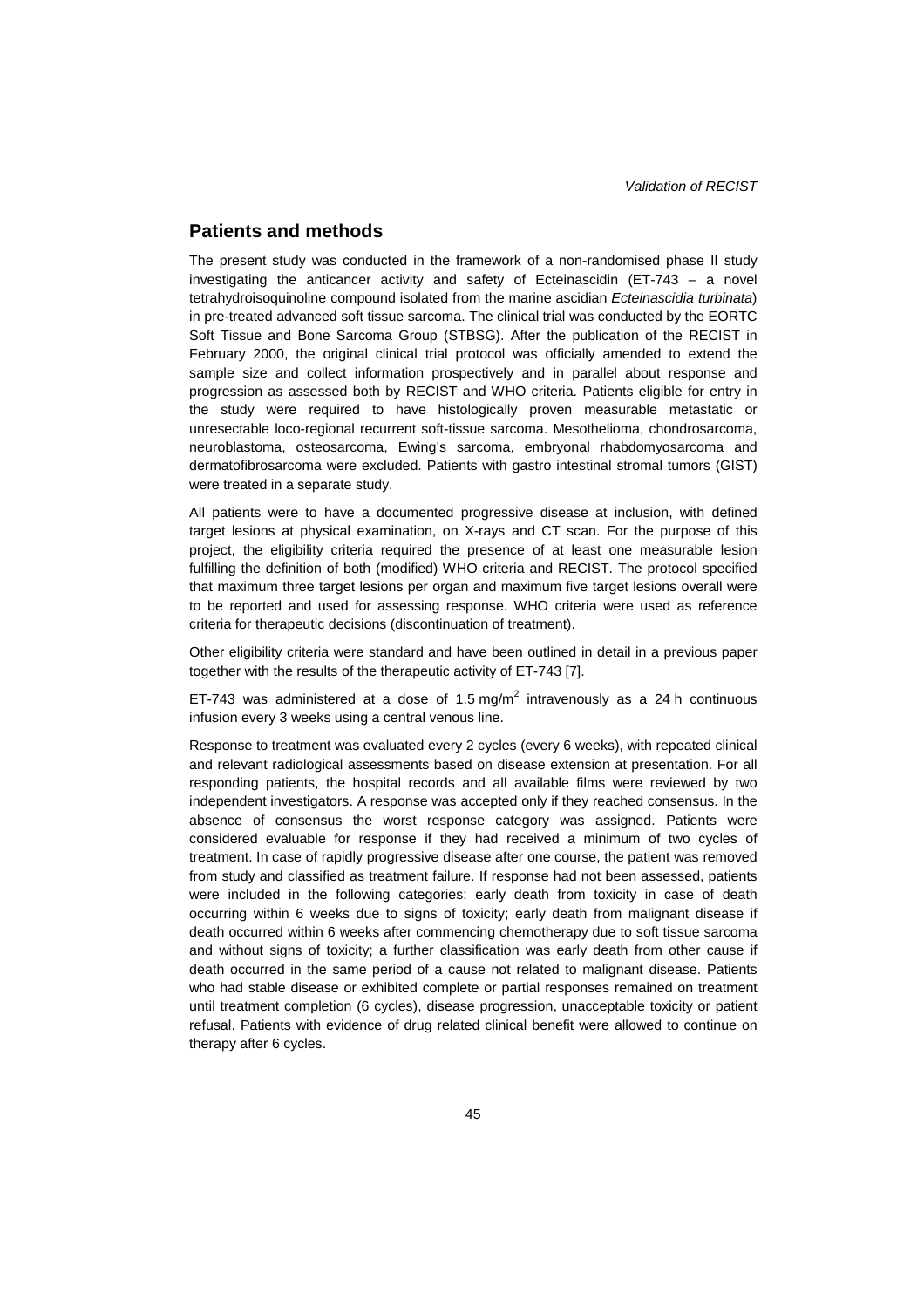The Simon two stage design has been separately applied to each patient cohort (one cohort before and one cohort after the amendment) to allow determination of response rates and progression with RECIST. All analyses presented in this paper are exploratory and descriptive and have been produced using VISTA, the software developed by EORTC to handle clinical trial data.

## **Results**

Between March 2000 and November 2000, 49 patients were recruited by 7 participating centers. Two patients were initially declared ineligible by the study coordinator for the main efficacy analysis. One patient had a lung target lesion with a longest diameter of 17 mm on CT scan while the selection criteria required at least one target lesion >20 mm and another patient had only one target lesion that had been previously irradiated. However, considering an intent to treat analysis for all patients for whom we had data on both WHO and RECIST evaluations, these patients have been included in the present analysis. The original localisation of the disease is described in Table 1.

#### **Table IV-1: Primary sites of disease**

|                          | $n = 49(%)$ |
|--------------------------|-------------|
| Head and neck            | 2(4)        |
| Trunk                    | 7(14.3)     |
| Visceral intra-abdominal | 5(10.2)     |
| Retroperitoneum          | 6(12.2)     |
| Uterus                   | 8(16.3)     |
| Girdle                   | 5(10.2)     |
| Lower arm                | 16 (32.6)   |

Most of the patients had either one (21 patients/42.9%) or two (14 patients/28.6%) different anatomic sites involved (considering target and non-target lesions) and only 10 (20.4%) and 4 (8.2%) patients had 3 or 4 different sites involved, respectively. Twenty-nine patients had only one target lesion and 11 patients had 2 target lesions (Table 2). Target lesions were located in one organ only for 44 patients (Table 3) and the distribution of lesions per organ/system is described in Table 4. Following the modified WHO criteria used for decision making in this protocol 2 patients presented a partial remission (PR), 30 patients achieved no-change (NC) and in 17 patients progressive disease was recorded as best overall response. The comparison of response assessment between WHO criteria and RECIST is described in Table 5. Discordances between WHO criteria and RECIST for the best response were reported for two cases: one no change (NC) (WHO) reported as partial response (PR) (RECIST) and one progressive disease (PD) (WHO) reported as NC (RECIST).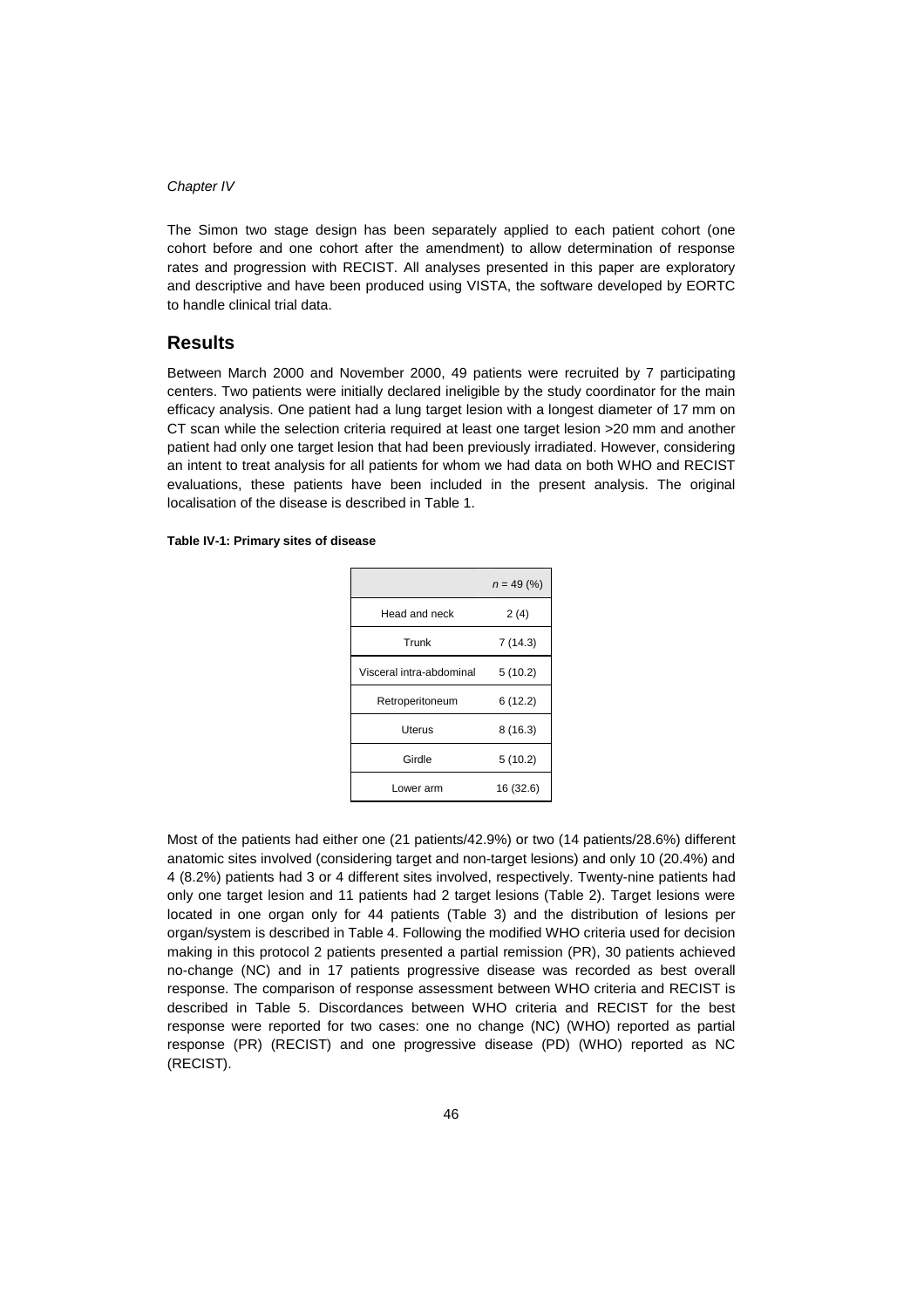## *Validation of RECIST*

| <b>WHO</b>     | <b>RECIST</b> |                |          |                |          |            |
|----------------|---------------|----------------|----------|----------------|----------|------------|
|                | 1             | $\overline{2}$ | 3        | $\overline{4}$ | 5        | Total      |
| 1              | 29 (100%)     |                |          |                |          | 29 (59.2%) |
| $\overline{2}$ |               | 11 (100%)      |          |                |          | 11 (22.4%) |
| 3              |               |                | 7 (100%) |                |          | 7 (14.3%)  |
| 4              |               |                |          | 1 (100%)       |          | 1(2%)      |
| 5              |               |                |          |                | 1 (100%) | 1(2%)      |
| Total          | 29            | 11             | 7        | 1              |          | 49         |

#### **Table IV-2: Number of target lesions per patient**

## **Table IV-3: Number of target lesions by organ per patient**

| Lesions | Organs     |          |          |            |
|---------|------------|----------|----------|------------|
|         | 1          | 2        | 3        | Total      |
| 1       | 29 (65.9%) |          |          | 29 (59.2%) |
| 2       | 7 (15.9%)  | 4 (100%) |          | 11 (22.4%) |
| 3       | 7 (15.9%)  |          |          | 7 (14.3%)  |
| 4       |            |          | 1 (100%) | 1(2%)      |
| 5       | 1(2.3%)    |          |          | 1(2%)      |
| Total   | 44         | 4        | 1        | 49         |

## **Table IV-4: Organ/system involved (patients may have more than 1 site involved)**

| Involved sites          | Any lesions $(n = 49)$ | Target lesions ( $n = 49$ ) |
|-------------------------|------------------------|-----------------------------|
| Primary                 | 18                     | 11                          |
| Lymph nodes             | 6                      | 3                           |
| Lung                    | 33                     | 22                          |
| Liver                   | 9                      | 6                           |
| Skin                    | 1                      |                             |
| Other soft tissue sites | 16                     | 15                          |
| Bone                    | 6                      |                             |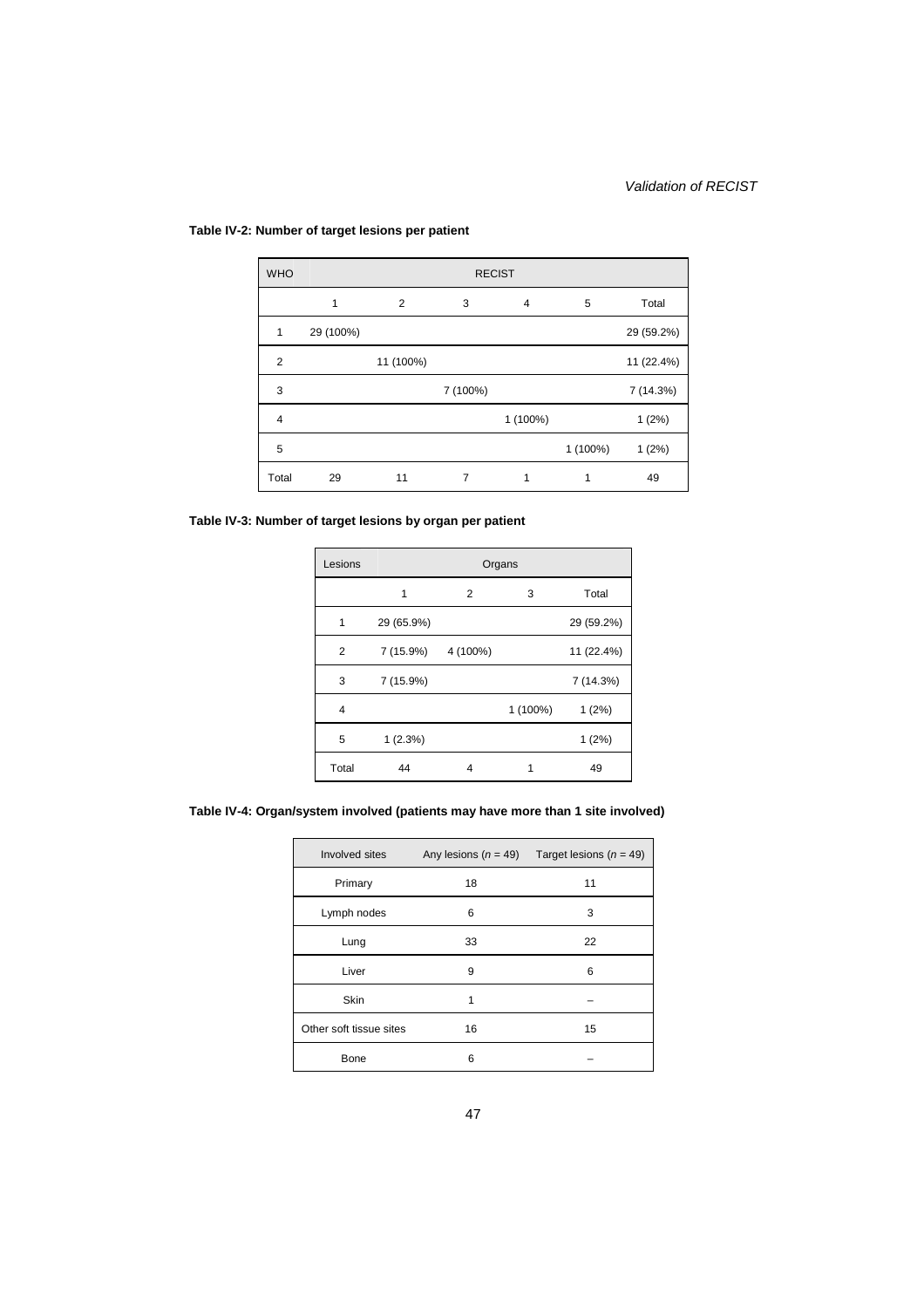| <b>WHO</b> |            | <b>RECIST</b> |            |            |
|------------|------------|---------------|------------|------------|
|            | PR         | <b>NC</b>     | <b>PD</b>  | Total      |
| <b>PR</b>  | 2          |               |            | $2(4.1\%)$ |
| <b>NC</b>  | 1          | 29            |            | 30 (61.2%) |
| PD         |            | 1             | 16         | 17 (34.7%) |
| Total      | $3(6.1\%)$ | 30 (61.2%)    | 16 (32.6%) | 49         |

#### **Table IV-5: Best response to therapy WHO** *vs.* **RECIST**

PR, partial response; NC, no change; PD, progressive disease.

The progression status evaluated according to WHO criteria or RECIST is presented in Table 6. In this analysis, 15 patients were not evaluable for the comparison RECIST/WHO. Two patients stopped treatment for toxicity reasons before progression and 13 patients progressed after the end of the planned treatment period and had no comparative measurements recorded at the time of progression. Among the remaining 34 patients, 3 patients were identified as PD following the WHO criteria while they were still stable (NC) following RECIST. For 2 of these patients, therapy was discontinued (as per protocol) at the time of WHO progression. One patient died rapidly and the other patient survived another year. The third patient was continued on therapy for another 6 months despite WHO progression (erroneously reported as NC (WHO) by the investigator but truly NC following RECIST) achieving a partial remission (WHO and RECIST) that remained stable for another year. In the present study, the decision rules set up for the further development of ET-743 would not have been affected if RECIST had been used instead of the modified WHO criteria.

|                                                         | Progression, $n = 49$ (%) |
|---------------------------------------------------------|---------------------------|
| Non-evaluable                                           | 15 (30.6)                 |
|                                                         |                           |
| Same date of progression                                | 31(63.3)                  |
| Progression with new lesion(s)                          | 18 (58)                   |
| Progression by increase of pre-existing of tumor burden | 13 (42)                   |
|                                                         |                           |
| Progression by RECIST after progression by WHO          | 3(6.1)                    |

**Table IV-6: Timing of progression with RECIST and WHO criteria**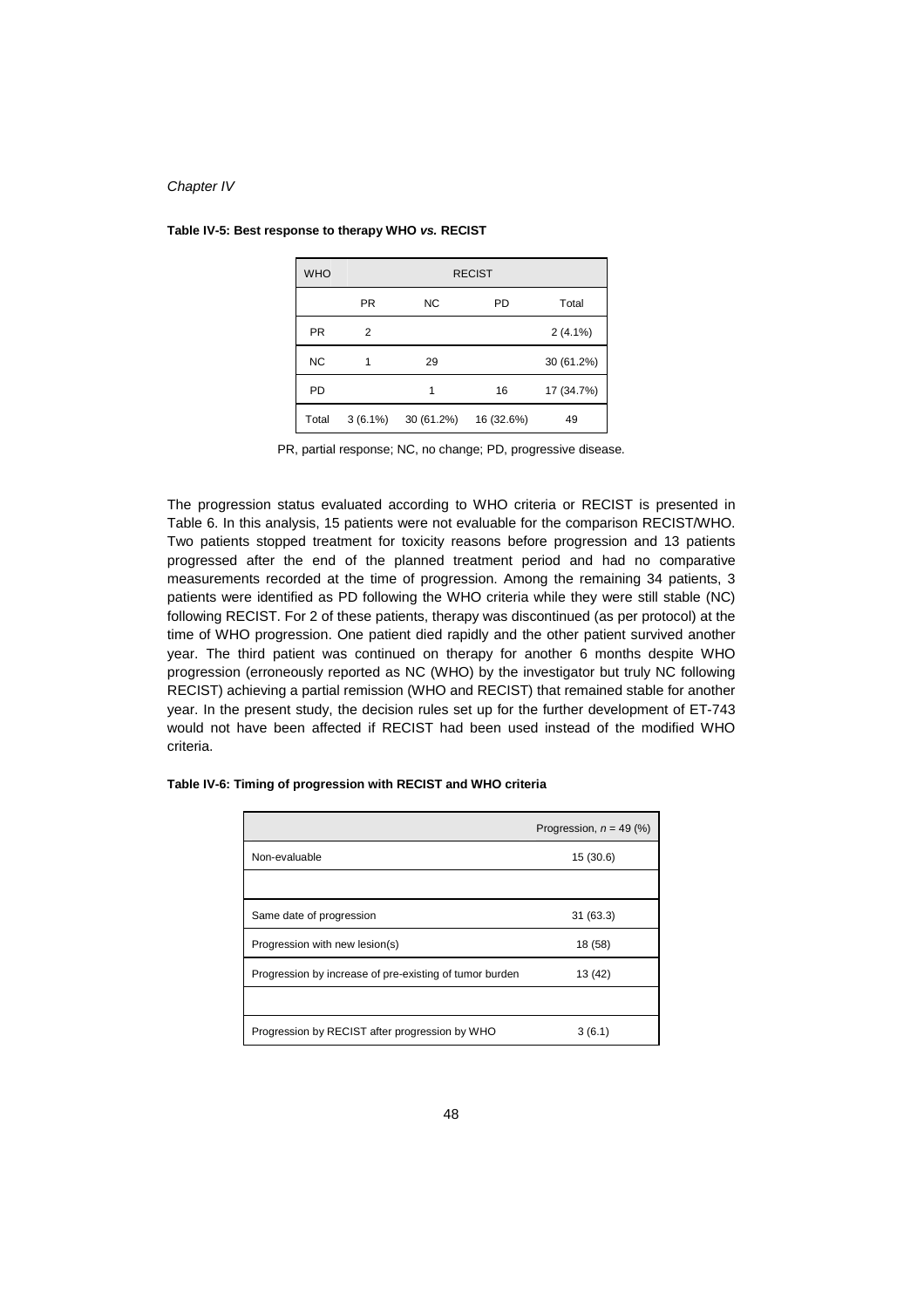## **Discussion**

The present study is interesting for several reasons including that this is the first study prospectively testing both RECIST and WHO criteria in advanced soft tissue sarcoma. Using the response rate to decide whether or not to continue or stop further investigations with ET-743 the same decision would have been taken whether WHO criteria or RECIST had been used. These decision rules were built into the protocol. However based upon the observed specific character of the anti-tumor activity generated by ET-743 (long lasting absence of progression), in further planning more attention was given to the time to progression and progression rate (or rate of progression arrest) to quantify the activity of ET-743. As WHO criteria were initially designated as the criteria on which the therapeutic decisions should be taken, it has not been possible to assess and compare progression rates obtained with the two sets of response criteria especially for long lasting disease stabilisation after treatment completion. Should RECIST have been selected as the principal criteria for this study a long and difficult debate would have followed whether the very long time to progression was only due to the use of RECIST instead of WHO criteria, or due to the intrinsic anti-tumor activity of ET-743. This constitutes clearly one of the limitations of this study as is the case for all prospective validation studies published so far [8], [9], [10], [11], [12], [13], [14] and [15]. This study, albeit relatively small, suggests that for screening types of trials such as the phase II study design, the simpler RECIST is as satisfactory as the more complex WHO criteria, particularly for development planning. This study does not enable us to assess whether if RECIST was used as principal selection criteria for response, if it would have cut down the number of eligible patients compared to WHO criteria (with no minimum size for tumor lesion) since the WHO modified criteria used in this study (and previous studies in the same tumor type) are even more strict in the selection of patients than RECIST.

It is also important to note that, as in many other tumor types, progression is identified with the appearance of a new lesion in a majority of patients (58% in this study) as opposed to an objective increase in existing tumor burden. This confirms that although a relative precision is needed to measure the overall tumor burden, the true impact of measurement errors as well as the importance given to the magnitude of tumor burden increase (25% in 2 dimensions with WHO or 20% in one dimension with RECIST) on the correct estimation of the progression rate is relatively small. In the present study, only three patients (6.1%) were identified as progressing according to the modified WHO criteria while they were still considered as stable using RECIST. The natural history of these three patients (after being identified as progressing following the WHO criteria) supports the concept on which the progression rule in RECIST has been elaborated. That is to say that prolonging the time to progression by requiring a larger increase in tumor burden than with former WHO criteria may have almost no impact on patients truly progressing (the delay between WHO and RECIST progression will be very small). However, it may on the other hand help patients who might still benefit from further treatment and who are therefore less exposed to unfortunate therapeutic decisions based on measurement imprecision or errors.

Even though up to five target lesions could be reported as per protocol the large majority of patients had less than 3 target lesions reported and almost all of them were situated in the same organ/system. It is, however, difficult to interpret these data without knowing the real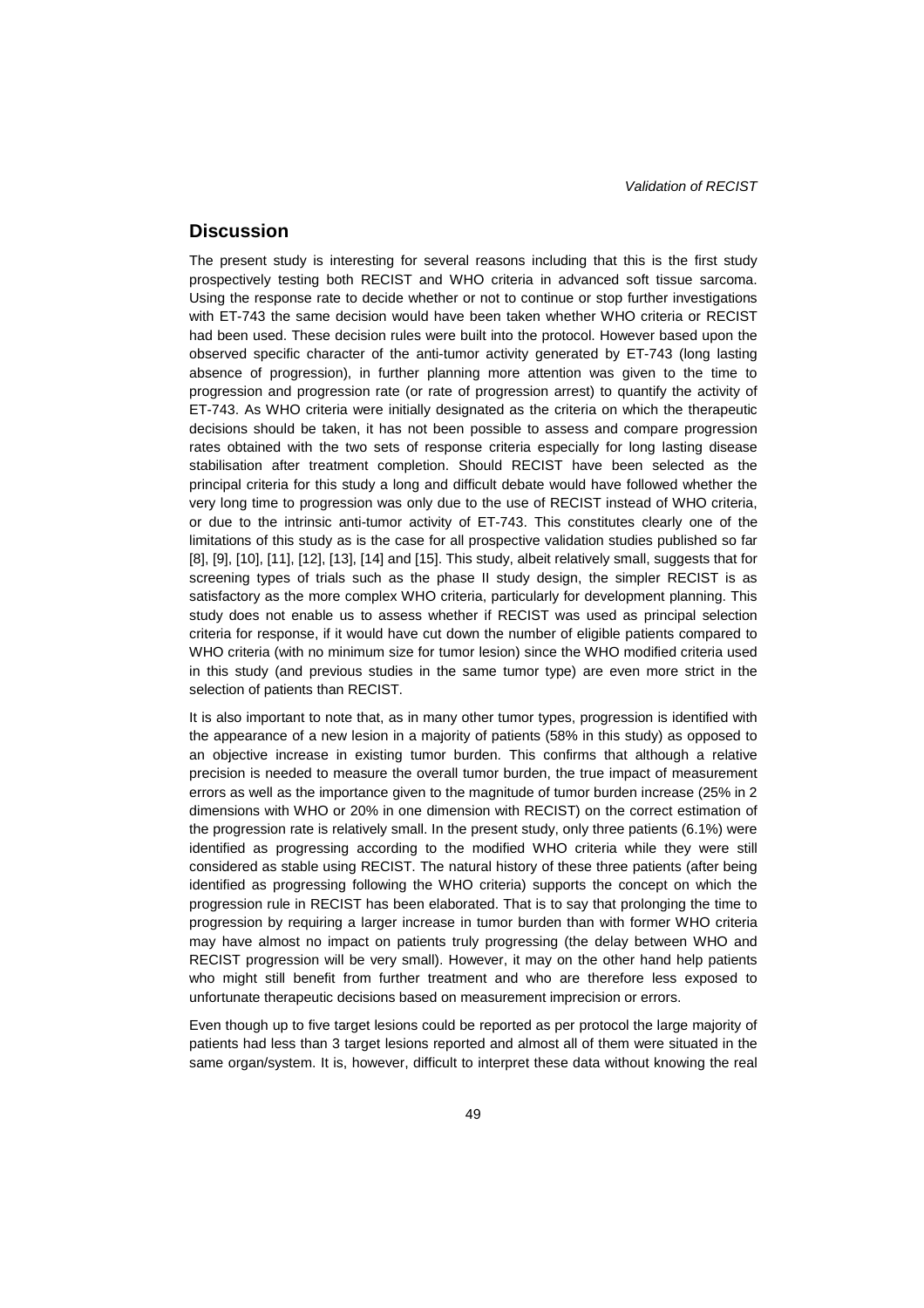number of potential target lesions at baseline. One could indeed be victim of underreporting of target lesions or on the contrary conclude that the problem of having to follow a lot of target lesions (up to five following this protocol) is not a true problem in this tumor type.

Of the eight currently published prospective validation studies comparing WHO criteria to RECIST, four involve primary lung cancer [8], [11], [13] and [14], one involves metastatic colorectal cancer [9], and one lung and liver lesions from breast cancer [10], and finally two involve mesothelioma [12] and [15]. Apart from the mesothelioma studies all indicate a similar outcome in terms of response rates regardless whether RECIST or WHO criteria are used. Because of the particular characteristics of mesothelioma, it can be expected that both RECIST and WHO are not adequate to measure the true tumor burden. Several solutions have been proposed but there is currently no consensus on a preferred system. Three of the studies performed provide information on WHO criteria and RECIST in terms of progression [9], [10] and [13] but as indicated and importantly, none of these studies used RECIST as primary criteria and, therefore, the overall conclusion drawn from comparing RECIST and WHO criteria remains slightly biased. In two studies [9] and [10], as in the current one, few patients with PD using WHO criteria would still have been considered as stable with RECIST. In one (small) study [13], there was no difference in time to progression when using either RECIST or WHO criteria. Apart from mesothelioma, all other studies performed confirmed that RECIST (and the uni-dimensional approach) is suitable to measure response and progression. In conclusion, our study confirms that RECIST can be used for decision making in screening studies in soft tissue sarcomas. Putting this study in perspective with other studies in more common tumor types supports the implementation of RECIST as standard criteria for response evaluation but also for monitoring progression.

### **References**

- 1. P. Therasse, S.G. Arbuck and E.A. Eisenhauer et al., New guidelines to evaluate the response to treatment in solid tumors, J Natl Cancer Inst 92 (2000), pp. 205–216.
- 2. A.B. Miller, B. Hogestraeten and M. Staquet et al., Reporting results of cancer treatment, Cancer 47 (1981), pp. 207–214.
- 3. S. Green and G.R. Weiss, Southwest oncology group standard response criteria, endpoint definitions and toxicity criteria, Invest New Drugs 10 (1992), pp. 239–253.
- 4. Tumor eligibility and response criteria for phase II and III studies. EORTC Data Center Manuel. Brussels, 1992, monograph.
- 5. M. Van Glabbeke, A.T. van Oosterom and W. Steward et al., Selection of large and objectively measurable target lesions in EORTC phase II trials: impact on recruitment and response rate. EORTC soft tissue and bone sarcoma group (STBSG), Eur J Cancer 29 (1993), pp. 1943–1947.
- 6. M. Van Glabbeke, A.T. van Oosterom and J.W. Oosterhuis et al., Prognostic factors for the outcome of chemotherapy in advanced soft tissue sarcoma: an analysis of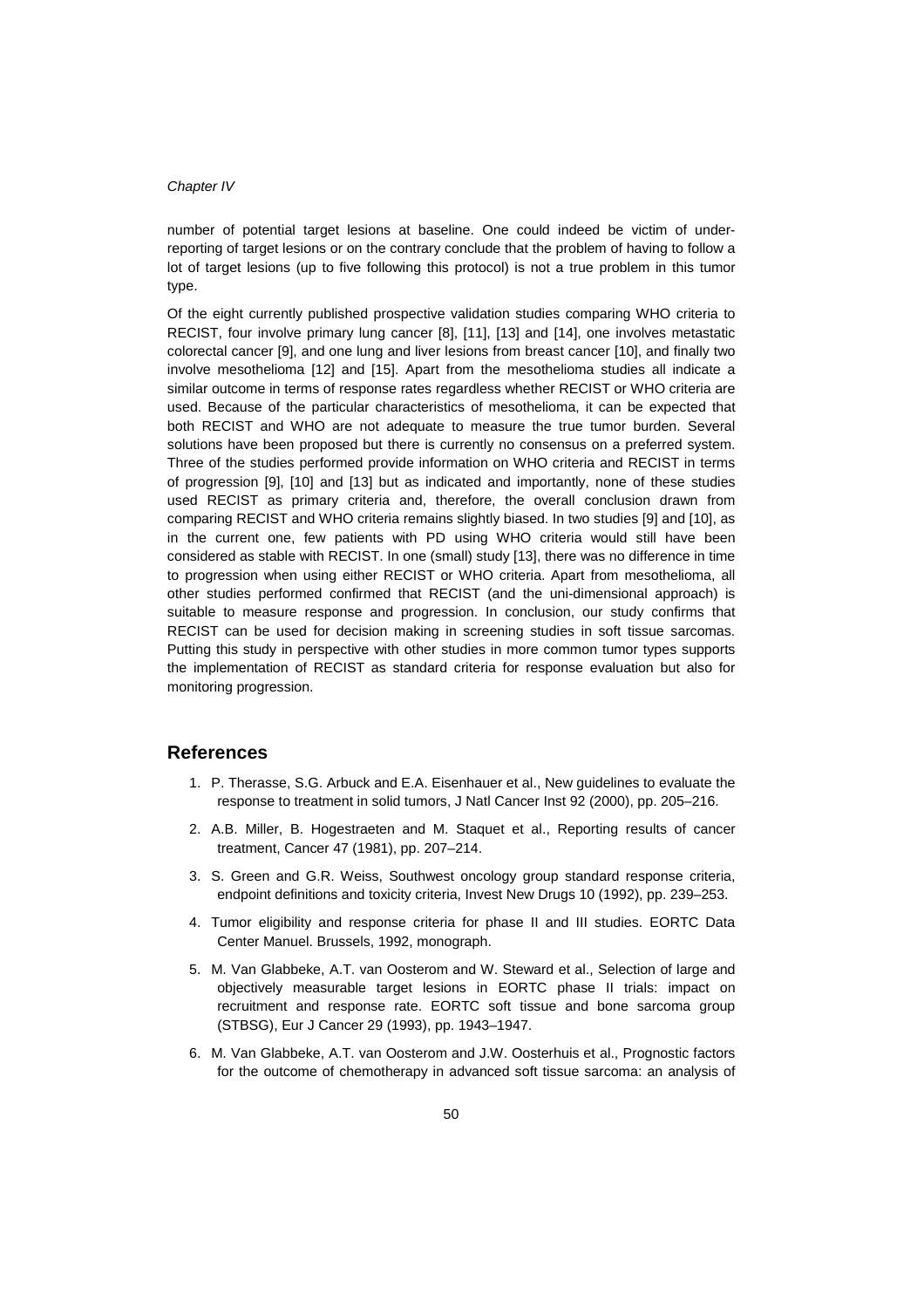2185 patients treated with anthracycline-containing first-line regimens – a European organization for research and treatment of cancer soft tissue and bone sarcoma group study, J Clin Oncol 17 (1999), pp. 150–157.

- 7. A. Le Cesne, J.Y. Blay and I. Judson et al., Phase II study of ET-743 in advanced soft tissue sarcomas: a European organisation for the research and treatment of cancer (EORTC) soft tissue and bone sarcoma group trial, J Clin Oncol 23 (2005), pp. 576–584.
- 8. M. Werner-Wasik, Y. Xiao and E. Pequignot et al., Assessment of lung cancer response after nonoperative therapy: tumor diameter, bidimensional product, and volume. A serial CT scan-based study, Int J Radiat Oncol Biol Phys 51 (2001), pp. 56–61.
- 9. V. Trillet-Lenoir, G. Freyer and P. Kaemmerlen et al., Assessment of tumour response to chemotherapy for metastatic colorectal cancer: accuracy of the RECIST criteria, Br J Radiol 75 (2002), pp. 903–908.
- 10. S.R. Prasad, S. Saini and J.E. Sumner et al., Radiological measurement of breast cancer metastases to lung and liver: comparison between WHO (bidimensional) and RECIST (unidimensional) guidelines, J Comput Assist Tomogr 27 (2003), pp. 380–384.
- 11. J.J. Erasmus, G.W. Gladish and L. Broemeling et al., Interobserver and intraobserver variability in measurement of non-small-cell carcinoma lung lesions: implications for assessment to tumor response, J Clin Oncol 21 (2003), pp. 2574– 2582.
- 12. M.J. Byrne and A.K. Nowak, Modified RECIST criteria for assessment of response in malignant pleural mesothelioma, Ann Oncol 15 (2004), pp. 257–260.
- 13. K. Konishi, K. Kuriyama and S. Chino et al., CT evaluation of response to chemotherapy and/or radiotherapy in primary lung cancer: comparison of response evaluation criteria in solid tumors (RECIST) and the WHO criteria, and comparison of both methods with the histological evaluation, Nippon Igaku Hoshasen Gakkai Zasshi 64 (2004) (1), pp. 41–45.
- 14. F. Grossi, O. Belvedere and G. Fasola et al., Tumor measurements on computed tomographic images of non-small cell lung cancer were similar among cancer professionals from different specialties, J Clin Epidemiol 57 (2004), pp. 804–808.
- 15. R.J. van Klaveren, J.G. Aerts and H. de Bruin et al., Inadequacy of the RECIST criteria for response evaluation in patients with malignant pleural mesothelioma, Lung Cancer 43 (2004), pp. 63–69.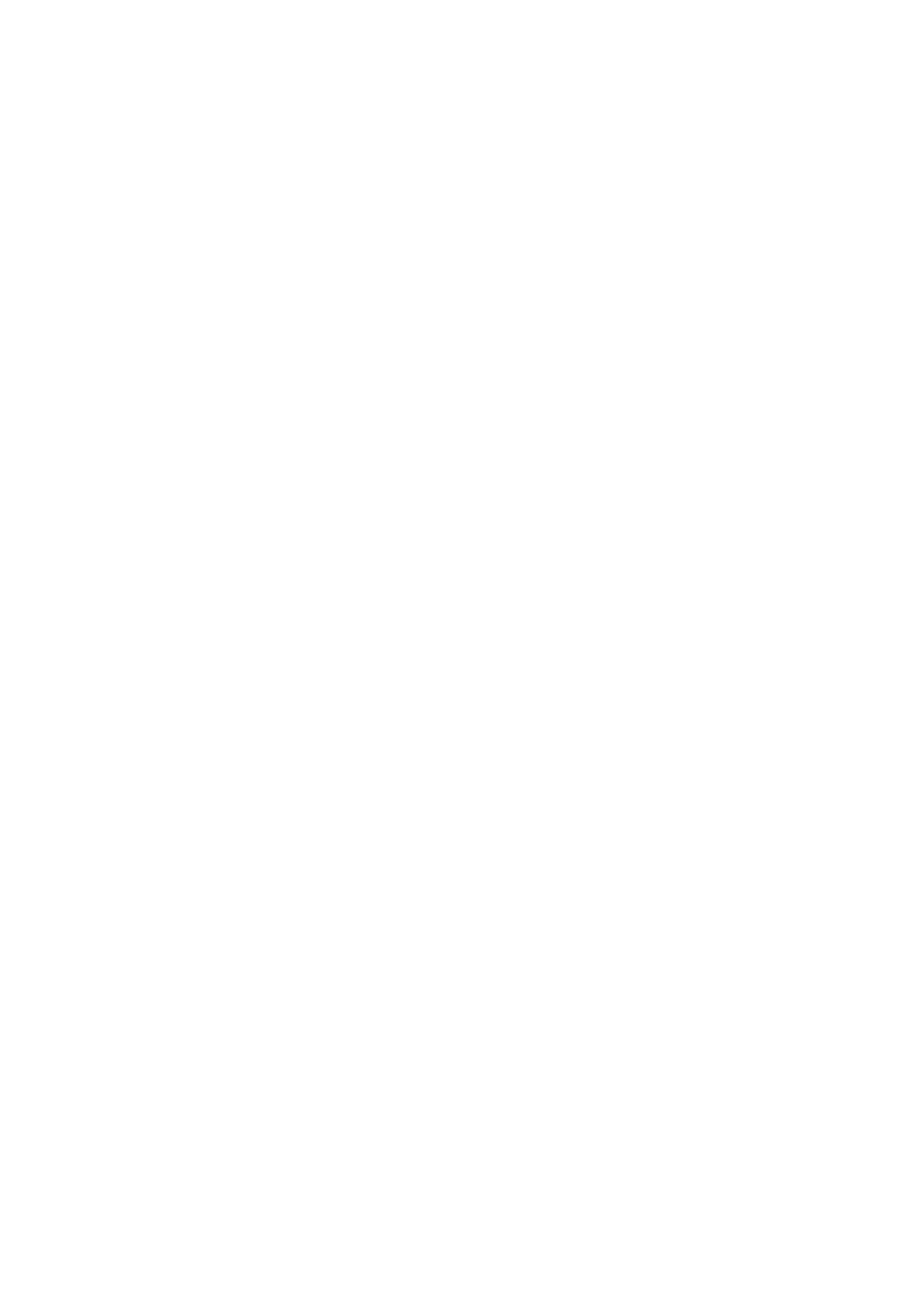# **Progression-free rate as the principal end-point for phase II trials in soft-tissue sarcomas**

# *M. Van Glabbeke<sup>a</sup>, J. Verweij<sup>b</sup>, I. Judson<sup>c</sup>, O. S. Nielsend and on behalf of the EORTC Soft Tissue and Bone Sarcoma Group*

<sup>a</sup> EORTC Data Center, Brussels, Belgium;

<sup>b</sup> Rotterdam Cancer Institute and University Hospital, Rotterdam, The Netherlands;

<sup>c</sup> Royal Marsden Hospital, London, UK; <sup>d</sup> Aarhus Kommunehospital, Aarhus, Denmark

European Journal of Cancer Volume 38, Issue 4 , March 2002, Pages 543-549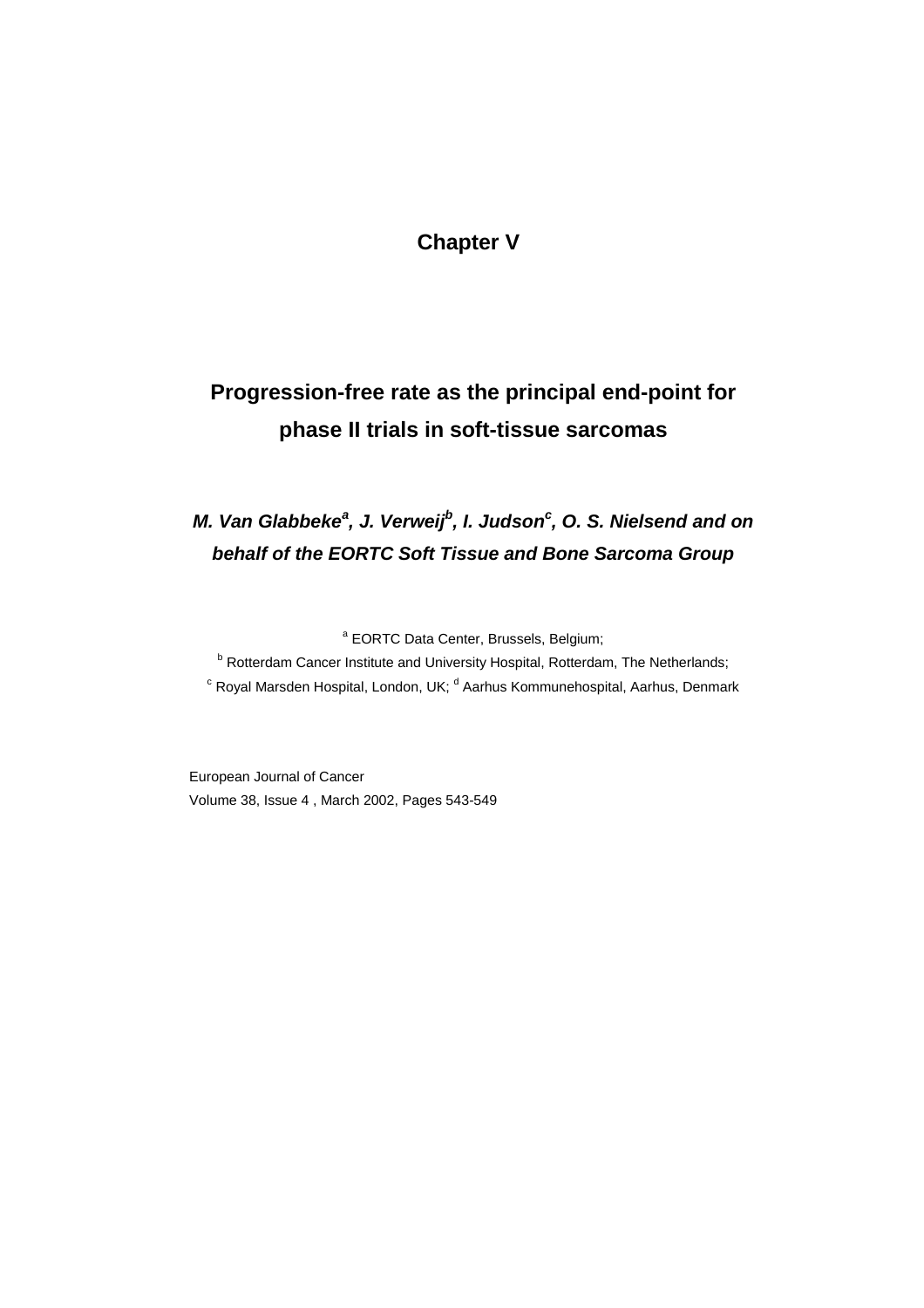## **Abstract**

We have estimated progression-free rates (PFR) for various groups of soft-tissue sarcoma patients from our clinical trials database, to provide reference values for conducting phase II studies with PFR as the principal end-point. In 146 pretreated patients receiving an active agent, the PFR estimates were 39 and 14% at 3 and 6 months; with inactive regimens (234 patients), those estimates were 21 and 8% respectively. In 1154-non-pretreated patients, PFR estimates varied from 77% (synovial sarcoma) to 57% (malignant fibrous histiocytoma (MFH)) at 3 months, and from 56% (synovial sarcoma) to 38% (MFH) at 6 months. In 61 leiomyosarcomas from gastrointestinal origin, the corresponding figures were 44 and 30%, respectively. Consequently, for first-line therapy, a 6-month PFR of >=30–56% (depending on histology) can be considered as a reference value to suggest drug activity; for secondline therapy, a 3-month PFR of  $>=$ 40% would suggest a drug activity, and  $<=$ 20% would suggest inactivity.

### **Introduction**

Response to therapy, based on a measured decrease in the size of cancer lesions, is considered to be the most effective end-point to document biological anticancer activity of cytoreductive agents and consequently to identify potential new cytoreductive drugs. The response evaluation criteria in solid tumours (RECIST) criteria [1] provide a harmonised method of response evaluation. For non-cytoreductive anticancer agents, biological activity is frequently not expected to translate into shrinkage of lesions, but rather in stabilisation of disease. The RECIST guidelines recognise that progression-free survival and/or time to progression may be a valuable alternative end-point to provide an initial estimate of the biological effect for these agents.

The classical phase II designs [2, 3 and 4] are applicable to any situation where the activity of the new agent is characterised by a binary variable that objectively defines 'success' versus 'failure' for each patient. Our proposal is to consider absence of progression (or the progression-free rate (PFR)) at a fixed time point as a primary end-point of phase II trials with non-cytotoxic drugs. This is one of the different approaches proposed by Korn [5] for phase II clinical trials with cytostatic agents.

In the above-mentioned designs, the sample size and decision rules are computed on the basis of the 'success' rates expected after treatment with an active therapeutic agent (P1), as well as treatment with an inactive agent (P0). These reference rates will obviously differ if the definition of 'success' is changed from objective response to progression-free status.

In soft-tissue sarcomas, only three cytotoxic drugs (doxorubicin, ifosfamide and dacarbazine) have, so far, demonstrated activity. New non-cytotoxic agents, often targeting specific histological subtypes, are now being explored. In addition, given the low objective response rate observed with the above three agents, for new cytotoxic agents information on PFRs will be relevant. The aim of this study was to provide appropriate baseline references for conducting phase II trials with PFRs as end-points in this disease.

In this study, we have explored the Soft Tissue and Bone Sarcoma Group (STBSG) database to estimate the PFRs that can be reasonably expected from an active agent or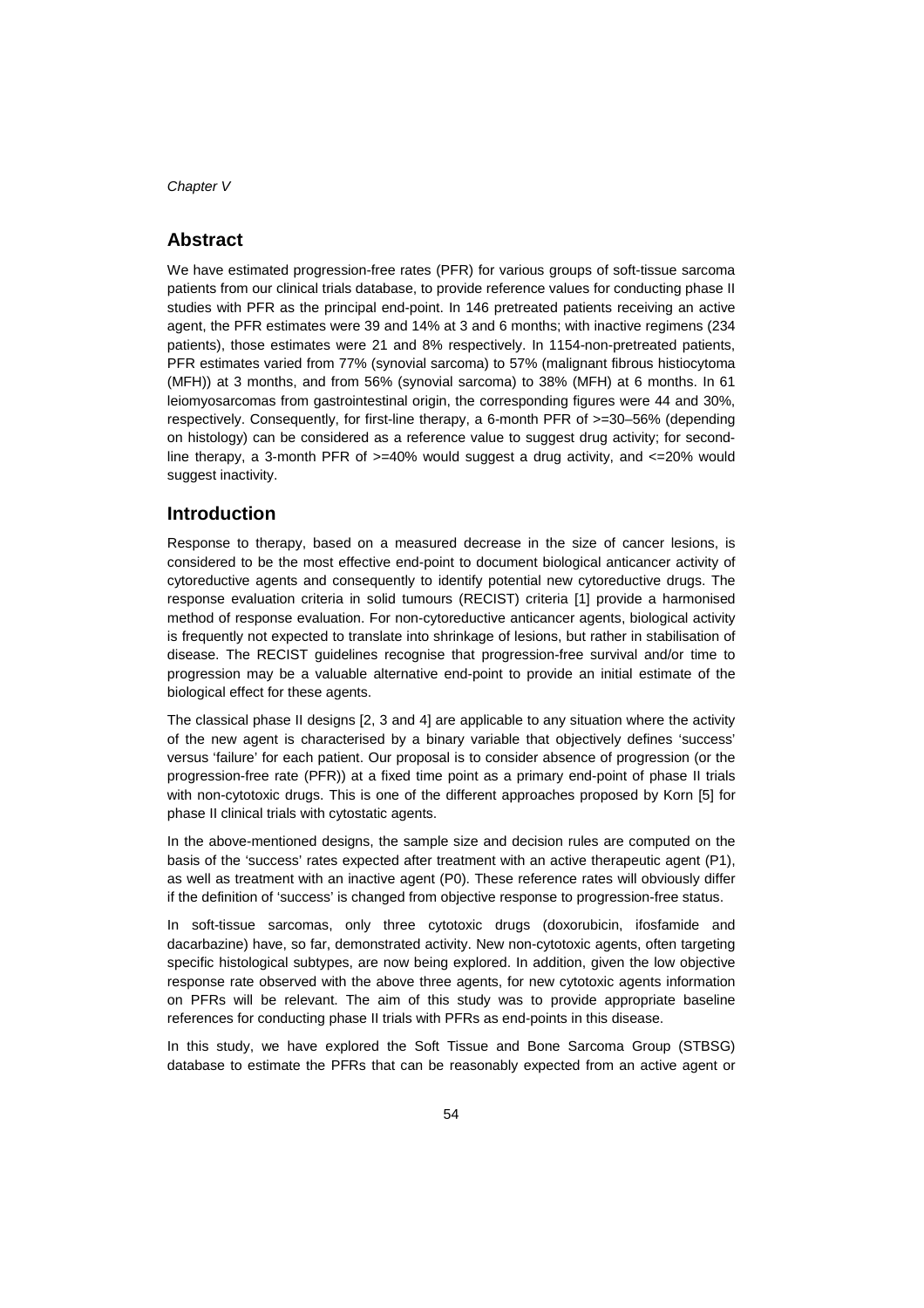combination, and from an inactive agent in soft-tissue sarcoma. This will guide the choice of the 'P0' and 'P1' parameters of phase II statistical designs.

## **Patients and methods**

The European Organization for Research and Treatment of Cancer (EORTC) STBSG has investigated in prospective clinical trials different new agents and combination therapies for soft-tissue sarcoma, both in pretreated and non-pretreated patients [6, 7, 8, 9, 10, 11, 12, 13, 14, 15, 16 and 17].

Pretreated patients included in this analysis had been included in 12 clinical trials and treated with 11 different agents, according to the 13 therapeutic regimens detailed in Table 1 (one regimen per trial, except for a randomised trial with regimens B and C).

| Regimen | <b>Treatment description</b>                                 |
|---------|--------------------------------------------------------------|
| A       | Dacarbazine 1.2 g/m2, 20 min infusion, q 3 wks               |
| в       | Ifosfamide 5 g/m2, 1 day infusion, g 3 wks                   |
| C       | lfosfamide 3 g/m2.day, 4 hours infusion, days 1,2,3, q 3 wks |
| D       | Ifosfamide 12 g/m2, 3 days infusion, g 4 wks                 |
| E       | Mitozolomide 90 g/m2, 1 hour infusion, g 6 wks               |
| κ       | Etoposide, 50 mg/m2.day, p.o., d1-21, q 4 wks                |

#### **Table V-1: Therapeutic regimen**

q, every; wks, weeks; i.v., intravenous; p.o., orally;

L-MTP/PE, liposomal muramyl tripeptide phophatidylethanolamide

All of the studies required histological evidence of soft-tissue sarcoma of one of the following cell types: malignant fibrous histiocytoma (MFH), liposarcoma, rhabdomyosarcoma, synovial sarcoma, malignant paraganglioma, fibrosarcoma, leiomyosarcoma, angiosarcoma including haemangiopericytoma, neurogenic sarcoma, unclassified sarcoma, and miscellaneous sarcoma including mixed mesodermal tumours of the uterus. Malignant mesothelioma, chrondrosarcoma, neuroblastoma, osteosarcoma, Ewing's sarcoma and embryonal rhabdomyosarcoma were excluded. Other criteria included the presence of at least one bidimensionally measurable lesion (according to the World Health Organization (WHO) criteria), evidence of progression within 4 or 6 weeks prior to treatment, absence of symptomatic Central Nervous System (CNS) metastases, and informed consent. Eligibility in terms of age and performance status, as well as upper and lower limits of haematological and biological parameters varied slightly amongst the trials, as shown in Table 2. Extent of allowed prior chemotherapy varied largely between protocols. Although not formally required in all trials, most patients were pretreated with at least one chemotherapy regimen. Non-pretreated patients were excluded from the present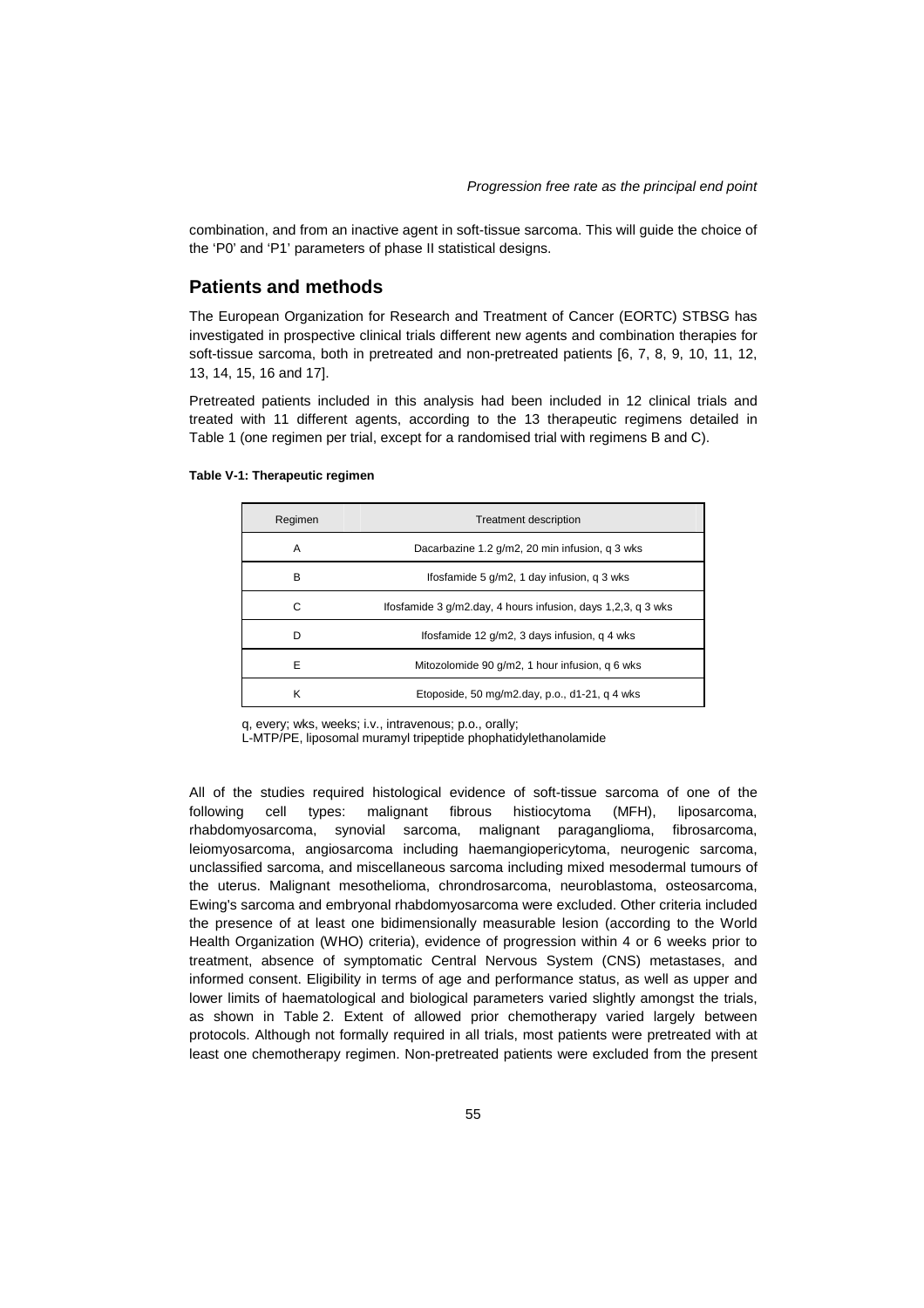analysis, as well as patients that were not eligible for the trial, and patients who did not receive any protocol treatment.

| Trial regimen                    | A                        | B-C          | D                        | E                        | F                        | G                        | Η              | I                        | J             | Κ             | Г              | M            |
|----------------------------------|--------------------------|--------------|--------------------------|--------------------------|--------------------------|--------------------------|----------------|--------------------------|---------------|---------------|----------------|--------------|
| Evidence of                      |                          |              |                          |                          |                          |                          |                |                          |               |               |                |              |
| progression                      | 4                        | 6            | 6                        | $\overline{\mathbf{4}}$  | 4                        | $\overline{2}$           | $\overline{4}$ | 6                        | 6             | 6             | 6              | 6            |
| within                           | wks                      | wks          | wks                      | wks                      | wks                      | mon                      | wks            | wks                      | wks           | wks           | wks            | wks          |
|                                  | $15 -$                   | $15 -$       | $15 -$                   | $15 -$                   | $15 -$                   | $18 -$                   | $15 -$         | $15 -$                   | $17 -$        | $15 -$        | $15 -$         | $15 -$       |
| Age (years)                      | 75                       | 75           | 65                       | 75                       | 75                       | 75                       | 75             | 75                       | 75            | 75            | 75             | 75           |
| PS                               | $0 - 1$                  | $0 - 1$      | $0 - 1$                  | $0 - 1$                  | $0 - 2$                  | $0 - 2$                  | $0 - 2$        | $0 - 2$                  | $0 - 1$       | $0 - 1$       | $0 - 1$        | $0 - 1$      |
| Prior chemo.<br>Regimen          | Ξ.                       | $\mathbf{1}$ |                          | ÷.                       | Ξ.                       | $0 - 1$                  | $0 - 1$        |                          |               |               |                |              |
| single agent                     |                          |              | $0 - 2$                  |                          |                          |                          |                | $0 - 2$                  | $0 - 2$       | $0 - 2$       | $\overline{2}$ | 2            |
| OR multidrug                     |                          |              | $0 - 1$                  |                          |                          |                          |                | $0 - 1$                  | $0 - 1$       | $0 - 1$       | $\mathbf{1}$   | $\mathbf{1}$ |
| Prior drugs                      | $\leq$<br>$3***$         | $1*$         | ÷.                       | $\leq 4$                 | $\leq 4$                 |                          |                | $\overline{a}$           | $\sim$        | Ξ.            | $\overline{a}$ | $-00$        |
| WBC (10**9/l)                    | $\geq 3$                 | $\geq 4$     | $\geq 4$                 | >4                       | >4                       | >4                       | $\geq 4$       | $\geq 4$                 | $\geq$<br>3.5 | $\geq$<br>3.5 | $\geq 4$       | $\geq 4$     |
| PLA (10**9/l)                    | $\geq$                   | $\geq$       | $\geq$                   | $\geq$                   | $\geq$                   | $\geq$                   | $\geq$         | $\geq$                   | $\geq$        | $\geq$        | $\geq$         | $\geq$       |
|                                  | 100                      | 100          | 100                      | 125                      | 125                      | 150                      | 100            | 100                      | 100           | 100           | 100            | 100          |
| Hemoglobin (g/dl)                | $\overline{a}$           | Ξ.           | $\overline{\phantom{a}}$ | $\overline{\phantom{a}}$ | $\overline{\phantom{a}}$ | >11                      |                |                          |               |               |                |              |
| Creatinine                       | $\leq$                   | $\leq$       |                          | $\leq$                   | $\leq$                   |                          | $\leq$         | $\leq$                   | $\leq$        | $\leq$        | $\leq$         | $\leq$       |
| (micromol/l)                     | 150                      | 150          |                          | 150                      | 150                      |                          | 150            | 150                      | 150           | 150           | 120            | 120          |
| Creatinine (mg/dl)               | --                       | Ξ.           |                          | $\overline{\phantom{a}}$ | --                       | $\leq$<br>1.5            |                |                          |               |               |                |              |
| Creatinine<br>clearance (ml/min) |                          |              | $\geq 70$                | ۵.                       | Ц.                       | $\geq 60$                |                |                          | >60           | ٠.            | Or ><br>65     | Or > 0<br>65 |
| Bilirubine<br>(micromol/l)       | $\leq 25$                | $\leq 25$    | $\leq 30$                | $\leq 25$                | $\leq 25$                |                          | $\leq 20$      | $\leq 25$                | $\leq 25$     | $\leq 20$     | $\leq 30$      | $\leq 30$    |
| Bilirubine (mg/dl)               | --                       |              |                          | $\overline{a}$           | Ξ.                       | $\leq$<br>1.5            |                |                          |               |               |                |              |
| Albumine (g/l)                   | $\overline{\phantom{a}}$ | $\leq 25$    | $\leq 25$                | $\overline{a}$           | --                       |                          | $\leq 25$      | $\ddot{\phantom{a}}$     | ц.            | $\leq 30$     | $\leq$ 25      | $\leq 25$    |
| Transaminases<br>$(* UNL)$       | Ξ.                       |              |                          | ۵.                       | Ξ.                       | $\leq$<br>1.25           |                |                          | < 2           |               |                |              |
| Alkaline phosph.<br>$(^*$ UNL)   | --                       |              |                          | $\overline{a}$           | --                       | $\leq$<br>1.25           |                |                          |               |               |                |              |
| Prior nephrectomy                | --                       | --           | No                       | --                       | --                       | $\overline{\phantom{a}}$ | --             | $\overline{\phantom{a}}$ | --            | --            | --             | --           |

### **Table V-2: Selected patient populations**

wks, weeks; PS, Performance Status; chemo, chemotherapy; WBC, white blood cells; PLA, platelets; UNL, upper normal limit.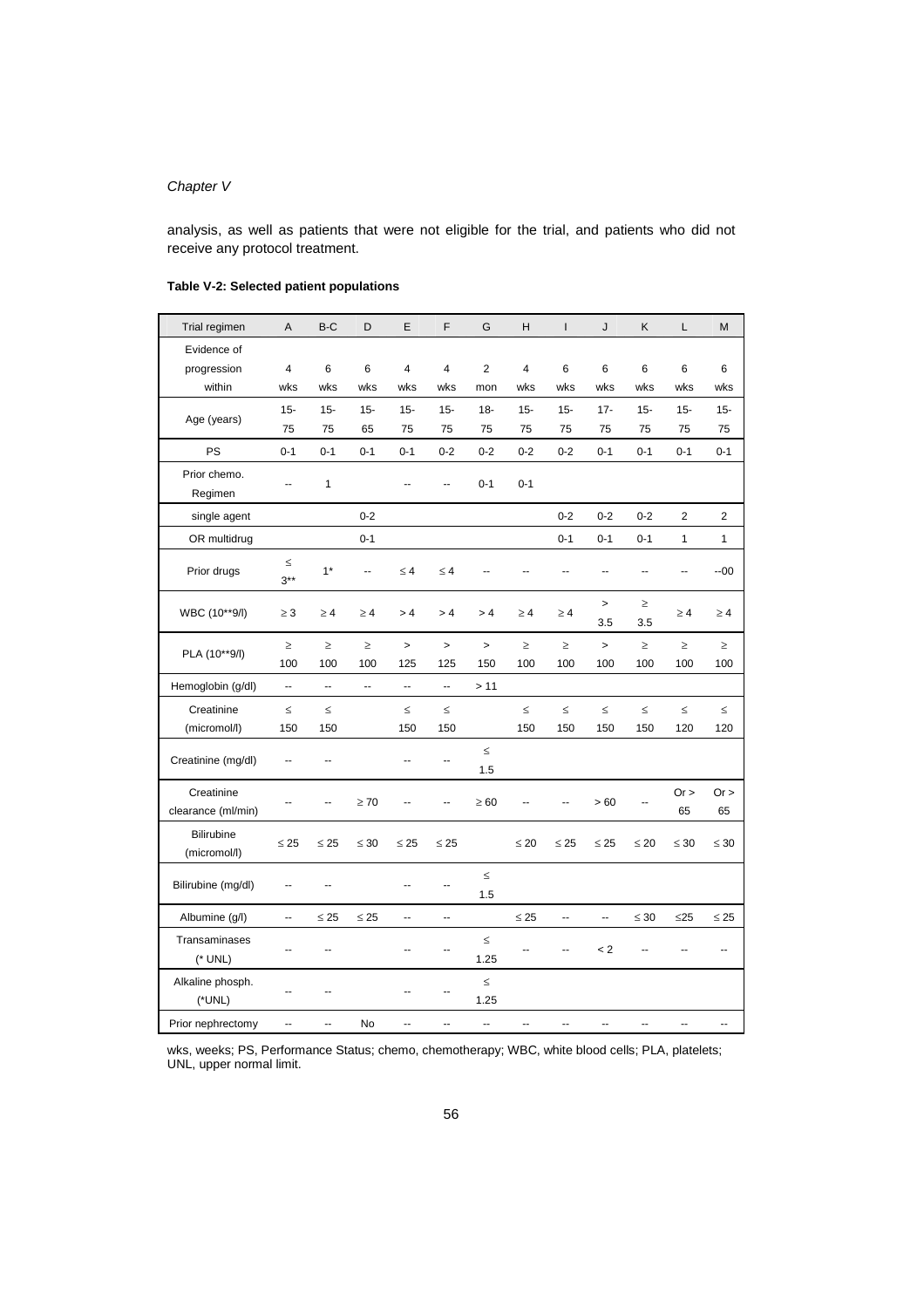The 1154 non-pretreated cases included in this analysis were selected from the previously reported cohort of more than 2000 cases [18]. Therapeutic regimens have been previously described. Patients selected for this analysis had an externally confirmed diagnosis of the six most frequent histological subtypes.

Response to therapy was evaluated according to the WHO criteria in all trials. Complete and partial responses were reviewed by at least two investigators of the group. This review process was recently validated by an external radiologist [19]. Patients were followed for progression every 6 weeks. In most studies, patients were also followed for survival after progression.

Data have been collected in a consistent way for all of these trials, and we have selected from the resulting database the following groups of patients:

- Patients treated with an active drug (ifosfamide or dacarbazine) after failure of an anthracycline-containing regimen (146 cases); PFRs observed in this group provide reference values for the parameter P1 in pretreated patients.
- Patients that, after failure to prior chemotherapy, were treated within nine studies on investigational agents that unfortunately did not demonstrate substantial antitumour activity at the tested dose and schedule (234 cases): PFRs observed in this group provide reference values for the parameter P0 in pretreated patients.
- Patients treated with a first-line active drug or combination (anthracyclinecontaining regimen), with an externally confirmed diagnosis of leiomyosarcoma (531 cases), MFH (217 cases), synovial sarcoma (115 cases), liposarcoma (110 cases), fibrosarcoma (68 cases) and neurogenic sarcoma (113 cases): these groups provide reference values for the parameter P1 in non-pretreated patients, for the six most frequent histological subgroups.

Understandably, we do not have any data on patients treated with first-line inactive agents or combinations, and we are therefore unable to provide reference values for the parameter P0.

In view of the large number of histological subtypes of soft tissue sarcomas, the database of pretreated cases was not large enough to allow us to provide separate estimates for the different tumour types.

In all groups of patients, the 3-month and 6-month PFRs have been evaluated by the Kaplan–Meier method [20]. Standard errors were estimated by the Greenwood formula [21]. For pretreated patients, the prognostic value of baseline characteristics was estimated in univariate (logrank test [22]) and multivariate (Cox regression [23]) analyses.

The following factors were explored (when available): age, performance status at the start of therapy, type of prior therapy, number of prior therapeutic regimens and agents, presence of liver metastases and time elapsed since the initial diagnosis of sarcoma.

For non-pretreated patients, we have previously published a detailed prognostic factor analysis on the complete database [18].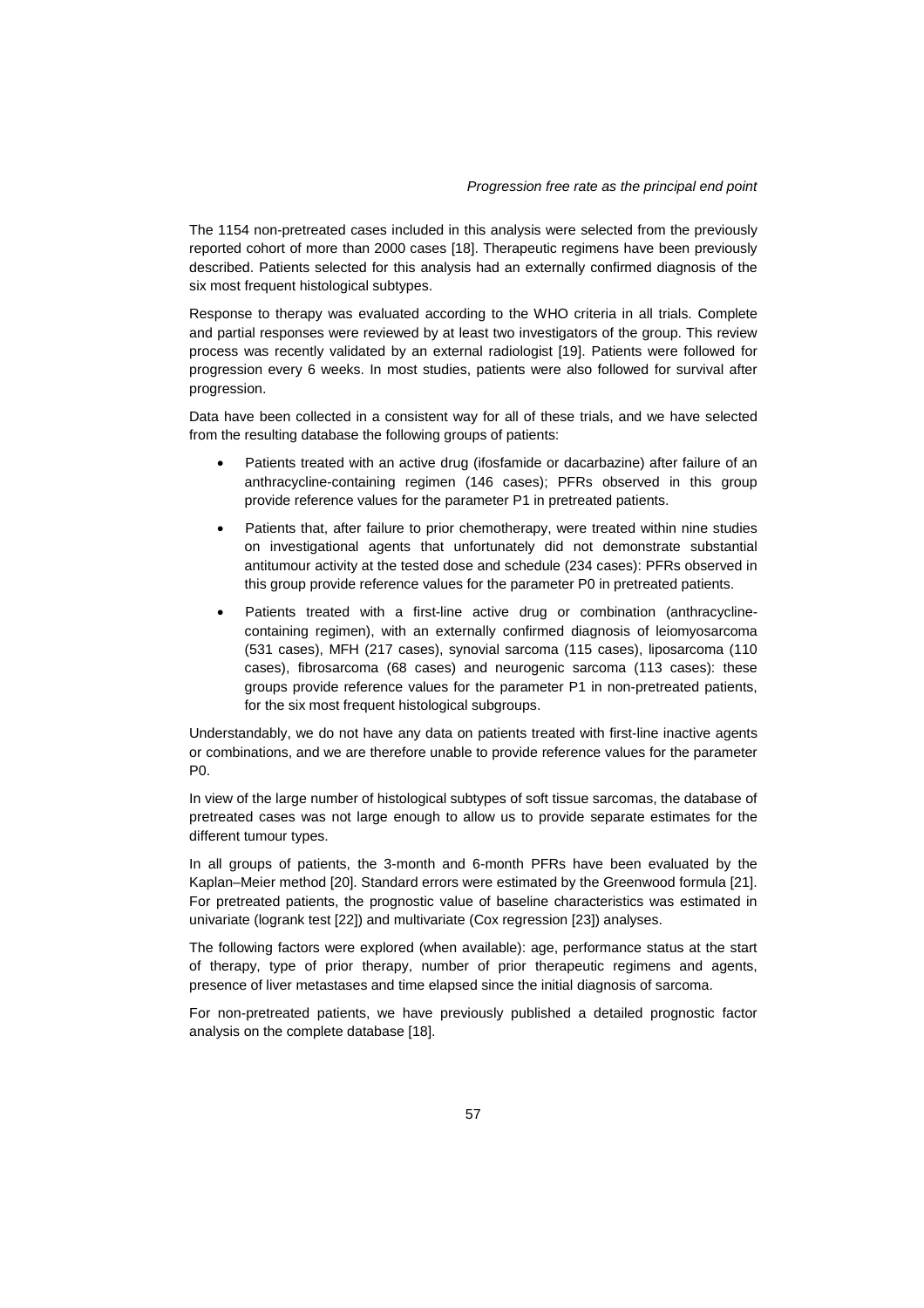## **Results**

#### **Pretreated patients**

From the 11 investigated agents, only two demonstrated significant antitumour activity, in terms of objective responses: ifosfamide and dacarbazine; these were considered as 'active drugs' in our analysis. For the nine other agents, no or few responses were observed at the investigated dose and schedule, and we therefore considered these as 'inactive regimens'.

A total of 380 patients were included in this analysis, 146 of them treated with active drugs (ifosfamide or dacarbazine) and 234 treated with inactive regimens. Patient characteristics are summarised in Table 3.

| Trial                      |              | Α                        | B/C            | D              | E              | F                        | G              | Н  | I           | J              | Κ              | L         | M           |
|----------------------------|--------------|--------------------------|----------------|----------------|----------------|--------------------------|----------------|----|-------------|----------------|----------------|-----------|-------------|
| # cases                    |              | 45                       | 76             | 25             | 26             | 33                       | 28             | 21 | 19          | 28             | 26             | 22        | 31          |
| Sex                        | Males        | 56                       | 47             | 56             | 46             | 42                       | 61             | 57 | 47          | 46             | 50             | 68        | 48          |
| Performance                | 0            | 36                       | 33             | 32             | 35             | 18                       | 21             | 43 | 21          | 32             | 28             | 45        | 32          |
| status                     | $2+$         | 16                       | 5              | $\mathbf 0$    | 0              | 21                       | 25             | 14 | 16          | 4              | 0              | $\pmb{0}$ | $\mathbf 0$ |
|                            | $< 40$ yrs   | 42                       | 20             | 28             | 28             | 15                       | 36             | 38 | 42          | 25             | 35             | 14        | 16          |
| Age                        | $>60$ yrs    | 24                       | 22             | 20             | 28             | 30                       | 14             | 19 | 16          | 29             | 27             | 18        | 35          |
| Initial                    | $< 6$ mon    | $\overline{\phantom{a}}$ | 13             | 28             | $\overline{a}$ | --                       | 4              | 14 | 11          | $\mathbf 0$    | $\overline{4}$ | 14        | $\mathbf 0$ |
| diagnosis                  | $> 24$ mon   | --                       | 34             | 36             | --             |                          | 46             | 48 | 32          | 52             | 38             | 18        | 52          |
| Liver                      | Involved     | $\overline{7}$           | 21             | 36             | 19             | 30                       | 29             | 29 | 32          | 25             | 12             | 18        | 26          |
|                            | Leiomyo.     | 30                       | 45             | 24             | 23             | 39                       | 29             | 24 | 32          | 21             | 31             | 32        | 35          |
|                            | <b>MFH</b>   | 18                       | 11             | 8              | 12             | 9                        | 18             | 19 | 16          | 11             | 12             | 5         | $\mathbf 0$ |
|                            | Synovial     | 18                       | $\overline{7}$ | 12             | 19             | 12                       | 21             | 10 | 11          | 11             | 12             | 5         | 23          |
| Histology                  | Neurogen.    | $\overline{7}$           | $\overline{7}$ | $\mathbf 0$    | 8              | 3                        | 14             | 19 | 11          | 11             | $\overline{4}$ | 5         | 6           |
|                            | Liposarc.    | $\overline{2}$           | 13             | $\overline{4}$ | 8              | 6                        | 4              | 10 | 5           | 11             | 12             | 14        | 10          |
|                            | Fibrosarc.   | $\overline{2}$           | 1              | 0              | 4              | 9                        | $\mathbf 0$    | 14 | $\mathbf 0$ | 4              | $\mathbf 0$    | 5         | $\mathbf 0$ |
| Prior<br>chemo-<br>therapy | Adjuv.only   | 9                        | 24             | 24             | 4              | 12                       | $\overline{7}$ | 14 | 16          | $\overline{7}$ | 27             | 23        | 13          |
|                            | $> 1$ regim. | $\overline{\phantom{a}}$ | 0              | 1              | $\overline{a}$ | $\overline{\phantom{a}}$ | 4              | 0  | 11          | 32             | 12             | 32        | 32          |
|                            | 1 drug       | 17                       | 100            | 36             | --             | $\mathbf 0$              | 25             | 38 | 58          | 39             | 8              | 36        | 42          |
|                            | 2 drugs      | 67                       | 0              | 32             | --             | 18                       | 64             | 48 | 37          | 54             | 77             | 41        | 48          |

#### **Table V-3: Patients characteristics**

mon, months; yrs, years; Leiomyo, leiomyosarcoma; MFH, malignant fibrous histiocytoma; Neurogen., neurogenic sarcoma; Liposarc., liposarcoma; Fibrosarc., fibrosarcoma

The Kaplan–Meier estimate of the PFR is shown in Fig. 1 for the whole cohort of patients and in Fig. 2 for the two groups of patients separately. The 3-month and 6-month PFRs were 39 and 14%, respectively, for patients treated with an active drug, and 21 and 8%, respectively, for patients treated with an inactive regimen. For the whole cohort, the rates were 28 and 10%, respectively. Detailed results are shown in Table 4.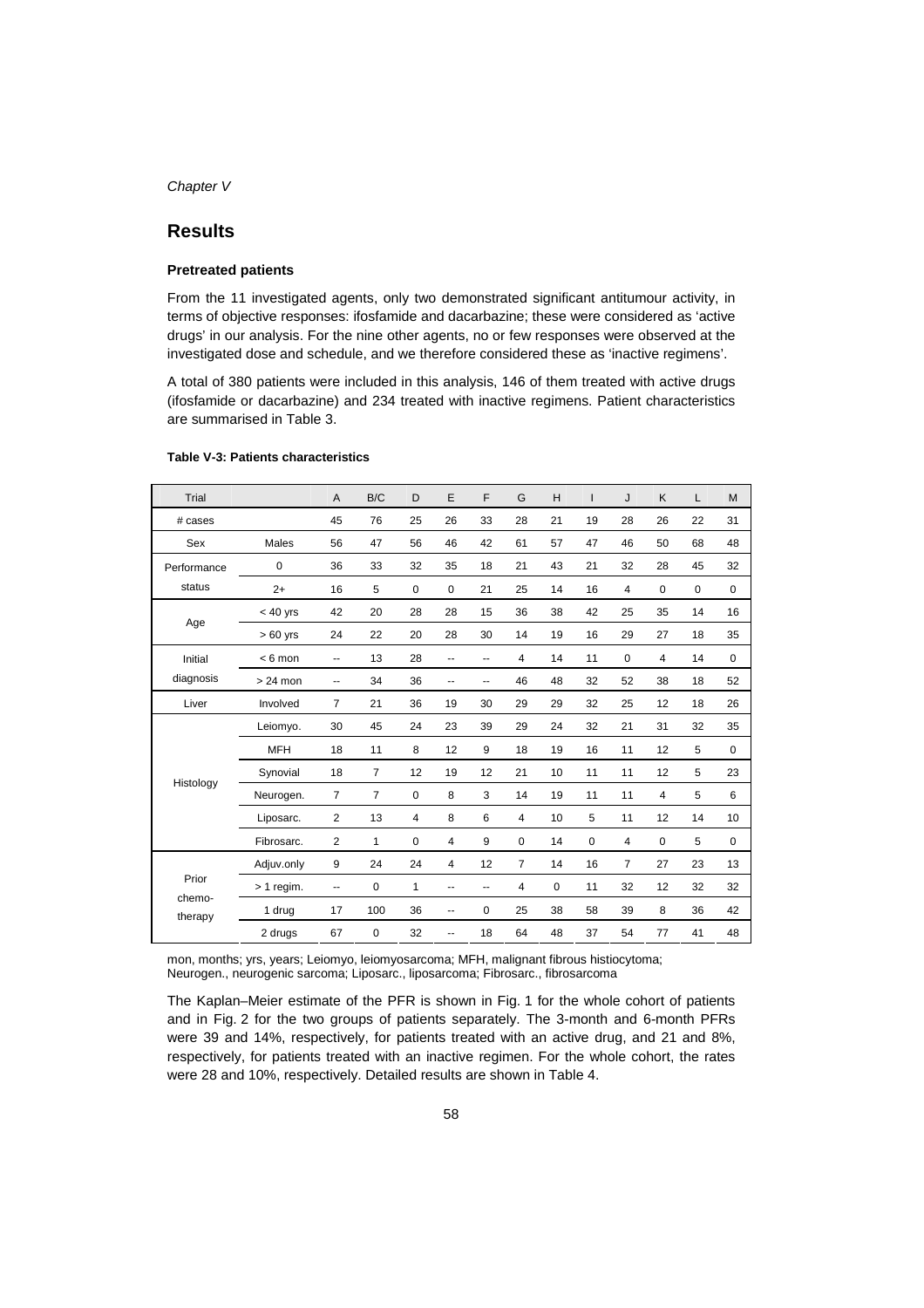#### *Progression free rate as the principal end point*



## **Table V-4: Progression free rates (PFRs) in pretreated patients**

| Type of drug | # cases |           | 3 months PF rate | 6 months PF rate |           |
|--------------|---------|-----------|------------------|------------------|-----------|
|              |         | Estimates | Std error        | <b>Estimates</b> | Std error |
| Inactive     | 234     | 21 %      | 3%               | 8%               | 2%        |
| Active       | 146     | 39 %      | 4%               | 14 %             | 3%        |
| All patients | 380     | 28 %      | 3%               | 10 %             | 2%        |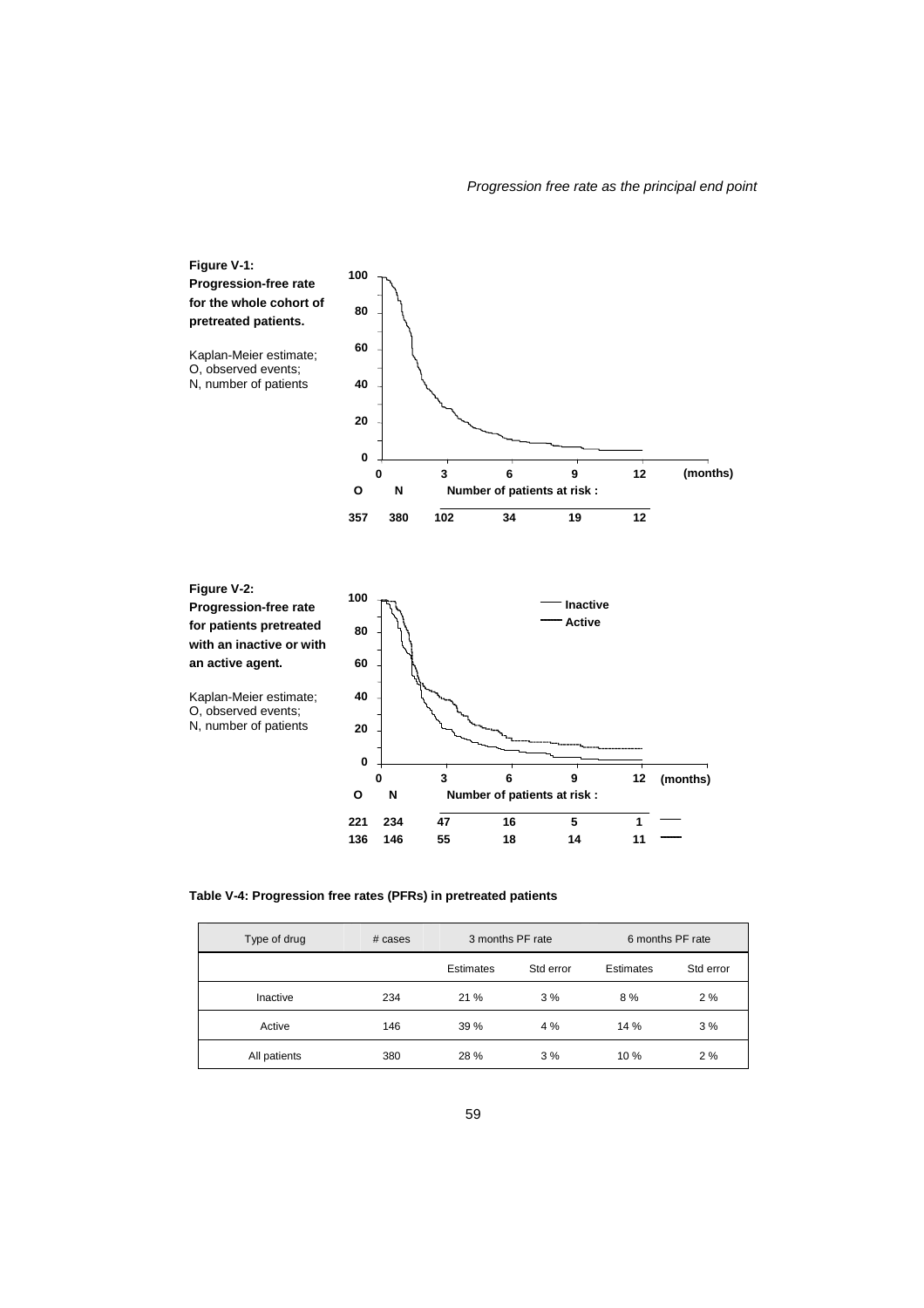Only three prognostic factors emerged from the univariate analysis, and they all remained significant (or of borderline significance) in the multivariate Cox model:

- Treatment with an active drug (*P*<0.0001)
- Interval since the initial diagnosis of disease ( $P=0.014$ ) and
- Performance status (*P*=0.08).

### **Non-pretreated patients**

In this group of patients, the 3-month PFRs varied from 77% (synovial sarcoma) to 57% (MFH) and the 6-month PFRs from 56% (synovial sarcoma) to 38% (MFH), the standard error (S.E.) was <5% in all estimates except for fibrosarcoma (6%).

Most of the trials were conducted before the identification of gastrointestinal stromal tumour (GIST) as a separate entity, and these cases were consequently classified as 'leiomyosarcoma' in our database. However, a gastrointestinal origin of disease was documented in 61 leiomyosarcomas, and we assumed that most of those cases would today be classified as GIST. In this sub-group, 3-month and 6-month PFRs were 44 and 30%, respectively (S.E.=6%). Detailed results are shown in Table 5.

The prognostic factors of response and survival were the same as those already reported for the whole cohort [18].

| Histology                        | # cases |           | 3 months PF rate | 6 months PF rate |           |  |
|----------------------------------|---------|-----------|------------------|------------------|-----------|--|
|                                  |         | Estimates | Std error        | <b>Estimates</b> | Std error |  |
| Leiomyosarcoma (all)             | 531     | 58 %      | 2%               | 40 %             | 2%        |  |
| <b>MFH</b>                       | 217     | 57 %      | 3%               | 38 %             | 3%        |  |
| Synovial sarcoma                 | 115     | 77 %      | 4 %              | 56 %             | 5 %       |  |
| Neurogenic sarcoma               | 113     | 67 %      | 5 %              | 45 %             | 5 %       |  |
| Liposarcoma                      | 110     | 64 %      | 5 %              | 55 %             | 5 %       |  |
| Fibrosarcoma                     | 68      | 62 %      | 6 %              | 45 %             | 6 %       |  |
| Leiomyosarcoma<br>from GI origin | 61      | 44 %      | 6 %              | 30%              | 6 %       |  |

#### **Table V-5: Progression-free rates (PFRs) in non pretreated patients**

PF rate, progression free rate ; MFH, malignant fibrous histiocytoma; GI, gastrointestinal.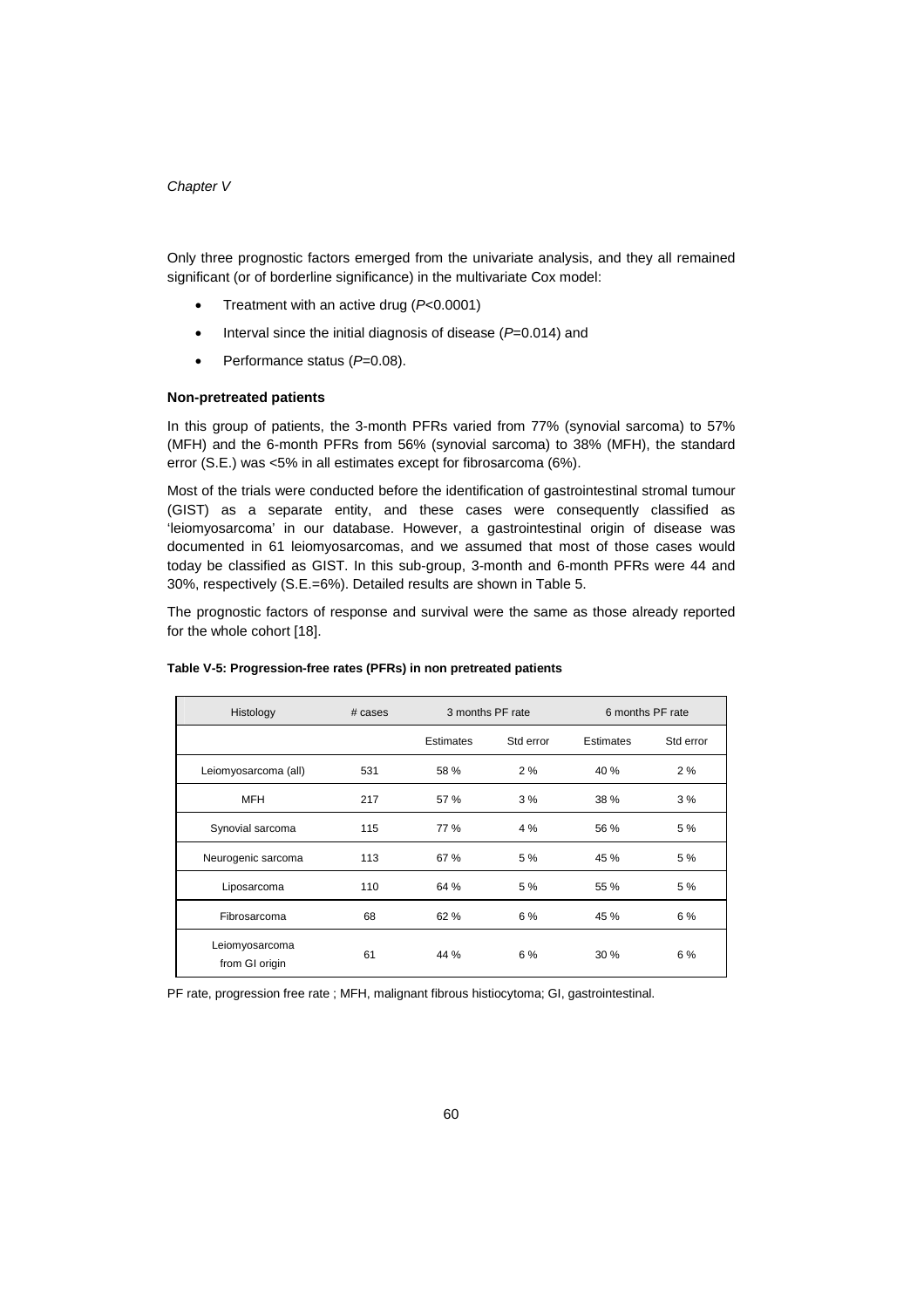## **Discussion**

#### **Relevance of the results**

Our proposal is to use PFRs retrospectively estimated from our database as reference values for the P0 and P1 parameters in the statistical design of future phase II trials. These estimates are, however, provided with a standard error around 5%.

Phase II trials are screening studies, designed to decide if a new agent is worth further investigation in an appropriate phase III programme. The decision is based on observations assumed to reflect biological antitumour activity, but not necessarily a therapeutic benefit. If results of the phase II trial are consistent with the level of activity expected from an active drug, the new agent deserves further testing. If results of the phase II trial are consistent with the level of activity expected from an inactive drug, the new agent is rejected from further testing. The sample size is computed to ensure that these two decision rules are mutually exclusive. It should be underlined that a phase II trial is considered as positive when the drug activity is consistent with the one of an active agent with a confidence level (β) as low as 5 or 10%.

Therefore, we feel that parameters estimated from clinical trial data with an error rate of 5% may be used as a guide to proceed with the clinical development programme of a new agent, but not to prove the therapeutic value of the drug. However, even with a drug like dacarbazine, by many still considered as an active drug in this group of diseases, the responses observed were not durable leading to a shorter progression-free time than observed with some investigational agents. In addition, recent results using some new cytotoxic agents suggest that response is not the best end-point for phase II studies on which to base important drug development decisions.

#### **Selection of the appropriate time point for evaluation**

The selection of an appropriate time point for PFR evaluation is a compromise between the need to avoid false-positive trials, and practical complications linked to a long period of observation. If the disease is slowly progressing, absence of documented progression at the first disease evaluation (generally 6–8 weeks after the start of treatment) may not reflect any drug activity, but only the natural course of the disease. Our data showed little discrimination between active and inactive regimens at this time point. However, it is expected that all patients should be evaluable, and, therefore, would be treated until the evaluation point in the absence of progression. A study requiring a long treatment and follow-up period would be difficult to conduct. Therefore, we propose to evaluate the progression status 3 and 6 months after the start of treatment.

Despite a close study monitoring, it may be difficult to avoid losing a few patients to followup before documented progression. These patients will therefore not be fully evaluable for the primary end-point, and the sample size should be accordingly increased. However, instead of excluding these patients from the analysis, the success rate can be estimated by an actuarial method (preferably Kaplan–Meier), and these patients would be censored at the date of the last follow-up. The Greenwood formula can be used to estimate the standard error. Green [24] has proposed methods to adapt the decision rules of several phase II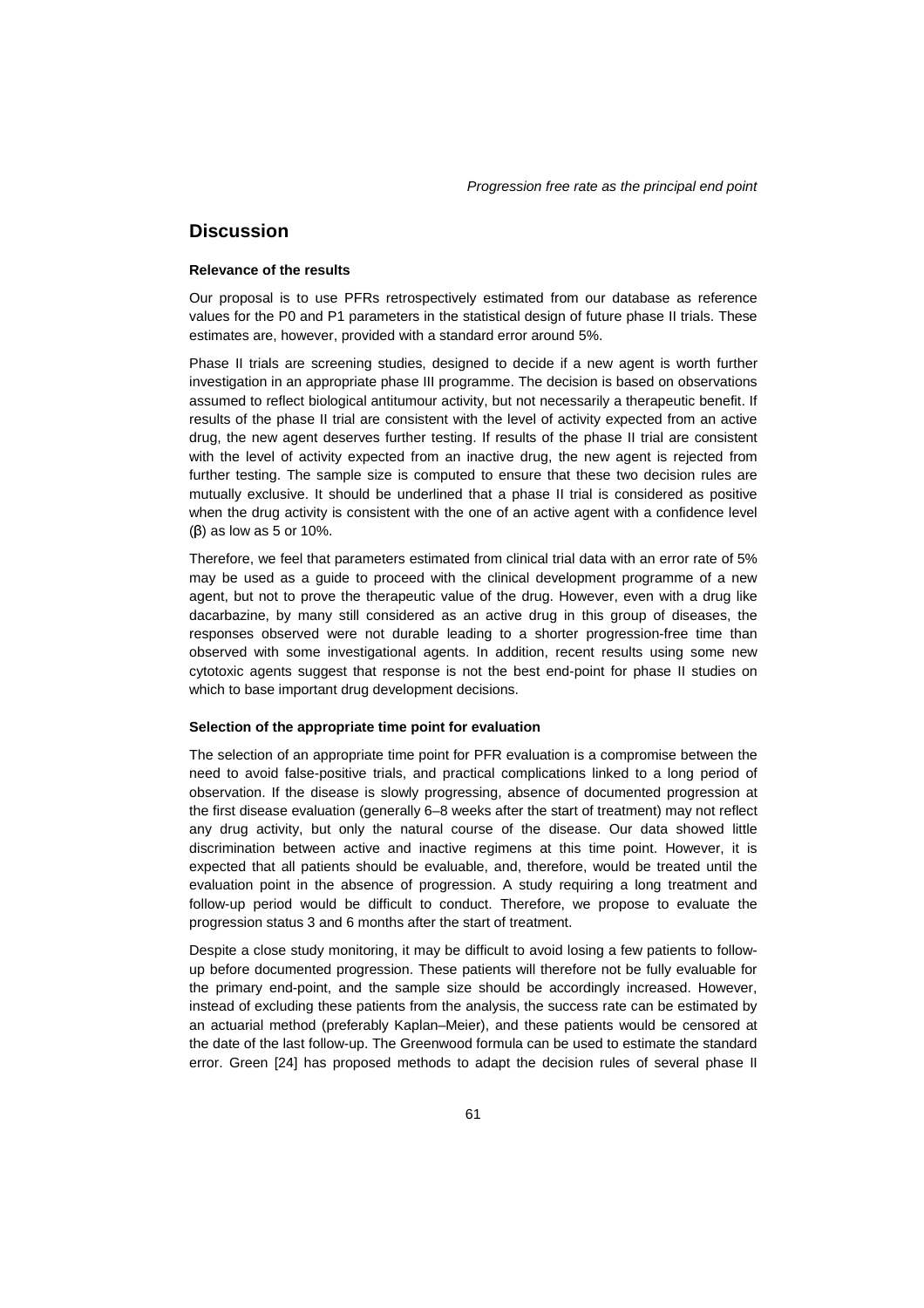designs when the attained sample size is not the one that was initially planned. These methods can be extended to actuarial estimates of success rates.

#### **Assessment of progression-free status**

The primary end-point of a clinical trial needs to be objectively assessable. The RECIST criteria provide a method for progression evaluation. According to these guidelines, several events are considered as evidence of progression: appearance of new lesions, increase of at least 20% in the sum of the diameters of the target lesions, and unequivocal increase in the size of non-measurable disease. This last criterion needs to be confirmed by an external review. Therefore, in trials using these types of end-points, an external review may still be needed. It should also be underlined that measurable disease at trial entry is still required.

Stable disease cannot be considered as evidence of the treatment activity if the disease was not progressing before the start of treatment. Therefore, only patients with documented progressive disease should be selected for these trials. This requires at least two sets of objective tumour measurements before inclusion, which would restrict the eligible population.

#### **Selection of the statistical design**

The most popular statistical designs for phase II trials are the two steps optimal and minimax designs proposed by Simon [2]. The 'success rate' must be evaluated on a first patient cohort before the decision to proceed to the full size study, which requires the interruption of the trial until the first cohort has reached the evaluation time point. This is also true for the Bryant and Day two-step design [25] that also controls for toxicity. The complexity will be increased further for designs that have three or more steps, such as those proposed by Ensign [26] and Fleming [3].

Fleming [3] has also proposed a single step design based on a similar hypothesis. This simplifies the conduct of the trial because it does not need to be interrupted, but the absence of an early stopping rule may be unethical in early phase II trials, when the investigational agent has not yet demonstrated any activity.

The design proposed by Gehan [4] is sometimes used in early phase II trials, when a decision rule is not crucial. This method tests the compatibility of the observed success rate with the rate of an active agent, but does not formally reject agents with a positive, but low, success rate. As our data show that a small proportion of patients remain disease-free at 3 or 6 months, even when treated with an inactive regimen, this design is not appropriate when activity is characterised by the absence of progression.

#### **Other end-points**

Other end-points are currently used for phase II trials on non-cytotoxic drugs, or in situation where objective responses are not expected.

One of them is the 'clinical response benefit' where success is defined as the occurrence of either an objective response (according to RECIST criteria), or the absence of progression at a predefined time point (fixed between 3 and 6 months). The difference with our proposal is that patients who respond rapidly after the start of treatment, but progress before this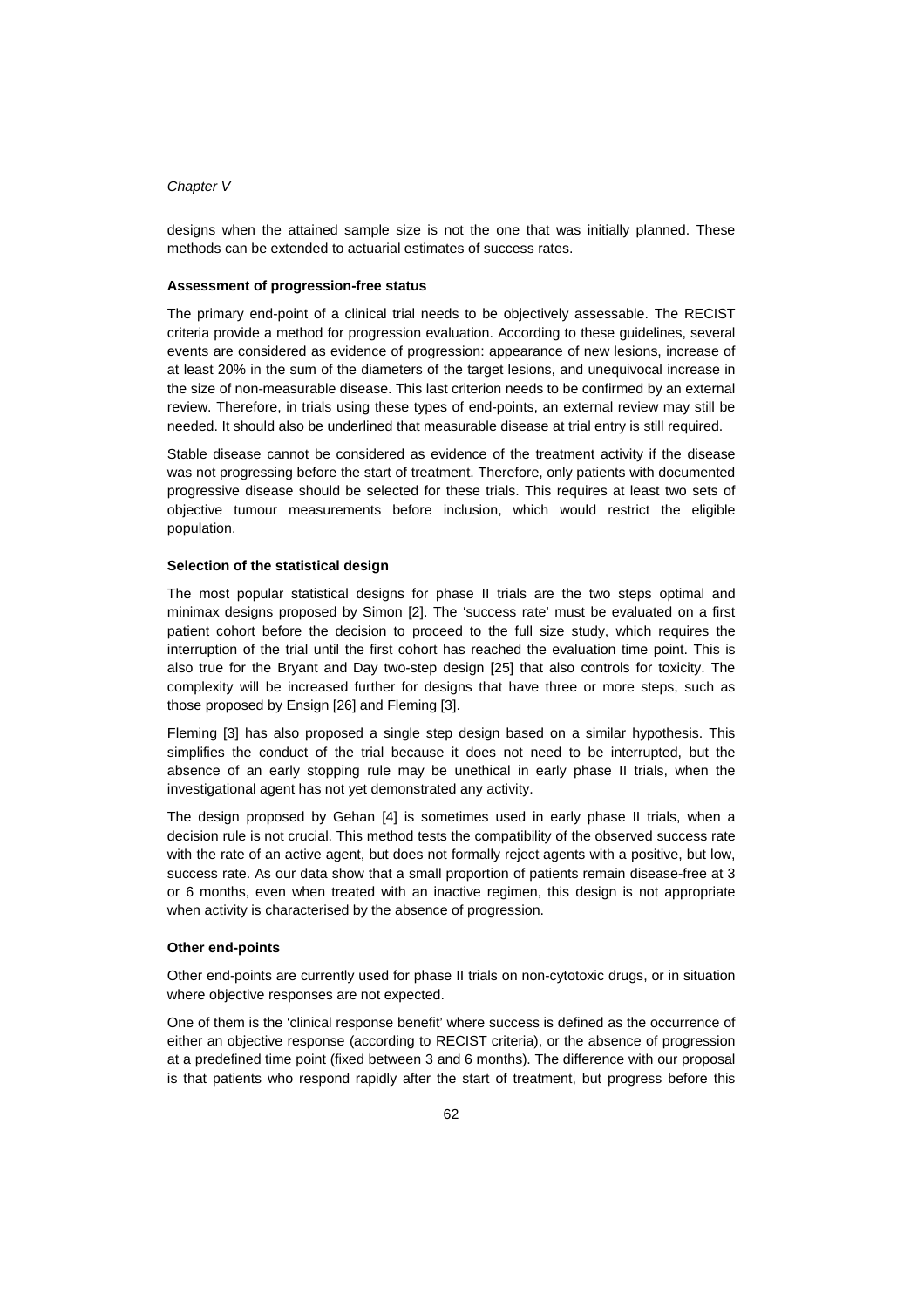fixed time point are considered as successes. This design is probably more relevant to trials on rapidly progressing disease, when very few responses are expected, but disease stabilisation would be considered as a success. It is, however, difficult to provide objective reference of 'success rates' with this end-point from existing data. It will also be difficult to use censored progression data in the analysis.

Mick and colleagues have proposed to use a 'growth modulation index', defined as the ratio between the time to progression observed with the new agent, and time to progression observed with the most recent prior anticancer treatment of the same patient [27].This method is theoretically very attractive, but only applicable to patients who have already failed a prior treatment, and for whom the time to previous progression was accurately documented. This restricts both the types of studies (on pretreated patients) and the eligible population (data availability).

## **Conclusions**

To conclude, for phase II trials of non-cytotoxic agents in soft-tissue sarcoma, we propose to use standard phase II designs, with 3-month or 6-month PFRs as the principal endpoints. Reference values for the P0 and P1 parameters have been evaluated from the STBSG database for different groups of patients. Confirmation of these values from other databases would be useful. Time to progression is more difficult to evaluate than objective response, and its use as a principal end-point should be restricted to situations where a decrease of the tumour volume is not expected. Phase II trials conducted with this endpoint are still simple screening studies and are not intended to provide more information than a justification to further investigate a new treatment. Sufficiently powered phase III trials remain the only way to document the therapeutic benefit provided by a new agent.

## **References**

- 1. P. Therasse, S.G. Arbuck, E.A. Eisenhauer et al., New guidelines to evaluate the response to treatment in solid tumors. J. Natl. Cancer Inst. 92 (2000), pp. 205–216.
- 2. R. Simon. Optimal two-stage designs for phase II clinical trials. Controlled Clinical Trials 10 (1989), pp. 1–10.
- 3. T.R. Fleming. One-sample multiple testing procedure for phase II clinical trials. Biometrics 38 (1982), pp. 143–151.
- 4. E.A. Gehan. The determination of the number of patients required in a preliminary and a follow-up trial of a new chemotherapeutic agent. J. Chron. Dis. 13 (1961), pp. 346–353.
- 5. E.L. Korn, S.G. Arbuck, J.M. Pluda, R. Simon, R.S. Kaplan and M.C. Christian , Clinical designs for cytostatic agents: are new approaches needed?. J. Clin. Oncol. 19 (2001), pp. 265–272.
- 6. J.M. Buesa, H.T. Mouridsen, A.T. van Oosterom et al., High-dose DTIC in advanced soft tissue sarcomas in the adult. Ann. Oncol. 2 (1991), pp. 307–309.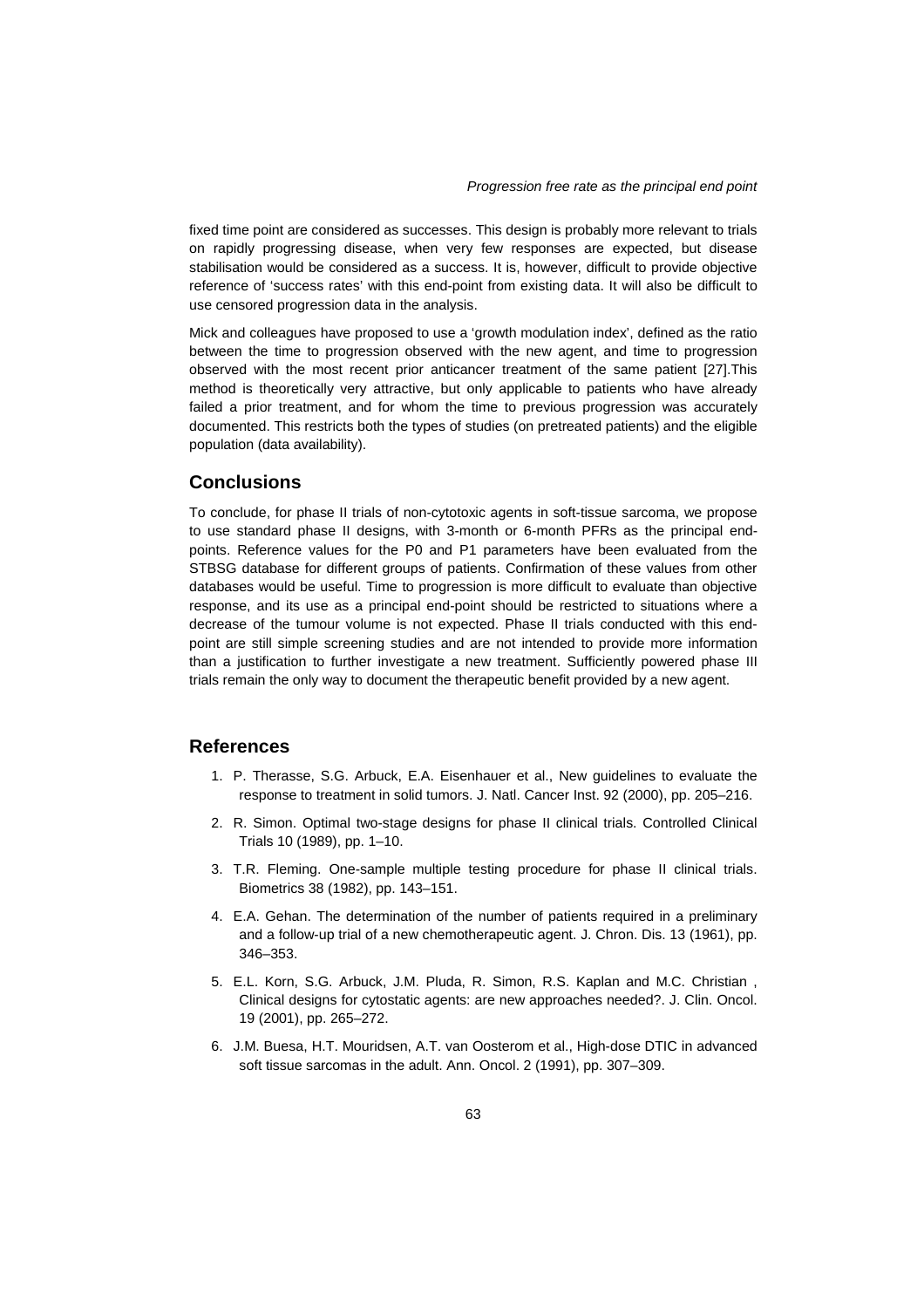- 7. A.T. Van Oosterom, K. Krzemienlecki, O.S. Nielsen et al., Randomized phase II study of the EORTC Soft Tissue and Bone Sarcoma Group comparing two different ifosfamide regimens in chemotherapy untreated advanced soft tissue sarcoma patients. Proc. ASCO. J. Clin. Oncol. 16 (1997), p. 496a.
- 8. O.S. Nielsen, I. Judson, Q. Van Hoesel et al., Effect of high-dose ifosfamide in advanced soft tissue sarcomas. A multicentre phase II study of the EORTC soft tissue and bone sarcoma group. Eur. J. Cancer 36 (2000), pp. 61–67.
- 9. R. Somers, A. Santoro, J. Verweij et al., Phase II study of mitozolomide in advanced soft tissue sarcoma of adults: the EORTC Soft Tissue and Bone Sarcoma Group. Eur. J. Cancer 28A (1992), pp. 855–857.
- 10. D.J.T. Wagener, R. Somers, A. Santono et al.for The European Organization for Research, Treatment of Cancer Soft Tissues and Bone Sarcoma Group, Phase II study of nimustine in metastatic soft tissue sarcoma. Eur. J. Cancer 27 (1991), pp. 1604–1605.
- 11. P. Kerbrat, R. Somers, J. Verweij et al., Phase II study of fotemustine in advanced soft tissue sarcoma. A trial of the EORTC Soft Tissue and Bone Sarcoma Group. Eur. J. Cancer 29A (1993), pp. 143–144.
- 12. J. Verweij, K. Krzemieniecki, T. Kok et al., Phase II study of miltefosine (hexadecylphosphocholine) in advanced soft tissue sarcomas of the adult. An EORTC Soft Tissue and Bone Sarcoma Group Study. Eur. J. Cancer 29A (1993), pp. 208–209.
- 13. J. Verweij, I. Judson, W. Steward et al.for the EORTC Soft Tissue and Bone Sarcoma Group, Phase II study with liposomal muramyl tripeptide phophatidylethanolamine (MTP/PE) in soft tissue sarcomas. Eur. J. Cancer 30A (1994), pp. 842–843.
- 14. P.J. Woll, I. Judson, S.M. Lee et al., Temozolomide in adult patients with advanced soft tissue sarcoma: a phase II study of the EORTC soft tissue and bone sarcoma group. Eur. J. Cancer 35 (1999), pp. 410–412.
- 15. H.J. Keizer, D. Crowther, O.S. Nielsen et al., EORTC Group phase II study of oral etoposide for pretreated soft tissue sarcoma. Sarcoma 1 (1997), pp. 99–101.
- 16. J.Y. Blay, I. Judson, S. Rodenhuis et al., Phase II study of raltitrexed (Tomudex) for patients with advanced soft tissue sarcomas refractory to doxorubicin-containing regimens. Anticancer Drugs 10 (1999), pp. 873–877.
- 17. Svancarova L, Blay JY, Judson I, et al. for the Soft Tissue and Bone Sarcoma Group. Phase II study on gemicitabine in advanced tissue sarcomas of the adult. Communication at the Annual Meeting of the Connective Tissue Oncology Society, Arlington, Virginia, MD, USA, October 21–23, 1999.
- 18. M. Van Glabbeke, A.T. van Oosterom, J.W. Oosterhuis et al., Prognostic factors for the outcome of chemotherapy in advanced soft tissue sarcoma: an analysis of 2,185 patients treated with anthracycline-containing first-line regimens—a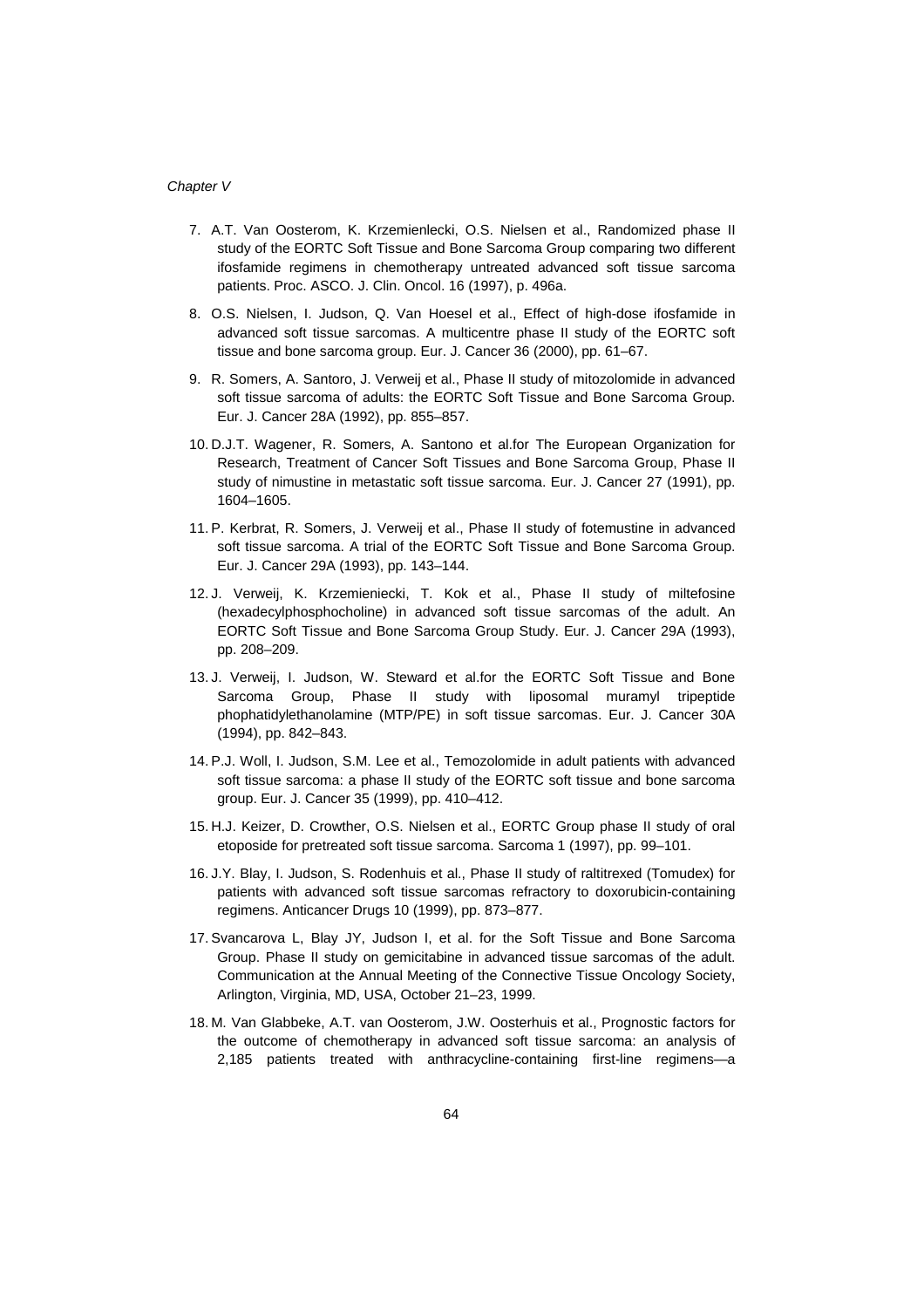European Organization for Research and Treatment of Cancer Soft Tissue and Bone Sarcoma Group study. J. Clin. Oncol. 17 (1999), pp. 150–157.

- 19. S.J. Gwyther, O.S. Nielsen, I.R. Judson, M. Van Glabbeke and J. Verweij , Radiologist review versus group peer review of claimed responses in a phase II study on high-dose ifosfamide in advanced soft tissue sarcomas of the adult: A study of the EORTC soft tissue and bone sarcoma group. Anticancer Drugs 11 (2000), pp. 433–437.
- 20. E.L. Kaplan and P. Meier , Non parametric estimation from incomplete observations. Am. Stat. Assoc. J. 53 (1958), pp. 457–481.
- 21. M. Greenwood , The Natural Duration of Cancer. Reports on Public Health and Medical Subjects No. 33. , His Majesty's Stationary Office, London (1926).
- 22. R. Peto and J. Peto , Asymptotically efficient rank invariant test procedures. J. R. Statis. Soc. A 135 (1972), pp. 185–207.
- 23. D.R. Cox , Regression models and life tables. J. R. Statis. Soc. B 34 (1972), pp. 187–200.
- 24. S.J. Green and S. Dahlberg , Planned versus attained design in phase II clincial trials. Stat. Med. 11 (1992), pp. 853–862
- 25. J. Bryant and R. Day , Incorporating toxicity considerations into the design of twostages phase II clinical trials. Biometrics 51 (1995), pp. 1372–1383.
- 26. L.G. Ensign, E.A. Gehan, S.K. Douglas and P. Thall , An optimal three-stage design for phase II clinical trials. Stat. Med. 13 (1994), pp. 1727–1736.
- 27. R. Mick and J.J. Crowley , Phase II clinical trial design for noncytotoxic anticancer agents for which time to disease progression is the primary end-point. Control Clin. Trials 21 (2000), pp. 343–359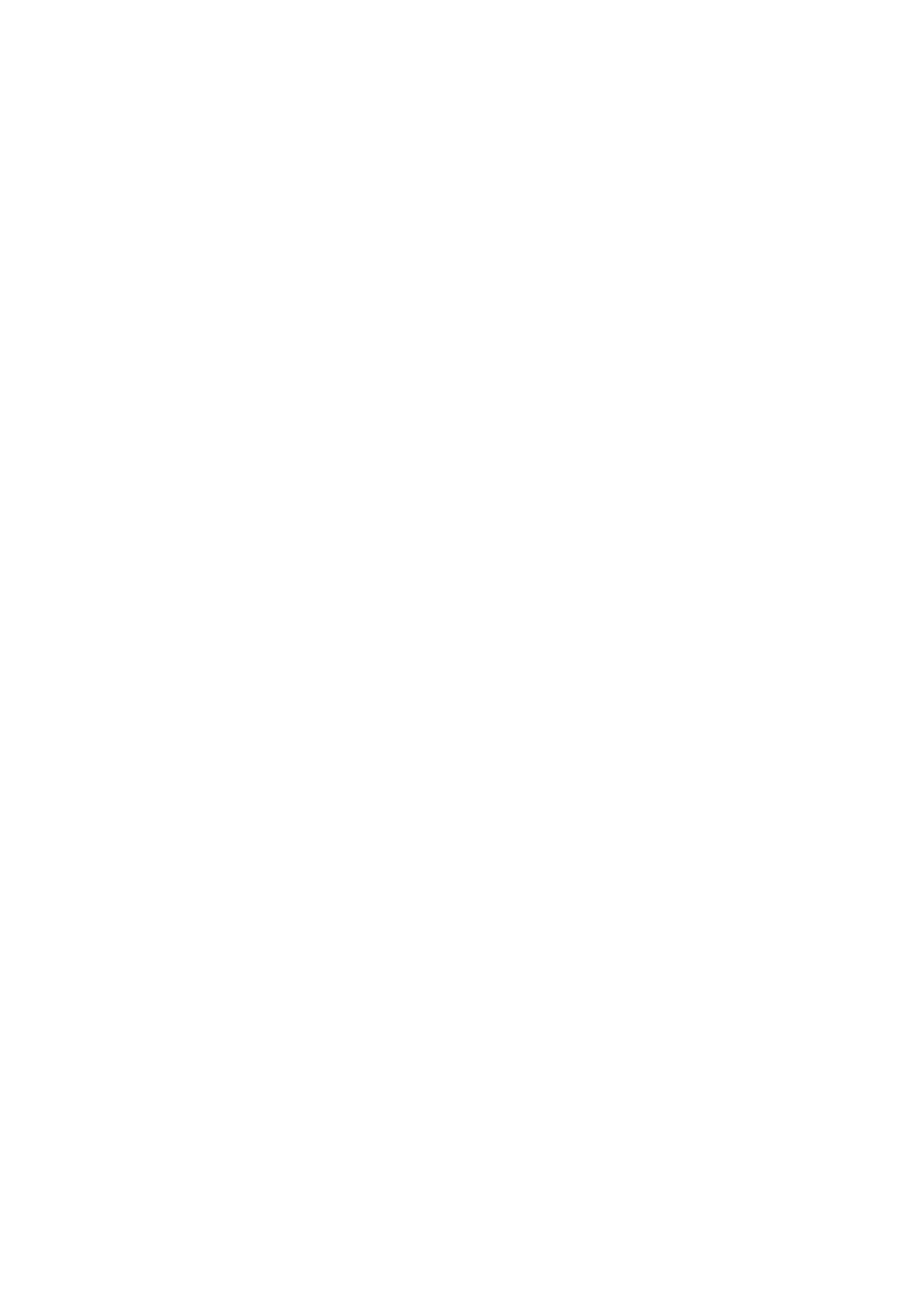# **Initial and late resistance to imatinib in advanced gastrointestinal stromal tumors are predicted by different prognostic factors: an EORTC-ISG-AGITG study**

*Martine Van Glabbeke<sup>a</sup> , Jaap Verweij<sup>b</sup> , Paolo G. Casali<sup>c</sup> , Axel Le*  Cesne<sup>d</sup>, Peter Hohenberger<sup>e</sup>, Isabelle Ray-Coquard<sup>f</sup>, Marcus *Schlemmer<sup>g</sup> , Allan T. van Oosterom<sup>h</sup> , David Goldsteini , Raf*  Sciot<sup>h</sup>, Pancras C.W. Hogendoorn<sup>j</sup>, Michelle Brown<sup>a</sup>, Rossella *Bertulli<sup>c</sup> , Ian R. Judson<sup>k</sup>*

<sup>a</sup> EORTC Data Center, Brussels; <sup>b</sup> Erasmus University Medical Center, Rotterdam; <sup>c</sup> Istituto Tumori, Milano, Italy; <sup>d</sup> Institut Gustave Roussy, Villejuif; <sup>e</sup> Charite Campus Buch, Robert Roessle Hospital, Berlin; <sup>f</sup> Centre Leon Berard, Lyon, France; <sup>g</sup> Klinikum Grosshadern; Munich, Germany; <sup>h</sup> University Hospital Gasthuisberg, Leuven, Belgium; <sup>i</sup> Prince of Wales Hospital, Randwick, Australia; <sup>j</sup> Leiden University Medical Center, Leiden, the Netherlands; k Royal Marsden Hospital, London, United Kingdom.

Journal of Clinical Oncology Volume 23, Issue 24, August 2005, pages 5795-5804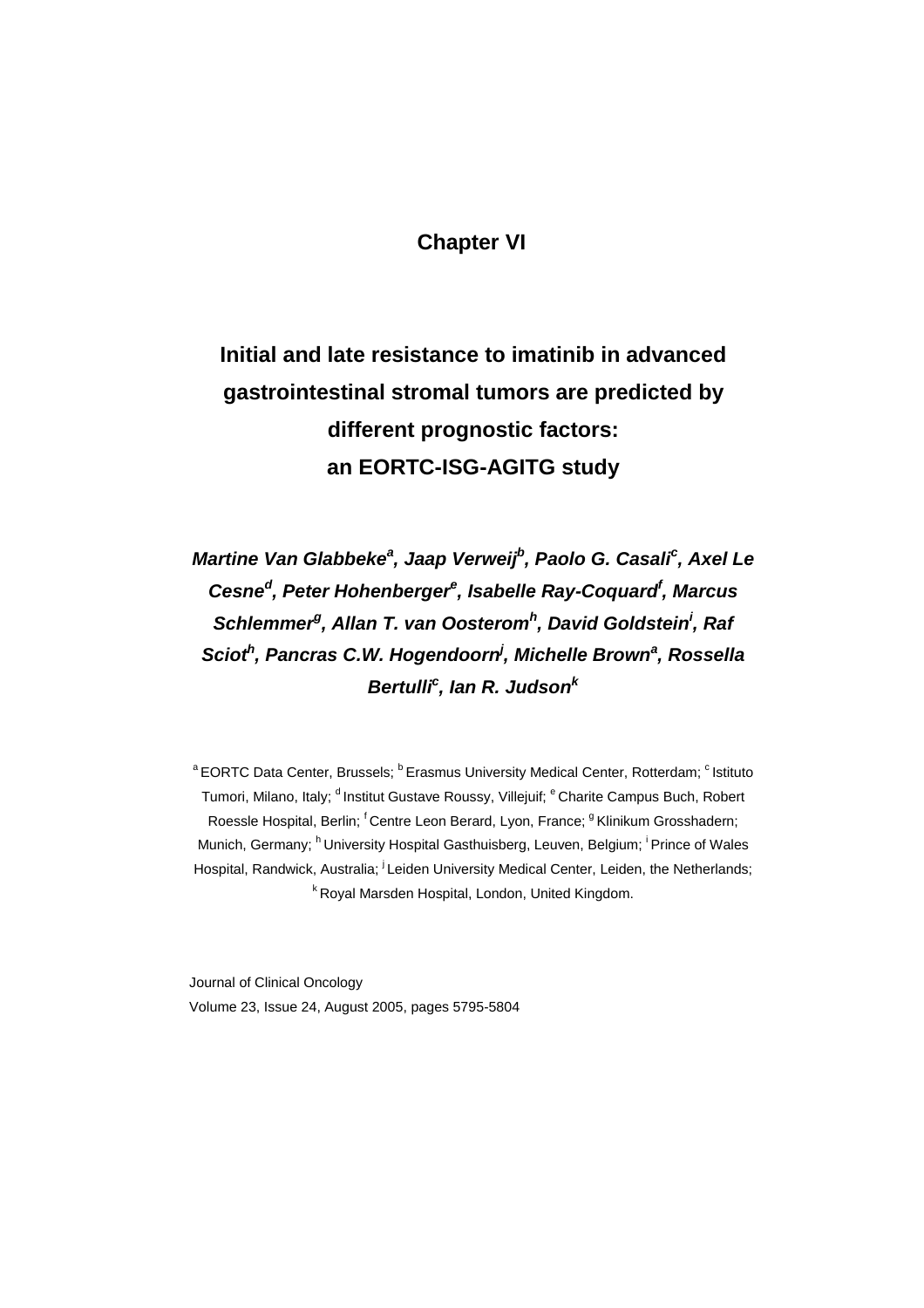## **Abstract**

PURPOSE: The aim of this study was to identify factors predicting initial and late resistance of GI stromal tumor (GIST) patients to imatinib and to document the dose-response relationship in the prognostic subgroups. This study is based on the European Organisation for Research and Treatment of Cancer–Italian Sarcoma Group–Australasian Gastrointestinal Trials Group randomized trial comparing two doses of imatinib in advanced disease.

PATIENTS AND METHODS: Initial resistance was defined as progression within 3 months of randomization, and late resistance was defined as progression beyond 3 months. Investigated cofactors include imatinib dose, age, sex, performance status, original disease site, site and size of lesions at trial entry, and baseline hematologic and biologic parameters.

RESULTS: Initial resistance was recorded for 116 (12%) of 934 assessable patients and was independently predicted by the presence of lung and absence of liver metastases, low hemoglobin level, and high granulocyte count. Among 818 patients who were alive and progression free at 3 months, 347 subsequent progressions were recorded, and late resistance was independently predicted by high baseline granulocyte count, primary tumor outside of the stomach, large tumor size, and low initial imatinib dose. The impact of initial dose on late resistance was mainly significant in patients with a high baseline granulocyte count (>  $5.10^9$ /L) and in patients with tumors of GI origin outside of the stomach and small intestine.

CONCLUSION: Our study identifies patients for whom initial and/or long-term treatment needs to be improved and patients who require a high initial dose. Correlation of these results with immunohistochemistry and molecular parameters may further help to understand the biologic mechanisms of resistance.

### **Introduction**

Soft tissue sarcomas represent 1% of adult malignancies and are a heterogeneous group of neoplasms whose only common denominator is their derivation from mesenchymal tissue. GI stromal tumors (GIST) are a subset of soft tissue sarcomas that were classified relatively recently. Their local treatment essentially consists of surgery. After the stage of resection, these tumors have proven to be insensitive to chemotherapy and radiotherapy [1]

Imatinib is a small-molecule tyrosine kinase inhibitor that is active against *BCR-ABL, KIT*, and *PDGFR. KIT* is expressed in the vast majority of GISTs and is frequently mutated, leading to constitutive activation in these tumors. A European Organisation for Research and Treatment of Cancer (EORTC) phase I study [2] identified the highest feasible dose of imatinib to be 400 mg bid and indicated extensive activity of imatinib in GIST. Phase II studies showed activity at all doses tested (400 to 800 mg) [3,4]. Two large, randomized, phase III studies comparing doses of 400 mg once a day to 400 mg bid have confirmed the activity of imatinib in terms of progression-free survival and overall survival [5,6]. One of these studies has also documented a small but significant benefit with the high-dose regimen (400 mg bid) in terms of progression-free survival [5]. Finally, a randomized trial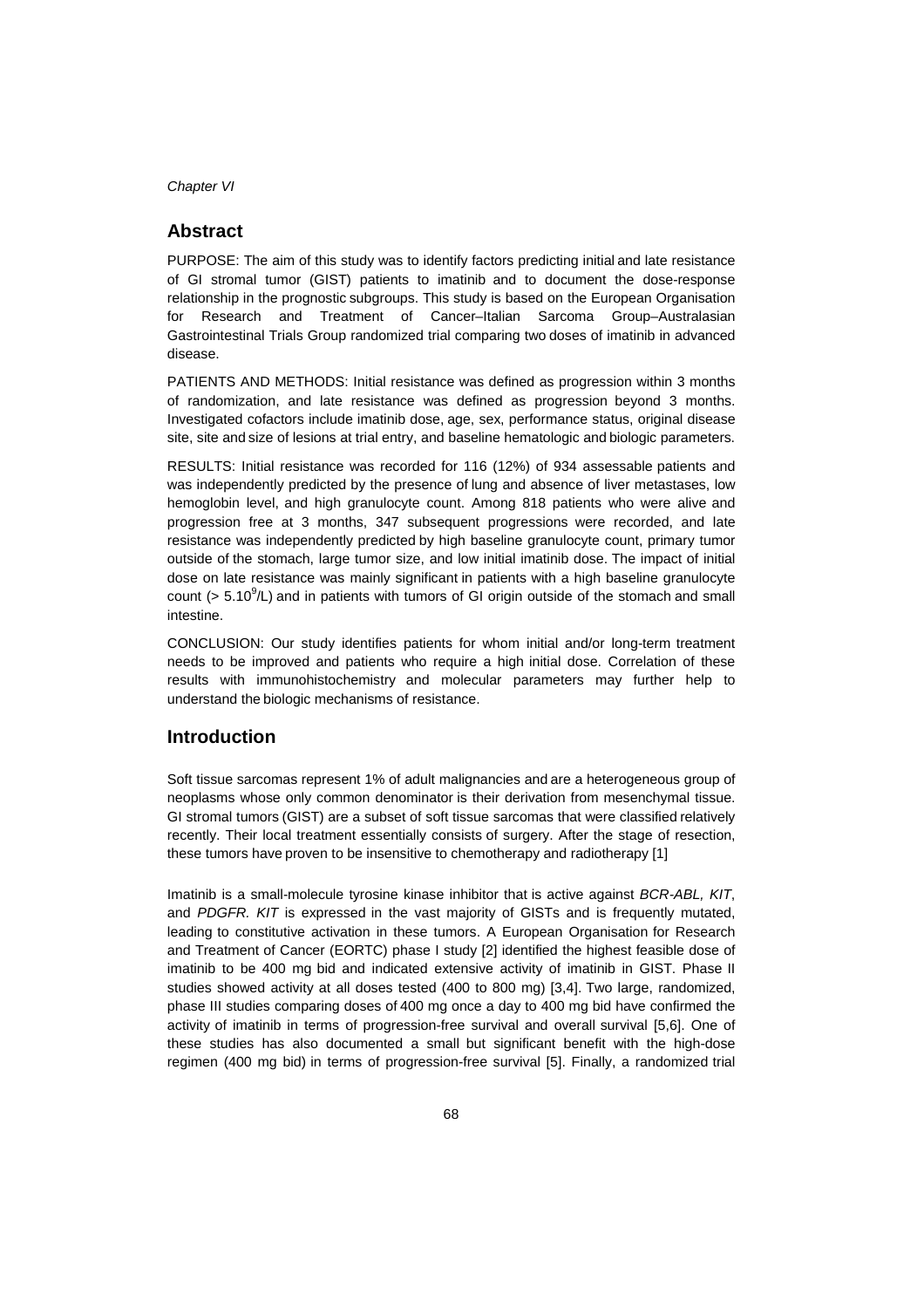from the French Sarcoma Group has demonstrated that imatinib therapy should be continued indefinitely, even after complete response [7].

Response of GIST to imatinib does not always result in an immediate decrease of the size of the lesions but, rather, in an initial inhibition of growth. Objective response (according to Response Evaluation Criteria in Solid Tumors [RECIST] criteria [8]) has been reported in approximately half of the patients, but time to onset varies largely among patients, and some responses have been first documented more than 1 year after start of therapy [5]. Therefore, response to imatinib is frequently defined as absence of progression at the time of the first formal disease evaluation (2 to 3 months after starting therapy), whereas progression at this time point is considered as initial or primary resistance. In patients who have experienced an initial stabilization, further progressions (or relapses) are considered late or secondary resistance. These two distinct mechanisms of drug resistance are reflected in progression-free survival curves by a rapid drop off at the time of first evaluation (initial resistance), followed by a slower continued decrease with a small hazard rate (late resistance). Analysis of genomic and biologic profiles has suggested that heterogeneous biologic mechanisms may be responsible for drug resistance; some of the mechanisms may already be present and active at baseline, and others may be activated later or result from acquisition of new mutations [9,10].

The current article reports on an analysis of the clinical and biologic factors affecting initial and late resistance to imatinib, based on the data of the randomized trial jointly conducted by the EORTC, the Italian Sarcoma Group, and the Australasian Gastrointestinal Trials Group. This article also explores whether the recently reported advantage of high-dose imatinib [5] is homogeneous among prognostic subgroups.

## **Patients and methods**

#### **Eligibility Criteria**

Patients with histologically proven advanced and/or metastatic unresectable GIST characterized by c-KIT expression as assessed by polyclonal CD117 antibodies (Dako Cytomation, Glostrup, Denmark) were eligible for this trial. Any prior chemotherapy was accepted if discontinued for more than 4 weeks. Patients with measurable or nonmeasurable disease that was documented by conventional scan imaging or physical examination were eligible. Other eligibility criteria are described elsewhere [5]. Each participating institution obtained the approval of the competent ethical review board, and all patients gave written informed consent.

#### **Prestudy and Follow-Up Investigations**

Within 14 days before treatment, a physical examination was performed, CBC count and serum chemistry were assessed, and relevant computed tomography scans were performed for tumor assessment. Computed tomography scans were repeated after 2, 4,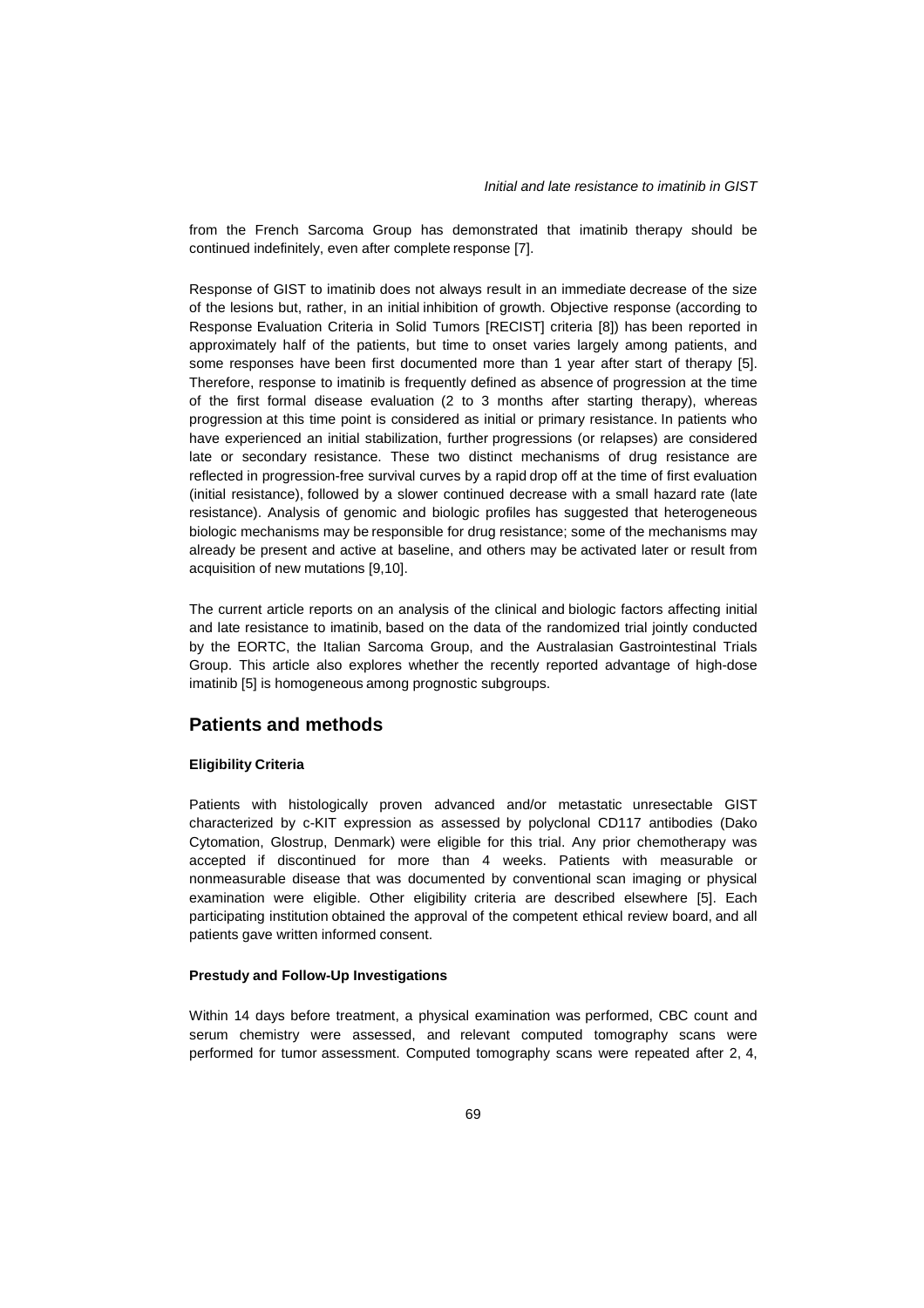and 6 months and every 3 months thereafter until progression of disease. The RECIST [8] method was used for evaluation of response and for documentation of progression.

After completion of recruitment, paraffin-embedded tumor blocks were collected for a central pathology review and obtained for approximately half of the patients. Results of this review will be analyzed in the subgroup of patients for whom material is available and published separately.

#### **Treatment and Dose Modifications**

Patients were randomly assigned to receive either 400 mg administered orally once daily or 400 mg bid. All patients were scheduled to continue treatment until disease progression or unacceptable toxicity. Dose modifications requested in case of toxicity are described in detail elsewhere [5] In case of disease progression in a patient randomly assigned to the 400 mg once daily dose, a cross over to the 400 mg bid dose was allowed, regardless of the dose the patient was taking at the moment of progression.

#### **Statistical Analysis**

Initial resistance was defined as objective disease progression (according to RECIST [8]) within 3 months of randomization. The cutoff point was selected to include progressions documented at the first disease evaluation (after 2 months) but exclude progressions documented at the second disease evaluation (after 4 months). This end point was analyzed as a binary variable. Patients who either died in the absence of progression or who were lost to follow-up within 3 months of randomization were excluded from the analysis.

Late resistance was analyzed as a time to event variable (time to objective progression) with a 3-month landmark period. Patients who experienced progression, died, or were lost to follow-up within 3 months of random assignment were excluded from this analysis. Patients who died in the absence of progression after 3 months were censored at the date of death.

Cofactors investigated in the analysis included the initial daily dose of imatinib (randomized), age, sex, performance status at trial inclusion, primary site of disease (abdominal, stomach, small bowel, other GI, or other site), time since first GIST diagnosis, prior treatments for GIST (surgery, radiotherapy, and chemotherapy), site (primary tumor, liver metastases, or lung metastases) and size of lesions (diameter of the largest lesion) at the time of trial inclusion, and baseline hematologic and biologic parameters (WBCs, granulocytes, platelets, hemoglobin, creatinine, bilirubin, and albumin). Continuous variables were not recoded for building the prognostic models, but prognostic variables had to be recoded for drawing time to progression curves; in such cases, values close to quartiles were chosen as category cutoff points.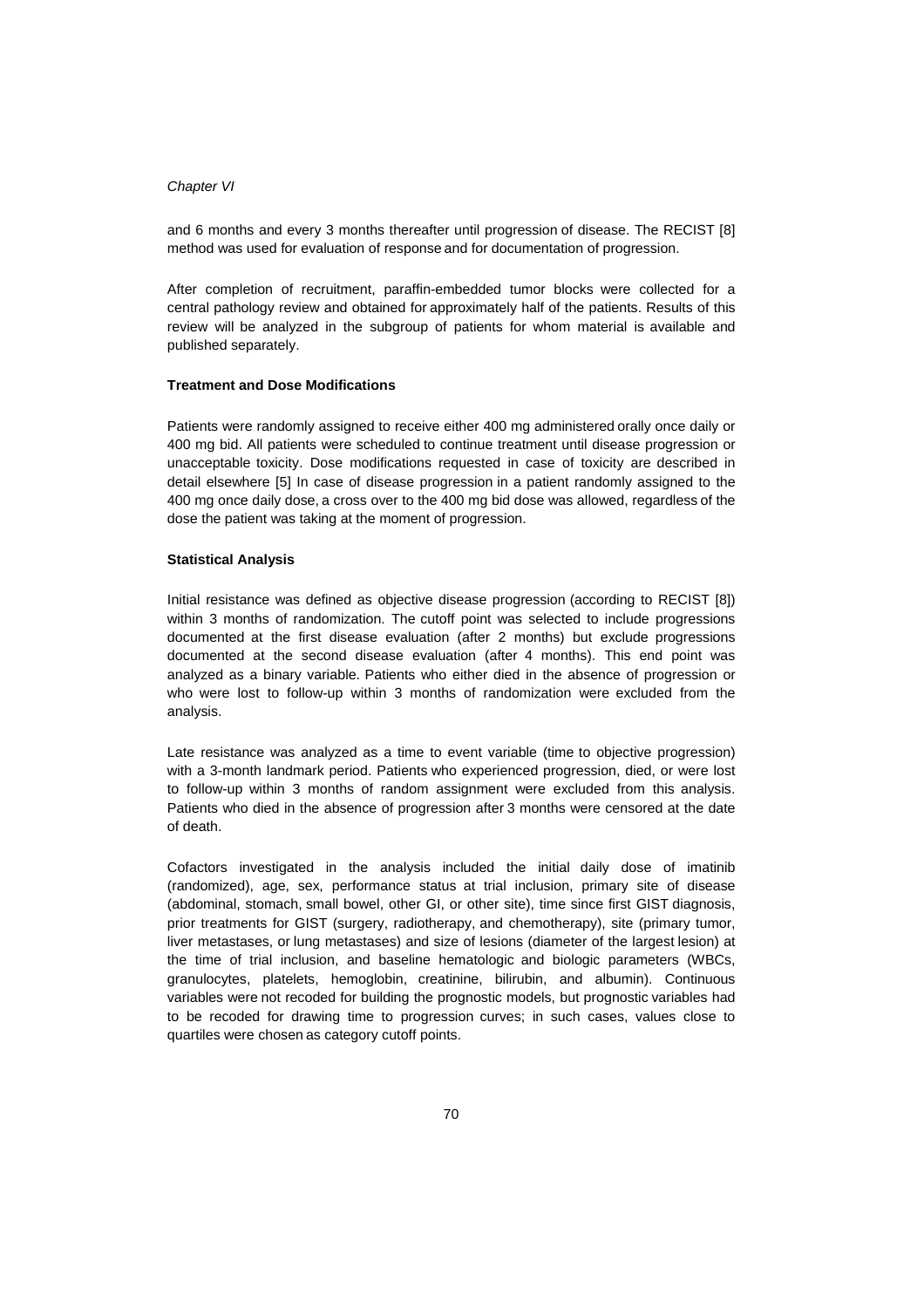Both univariate and multivariate analyses used logistic regression (initial resistance) and Cox regression (late resistance) models. Factors found to be significant in the univariate analysis at the  $P = 0.05$  level were subsequently included in a step-down multivariate model. Correlation between cofactors was measured by the Spearman rank correlation coefficient.

Integrating results of the pathology review in this analysis would not have been possible without losing substantial power, but the analyses have been repeated on the subgroup of patients for whom the GIST histology had been externally confirmed as sensitivity analyses. The impact of significant prognostic factors is detailed in overall time to progression curves, which were estimated by the Kaplan-Meier method. All randomly assigned patients are included in those curves. The prognostic value of the randomly allocated initial imatinib dose has been subsequently explored in prognostic subgroups using the Wald test adjusted for repetitive testing.

## **Results**

A total of 946 patients were included in the trial. At the time of this analysis, the median follow-up was 25 months (1- and 2-year follow-up rates, 98% and 58%, respectively). Comparisons of efficacy and toxicity parameters between therapeutic arms have been published elsewhere [5].

#### **Demographic Data**

Cofactors and their distribution are listed in Table 1. There was no major imbalance between the randomized arms

#### **Initial Resistance**

Among the 946 randomly assigned patients, 11 died within 3 months without evidence of progression (six patients from the 400 mg once daily arm and five from the 400 mg bid arm) because of toxicity ( $n = 2$ ), infection ( $n = 3$ ), hemorrhage ( $n = 3$ ), severe diarrhea and vomiting ( $n = 1$ ), and cardiac disease ( $n = 2$ ). One ineligible patient (non-GIST, 400 mg once daily arm) was lost to follow-up. These 12 patients were excluded from the analysis. Among the 934 remaining patients, 116 (12%) experienced progression within 3 months (initially resistant).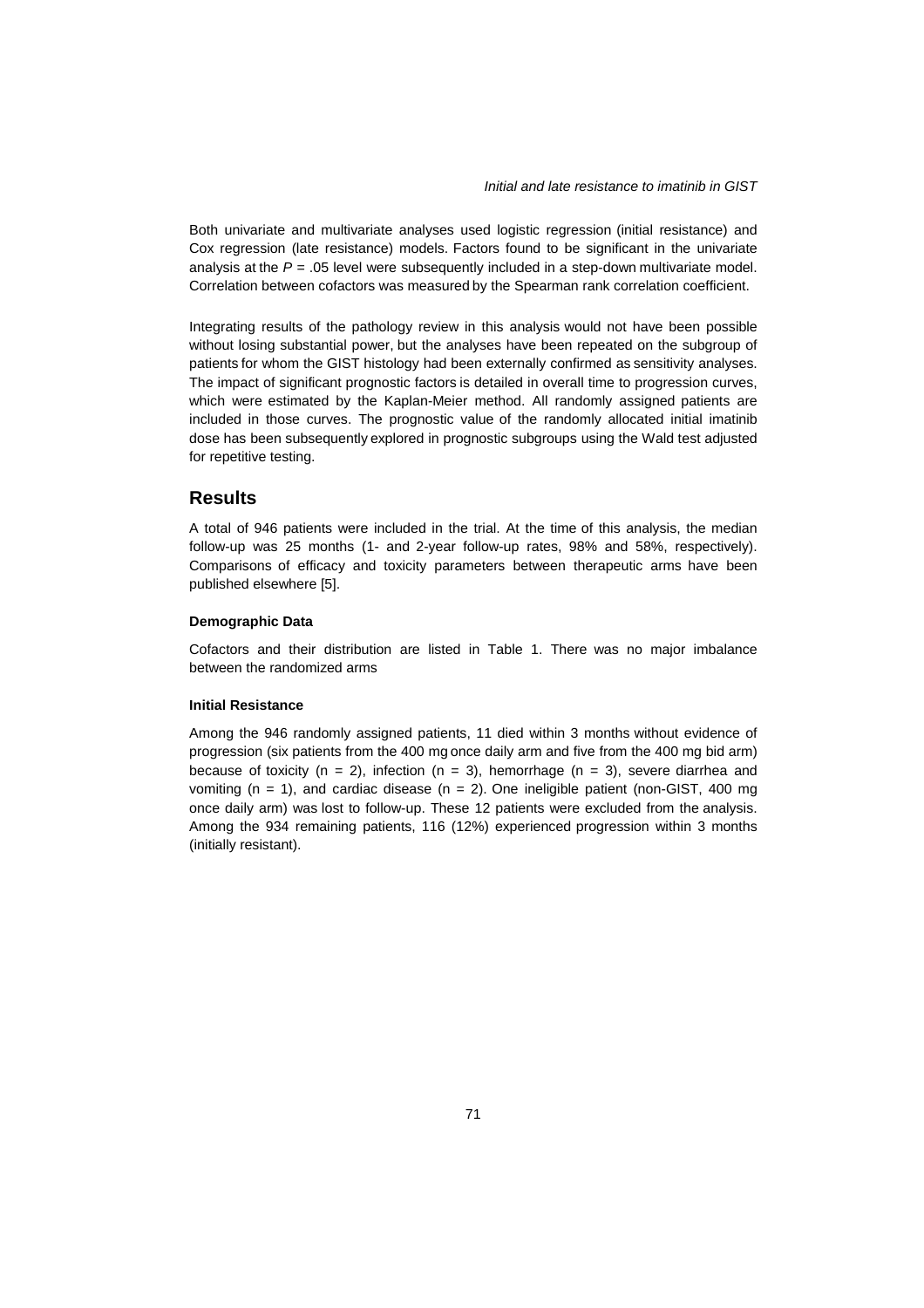| Factor                              | N<br>% |               |            | Randomized arm (N) |
|-------------------------------------|--------|---------------|------------|--------------------|
|                                     |        |               | 400 mg od. | 400 mg bid.        |
| Age (years):                        |        |               |            |                    |
| Median / range                      |        | 59 (18-91)    |            |                    |
| < 40                                | 72     | 7.6%          | 38         | 34                 |
| 40-50                               | 176    | 18.6%         | 87         | 89                 |
| 50-60                               | 228    | 24.1%         | 122        | 106                |
| 60-70                               | 282    | 29.8%         | 138        | 144                |
| > 70                                | 188    | 19.9%         | 88         | 100                |
| Gender                              |        |               |            |                    |
| Male                                | 573    | 61.3%         | 283        | 290                |
| Female                              | 373    | 38.7%         | 190        | 183                |
| Performance score (WHO)             |        |               |            |                    |
| 0                                   | 436    | 46.1%         | 217        | 219                |
| $\mathbf{1}$                        | 383    | 40.5%         | 191        | 192                |
| $\overline{2}$                      | 92     | 9.7%          | 48         | 44                 |
| 3                                   | 35     | 3.7%          | 17         | 18                 |
| Primary site of disease             |        |               |            |                    |
| Gastrointestinal                    | 793    | 84%           | 403        | 390                |
| Gastric                             | 316    | 33.4%         | 159        | 157                |
| Small bowel                         | 238    | 25.2%         | 124        | 114                |
| Abdominal                           | 129    | 13.6%         | 58         | 71                 |
| Other site                          | 19     | 2.0%          | 11         | 8                  |
| Unknown                             | 5      | 0.5%          | 1          | 4                  |
| Time since primary diagnosis (days) |        |               |            |                    |
| Median / range                      |        | 338 (6-10092) |            |                    |
| < 12 months                         | 493    | 52.11%        | 247        | 246                |
| 12-24 months                        | 157    | 16.60%        | 83         | 74                 |
| $> 24$ months                       | 296    | 31.29%        | 143        | 153                |
| Site of active disease              |        |               |            |                    |
| Primary tumor                       | 316    | 33.40%        | 149        | 167                |
| Liver                               | 672    | 71.0%         | 329        | 343                |
| Lung                                | 80     | 8.5%          | 41         | 39                 |

## **Table VI-1: Distribution of cofactors**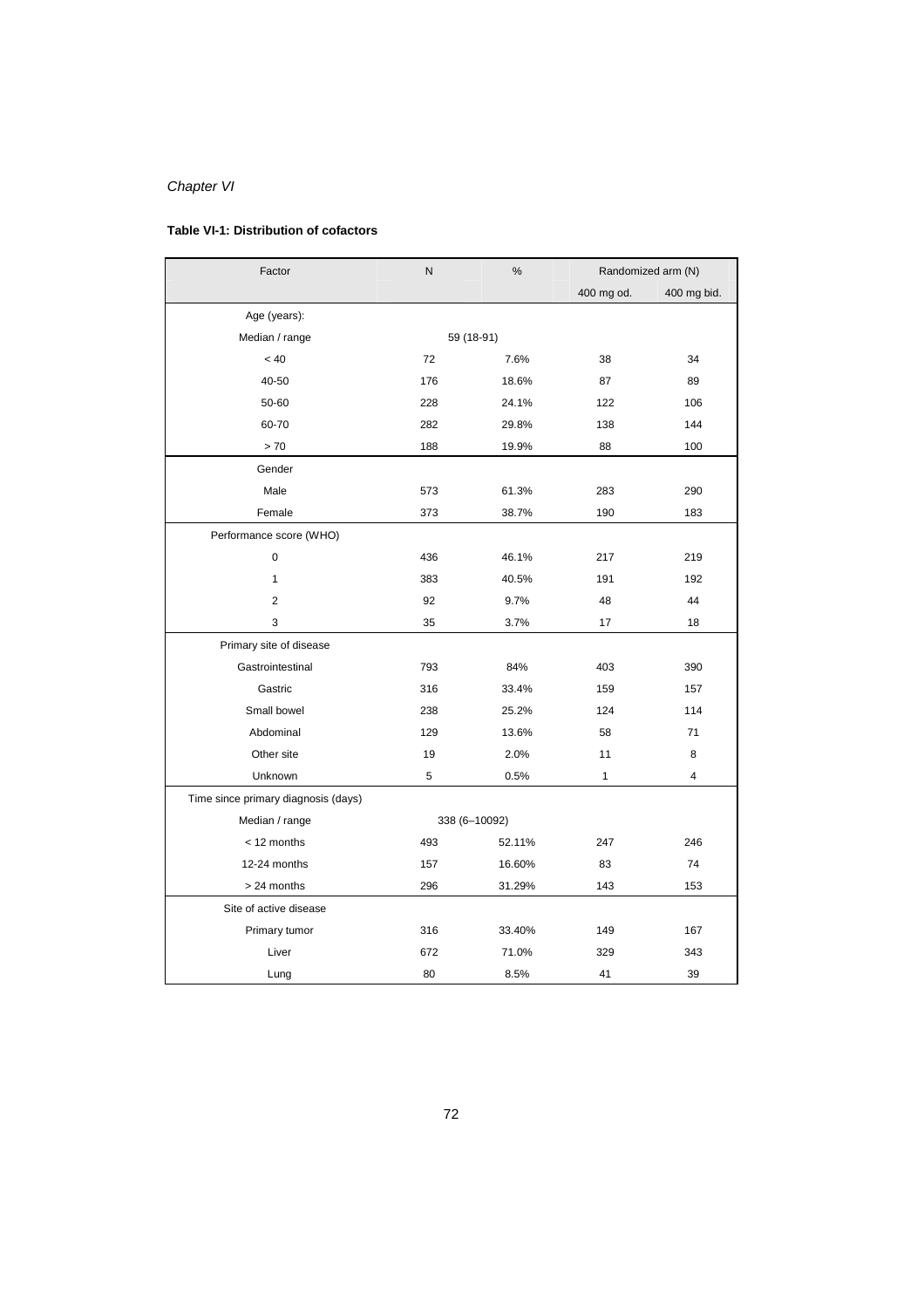## *Initial and late resistance to imatinib in GIST*

| Factor                                     | N<br>$\%$ |                 |                | Randomized arm (N) |
|--------------------------------------------|-----------|-----------------|----------------|--------------------|
|                                            |           |                 | 400 mg od.     | 400 mg bid.        |
| Diameter of largest lesion (mm)            |           |                 |                |                    |
| Median / range                             |           | 78 (<20-800)    |                |                    |
| $< 40$ mm                                  | 203       | 21.5%           | 104            | 99                 |
| $40 - 80$ mm                               | 295       | 31.2%           | 150            | 145                |
| 80 - 120 mm                                | 225       | 23.8%           | 108            | 117                |
| $>120$ mm                                  | 218       | 23.0%           | 109            | 109                |
| Unknown                                    | 5         | 0.5%            | $\overline{c}$ | 3                  |
| Prior therapy                              |           |                 |                |                    |
| Surgery                                    | 802       | 84.8%           | 410            | 392                |
| Radiotherapy                               | 63        | 6.7%            | 26             | 37                 |
| Chemotherapy                               | 311       | 32.9%           | 156            | 155                |
| Baseline HGB (mmol/l)                      |           |                 |                |                    |
| Median / range                             |           | 7.9 (4.7-15.6)  |                |                    |
| < 7                                        | 245       | 25.9            | 124            | 121                |
| $7 - 8$                                    | 245       | 25.9            | 127            | 118                |
| $8 - 8.8$                                  | 236       | 24.9            | 104            | 132                |
| > 8.8                                      | 220       | 23.3            | 118            | 102                |
| Baseline granulocytes (10 <sup>9</sup> /l) |           |                 |                |                    |
| Median / range                             |           | $4.8(1.5-30.6)$ |                |                    |
| < 4                                        | 318       | 33.6            | 172            | 146                |
| $4 - 5$                                    | 196       | 20.7            | 99             | 97                 |
| $5 - 6.5$                                  | 195       | 20.6            | 94             | 101                |
| > 6.5                                      | 237       | 25.1            | 108            | 129                |
| Baseline platelets (10 <sup>9</sup> /l)    |           |                 |                |                    |
| Median / range                             |           | 297 (28-1245)   |                |                    |
| Baseline creatinine (µmol/l)               |           |                 |                |                    |
| Median / range                             |           | 79.6 (35-795.6) |                |                    |
| Baseline bilirubin (umol/l)                |           |                 |                |                    |
| Median / range                             |           | 10 (1.7-138.8)  |                |                    |
| Baseline albumin (g/l)                     |           |                 |                |                    |
| Median / range                             |           | 39.2 (4.1-70.0) |                |                    |
| $< 35$                                     | 189       | 20.0            | 99             | 90                 |
| $35 - 39$                                  | 181       | 19.1            | 86             | 95                 |
| $39 - 43$                                  | 222       | 23.5            | 108            | 114                |
| > 43                                       | 155       | 16.4            | 79             | 76                 |
| Unknown                                    | 199       | 21.0            | 101            | 98                 |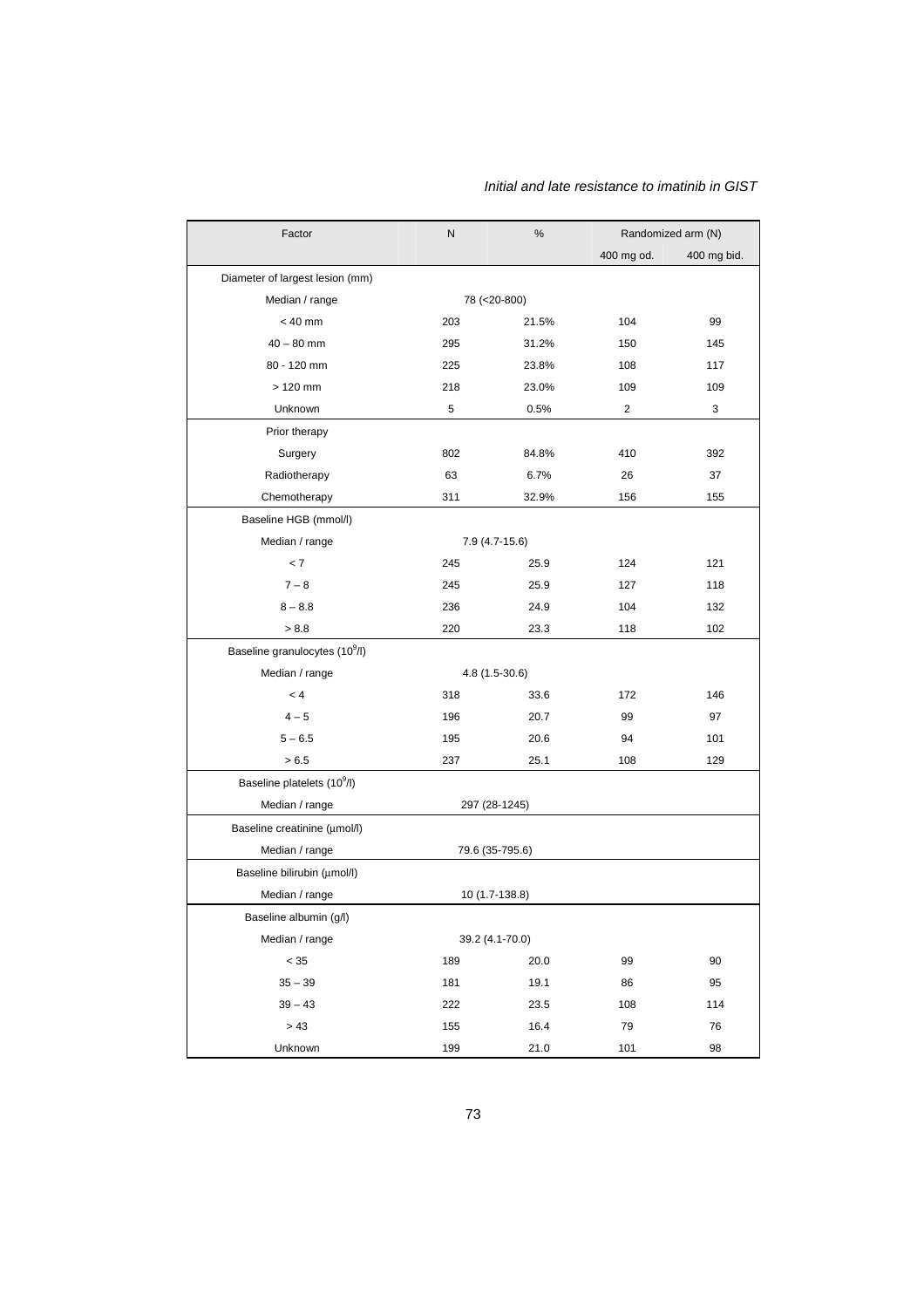The following prognostic factors of initial resistance were identified by univariate analysis (in order of significance): presence of lung metastases, low baseline hemoglobin level, high baseline granulocyte and platelet count, poor performance status, low baseline albumin level, absence of liver metastases, and short interval since the initial diagnosis of the disease (Table 2). None of the other cofactors showed any significant correlation with initial resistance.

In the multivariate model, presence of lung metastases, low baseline hemoglobin level, and absence of liver metastases were highly significant adverse prognostic factors, and high baseline granulocyte count showed borderline significance (Table 2). Highly significant (*P* < .005) correlation coefficients (Spearman) were observed between baseline hemoglobin level and albumin level  $(r = 0.51)$ , performance status  $(r = -0.32)$ , platelet count  $(r = -0.26)$ , granulocyte count  $(r = -0.092)$ , and time since GIST diagnosis  $(r = 0.097)$ , and between time since GIST diagnosis and liver metastases  $(r = 0.24)$ . The logistic regression model was applied to 456 assessable patients with an independently confirmed GIST diagnosis. In this sensitivity analysis, only baseline hemoglobin level and granulocyte count retained a significant prognostic value.

| Factor                        |           | Univariate analysis | Multivariate model |         |  |
|-------------------------------|-----------|---------------------|--------------------|---------|--|
|                               | Odd ratio | P-value             | Odd-ratio          | P-value |  |
| Lung metastases               | 0.323     | < 0.0001            | 0.332              | 0.0001  |  |
| Baseline hemoglobin           | 1.421     | < 0.0001            | 1.380              | 0.0004  |  |
| Baseline granulocytes         | 0.926     | 0.0049              | 0.935              | 0.0208  |  |
| Baseline platelets (/100)     | 0.845     | 0.0082              |                    |         |  |
| Performance status            | 0.734     | 0.0079              |                    |         |  |
| Baseline albumin              | 1.040     | 0.0186              |                    |         |  |
| Liver metastases              | 1.611     | 0.0212              | 1.816              | 0.0055  |  |
| Time since GIST diagnosis (m) | 1.297     | 0.0488              |                    |         |  |

#### **Table VI-2: Prognostic factors for initial resistance**

#### **Late Resistance**

The late resistance analysis is based on the 818 patients who where progression free and alive at 3 months (404 patients from the 400 mg once daily arm and 414 patients from the 400 mg bid arm). A total of 347 progressions were subsequently recorded. Patients who died without evidence of progression because of toxicity ( $n = 3$ ), drug- and diseaseunrelated events ( $n = 14$ ), and unknown causes ( $n = 7$ ) were censored at the date of death (10 patients from the 400 mg once daily arm and 14 patients from the 400 mg bid arm).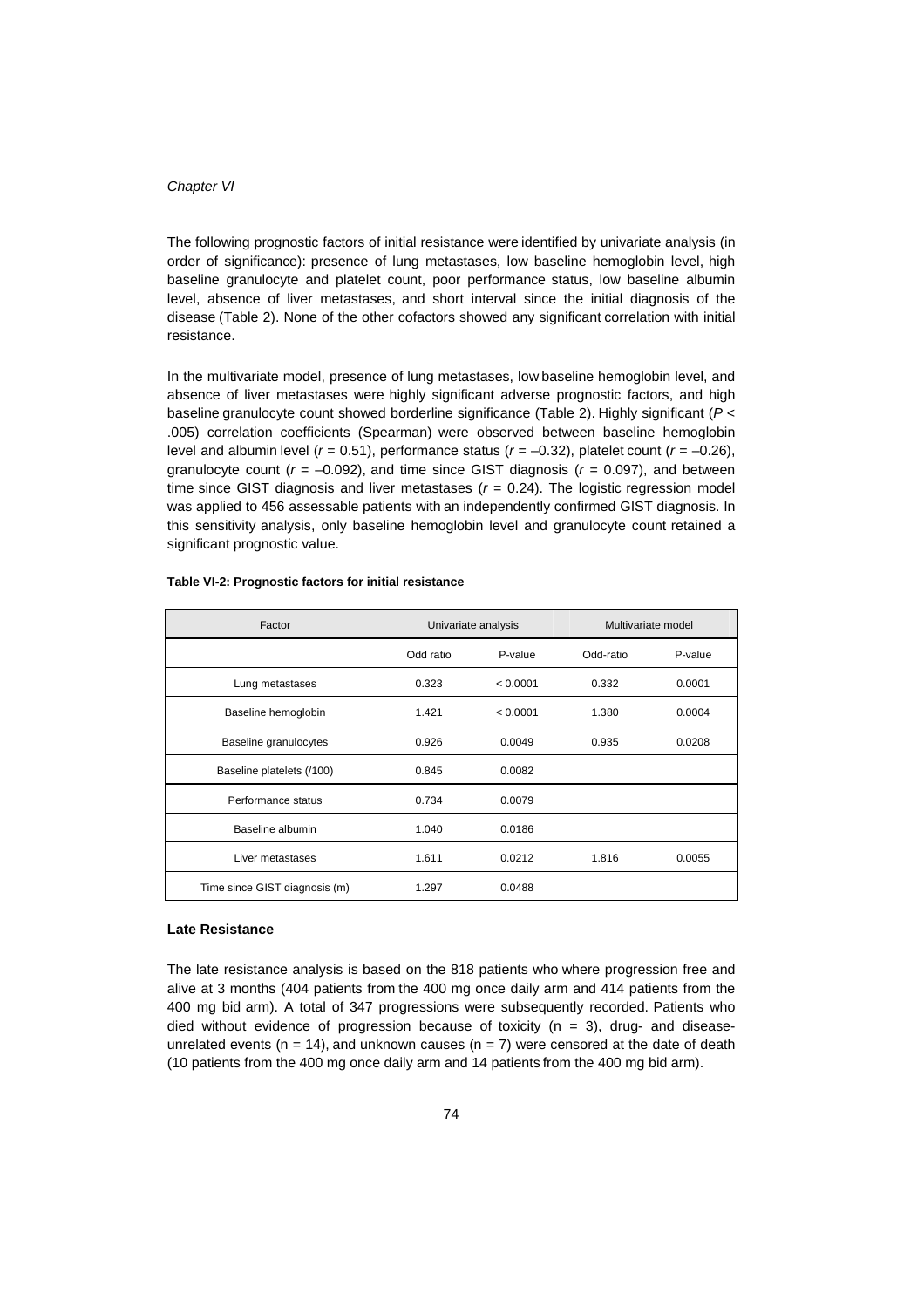The following prognostic factors of late resistance were identified in the univariate analysis (in order of significance): high baseline granulocyte count, tumor size (largest diameter of the largest lesion), high baseline WBC count, poor performance status, nongastric primary tumor, small bowel primary tumor, low baseline albumin, prior chemotherapy, and random assignment to 400 mg once daily (Table 3). None of the other cofactors showed any significant correlation with late resistance.

In the multivariate analysis, only four factors remained as significant independent factors of adverse prognosis: tumor size, high baseline granulocyte count, nongastric primary tumor, and random assignment to imatinib 400 mg once daily (Table 3). Highly significant (*P* < .0001) correlation coefficients (Spearman) were observed between baseline granulocyte count and WBC count  $(r = 0.90)$ , tumor size  $(r = 0.33)$ , performance status  $(r = 0.26)$ , and albumin level  $(r = -0.24)$ , and between tumor size and albumin level  $(r = -0.34)$  and performance status (*r* = 0.32). The final Cox regression model was also applied to the subgroup of 421 patients assessable for late resistance and with independent confirmation of the GIST diagnosis. The results of this sensitivity analysis were similar to the results observed for the whole cohort (with lower significance levels).

| Factor                         | Univariate analysis |          | Multivariate model |         |
|--------------------------------|---------------------|----------|--------------------|---------|
|                                | Hazard ratio        | P-value  | Hazard ratio       | P-value |
| Baseline granulocytes          | 1.064               | < 0.0001 | 1.051              | 0.0009  |
| Diameter of the largest lesion | 1.033               | 0.0001   | 1.023              | 0.0095  |
| Baseline white blood cells     | 1.051               | 0.0001   |                    |         |
| Performance status             | 1.241               | 0.0014   |                    |         |
| Gastric primary                | 0.712               | 0.0042   | 0.731              | 0.0088  |
| Bowel primary                  | 1.385               | 0.0053   |                    |         |
| Baseline albumin               | 0.976               | 0.0095   |                    |         |
| Prior chemotherapy             | 1.298               | 0.0184   |                    |         |
| Dose of imatinib               | 0.779               | 0.0202   | 0.754              | 0.0093  |

#### **Table VI-3: Prognostic factors for late resistance**

#### **Impact of the Most Significant Cofactors**

**Liver and lung lesions.** Initial resistance was documented in 96 (11%) of 857 patients without lung lesions, 10 (20%) of 50 patients with both lung and liver lesions, and 11 (41%) of 27 patients with lung but no liver lesions; in patients with externally confirmed GIST diagnosis, these progression rates were 8% (34 of 426 patients), 7% (two of 27 patients), and 0% (zero of 11 patients), respectively.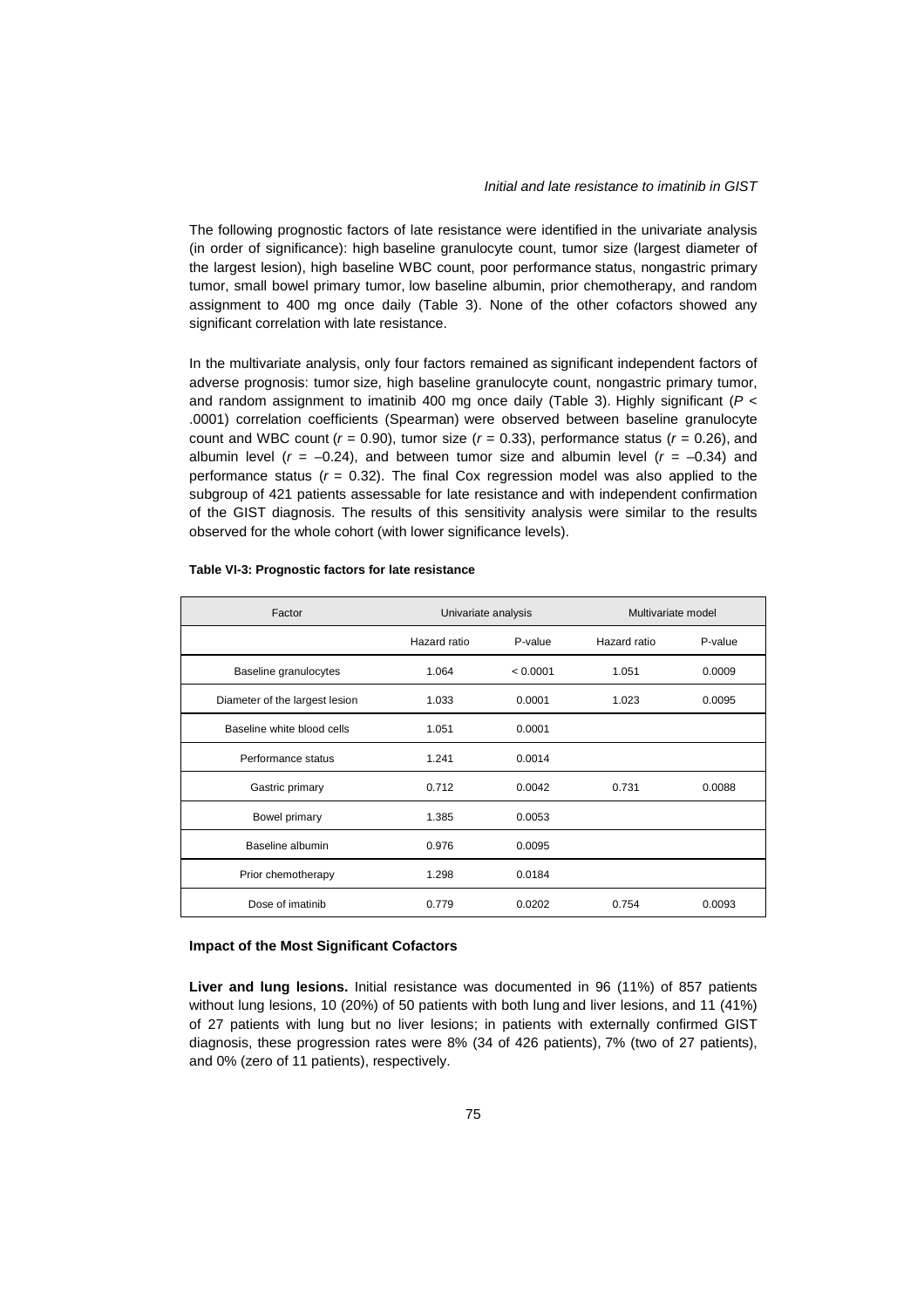**Baseline hemoglobin level.** Figure 1 illustrates the increased initial resistance to imatinib in patients with a low baseline hemoglobin level (< 7 mmol/L or 11.27 mg/100 mL). After the first 3 months, the curves remained parallel, which is reflected in the lack of prognostic significance of this factor for late resistance.



**Baseline granulocyte count.** As shown in Figure 2, baseline granulocyte count slightly affected the initial drug resistance but largely affected the late resistance, which is substantially increased in patients with a baseline count greater than 5 x 10 $^9$ /L.

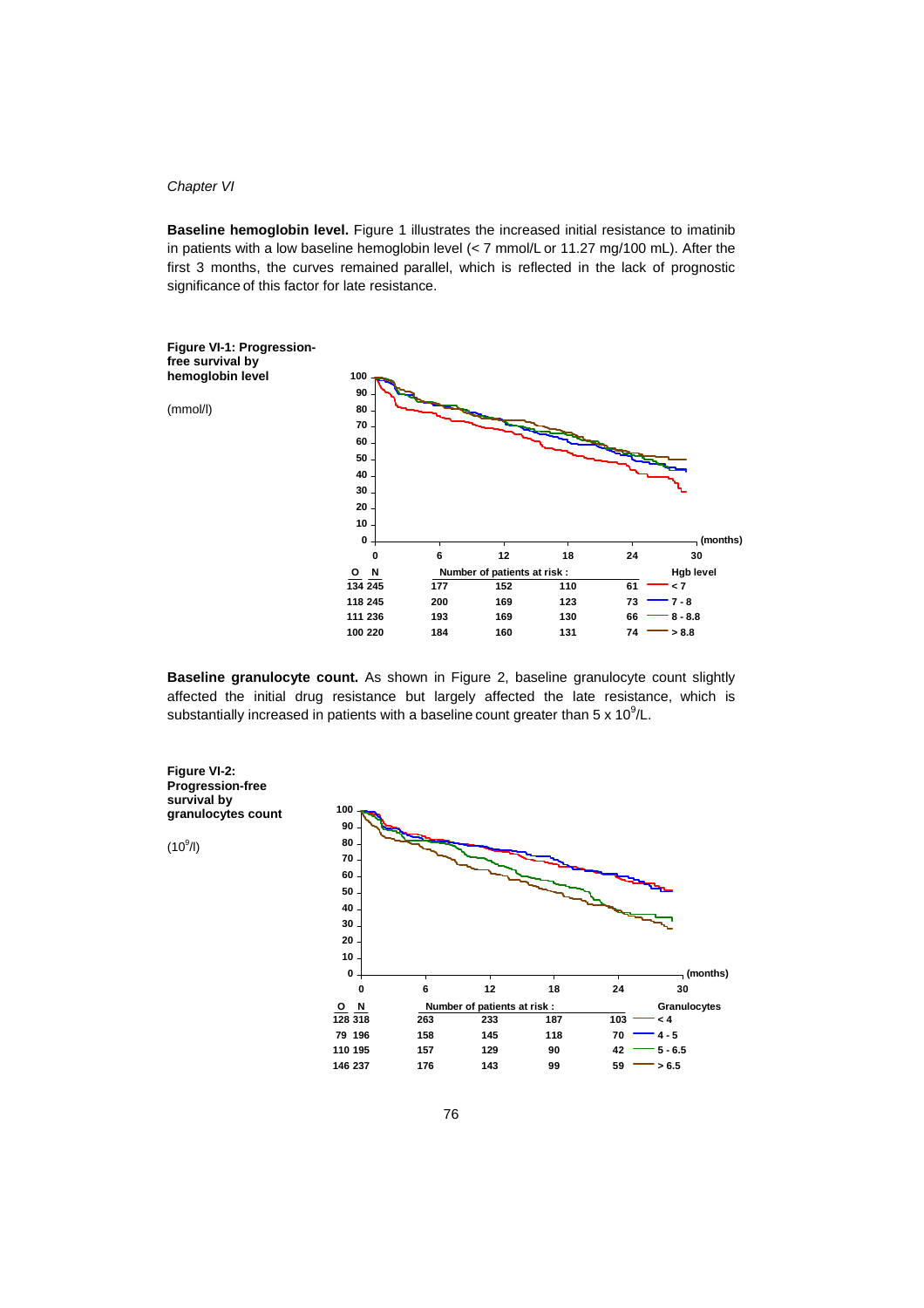**Tumor size.** Figure 3 illustrates the impact of tumor size on late resistance, which was mainly observed after 1 year of imatinib therapy and with an increasing failure rate in patients with large lesions (> 12 cm).



**Site of primary disease.** Figure 4 shows the time to progression for tumors according to the site of primary disease. Patients with a disease of gastric origin have a better prognosis than patients with disease originating in the small bowel. In other subgroups, the limited sample size does not allow any formal comparison.

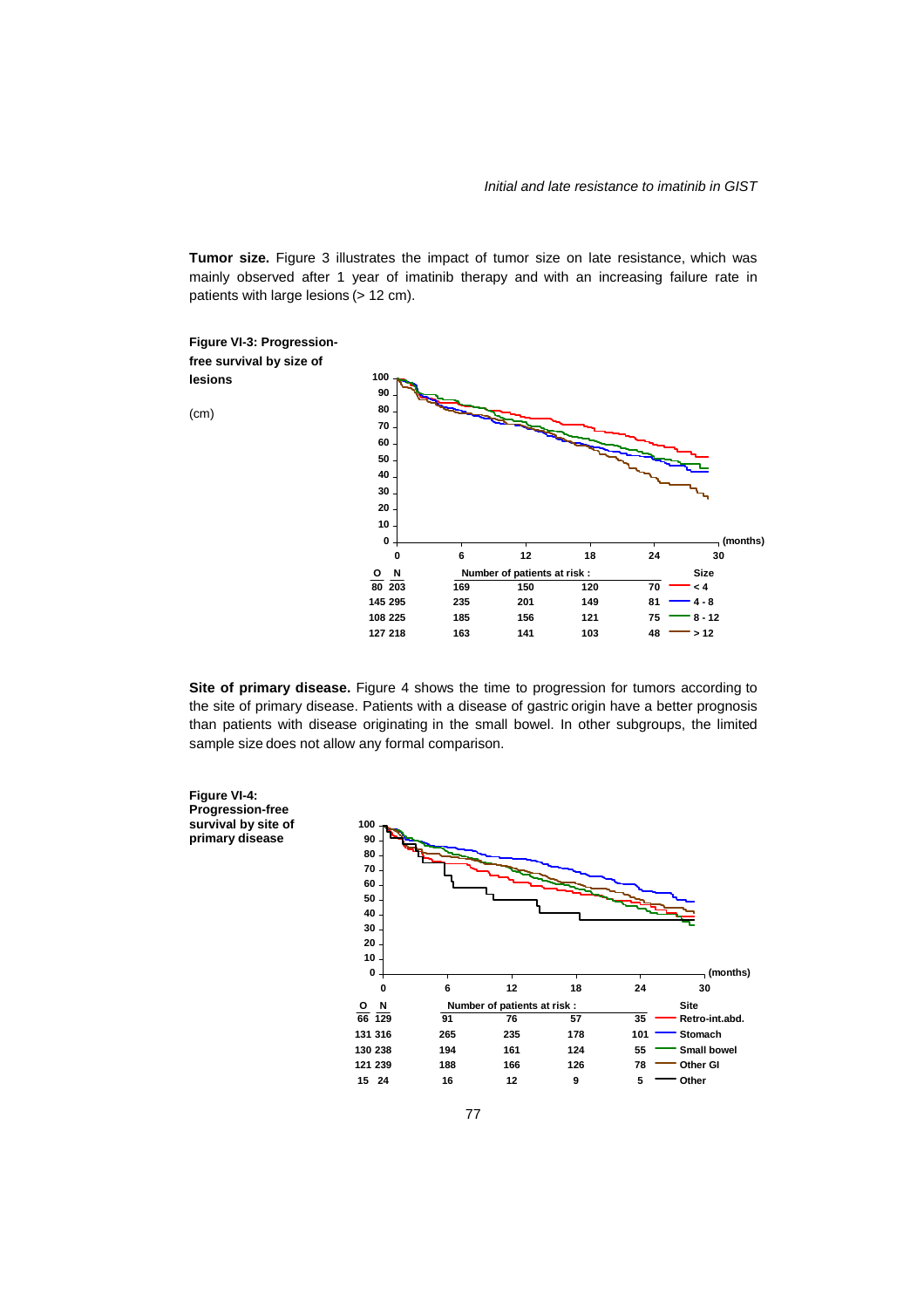**Competing risk.** The aim of this study was to identify factors that could predict resistance to imatinib, and therefore, progression and time to progression have been chosen as primary end points. The competing risk of death in the absence of progression was ignored in the principal analyses (those patients were censored). However, in the same data set, a cumulative incidence analysis demonstrated a limited contribution (< 10%) of intercurrent deaths on progression-free survival [5]. We also performed a sensitivity analysis, considering all deaths as events, and obtained similar results.

|                                |       | Number of cases |          | Wald test           |       |         |
|--------------------------------|-------|-----------------|----------|---------------------|-------|---------|
| Subgroup                       | Total | Failures        | Estimate | Confidence interval |       | P-value |
| All patients                   | 946   | 463             | 0.801    | 0.667               | 0.961 | 0.017   |
| Bas. granulocytes $< 510^9$ /I | 514   | 207             | 0.874    | 0.665               | 1.15  | 0.3368  |
| Bas. granulocytes $> 510^9/l$  | 432   | 256             | 0.678    | 0.530               | 0.867 | 0.0020  |
| Largest diameter < 120 mm      | 728   | 336             | 0.793    | 0.640               | 0.982 | 0.0337  |
| Largest diameter > 120 mm      | 218   | 127             | 0.796    | 0.560               | 1.131 | 0.2025  |
| Stomach origin                 | 316   | 131             | 0.836    | 0.593               | 1.179 | 0.3077  |
| Small bowel origin             | 238   | 130             | 1.025    | 0.726               | 1.446 | 0.8886  |
| Other GI origin                | 239   | 121             | 0.576    | 0.400               | 0.828 | 0.0029  |

#### **Table VI-4: Subgroup analysis**

**Subgroup analysis.** The impact of the randomly allocated initial dose on time to progression was evaluated in the following subgroups: patients with a baseline granulocyte count greater or less than 5 x 10 $^9$ /L; patients with tumors smaller or larger than 12 cm; and patients with tumors of stomach origin, small bowel origin, or other GI origin (the number of events was too small in other subgroups). Table 4 lists the estimates of the hazard ratios, their 95% CIs, and the results of the Wald test for all subgroups.

The advantage of the high initial dose of imatinib (in terms of time to progression) was statistically significant in the following two subgroups (overall *P* < .05, nominal *P* < .007): patients with a high (> 5 x 10<sup>9</sup>/L) baseline granulocyte count (Fig 5) and patients with tumors of GI origin outside of stomach or small bowel (Fig 6). However, time to progression was not affected by the initial dose in patients with tumors of small bowel origin.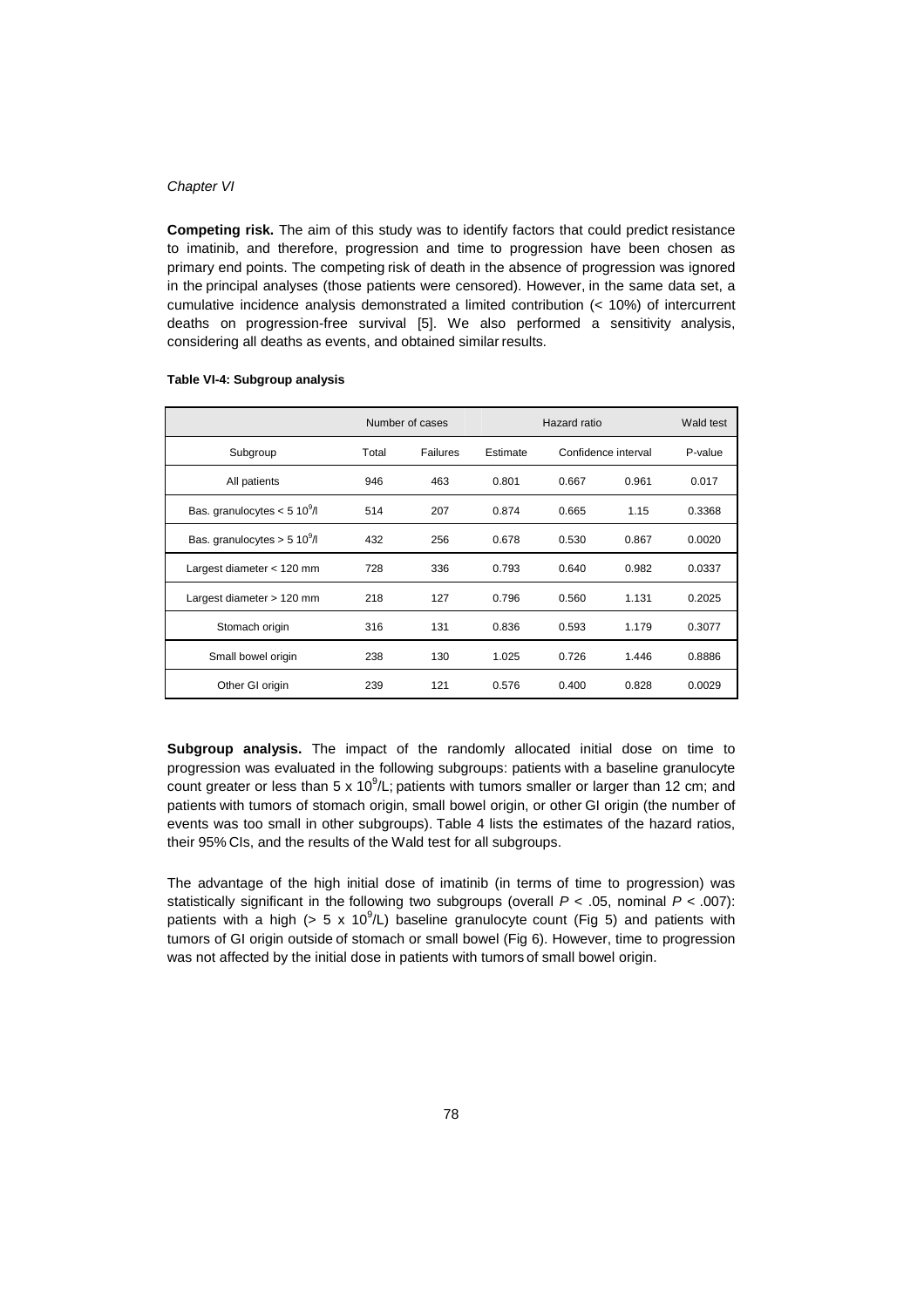

## **Discussion**

This prognostic factor analysis is based on the largest available series of patients with advanced or metastatic GIST who were consistently treated with imatinib, observed, and documented. The large sample size provides the appropriate power to identify with high confidence those factors that have an independent prognostic value.

Information on all cofactors investigated in this study is usually available for individual patients in any clinical practice. Therefore, our results do provide immediate prognostic information for any patient diagnosed with advanced GIST and treated with imatinib. The results may guide decisions on individual treatment with imatinib and help to identify patients who require an initial high dose or who may not benefit from imatinib and for whom a different treatment approach may be considered.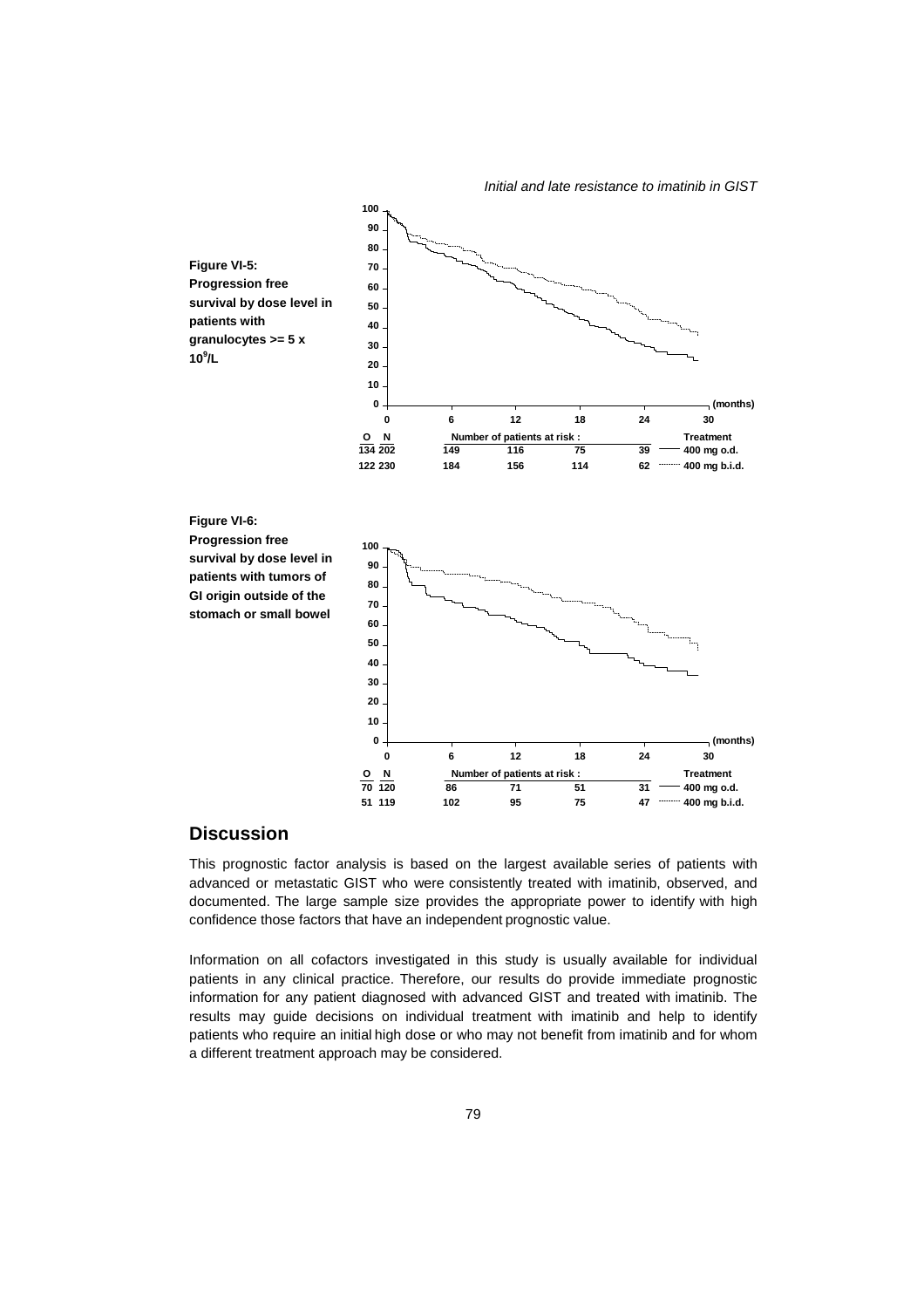The obtained prognostic models have not been validated. We could have built the prognostic models on a randomly selected subset of the data (a training sample) and validated the results on the remaining data (validation sample), but this would have reduced the power of the analyses. Because other large similar data series will become available, we elected to build the model on the whole study cohort, assuming that external validation will be carried out by independent groups and will provide more reliable results than internal validation.

We have demonstrated that initial and late resistance to imatinib are predicted by different clinical and biologic factors. This is analogous to the existence of different competing mechanisms of resistance as identified on the basis of the analysis of genomic and molecular profiles [9,10]. Analysis of *KIT* and/or *PDGF* mutations will probably provide additional prognostic information, as already suggested [11]. However, nonbiomolecular mechanisms may also play a different role in the initial and late resistance setting.

In the whole cohort of patients, initial resistance was predicted by the following four independent factors: baseline hemoglobin level, baseline granulocyte count, presence of lung metastases, and absence of liver metastases. The two last factors probably characterize a small proportion of misdiagnosed non-GIST patients. Sarcomas other than GIST have been proven to be unresponsive to imatinib [4]. Inclusion of a small proportion of non-GIST patients can largely affect the prognostic model for initial resistance because it is based on a 12% progression rate. This hypothesis is reinforced by the fact that those factors lose their significance when the analysis is restricted to the subgroup of patients with an external confirmation of the GIST diagnosis. Disease presentation with lung and/or without liver metastases should be an indication for external review of the pathologic diagnosis, but these factors probably do not affect resistance to imatinib in true GIST patients.

Hemoglobin level has also been reported to be a prognostic factor in patients treated with imatinib for chronic myeloid leukemia [12,13]. In a previous EORTC study, low hemoglobin has been found to be correlated with pharmacokinetic parameters including small distribution volume, short half-life, low clearance (in L/h), and high area under the curve [14,15], and a first hypothesis is that hemoglobin level could affect the drug transport and delivery, resulting in insufficient intratumoral drug levels to inhibit disease proliferation in some patients with low hemoglobin. Indeed, small distribution volume (ie, high concentration) associated with short half-life may suggest that the drug remains in the blood instead of being distributed to organs (and to the tumor), which is in contrast to a high concentration associated with prolonged half-life that results from drug accumulation in the whole body (blood and tumor).

The role of hemoglobin in drug transport is further suggested by the fact that significant amounts of imatinib could be quantified in the erythrocyte sediments of patients treated with the drug [16]. Erythrocyte loading was dose dependent in both volunteer and patient blood, and partition ratios of erythrocytes versus plasma ranged between 0.01 and 0.5. However, when patients have been treated with imatinib over prolonged periods of time, partition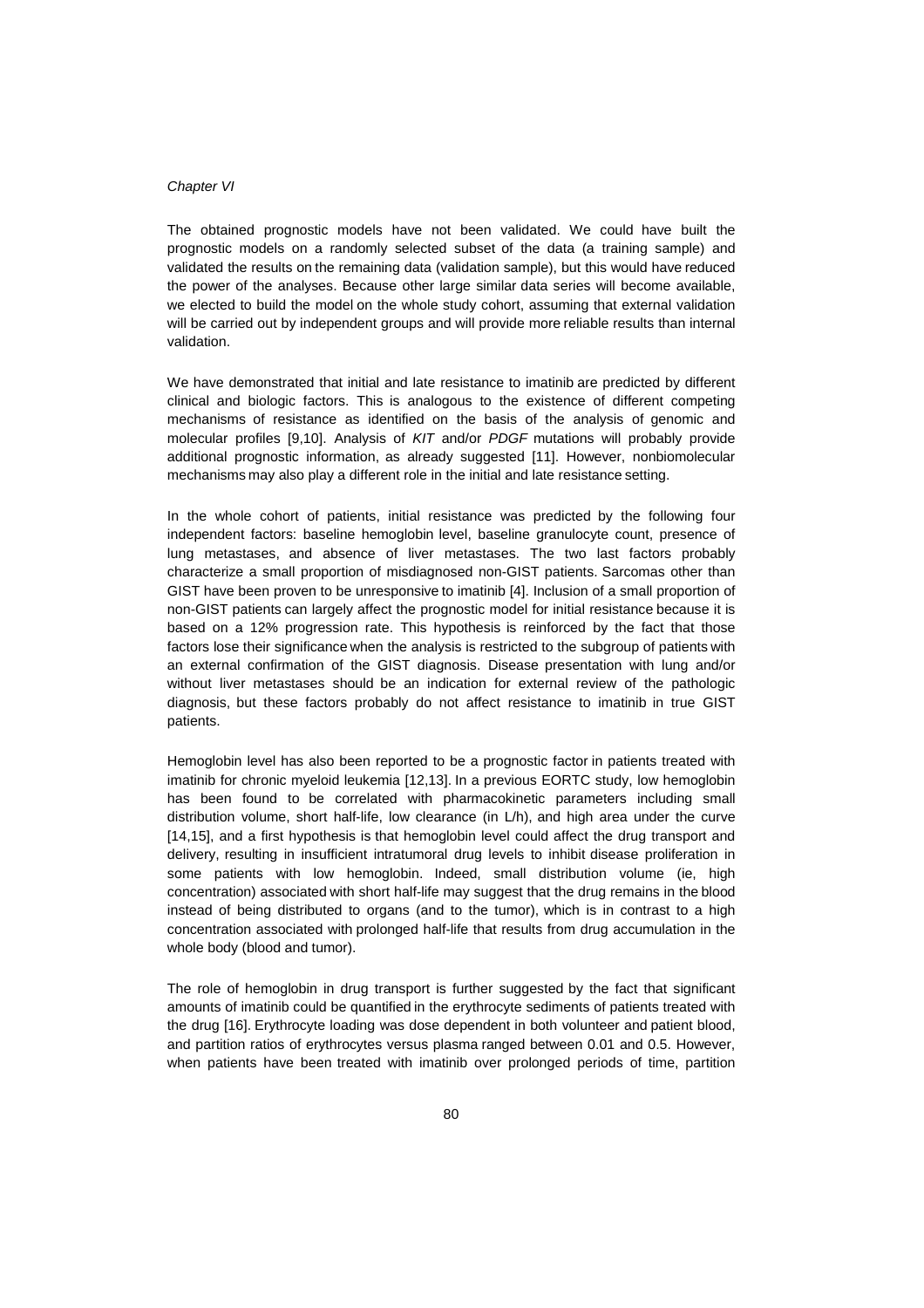ratios can increase beyond 3 (Prenen et al, personal communication, April 2004). Various anticancer agents are capable of inducing changes in their own partition ratios [17]; the implications for imatinib are subject of further investigations.

Another hypothesis is that low hemoglobin reflects a more aggressive type of disease or a more advanced stage that is associated with mucosal ulceration and tumor bleeding and is less responsive to imatinib. Any other hypotheses suggesting that one of the molecular mechanisms of drug resistance either affects or is affected by hemoglobin levels could also explain this finding.

The same kind of hypotheses can be made for granulocyte counts, which apparently affect both initial and late drug resistance. A high granulocyte count may reflect an inflammatory reaction induced by an aggressive type of tumor that tends to progress earlier. Molecular classification of patients with low hemoglobin levels and high granulocyte counts may help in understanding those findings.

Late resistance to imatinib is independently predicted by the size of the lesions present at treatment start. Tumor size has also been reported as a prognostic factor for primary disease by several groups and, therefore, has been included in the definition of risk groups for GIST established by a consensus meeting [18]. In our study, tumor size did not affect initial resistance to the drug (as demonstrated both by the univariate and the multivariate analyses), suggesting that patients with an advanced stage of disease are initially responsive to imatinib (as opposed to what is observed with conventional chemotherapy in solid tumors). However, tumor size has a significant impact on late resistance, which seems to increase with time, suggesting correlation with a delayed mechanism of drug resistance. Patients with large lesions are probably more exposed to the risk of secondary mutations because of a higher likelihood of emergence of new clones, which explains the increasing risk of late resistance.

According to our data, tumors of gastric origin tend to progress later than tumors of small bowel origin. This has also been reported for primary disease, and it has been suggested that the proportion of benign (as opposed to malignant) GISTs is higher in the stomach than in the small bowel [19] and that the mitotic index is highly site dependent [20]. Our model demonstrates that, in advanced disease, site of origin adds independent prognostic information to baseline granulocyte count and tumor size, but it still needs to be investigated whether this prognostic information is also independent of mitotic index.

Despite the inclusion of 20% of patients older than the age of 70 years, age did not show any prognostic value for either initial or late resistance to imatinib, even in the univariate analysis. The same observation has been reported for chronic myeloid leukemia, with the conclusion that the adverse prognosis of elderly patients is generally related to the treatment rather than the intrinsic biology of the disease [21]. This statement is probably also true for GIST.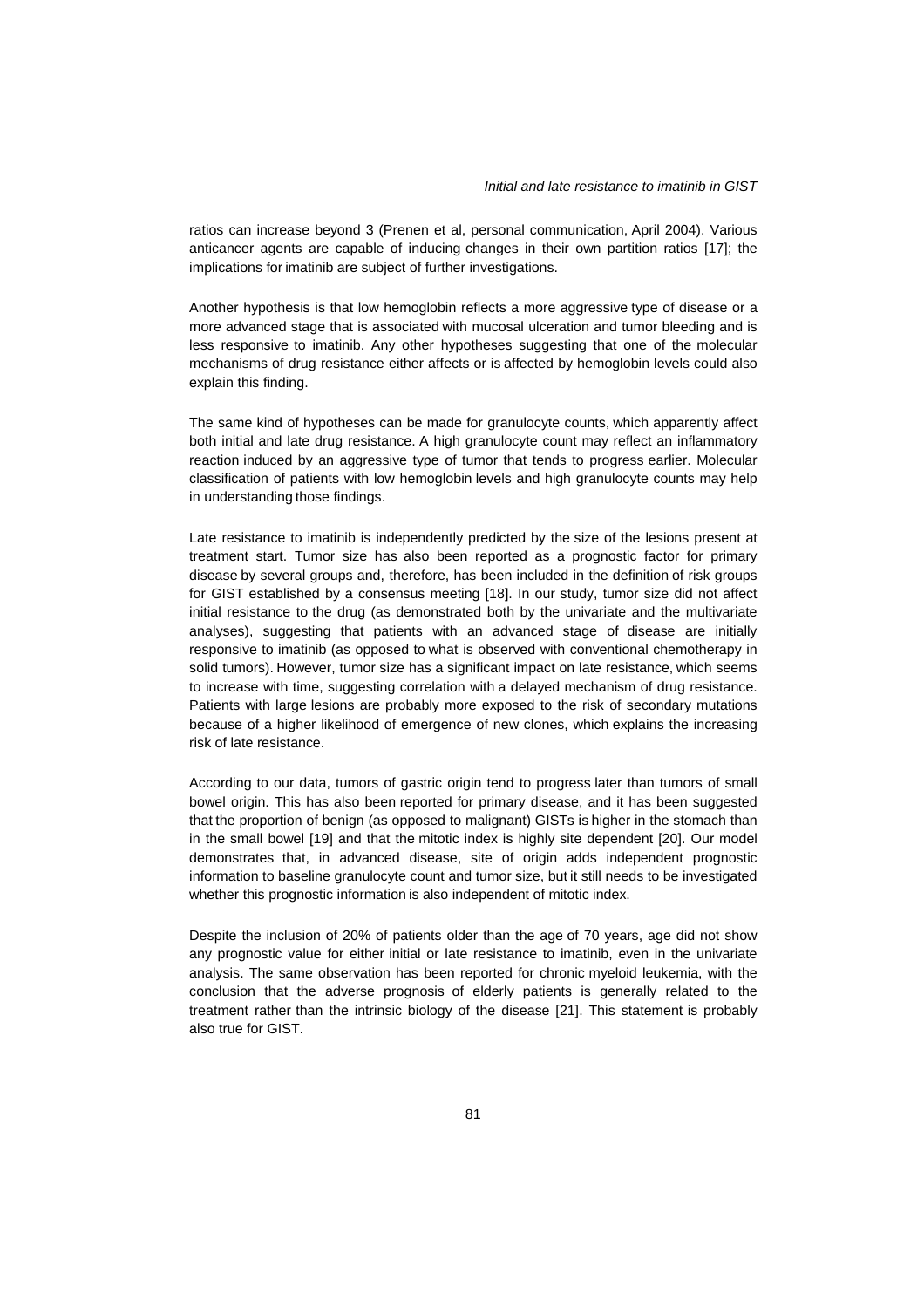Finally, the subgroup analysis suggests that delayed resistance to imatinib in patients allocated to the high-dose regimen is mainly observed in patients with a high baseline granulocyte count (> 5 x 10 $^9$ /L) and in patients with a GI tumor origin outside of the stomach and the small bowel; our data do not suggest such an advantage in patients with tumors of small bowel origin. However, cross over from 400 mg once daily to 400 mg bid after progression has been shown to induce further disease stabilization in some patients [22] and only survival data will be able to demonstrate whether increasing the initial dose of imatinib results in a clinical benefit for all patients or subgroups of patients with advanced GIST.

Our results may be used to identify patients for whom initial and long-term treatment should be improved. In particular, imatinib resistance can be delayed by increasing the initial dose in patients with high granulocyte counts and in patients with tumors of GI origin outside of the stomach and small bowel. These results may also be helpful in the investigation or confirmation of the different biologic mechanisms of drug resistance. Correlation of identified prognostic factors with immunohistochemical and molecular parameters could improve the knowledge of this disease.

## **References**

- 1. Joensuu H, Fletcher C, Dimitrijevic S, et al: Management of malignant gastrointestinal stromal tumours. Lancet Oncol 3:655-664, 2002.
- 2. van Oosterom AT, Judson I, Verweij J, et al: Safety and efficacy of imatinib (STI571) in metastatic gastrointestinal stromal tumours: A phase I study. Lancet 358:1421- 1423, 2001.
- 3. Demetri GD, von Mehren M, Blanke CD, et al: Efficacy and safety of imatinib mesylate in advanced gastrointestinal stromal tumors. N Engl J Med 347:472-480, 2002.
- 4. Verweij J, van Oosterom A, Blay JY, et al: Imatinib mesylate (STI-571 Glivec, Gleevec) is an active agent for gastrointestinal stromal tumours, but does not yield responses in other soft-tissue sarcomas that are unselected for a molecular target: Results from an EORTC Soft Tissue and Bone Sarcoma Group phase II study. Eur J Cancer 39:2006-2011, 2003.
- 5. Verweij J, Casali PG, Zalcberg J, et al: Progression-free survival in gastrointestinal stromal tumours with high-dose imatinib: Randomized trial. Lancet 364:1127-1134, 2004.
- 6. Rankin C, Von Mehren M, Blanke C, et al: Dose effect of imatinib in patients with metastatic GIST: Phase III sarcoma group study S0033. J Clin Oncol 22:819s, 2004 (abstr 9005, suppl 14).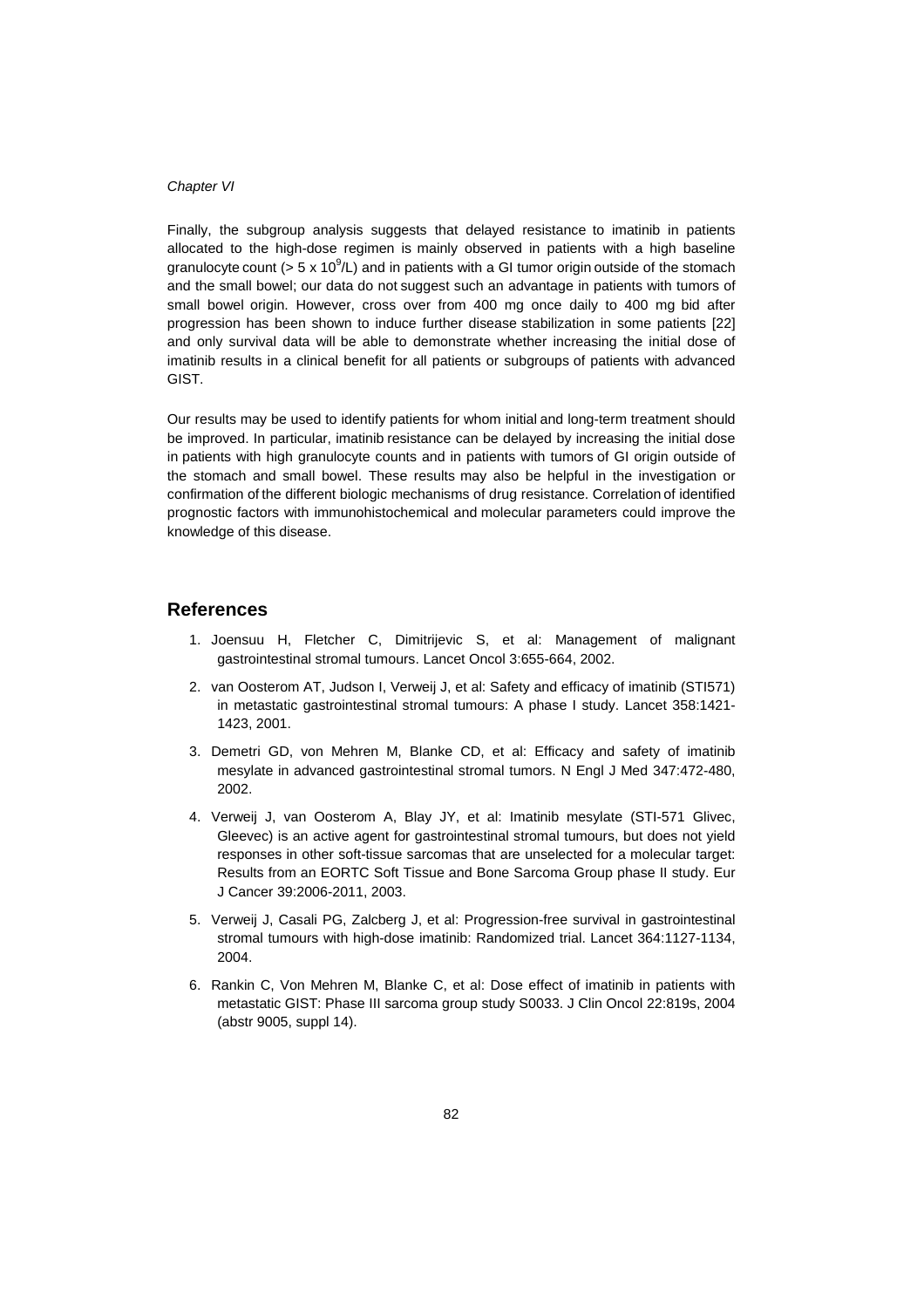- 7. Blay J-Y, Berthaud P, Perol D, et al: Continuous vs intermittent imatinib treatment in advanced GIST after one year: A prospective randomized phase III trial of the French Sarcoma Group. J Clin Oncol 22:819s, 2004 (abstr 9006, suppl 14).
- 8. Therasse P, Arbuck SG, Eisenhauer EA, et al: New guidelines to evaluate the response to treatment in solid tumors: European Organization for Research and Treatment of Cancer, National Cancer Institute of the United States, National Cancer Institute of Canada. J Natl Cancer Inst 92:205-216, 2000.
- 9. Fletcher JA, Corless CL, Dimitrijevic S, et al: Mechanisms of resistance to imatinib mesylate (IM) in advanced gastrointestinal stromal tumor (GIST). Proc Am Soc Clin Oncol 22:815, 2003 (abstr 3275).
- 10. Debiec-Rychter M, Cools J, Dumez H, et al: Mechanisms of resistance to imatinib mesylate in gastrointestinal stromal tumors and activity of the PKC412 inhibitor against imatinib-resistant mutants. Gastroenterology 128:270-279, 2005.
- 11. Corless CL, Fletcher AJ, Heinrich MC: Biology of gastrointestinal stromal tumors. J Clin Oncol 22:3813-3825, 2004.
- 12. Kantarjian H, O'Brien S, Cortes J, et al: Survival advantage with imatinib mesylate therapy in chronic-phase chronic myelogenous leukemia (CML-CP) after IFN-alpha failure and in late CML-CP, comparison with historical controls. Clin Cancer Res 10:68-75, 2004.
- 13. O'Dwyer ME, Mauro MJ, Blasdel C, et al: Clonal evolution and lack of cytogenetic response are adverse prognostic factors for hematologic relapse of chronic phase CML patients treated with imatinib mesylate. Blood 103:451-455, 2004.
- 14. Judson I, Donato di Paola E, Verweij J, et al: Population pharmacokinetic (PK) analysis and PK-pharmacodynamic (PD) correlations in phase I/II trial of imatinib in gastrointestinal stromal tumours (GIST) conducted by the European Organisation for Research and Treatment of Cancer Soft Tissue and Bone Sarcoma Group. Proc Am Soc Clin Oncol 22:818, 2003 (abstr 3287).
- 15. Judson I, Ma P, Peng B, et al: Imatinib pharmacokinetics in patients with gastrointestinal stromal tumour, a retrospective population pharmacokinetic study over time: EORTC Soft Tissue and Bone Sarcoma Group. Cancer Chemother Pharmacol 55:379-386, 2005.
- 16. Guetens G, De Boeck G, Highley M, et al: Quantification of the anticancer agent STI-571 in erythrocytes and plasma by measurement of sediment technology and liquid chromatography-tandem mass spectrometry. J Chromatogr A 1020:27-34, 2003.
- 17. Dumez H, Reinhart WH, Guetens G, et al: Human red blood cells: Rheological aspects, uptake, and release of cytotoxic drugs. Crit Rev Clin Lab Sci 41:159-188, 2004.
- 18. Fletcher C, Berman JJ, Corless C, et al: Diagnosis of gastrointestinal stromal tumors: A consensus approach. Hum Pathol 33:459-465, 2002.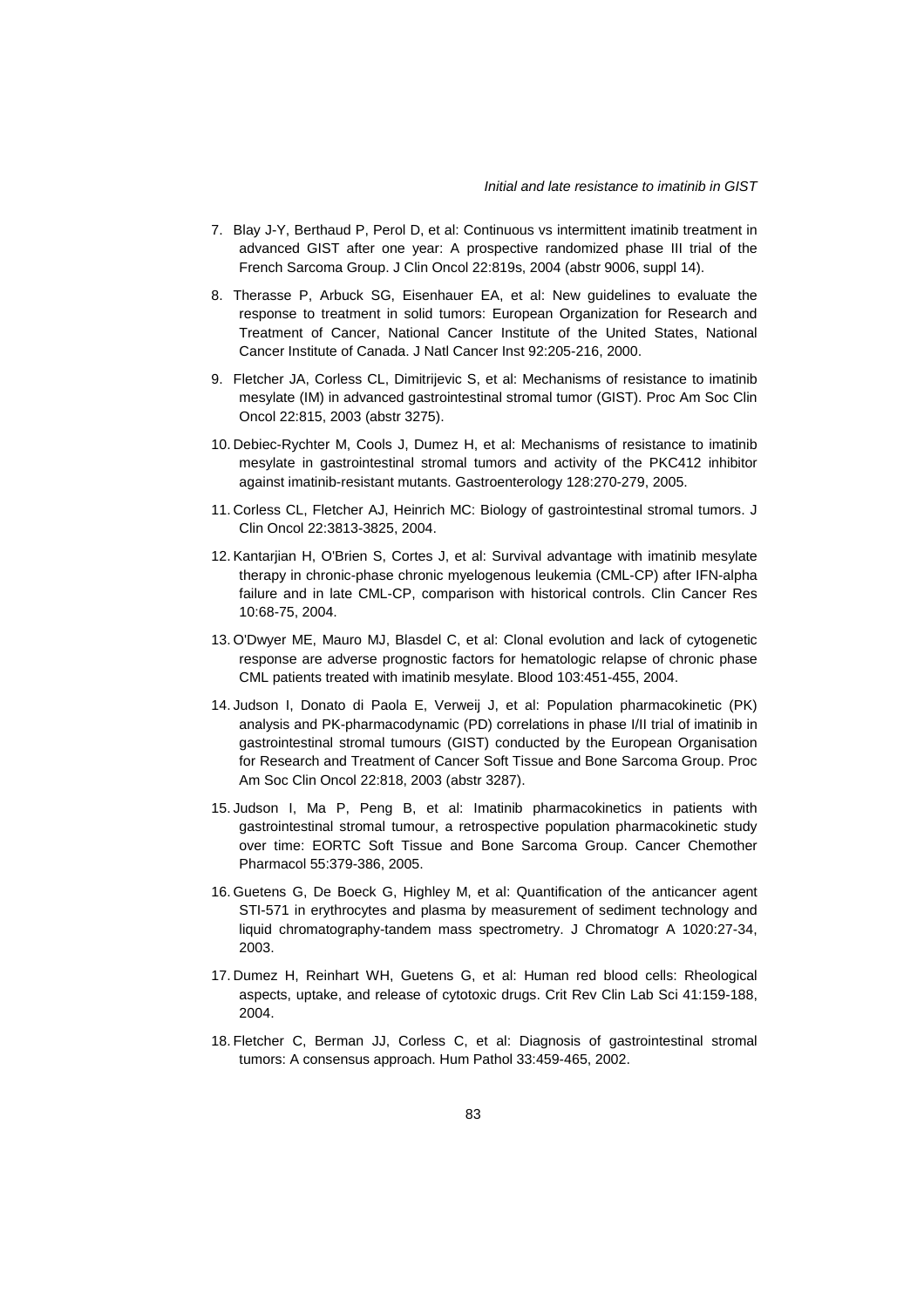- 19. Miettinen M, El-Rifai W, Sobin L, et al: Evaluation of malignancy and prognosis of gastrointestinal stromal tumors: A review. Hum Pathol 33:478-483, 2002.
- 20. Emory TS, Sobin LH, Lukes L, et al: Prognosis of gastrointestinal smooth-muscle (stromal) tumors: Dependence on anatomic site. Am J Surg Pathol 23:82-87, 1999.
- 21. Cortes J, Talpaz M, O'Brien S, et al: Effects of age on prognosis with imatinib mesylate therapy for patients with Philadelphia chromosome-positive chronic myelogenous leukemia. Cancer 98:1105-1113, 2003.
- 22. Zalcberg JR, Verweij J, Casali PG, et al: Outcome of patients with advanced gastrointestinal stromal tumors (GIST) crossing over to a daily imatinib dose of 800mg after progression on 400mg. Eur J Cancer (in press)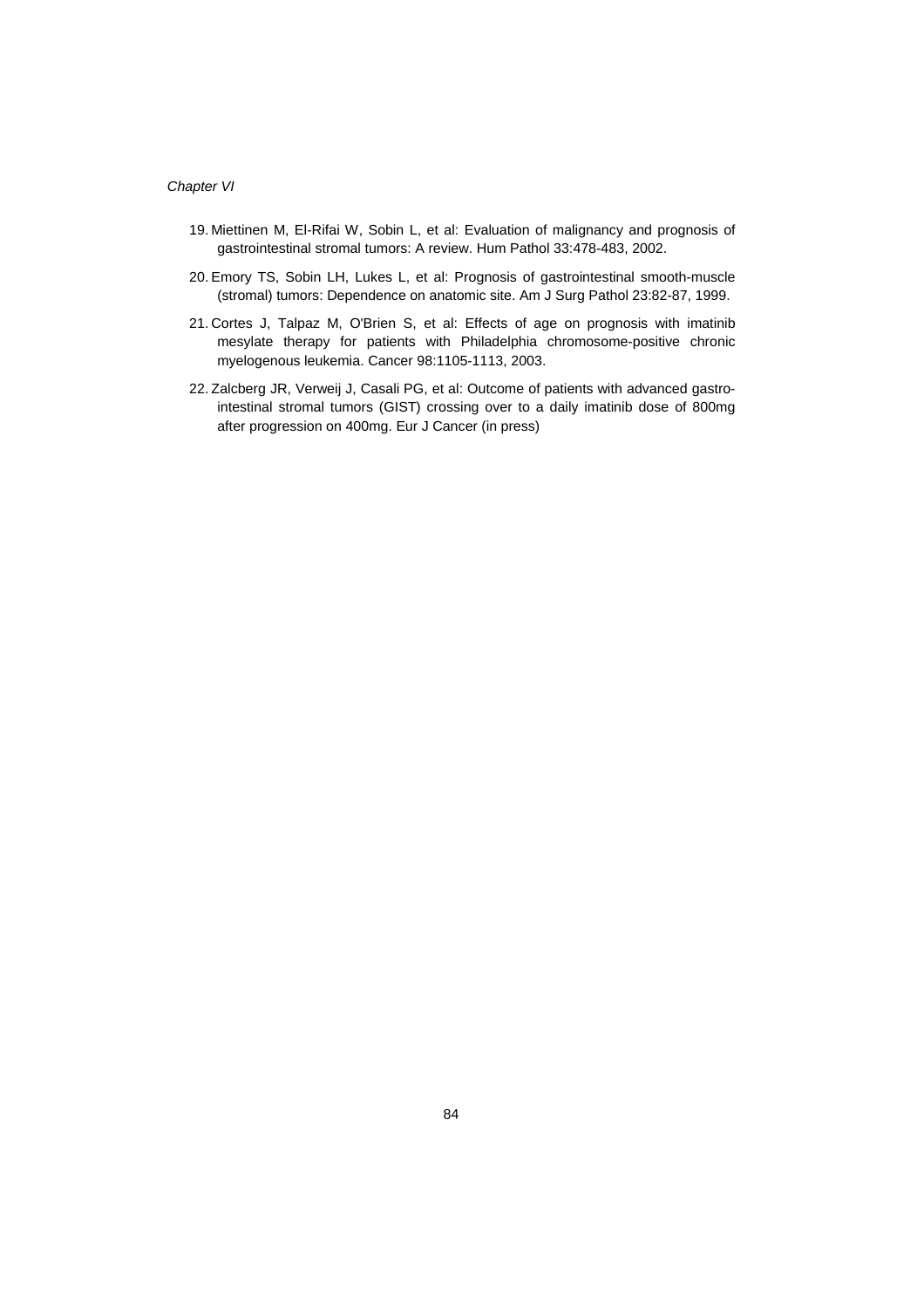# **Predicting toxicities for patients with advanced gastrointestinal stromal tumors (GIST) treated with imatinib: an EORTC-ISG-AGITG study.**

*M. Van Glabbeke<sup>a</sup>, Jaap Verweij<sup>b</sup>, Paolo G. Casali<sup>c</sup>, J. Simes<sup>d</sup>, Axel Le Cesne<sup>e</sup> , Peter Reichard<sup>f</sup> , R.Issels<sup>g</sup> , Ian R. Judson<sup>h</sup> , Allan T. van Oosterom<sup>i</sup> , Jean-Yves Blayj .* 

<sup>a</sup> EORTC Data Center, Brussels, Belgium; <sup>b</sup> Erasmus University Medical Center, Rotterdam, The Netherlands; <sup>c</sup> Istituto Tumori, Milano, Italy; <sup>d</sup> NHMRC Clinical Trials Centre, Camperdown, Australia; <sup>e</sup> Institut Gustave Roussy, Villejuif, France; <sup>f</sup> Charite Campus Buch, Robert Roessle Hospital, Berlin, Germany; <sup>g</sup> Klinikum Grosshadern, Munich, Germany and GSF – National Research Center for Environmental and Health, Munich, Germany; <sup>h</sup> Royal Marsden Hospital, London, United Kingdom ; <sup>I</sup> University Hospital Gasthuisberg, Leuven, Belgium; <sup>j</sup> Centre Leon Berard, Lyon, France

European Journal of Cancer, in press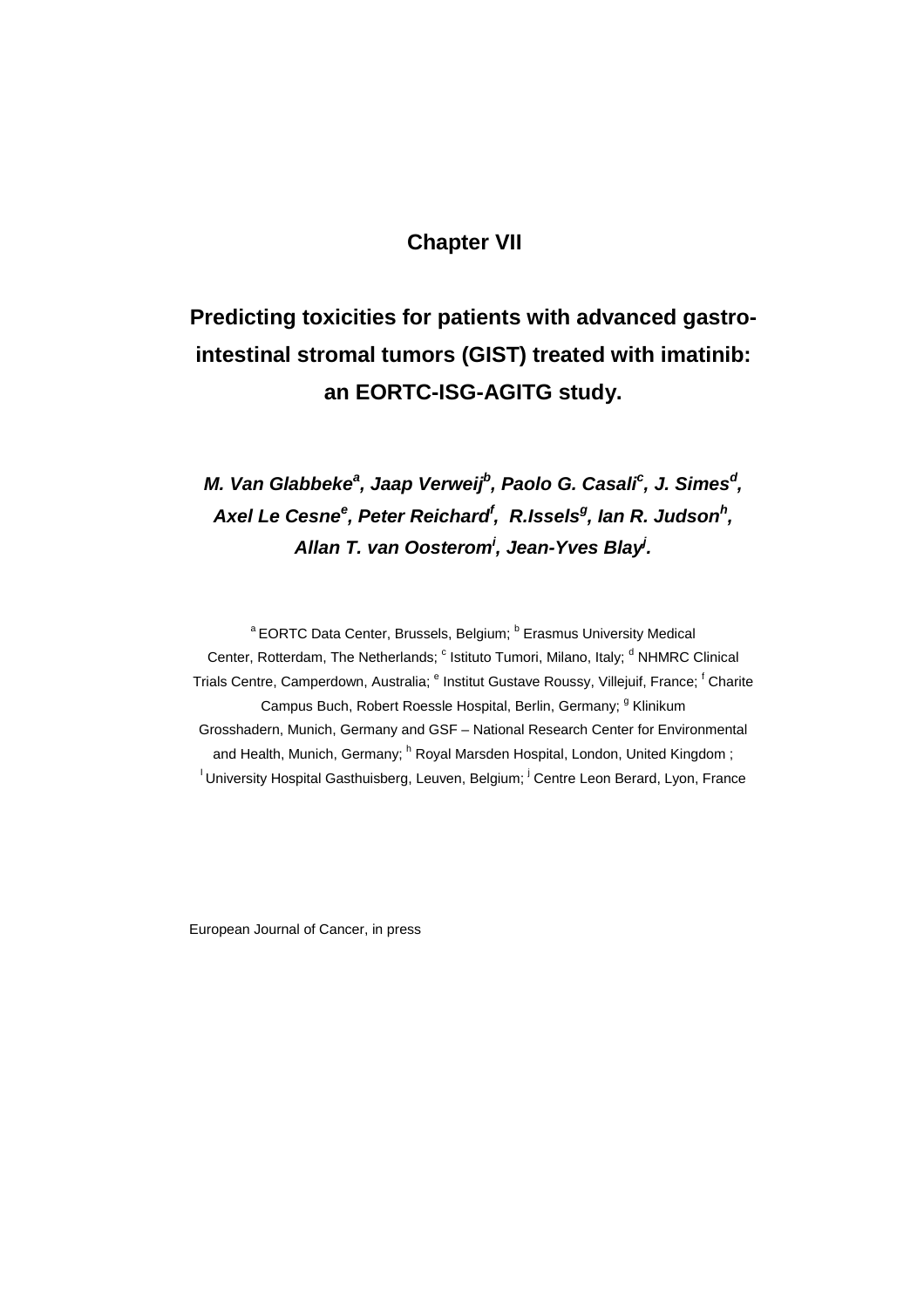## **Abstract**

The aim of this analysis is to identify prognostic factors of toxicity to imatinib treatment.

It is based on 942 GIST patients randomized to receive imatinib at different doses [1]. The correlation between toxicities occurring with a CTC grade 2+ (non hematological) or grade 3+ (hematological) and imatinib dose, age, sex, performance status, original disease site, site and size of lesions at trial entry, baseline hematological and biological parameters was investigated.

Anemia was correlated to dose and baseline hemoglobin level and neutropenia to baseline neutrophil count and hemoglobin level.

The risk of non hematological toxicities was dose dependent and higher in females (edema, nausea, diarrhea), and in patients with advanced age (edema, rash fatigue), poor performance status (fatigue and nausea), prior chemotherapy (fatigue), tumor of identified gastro-intestinal origin (diarrhea) and small lesions (rash).

We are proposing a multivariate risk calculator that can be used in the clinic for individual patients.

## **Introduction**

GastroIntestinal Stromal Tumors (GIST) are a subset of soft tissue sarcomas classified relatively recently, that have proven to be insensitive to chemotherapy and radiotherapy [1].

Imatinib is a small molecule tyrosine kinase inhibitor active against BCR-ABL, KIT and PDGFR. KIT is expressed in the vast majority of GISTs and is frequently mutated leading to constitutive activation in these tumors. Treatment with imatinib has increased the two years survival expectation of patients with advanced or metastatic GIST from less than 20% to approximately 70% [2, 3]

However, the optimal dose of imatininb for the treatment of GIST is still unclear. According to an EORTC phase I study, the highest feasible dose of imatinib in GIST is 400 mg bid [4]. One randomized phase II trial (400 mg od vs 300 bid) and one single arm phase II trial (400 mg bid) have shown activity at all dose levels [5, 6]. The drug has been registered for the treatment of GIST at a daily dose of 400 mg.

Formal comparison of the standard dose (400 mg od) versus the highest feasible dose (400 mg bid) has been addressed in two large randomized phase III trials. These trials have not demonstrated a survival benefit, despite a small progression free survival advantage for the high dose arm [2, 3]. Exploratory analyses have suggested that the dose response relationship differs largely between prognostic subgroups [7, 8].

Although all trials report that the drug is well tolerated at the explored dose levels, a substantial proportion of dose reduction were reported in the two large randomized trials: 10% and 44% respectively for the standard and the high dose arm (absolute proportion) in the SWOG study [9]; 13% and 49% (6 months cumulative incidence) in the EORTC/ISG/IGITG study (2); in this last study, respectively 32% and 50% of the patients experienced at least one CTC grade III or IV toxicity during therapy; anemia, edema,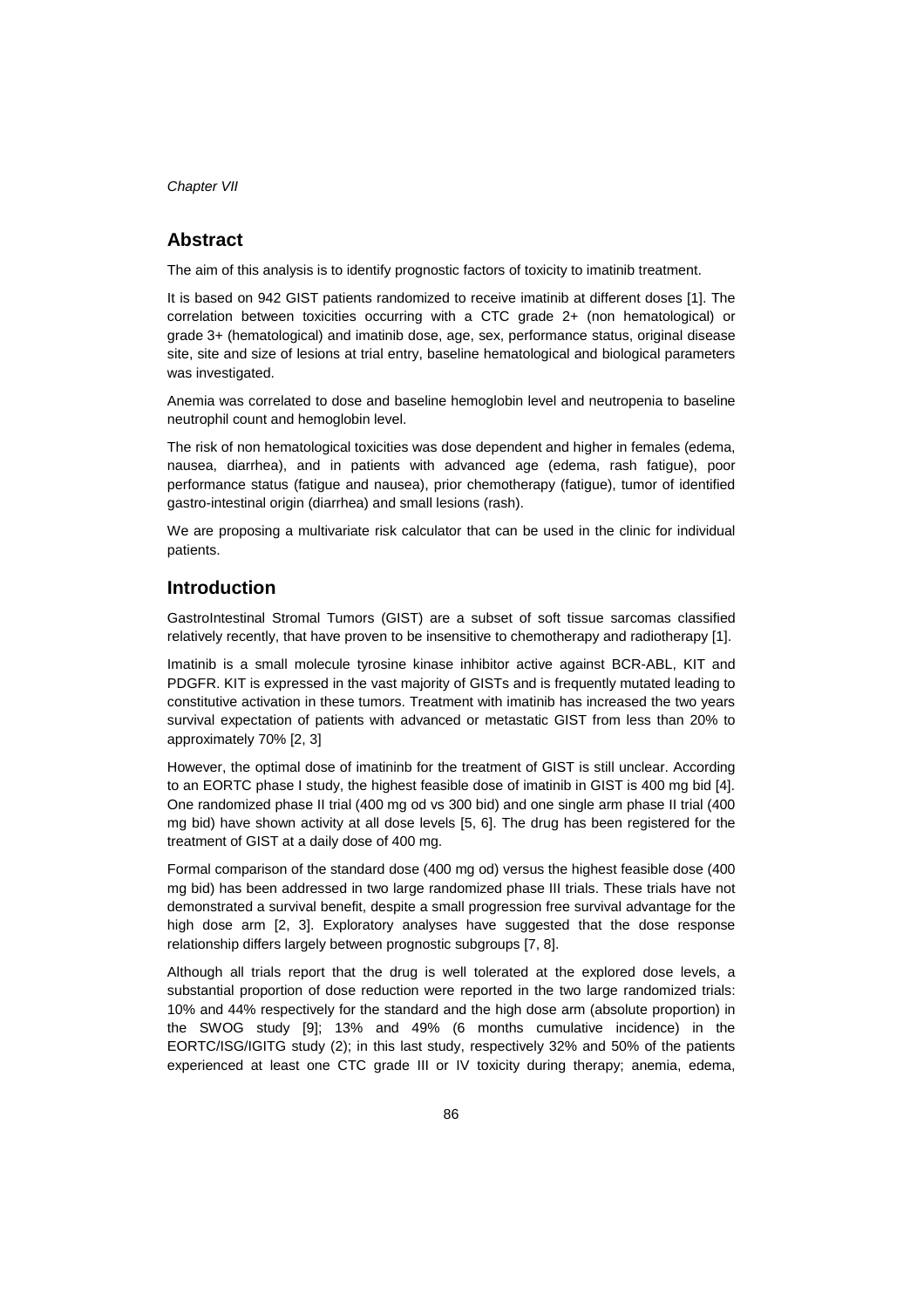fatigue, nausea, abdominal pain, diarrhea, neutropenia and rash were all recorded in more than 1/3 or the patients and all were dose dependent except for neutropenia and abdominal pain [2].

A similar toxicity profile has been reported in other imatinib trials, in GIST and other tumor types [4, 5, 6, 10, 11, 12].

The aim of the current study is to identify factors that influence the occurrence of the principal toxic events in GIST patients treated with imatinib, and to provide models to predict the probability of observing those toxicities in individual patients.

## **Material and methods**

In the EORTC-ISG-AGITG phase III trial, 946 patients with advanced or metastatic GIST were randomized to be treated with imatinib at a dose of 400 mg od (standard dose arm) or 400 mg bid (high dose arm). In case of progressive disease in the standard dose arm, a cross-over to 400 mg bid was scheduled.

Eligibility criteria included a WHO performance score up to 3, normal hematological and renal function , and liver function tests within 2.5 time the upper normal value (or 5 times in case of liver metastases). Any prior therapy was allowed and there was no upper age limit.

Toxicities were assessed weekly during the 2 first months of therapy, monthly up to 6 months, and 3 monthly thereafter, using the Common Toxicity Criteria (CTC), version 2.0.

Treatment had to be withheld until recovery in case of grade 2 non hematological and grade 3 hematological toxicity; the dose had to be reduced in case of recurrence of those events, and in case of grade 3 non hematological toxicity. No dose reduction was required for anemia but transfusions and/or epoietin were allowed.

Other eligibility criteria, evaluation criteria and efficacy results have been described elsewhere [2].

In the present study, we have analyzed the occurrence of the principal toxicities: grade 2 (or more) edema, fatigue, nausea, diarrhea and skin rash; grade 3 (or 4) anemia and neutropenia. Leucopenia and vomiting were not analyzed, because of their obvious correlation with neutropenia and nausea. Abdominal pain was not analyzed, because if was difficult to distinguish disease-related from treatment-related events.

We first estimated the cumulative incidence of all events across time, using competing risk methods: per protocol discontinuations and dose escalations (because of progression) were considered as competing risks.

For the prognostic factors analyses, we used logistic regression models to predict the absolute occurrences of events. Potential prognostic factors were first selected by univariate analysis. All factors significant at the 0.05 level in univariate logistic models were subsequently included in a multivariate regression model; factors significant at the 0.01 level have been retained in the final model.

For hemoglobin level and neutrophil counts, the correlation between the nadir and the initial value was further explored by linear regression.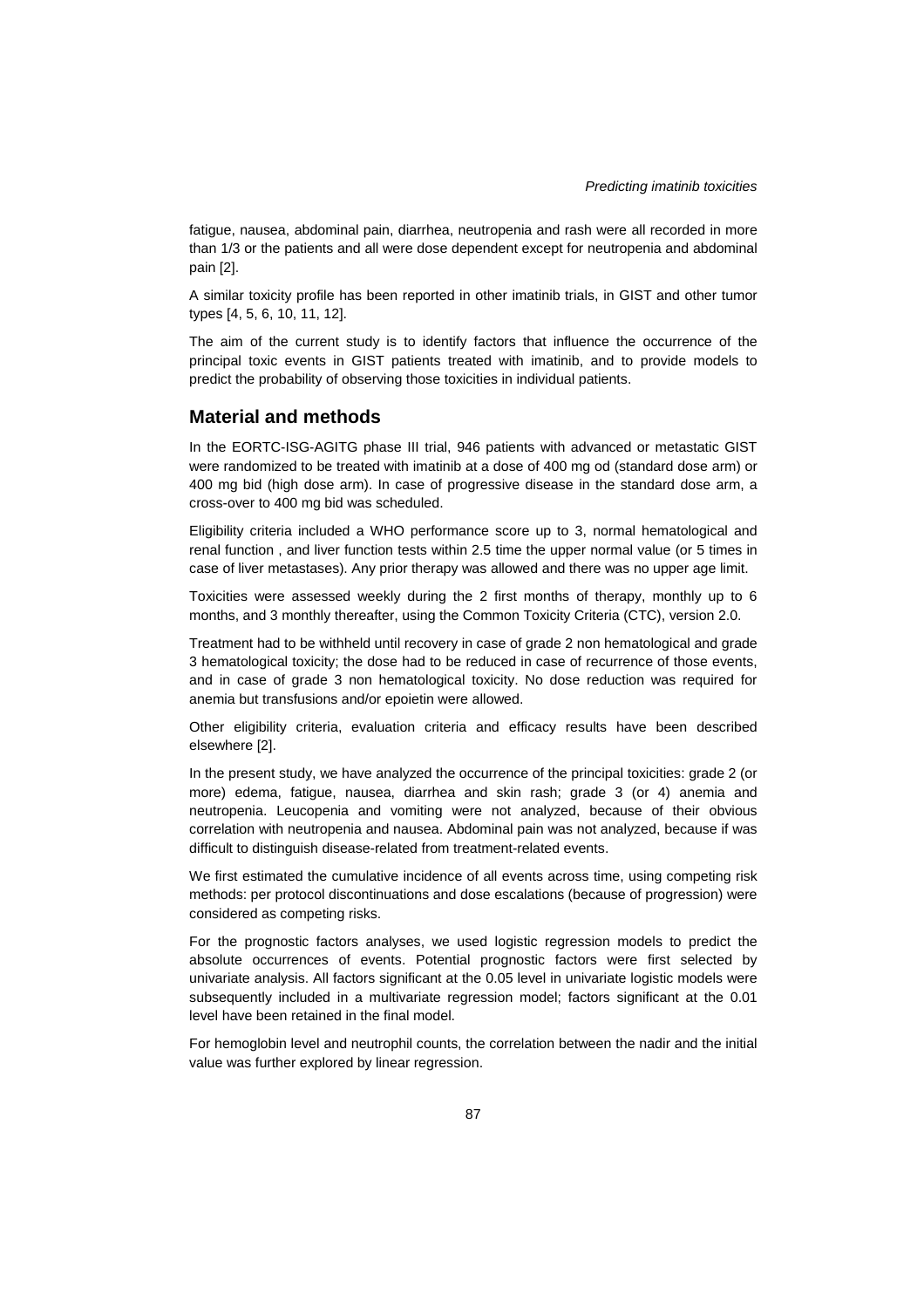The following variables were investigated as potential prognostic factors: age, sex, performance status, time since initial diagnosis of GIST, prior therapies (surgery, radiotherapy, chemotherapy), site of disease origin (stomach, bowel, other GI site, "abdominal" not further specified), and laboratory parameters at study entry (white blood cell count –WBC-, absolute neutrophil count –ANC-, platelets, hemoglobin, bilirubin, creatinine, albumin).

An interactive risk calculator has subsequently been designed, on the basis of the final logistic models, using Microsoft Excel. Individual patient's characteristics are entered by the user, and the calculator estimates the probability of each toxicity for this patient. This risk calculator can be downloaded from the web-site of the EORTC (www.eortc.be).

To validate the final risk models (and the risk calculator), we have used the data of a phase I and a phase II study conducted in soft tissue sarcoma by the EORTC Soft Tissue and Bone Sarcoma Group [4, 6].

For each side effect, patients of the validation set have been classified in risk groups according to our models: estimated probability above 40%, between 20% and 40% and under 20% for edema and fatigue; estimated probability above 20% and under 20% for the other studied events. The observed occurrence of those events (and the estimated 95% confidence interval) has been tabulated for each risk group and compared to the model prediction.

## **Results**

#### **Duration of protocol therapy and follow-up**

The present analysis is based on the 942 patients who received at least one administration of imatinib. At the time of this analysis, 310 patients were still receiving the protocol therapy (without cross-over), but the median follow-up was 42 months and respectively 99%, 90% and 81% of the patients have been followed for 1, 2 and 3 years. At 1 year, only 27% of the patients had either discontinued protocol therapy or crossed-over to the high dose.

| Grade       | $\mathbf 0$ |             | 2           | 3         | 4         | Total |
|-------------|-------------|-------------|-------------|-----------|-----------|-------|
| Neutropenia | 547 (58.07) | 179 (19.00) | 149 (15.82) | 41 (4.35) | 26 (2.76) | 942   |
| Anemia      | 65 (6.90)   | 438 (46.50) | 313 (33.23) | 89 (9.45) | 37 (3.93) | 942   |
| Edema       | 191 (20.28) | 426 (45.22) | 265 (28.13) | 57 (6.05) | 3(0.32)   | 942   |
| Fatigue     | 238 (25.27) | 369 (39.17) | 249 (26.43) | 84 (8.92) | 2(0.21)   | 942   |
| Diarrhea    | 434 (46.07) | 334 (35.46) | 137 (14.54) | 36 (3.82) | 1(0.11)   | 942   |
| Nausea      | 411 (43.63) | 347 (36.84) | 155 (16.45) | 29 (3.08) |           | 942   |
| Rash        | 595 (63.16) | 203 (21.55) | 107 (11.36) | 36 (3.82) | 1(0.11)   | 942   |

#### **Table VII-1: Distribution of CTC grades**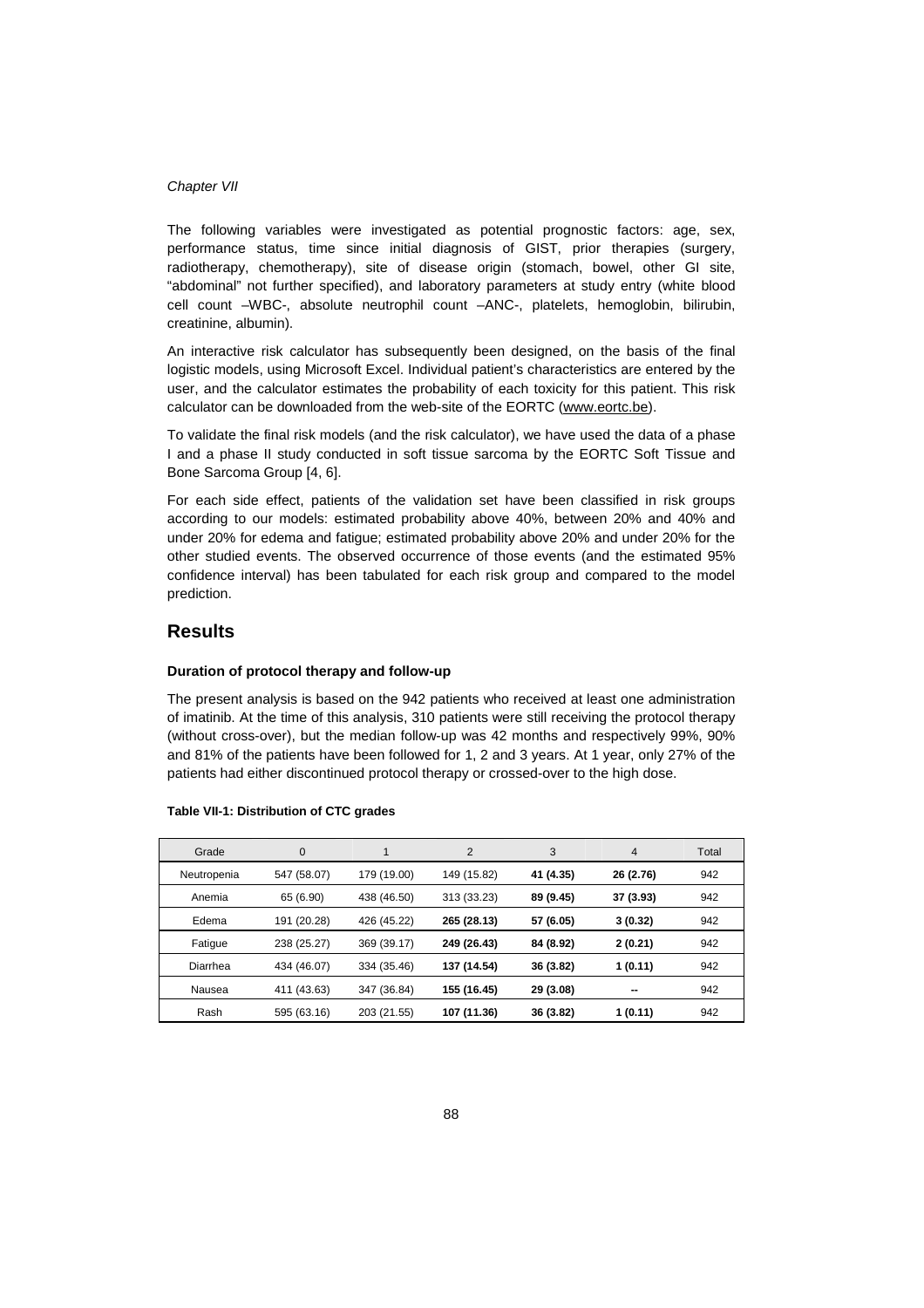#### **Description of toxicities**

The worst grade of reported toxicities are listed in table 1.

The hematological toxicities included in this analysis are anemia (94% all grades / 13% grade 3 or higher) and neutropenia (42% / 7%), and the non hematological toxicities are edema (80% all grades / 35% grade 2 or higher), skin rash (37% / 15%), fatigue (75% / 36%) and gastro-intestinal: nausea (56% / 20%) and diarrhea (54% / 18%).

#### **Cumulative incidence of events**

The cumulative incidence of the different types of toxities (overall, and for each therapeutic arm) is shown on figures 1, 2 and 3.

At one year, the most frequent toxicities (edema and fatigue) had each occurred in 20% of the patients in the standard dose arm, and in respectively 42% and 37% of the patients in the high dose arm.



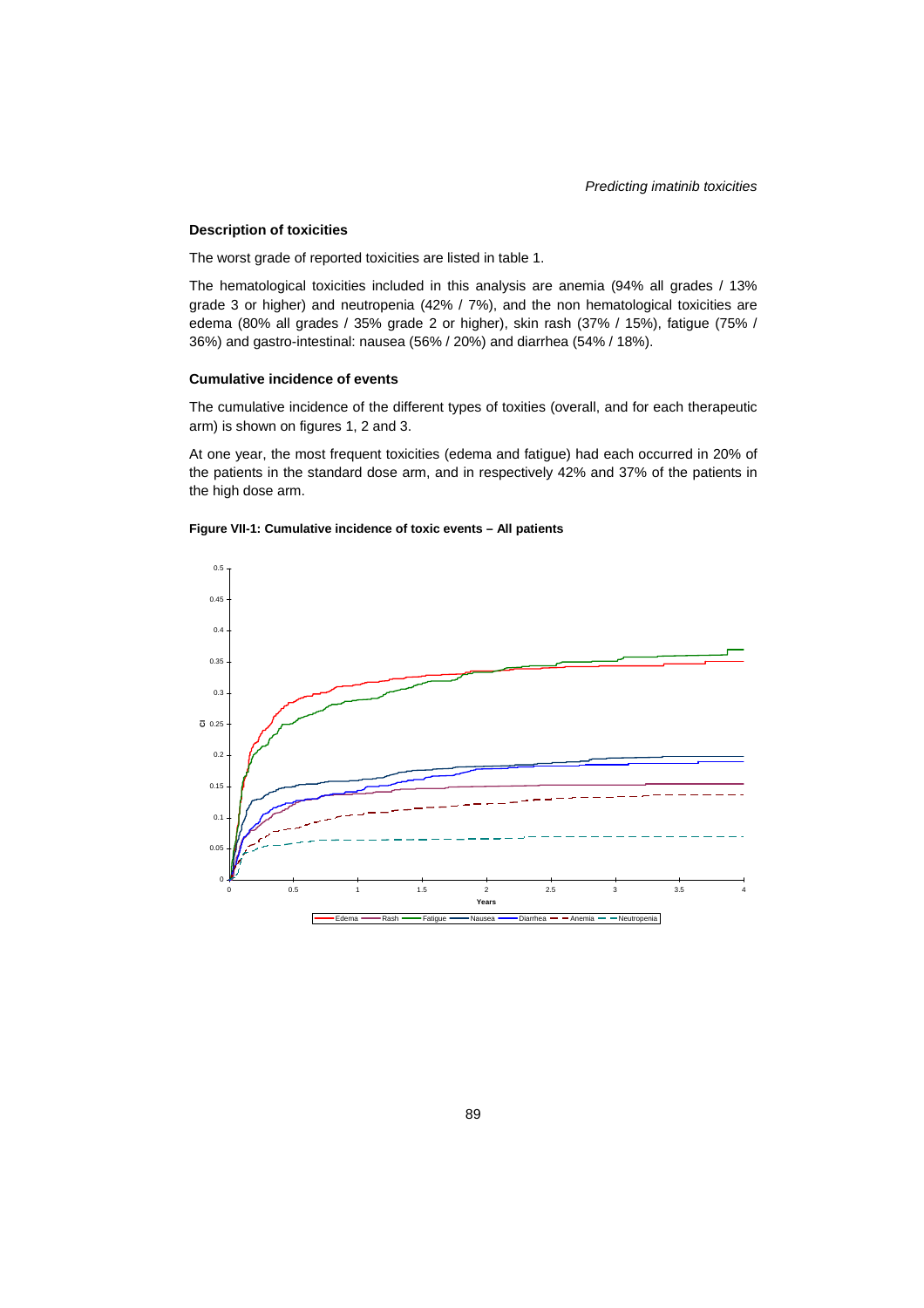

**Figure VII-2: Cumulative incidence of toxic events – 400 mg o.d.** 

**Figure VII-3: Cumulative incidence of toxic events – 400 mg b.i.d.** 

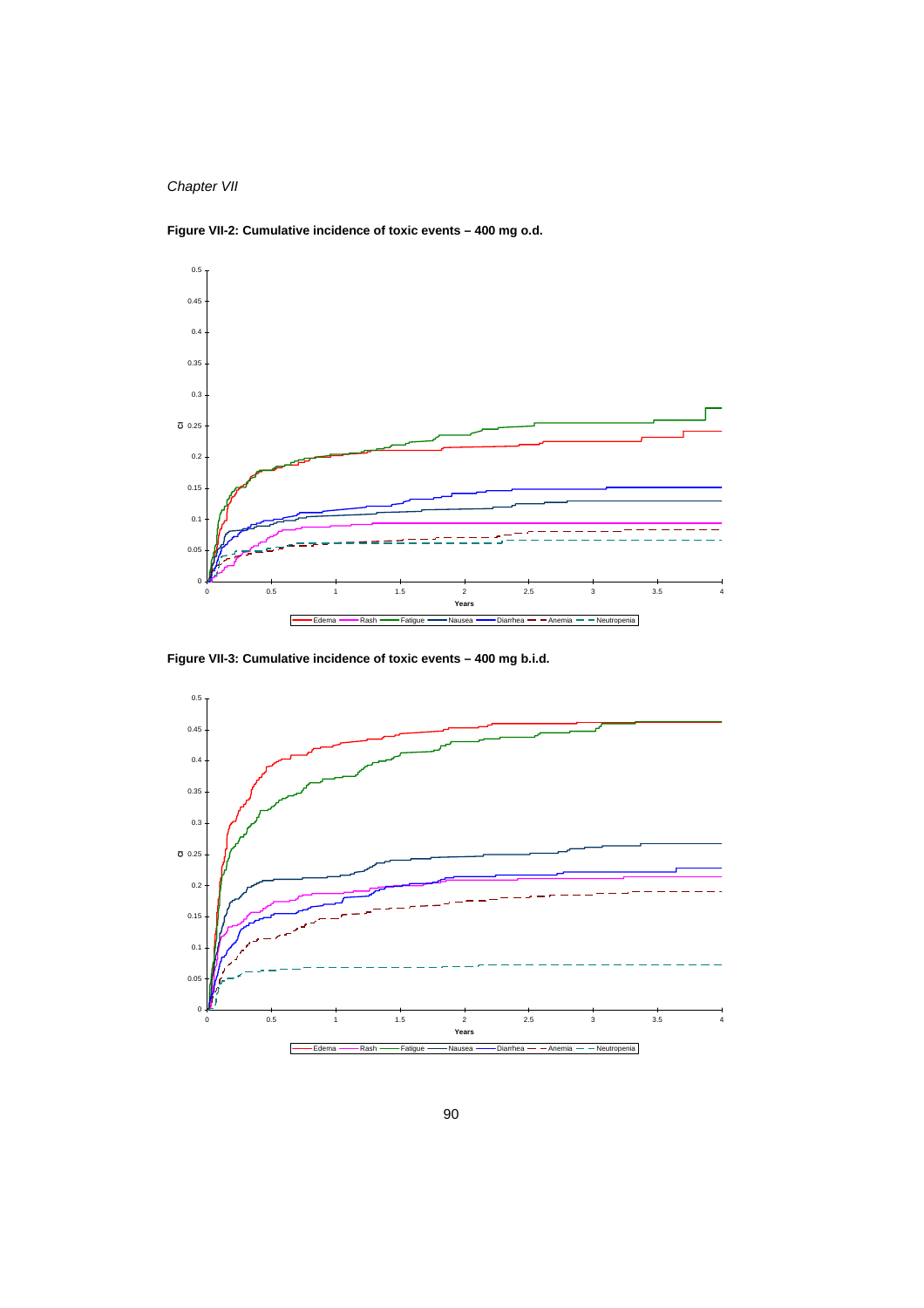#### **Identification of risk factors**

Results of the univariate and multivariate prognostic factor analyses are summarized in table 2 for each toxicity.

For anemia, only high dose and baseline low hemoglobin level were independently significant at the 0.01 level in the multivariate logistic model. The factor "low initial albumin level" added borderline significant information to this model (0.02). In linear regression models, nadir hemoglobin level was significantly correlated with dose (p<0.0001), initial hemoglobin level (p<0.0001) and initial albumin level (p=0.0001).

In the multivariate logistic model the prognostic factors for neutropenia were baseline low ANC and low hemoglobin levels.. Neutropenia was not dose dependant  $(p=0.93)$ . In linear regression models, nadir ANC was only correlated with initial ANC.

Independent prognostic factors for edema included high dose, advanced age, and female sex. An alternative model included high dose, female sex and baseline low albumin level (that is correlated with advanced age age).

For rash, high dose, advanced age and small size of lesions turned out to be independent prognostic factors. As patients with large lesions progress earlier than patients with small lesions [7], we investigated whether, in patients with small lesions, the increased risk of developing rash could be explained by a longer exposure to imatinib: we first added the factor "total treatment duration" to the logistic model: this factor turned out to be significant, but the factor "size of lesions" kept its significance level. We also ran the model on the subset of patients treated for more than 6 months, and for more than 12 months: in both subgroups, the (small) size of the lesions remained a significant risk factor.

For fatigue, high dose, advanced age, poor performance status and prior chemotherapy contributed to the final multivariate model.

For nausea, high dose, female sex and poor performance status turned out to be independent prognostic factors. Small bowel origin adds information of borderline significance (p=0.012) to this model.

Finally, the independent prognostic factors for diarrhea are high dose, female sex and identified gastro-intestinal site of primary disease.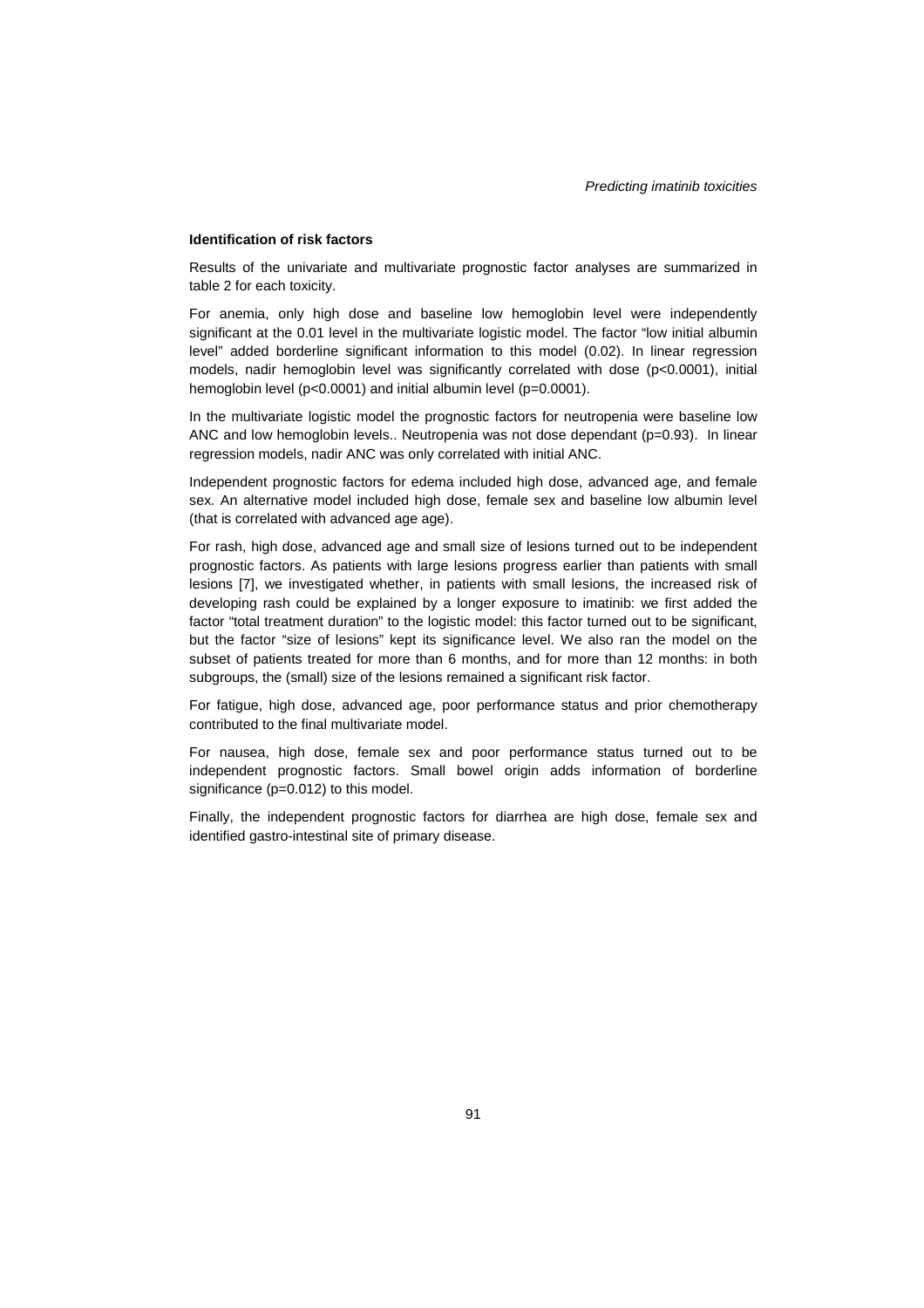|                    | Anemia  |          |         | Neutropenia | Fatigue |          |  |
|--------------------|---------|----------|---------|-------------|---------|----------|--|
|                    | U       | M        | U       | M           | U       | M        |  |
| Dose level         | ****    | < 0.0001 |         |             | ****    | < 0.0001 |  |
| Age                |         |          |         |             | ***     | 0.0023   |  |
| Sex                |         |          |         |             | $\star$ |          |  |
| Perf. status       | ****    |          |         |             | ****    | 0.0003   |  |
| Size of lesions    | $**$    |          |         |             |         |          |  |
| Prior radio.       |         |          |         |             | $**$    |          |  |
| Prior chemo.       | $\star$ |          |         |             | $**$    | 0.0007   |  |
| Initial HGB        | ****    | < 0.0001 | $\star$ | 0.0022      | $****$  |          |  |
| <b>Initial ALB</b> | ****    |          |         |             | ***     |          |  |
| Initial ANC        | $***$   |          | ***     | < 0.0001    |         |          |  |
| Initial WBC        | $\star$ |          | ****    |             |         |          |  |

## **Table VII-2: Results of the prognostic factors analyses**

|                    | Edema   |          |         | Rash     |         | Nausea   |         | Diarrhea |  |
|--------------------|---------|----------|---------|----------|---------|----------|---------|----------|--|
|                    | U       | M        | U       | M        | U       | М        | U       | M        |  |
| Dose level         | ****    | < 0.0001 | ****    | < 0.0001 | ****    | < 0.0001 | $**$    | 0.0028   |  |
| Age                | ***     | 0.0011   | ****    | < 0.0001 |         |          |         |          |  |
| Sex                | ****    | < 0.0001 | $\star$ |          | ****    | < 0.0001 | $\star$ | 0.0098   |  |
| Perf. Status       | $\star$ |          |         |          | ****    | < 0.0001 |         |          |  |
| Primary: GI        |         |          | $\star$ |          |         |          | $\star$ | 0.0084   |  |
| Prim: abdomen      |         |          | $\star$ |          |         |          | $\star$ |          |  |
| Prim: stomach      |         |          | $\star$ |          |         |          | $\star$ |          |  |
| Prim: bowel        |         |          |         |          | $**$    |          |         |          |  |
| Size of lesions    |         |          | $**$    | 0.0008   |         |          |         |          |  |
| Prior surgery      |         |          |         |          | $\star$ |          |         |          |  |
| Prior chemo.       |         |          | $**$    |          |         |          |         |          |  |
| Initial HGB        |         |          |         |          | $**$    |          |         |          |  |
| <b>Initial ALB</b> | $**$    |          |         |          | $**$    |          |         |          |  |
| <b>Initial ANC</b> |         |          |         |          | $**$    |          |         |          |  |
| Initial WBC        |         |          |         |          | $\star$ |          |         |          |  |

U: univariate models; M: multivariate models; radio., radiotherapy; chemo., chemotherapy; prim., primary; HGB, hemoglobin; ALB, albumin; ANC, absolute neutrophils count; WBC, white blood cells

Conventional coded significance levels are provided for the univariate analysis (\*: p<0.05; \*\*: p<0.01; \*\*\*: p<0.001; \*\*\*\*: p<0.0001) while the exact significance levels are provided for all factors that remained in the final multivariate logistic models.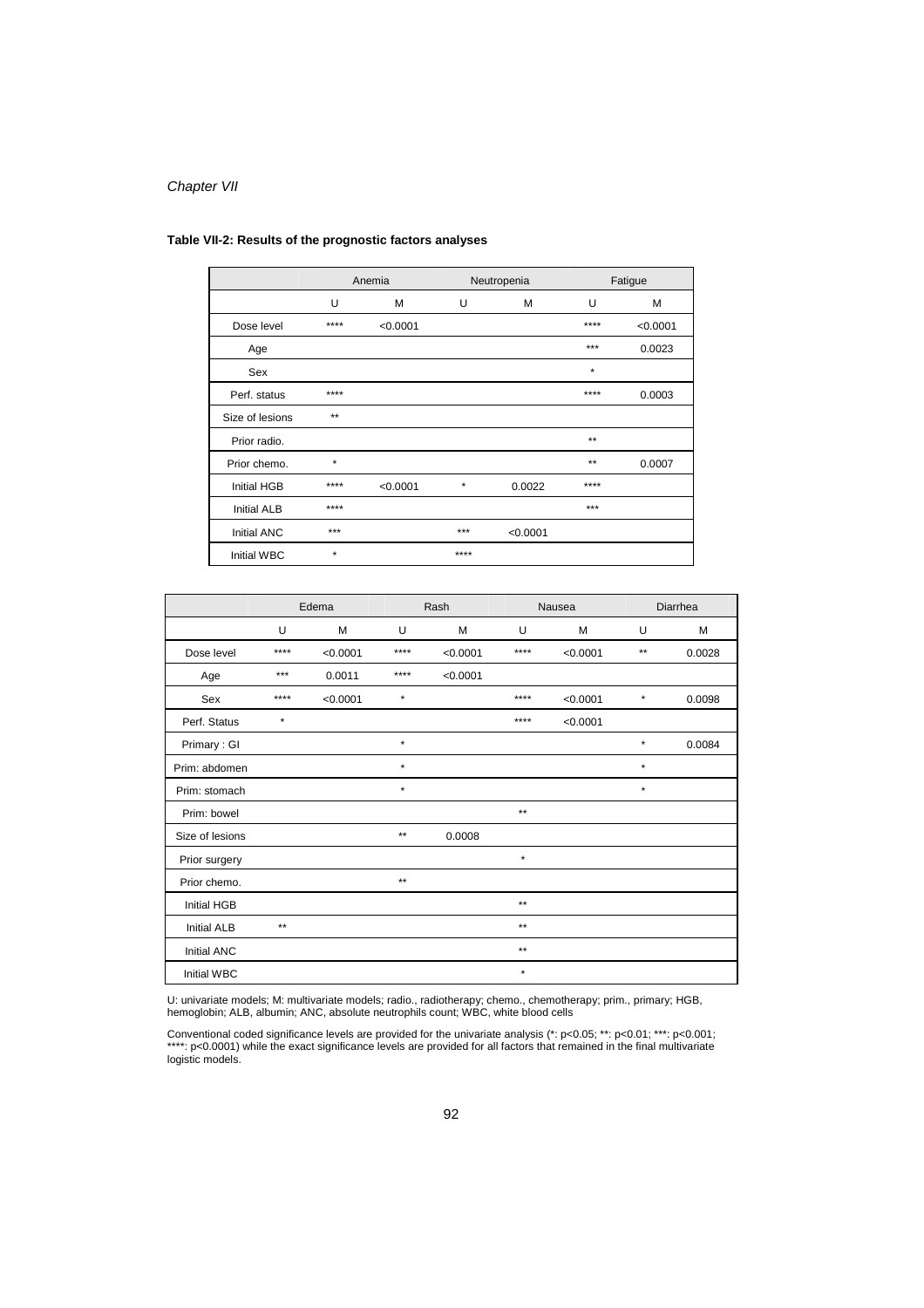#### *Predicting imatinib toxicities*

The final regression models (see coefficients in table 3) enable one to compute, for individual patients, a "risk score", for each toxicity investigated in this study. These scores can be converted (by logistic transformation) into estimations of the probability to experience the toxicities. The models have also been programmed in an Excel spreadsheet that can be used in the clinic. Table 4 shows the obtained estimations for a few typical patients.

#### **Table VII-3: Multivariate models and risk calculator**

|           | Intercept | Dose<br>$(1=400$ od,<br>$2=400$ bid) | Age<br>(in years) | Sex<br>$(1 = male,$<br>$2 = female$ | <b>PS</b><br>(WHO<br>scale) | GI origin<br>$(0=no,$<br>$1 = yes$ | Tumor<br>size<br>(in mm) | Prior chemo.<br>$(0=no, 1=yes)$ |
|-----------|-----------|--------------------------------------|-------------------|-------------------------------------|-----------------------------|------------------------------------|--------------------------|---------------------------------|
| Edema     | 4.54      | $-1.1$                               | $-0.0187$         | $-0.775$                            |                             |                                    |                          |                                 |
| Fatigue   | 3.48      | $-0.924$                             | $-0.0178$         |                                     | $-0.325$                    |                                    |                          | $-0.517$                        |
| Skin rash | 4.77      | $-0.954$                             | $-0.0343$         |                                     |                             |                                    | 0.00631                  |                                 |
| Nausea    | 4.64      | $-0.96$                              |                   | $-0.963$                            | $-0.404$                    |                                    |                          |                                 |
| Diarrhea  | 3.53      | $-0.514$                             |                   | $-0.441$                            |                             | $-0.723$                           |                          |                                 |

|             | Intercept | Dose<br>$(1=400$ od,<br>$2 = 400$ bid) | Baseline HGB<br>(mmol/l) | <b>Baseline</b><br><b>ANC</b><br>$(10**9/l)$ |
|-------------|-----------|----------------------------------------|--------------------------|----------------------------------------------|
| Anemia      | $-1.94$   | $-0.993$                               | 0.715                    |                                              |
| Neutropenia | $-1.618$  |                                        | 0.36                     | 0.292                                        |

#### **Table VII-4: Examples of result for individual patients**

|              | Patients characteristics |          |        | Probability of grade 3 (or 4) toxicity (%) |  |
|--------------|--------------------------|----------|--------|--------------------------------------------|--|
| HGB (mmol/l) | ANC (10**9/l)            | (mg/day) | Anemia | Neutropenia                                |  |
|              |                          | 400      | 6      | 6                                          |  |
| 8            | 5                        | 800      | 14     | 6                                          |  |
|              |                          | 400      | 20     | 12                                         |  |
| 6            | 5                        | 800      | 41     | 12                                         |  |
|              |                          | 400      | 3      | 4                                          |  |
| 9            | 5                        | 800      | 8      | 4                                          |  |
|              |                          | 400      | 6      |                                            |  |
| 8            | 3                        | 800      | 14     | 11                                         |  |
| 8            |                          | 400      | 6      | $\overline{2}$                             |  |
|              | 9                        | 800      | 14     | $\overline{2}$                             |  |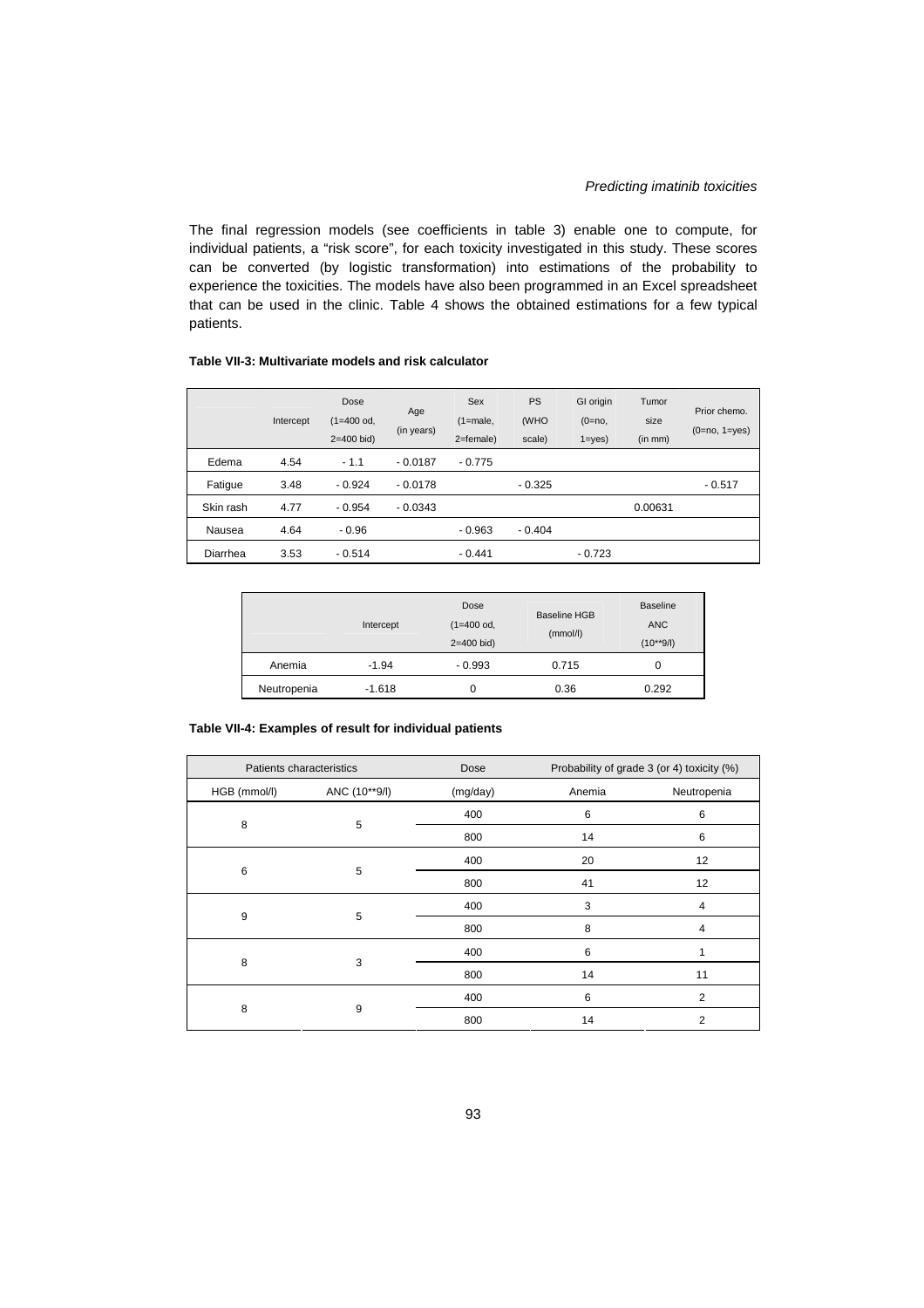|                               | Patients characteristics |                |                 |                        |              |              | Probability of grade 2 (or higher) toxicity (%) |              |              |             |                |    |
|-------------------------------|--------------------------|----------------|-----------------|------------------------|--------------|--------------|-------------------------------------------------|--------------|--------------|-------------|----------------|----|
| Age<br>(years)                | Sex                      | PS<br>(WHO)    | Prior<br>chemo. | Lesion<br>size<br>(mm) | GI<br>origin | (mg)<br>day) | Edema                                           | Fati-<br>gue | Skin<br>rash | Nau-<br>sea | Diar-<br>rhea. |    |
|                               | M                        |                |                 |                        |              | 400          | 18                                              | 24           | 9            | 9           | 14             |    |
| 60                            |                          | 1              | No              | 80                     | Yes          | 800          | 39                                              | 44           | 21           | 21          | 21             |    |
| 40                            | M                        | $\mathbf{1}$   | No              | 80                     | Yes          | 400          | 13                                              | 18           | 5            | 9           | 14             |    |
|                               |                          |                |                 |                        |              | 800          | 31                                              | 36           | 12           | 21          | 21             |    |
| 75                            | M                        | $\mathbf{1}$   | No              | 80                     | Yes          | 400          | 22                                              | 29           | 15           | 9           | 14             |    |
|                               |                          |                |                 |                        |              | 800          | 46                                              | 51           | 31           | 21          | 21             |    |
| F<br>60<br>$\mathbf{1}$<br>No |                          | 80             |                 | 400                    | 32           | 24           | 9                                               | 21           | 20           |             |                |    |
|                               |                          |                | Yes             | 800                    | 58           | 44           | 21                                              | 40           | 29           |             |                |    |
| 60                            | M<br>$\pmb{0}$           | No             | 80<br>Yes       |                        | 400          | 18           | 18                                              | 9            | 6            | 14          |                |    |
|                               |                          |                |                 |                        |              |              | 800                                             | 39           | 36           | 21          | 15             | 21 |
| 60                            | M                        | $\overline{2}$ | No              | 80                     | Yes          | 400          | 18                                              | 30           | 9            | 13          | 14             |    |
|                               |                          |                |                 |                        |              | 800          | 39                                              | 52           | 21           | 28          | 21             |    |
| 60                            | M                        | $\mathbf{1}$   | Yes             | 80                     | Yes          | 400          | 18                                              | 34           | 9            | 9           | 14             |    |
|                               |                          |                |                 |                        |              | 800          | 39                                              | 57           | 21           | 21          | 21             |    |
| 60                            | M                        | $\mathbf{1}$   | No              | 25                     | Yes          | 400          | 18                                              | 24           | 13           | 9           | 14             |    |
|                               |                          |                |                 |                        |              | 800          | 39                                              | 44           | 28           | 21          | 21             |    |
| 60                            | M                        | 1              | No              |                        |              | 400          | 18                                              | 24           | 5            | 9           | 14             |    |
|                               |                          |                |                 |                        | 200<br>Yes   | 800          | 39                                              | 44           | 11           | 21          | 21             |    |
|                               |                          |                |                 |                        |              | 400          | 18                                              | 24           | 9            | 9           | $\overline{7}$ |    |
| 60                            | М                        | 1              | No              |                        | 80<br>No     | 800          | 39                                              | 44           | 21           | 21          | 11             |    |

We have validated this model using data of 91 patients with advanced or metastatic sarcoma treated with imatinib at doses ranging from 400 to 1000 mg/day. We have used the calculator to estimate the probability of observing toxicities for all patients included in this data set, and accordingly classified patients in risk groups. The proportion of toxicities really observed in all risk groups is shown in table 5.

The observed proportion of toxicities corresponds to the model for all except 3 groups, where the estimated 95% confidence interval still overlaps with the predicted chance range.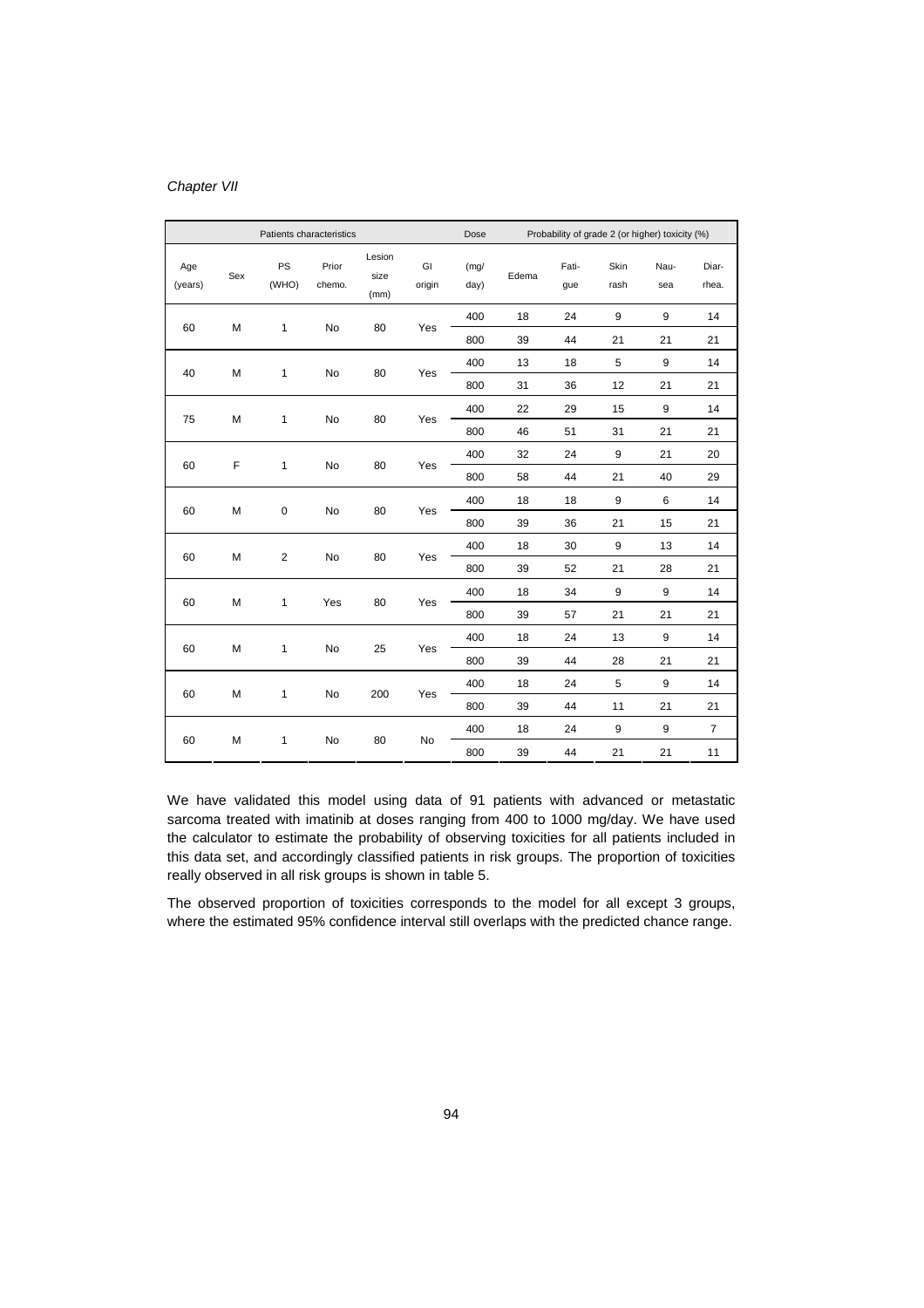#### *Predicting imatinib toxicities*

#### **Table VII-5: Results of the validation**

| Risk estimated by the model |                 | > 40%      | 20-40 %     | < 20% | <b>TOTAL</b> |
|-----------------------------|-----------------|------------|-------------|-------|--------------|
| Edema                       | Nr cases        | 43         | 42          | 6     | 91           |
|                             | Observed events | 18 (41.9%) | 18 (42.9%)* | 0     | 36 (39.6%)   |
| Fatigue                     | Nr cases        | 60         | 30          |       | 91           |
|                             | Observed events | 38 (63.3%) | 10 (33.3%)  | 0     | 48 (52.7%)   |

\* 95% confidence interval: 27.7% - 59%

| Risk estimated by the model |                 | $> 20\%$    | < 20%        | <b>TOTAL</b> |
|-----------------------------|-----------------|-------------|--------------|--------------|
| Skin rash                   | Nr cases        | 33          | 58           | 91           |
|                             | Observed events | 15 (45.5%)  | 10 (17.2%)   | 25 (27.5%)   |
|                             | Nr cases        | 62          | 29           | 91           |
| Nausea                      | Observed events | 21 (33.9%)  | 10 (34.5%)*  | 31 (34.1%)   |
|                             | Nr cases        | 38          | 53           | 91           |
| Diarrhea                    | Observed events | 16 (42.1%)  | 11 (20.8%)** | 27 (29.7%)   |
|                             | Nr cases        | 24          | 67           | 91           |
| Anemia                      | Observed events | $7(29.2\%)$ | $9(13.4\%)$  | 16 (17.6%)   |
| Neutropenia                 | Nr cases        | 1           | 90           | 91           |
|                             | Observed events | 0           | 12 (13.3%)   | 12 (13.2%)   |

\* 95% confidence interval: 17.9% - 54.3%; \*\* 95% confidence interval: 10.8% - 34.1%

## **Discussion**

Analyses of toxicity of cancer therapies generally focus on CTC grade 3 or 4 (grade 4 for hematological toxicities). In this study, we have analyzed the occurrence of grade 2 (or higher) non hematological toxicities and grade 3 (or more) hematological toxicities.

A randomized trial from French Sarcoma Group has demonstrated that imatinib therapy should be continued indefinitely, even after complete response [13].Toxicities generally considered as acceptable for a limited treatment period may be less unacceptable for a chronic therapy, and lead to dose reductions or even treatment discontinuation. A previous analysis has shown that the proportion of patients with toxicity seems to decrease with time [1] and toxicities do not substantially increase when the dose is escalated from 400 mg od to 400 mg bid [16]. This may be explained by an increase of the drug clearance and a subsequent lower drug exposure [15]. However, not all patients recover when the dose is maintained and recurrence of toxicity has been documented after rechallenging the patient at the same dose [22].

More than 75% of the toxicities occurred within 1 year of treatment start and at least 1 year of follow-up is available for 99% of the patients. We do therefore consider our data as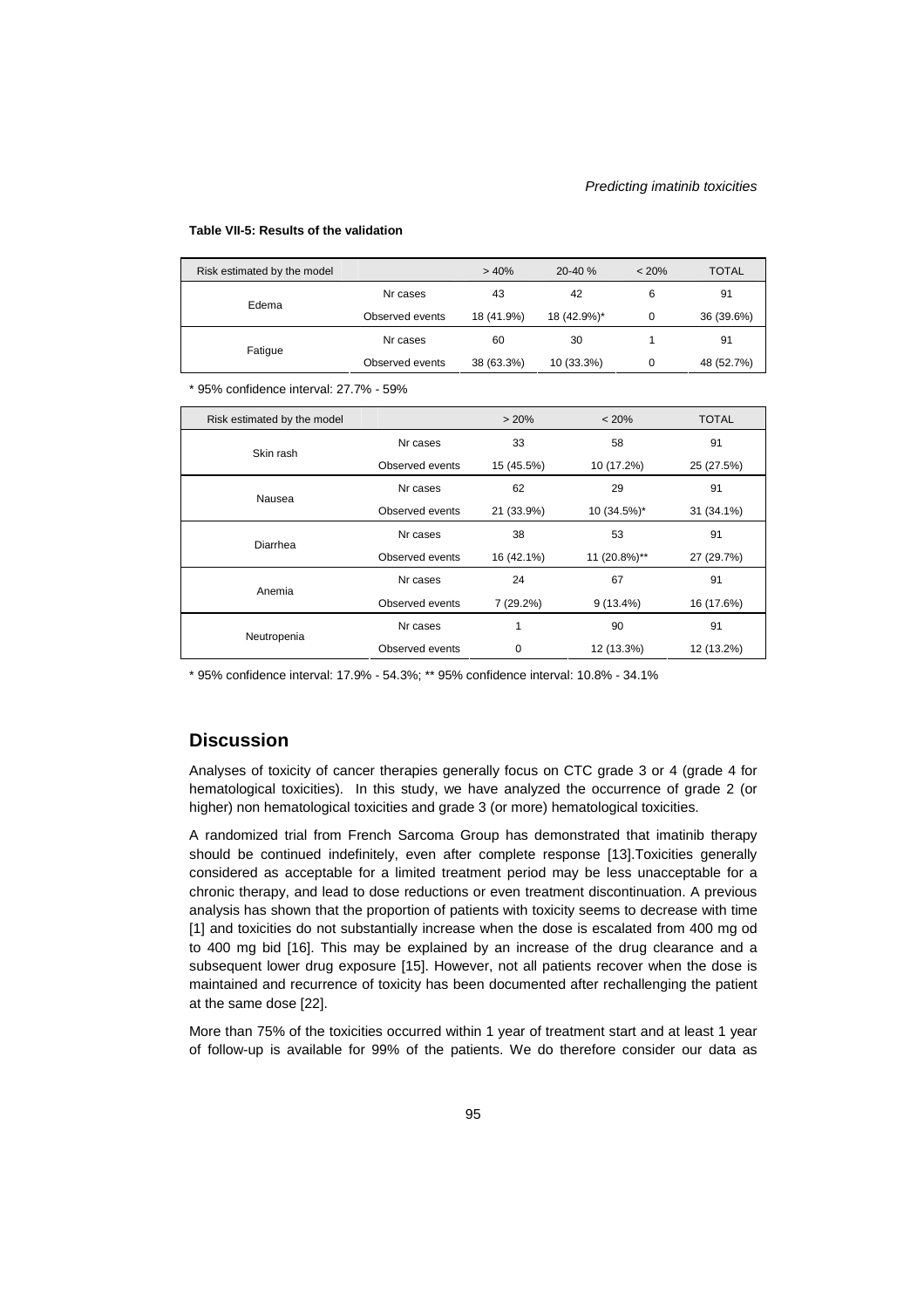mature, despite the fact that 310 of the 942 evaluable patients were still receiving protocol therapy.

For the identification of prognostic factors, we neglected the possible impact of treatment discontinuations, but simply analyzed the occurrences of toxicities as binary variables, using logistic regression models. Unfortunately, no reliable and easily interpretable multivariate model is available for this competing risk situation. As 73% of the patients were still receiving protocol therapy one year after treatment start, it is unlikely that this choice is influencing the conclusions, especially as the variables that we have identified as prognostic factors for toxicity (age, sex, performance status, prior chemotherapy) do generally not influence progression free survival, the principal cause of treatment discontinuations [7].

Our results confirm that all investigated toxicities are highly dose dependent (p=0.005 for diarrhea, and  $p<0.0001$  for all other toxicities), with the exception of neutropenia ( $p=0.93$ ). For GIST patients, this was previously reported in a phase I dose escalation study [4], in a randomized phase II study [5] and in two randomized phase III studies [2, 3]. No randomized data are available for leukemia, but most series also suggest that toxicities are dose dependent: nausea, edema, diarrhea and rash [17], nausea, edema and diarrhea [18] and anemia [19]. In only one Philadelphia chromosome-positive chronic phase CML study of 144 cases [20], toxicities were not more frequent with high dose imatinib (400 mg bid) than in an historical series of 50 patients treated at standard dose (400 mg od), but those data should be interpreted with caution, because of the limited sample size and the use of historical controls.

Neutropenia was completely dose independent in our study. This was also the case in phase I CML trials [17, 18]. It should be noted that the reported frequency of neutropenia largely differed between diseases: 7% grade 3-4 in our study, as compared with 62%, 59%, 35% and 13% in large CML phase II trials, for decreasing stages of the disease respectively [11].

Risk factors for toxicity have not been previous explored in patients treated with imatinib for GIST, but some data are available from CML studies: the cumulated data of 3 phase II trials (532 cases) has been analyzed by Hensley [11] and Cohen [12], while Cortes [19] focused on anemia in a partially overlapping population (338 cases); Valeyrie [22] has studied cutaneous toxicities on a smaller series (54 cases) of patients treated for Philadelphia chromosome positive leukemia.

Advanced age was reported as a significant risk factor for edema [11, 12] and anemia [19], and female sex as a significant risk factor for neutropenia, edema, nausea and fatigue [12], for rash [12, 22] and for anemia [19]. For non hematological side effects, we observed the same correlations (but sex dropped out of the multivariate model for fatigue and rash). Hensley has identified a correlation between drug exposure (steady state plasma concentration) and edema, but this factor was not independent from age and sex [11]. In a GIST study, Judson has observed that the drug clearance was lower and, subsequently, the area under the concentration curve higher for female patients, and for patients with low baseline albumin levels [14]. Those two findings suggest that drug exposure may be higher in female and/or elderly patients, who are consequently at a higher risk of toxicity.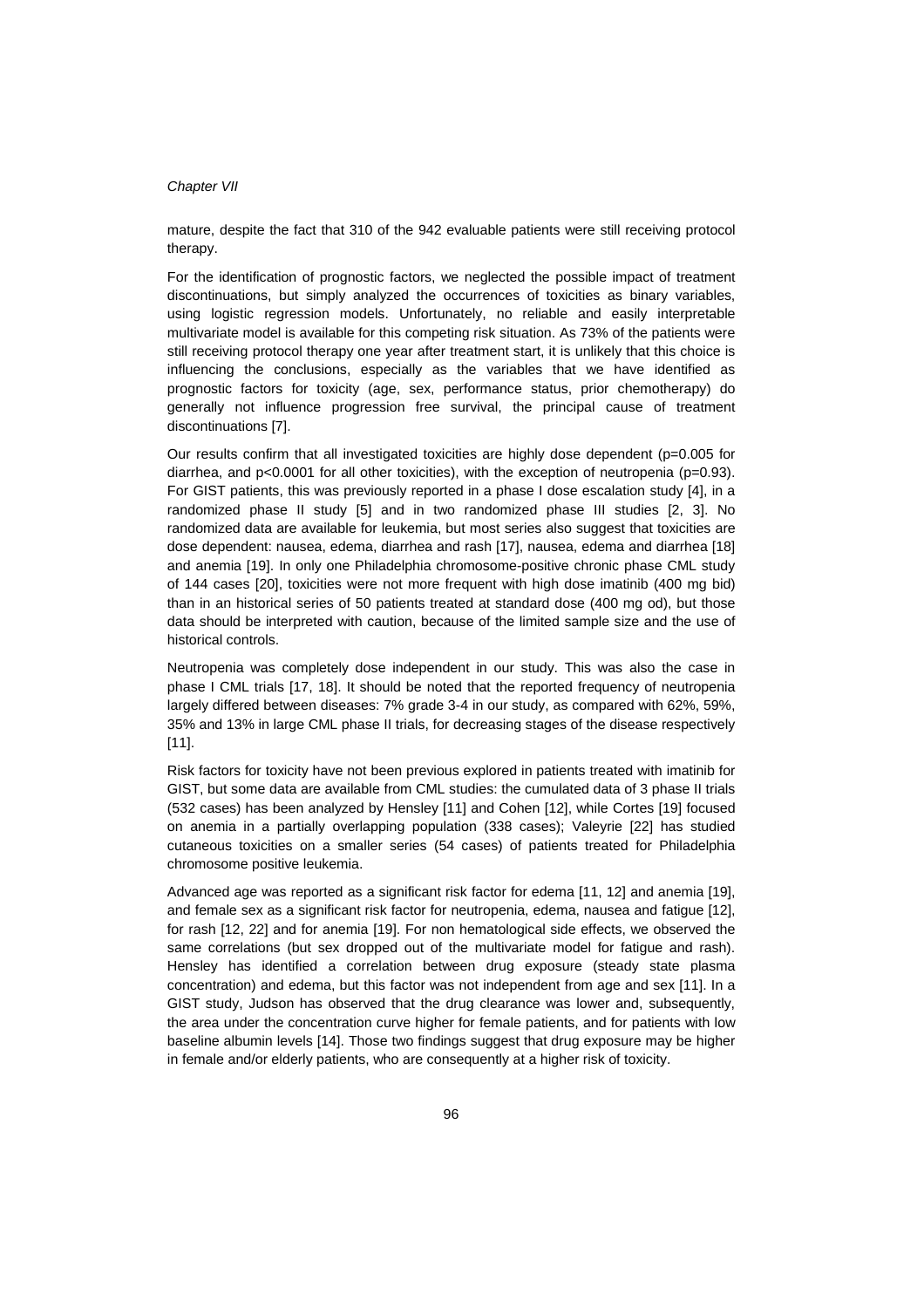For anemia and neutropenia, we did not find any correlation with age and sex, but only with low baseline hemoglobin and neutrophils levels. AUC has also been reported to be higher in patients with baseline low hemoglobin level [14] and high granulocytes counts [15], so the prognostic value of baseline hemoglobin for neutropenia may be explained by a higher drug exposure and a possible role of hemoglobin in drug transport and delivery [23, 24].

The increased risk of fatigue and nausea in patients with a poor performance status, the increased risk of fatigue for patients who have received prior chemotherapy and the increased risk of diarrhea in patients with tumors of identified gastro-intestinal origin has not been previously reported, but the last two factors could obviously not be explored in leukemia patients.

More surprising is the decreased risk of skin rash for patients with large lesions, and for patients with prior chemotherapy; the last factor dropped out of the multivariate model because it was associated with age (patients above 60 years old were less frequently pretreated). As progression tends to occur earlier in patients with large lesions [7], we investigated whether the decreased risk of rash could be due to a limited duration of the drug exposure: this hypothesis had to be rejected, as tumor size remained a significant risk factor when treatment duration was entered in the model, or when patients with short treatment duration (<6 or <12 months) were excluded from the dataset. In the CML studies a higher risk of toxicity was reported for patients with advanced disease, but the dose of imatinib may have been an important confounding factor [10, 11]. So far, we are unable to explain this correlation.

We are proposing to estimate the probability of experiencing toxicities for individual patients on the basis of the final logistic models issued from this analysis. The coefficients of all models are included in table 3, and we are also proposing an interactive risk calculator (using the same coefficients), programmed in Excel. This simple tool can be used in clinical practice to customize treatment for individual patients.

Those models have been estimated on the basis of the largest available series of GIST patients treated with imatinib. They has been validated on the basis of a small series of 91 sarcoma patients treated at doses ranging from 400 mg to 1000 mg. Results of those validation tests are generally good (except for the underestimation of edema and nausea in the low risk groups), considering the limited sample size of the validation set. In our validation data set, the occurrence of edema was not correlated with sex, which can explain the discrepancy with our edema model. We expect to be able to further validate our models when data from larger series of patients become available.

In conclusion, this study has identified factors that can potentially increase the risk of encountering toxicities in patients with advanced or metastatic GIST treated with imatininb. Based on those results, we propose a simple tool to calculate the risk of the principal toxic events for individual patients.

### **References**

1. Joensuu H, Fletcher C, Dimitrijevic S, Silberman S, Roberts P, Demetri G. Management of malignant gastrointestinal stromal tumours. Lancet Oncol 3:655-64, 2002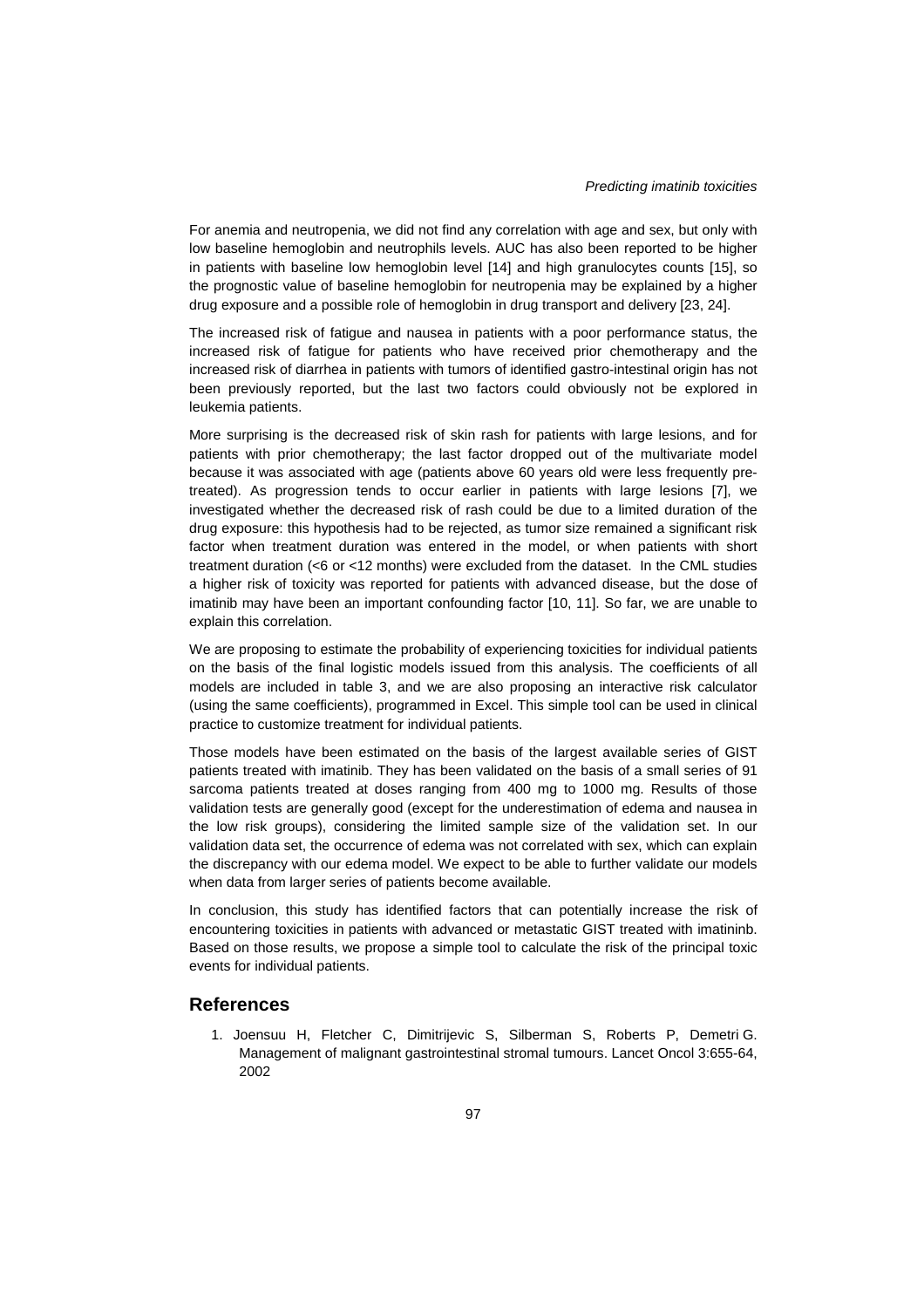- 2. Verweij J, Casali PG, Zalcberg J, Le Cesne A, Reichard P, Blay J-Y, Issels R, van Oosterom A, Hogendoorn PCH, Van Glabbeke M, Bertulli R, Judson I for the EORTC Soft Tissue and Bone Sarcoma Group, the Italian Sarcoma Group and the Australasian Gastrointestinal Trials Group. Progression-free survival in gastrointestinal stromal tumours with high-dose imatininb: randomized trial. Lancet 364:1127-34, 2004.
- 3. Rankin C, Von Mehren M, Blanke C, Benjamin R, Fletcher CDM, Bramwell V, Crowley J, Borden E, Demetri GD: Dose effect of imatinib in patients with metastatic GIST - Phase III sarcoma group study S0033. J Clin Oncol, 22(14S):9005, 2004 (abstr).
- 4. van Oosterom AT, Judson I, Verweij J, Stroobants S, Donato di Paola E, Dimitrijevic S, Martens M, Webb A, Sciot R, Van Glabbeke M, Silberman S, Nielsen OS; European Organisation for Research and Treatment of Cancer Soft Tissue and Bone Sarcoma Group. Safety and efficacy of imatinib (STI571) in metastatic gastrointestinal stromal tumours: a phase I study. Lancet 358:1421-3, 2001
- 5. Demetri GD, von Mehren M, Blanke CD, Van den Abbeele AD, Eisenberg B, Roberts PJ, Heinrich MC, Tuveson DA, Singer S, Janicek M, Fletcher JA, Silverman SG, Silberman SL, Capdeville R, Kiese B, Peng B, Dimitrijevic S, Druker BJ, Corless C, Fletcher CD, Joensuu H.: Efficacy and safety of imatinib mesylate in advanced gastrointestinal stromal tumors. N Engl J Med 347:472-80, 2002.
- 6. Verweij J, van Oosterom A, Blay JY, Judson I, Rodenhuis S, van der Graaf W, Radford J, Le Cesne A, Hogendoorn PC, di Paola ED, Brown M, Nielsen OS.: Imatinib mesylate (STI-571 Glivec, Gleevec) is an active agent for gastrointestinal stromal tumours, but does not yield responses in other soft-tissue sarcomas that are unselected for a molecular target. Results from an EORTC Soft Tissue and Bone Sarcoma Group phase II study. Eur J Cancer 39:2006-11, 2003.
- 7. Van Glabbeke M, Verweij J, Casali PG, Le Cesne A, Hohenberger P, Ray-Coquard I, Schlemmer M, van Oosterom AT, Goldstein D, Sciot R, Hogendoorn PC, Brown M, Bertulli R, Judson IR.Initial and late resistance to imatinib in advanced gastrointestinal stromal tumors are predicted by different prognostic factors: a European Organisation for Research and Treatment of Cancer-Italian Sarcoma Group-Australasian Gastrointestinal Trials Group study. J Clin Oncol., 23(24):5795- 804, 2005.
- 8. Debiec-Rychter M, Sciot R, Le Cesne A, Schlemmer M, Hohenberger P, van Oosterom AT, Blay JY, Leyvraz S , Stul M, Casali PG, Zalcberg J, Verweij J, Van Glabbeke M, Hagemeijer A, Judson I. KIT mutations and dose selection for imatinib in patients with advanced gastrointestinal stromal tumors: results of mutation analysis in 377 patients entered into a randomized study. Eur J Cancer, in press.
- 9. Dileo P, Rankin CJ, Benjamin RS, von Mehren M, Blanke C, Bramwell V, Maki R, Fletcher C, Borden EC, Demetri GD. Incidence and reasons for dose modification of standard-dose vs. high-dose Imatinib Mesylate (IM) in the Phase III Intergroup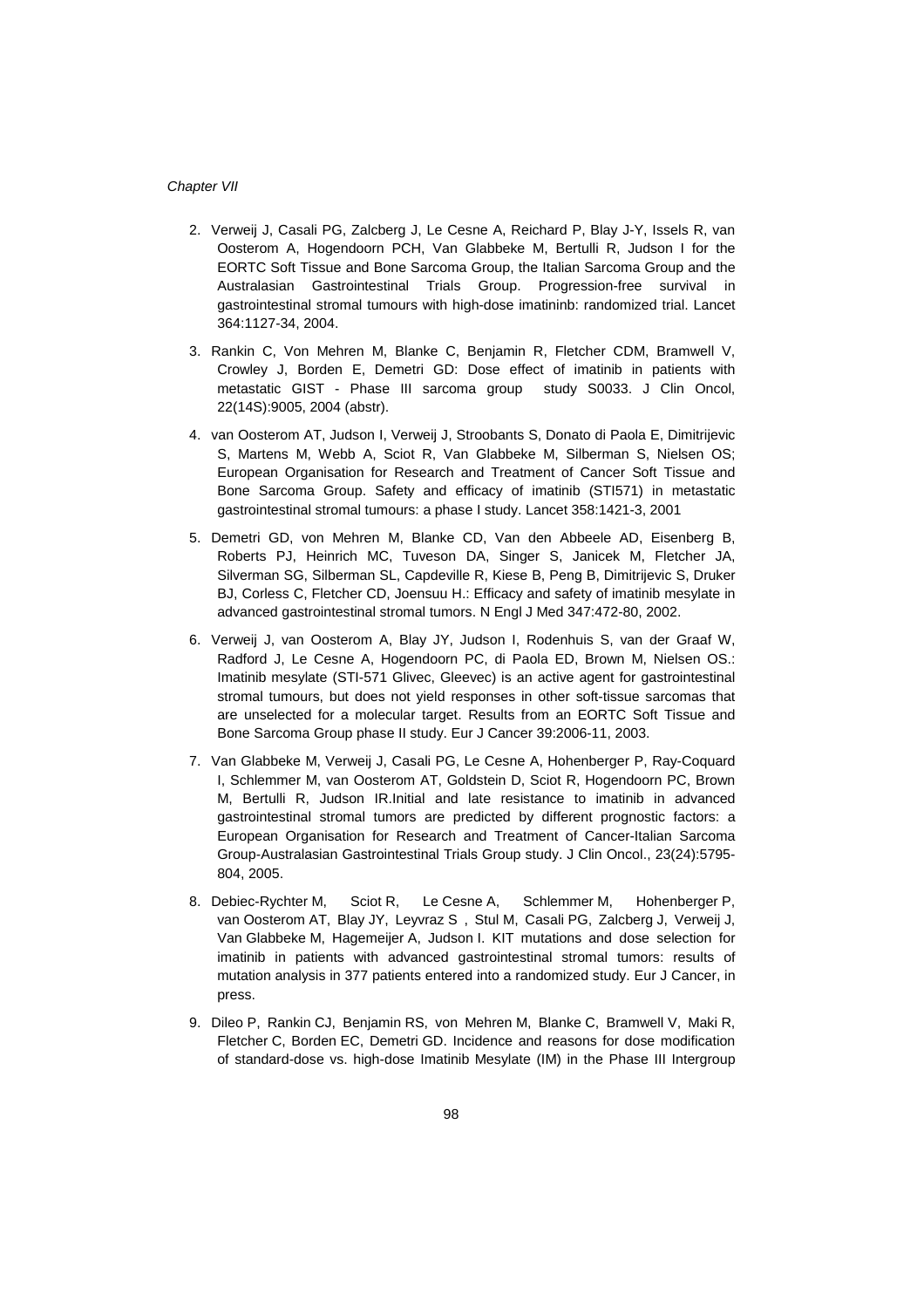Study S0033 of patients (pts) with unresectable or metastatic Gastrointestinal Stromal Tumor (GIST) – Abs 9032

- 10. Savage D, Antman K. Imatininb mesylate: A new oral targeted therapy. N Engl J Med 346 (9):683-693, 2002.
- 11. Hensley ML, Ford JM. Imatinib treatment: specific issues related to safety, fertility, and pregnancy. Semin Hematol. 40 (2 Suppl 2):21-5, 2003.
- 12. Cohen M, Johnson J, Pazdur R. U.S. Food and Drug Administration drug approval summary: conversion of imatinib mesylate (STI571, Gleevec) tablets from accelerated approval to full approval. Clinical Cancer Research 11: 12-19, 2005.
- 13. Blay J-Y, Berthaud P, Perol D, Ray-Coquard I, Bui B, Duffaud F, Braud A-C, Rios M, Ducimetiere F, Le Cesne A. Continuous vs intermittent imatinib treatment in advanced GIST after one year: A prospective randomized phase III trial of the French Sarcoma Group. J Clin Oncol, 22(14S):9006, 2004 (abstr).
- 14. Judson I, Donato di Paola E, Verweij J, van Glabbeke M, Ma P, Peng B, Dimitrijevic S, van Oosterom A. Population pharmacokinetic (PK) analysis and PKpharmacodynamic (PD) correlations in Phase I / II trial of imatinib in gastrointestinal stromal tumours (GIST) conducted by the European Organisation for Research and Treatment of Cancer Soft Tissue and Bone Sarcoma Group. Proc Am Soc Clin Oncol 22:818, 2003 (abstr).
- 15. Judson I, Ma P, Peng B, Verweij J, Racine A, Donato di Paola E, van Glabbeke M, Dimitrijevic S, Scurr M, Dumez H, van Oosterom A. Imatinib pharmacokinetics in patients with gastrointestinal stromal tumour, a retrospective population pharmacokinetic study over time: EORTC Soft Tissue and Bone Sarcoma Group. Cancer Chemother Pharmacol 55(4):379-86, 2005.
- 16. Zalcberg JR, Verweij J, Casali PG, Le Cesne A, Reichardt P, Blay JY, Schlemmer M, Van Glabbeke M, Brown M, Judson IR; EORTC Soft Tissue and Bone Sarcoma Group, the Italian Sarcoma Group; Australasian Gastrointestinal Trials Group.. Outcome of patients with advanced gastro-intestinal stromal tumours crossing over to a daily imatinib dose of 800 mg after progression on 400 mg. Eur J Cancer 41(12):1751-7, 2005
- 17. Druker BJ, Talpaz M, Resta DJ, Peng B, Buchdunger E, Ford JM, Lydon NB, Kantarjian H, Capdeville R, Ohno-Jones S, Sawyers CL. Efficacy and safety of a specific inhibitor of the BCR-ABL tyrosine kinase in chronic myeloid leukemia. N Engl J Med. 344(14):1031-7, 2001
- 18. Druker BJ, Sawyers CL, Kantarjian H, Resta DJ, Reese SF, Ford JM, Capdeville R, Talpaz M. Activity of a specific inhibitor of the BCR-ABL tyrosine kinase in the blast crisis of chronic myeloid leukemia and acute lymphoblastic leukemia with the Philadelphia chromosome. N Engl J Med. 344(14):1038-42, 2001. Erratum in: N Engl J Med 345(3):232, 2001.
- 19. Cortes J, O'Brien S, Quintas A, Giles F, Shan J, Rios MB, Talpaz M, Kantarjian H Erythropoietin is effective in improving the anemia induced by imatinib mesylate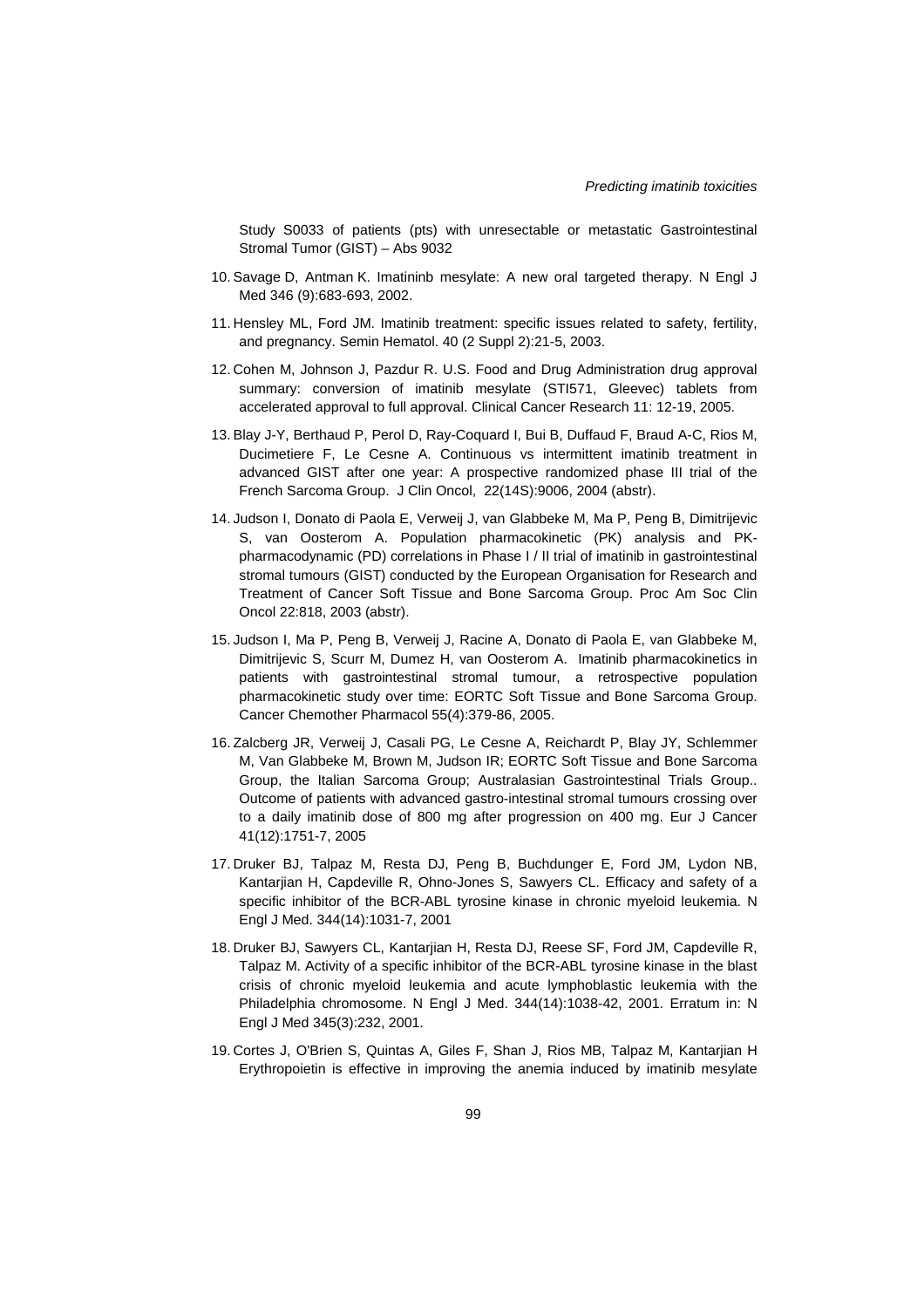therapy in patients with chronic myeloid leukemia in chronic phase. Cancer 100(11):2396-402, 2004

- 20. Kantarjian H, Talpaz M, O'Brien S, Garcia-Manero G, Verstovsek S, Giles F, Rios MB, Shan J, Letvak L, Thomas D, Faderl S, Ferrajoli A, Cortes J.. High-dose imatinib mesylate therapy in newly diagnosed Philadelphia chromosome-positive chronic phase chronic myeloid leukemia. Blood 103(8):2873-8, 2004.
- 21. Sneed TB, Kantarjian HM, Talpaz M, O'Brien S, Rios MB, Bekele BN, Zhou X, Resta D, Wierda W, Faderl S, Giles F, Cortes JE. The significance of myelosuppression during therapy with imatinib mesylate in patients with chronic myelogenous leukemia in chronic phase. Cancer 100(1):116-21, 2004.
- 22. Valeyrie L, Bastuji-Garin S, Revuz J, Bachot N, Wechsler J, Berthaud P, Tulliez M, Giraudier S. Adverse cutaneous reactions to imatinib (STI571) in Philadelphia chromosome-positive leukemias: a prospective study of 54 patients. J Am Acad Dermatol. 48(2):201-6, 2003.
- 23. Guetens G, De Boeck G, Highley M, Dumez H, Van Oosterom AT, de Bruijn EA. Quantification of the anticancer agent STI-571 in erythrocytes and plasma by measurement of sediment technology and liquid chromatography-tandem mass spectrometry. J Chromatogr A 1020:27-34, 2003.
- 24. Dumez H, Reinhart WH, Guetens G, de Bruijn EA. Human red blood cells: rheological aspects, uptake, and release of cytotoxic drugs. Crit Rev Clin Lab Sci 41(2):159-88, 2004.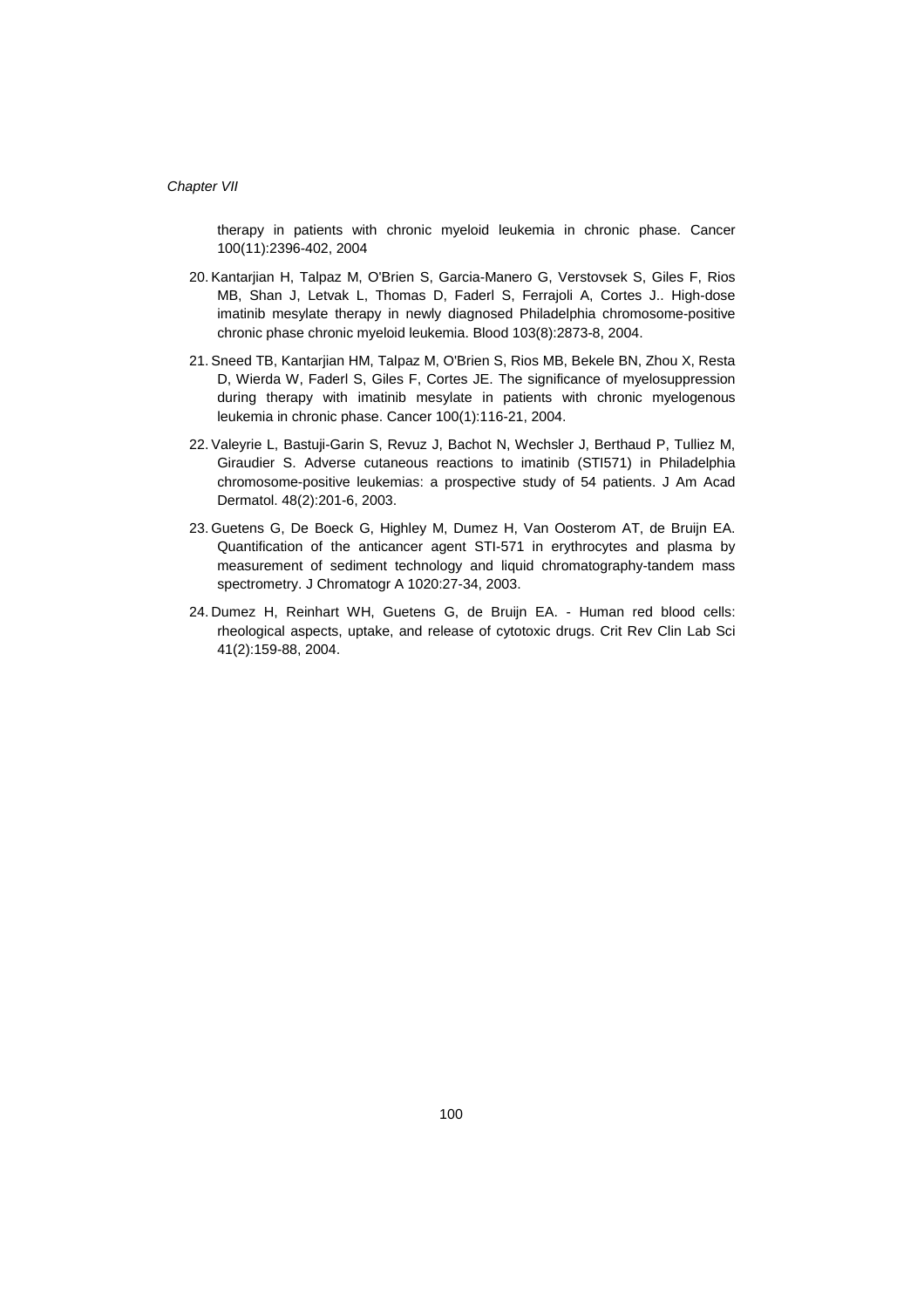**Summary and conclusions**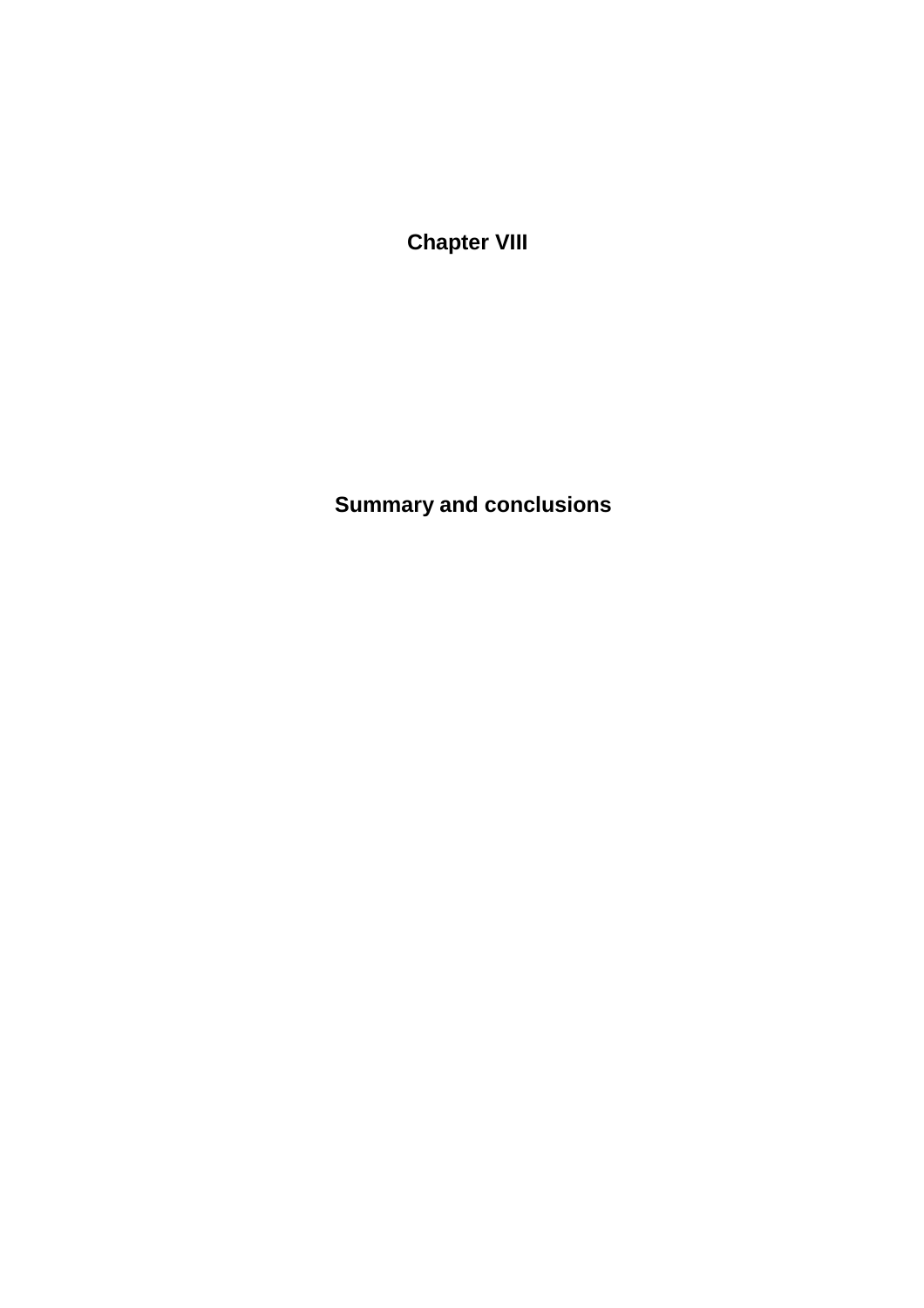A general description of soft tissue sarcomas and their treatments is given in Chapter 1. The chapter also provides an introduction to the work on prognostic factors that is described in this thesis.

**In chapter 2**, we have identified the characteristics of the patients (and of their disease) influencing the survival expectation and the probability to respond to first line chemotherapy for advanced disease. Not surprisingly, advanced age is an adverse prognostic factor of survival and response to therapy. Poor performance adversely affects survival but not the probability of response to first line therapy. The number and size of the lesions does not affect response and neither survival, at the time of diagnosis of advanced disease. The survival prognosis is more favorable if the sarcoma was diagnosed at least 2 years before chemotherapy was needed. Patients who were initially diagnosed with low grade disease have a longer survival expectation, despite the fact that they respond less frequently to chemotherapy; and they are probably not appropriate candidates to test the activity of new drugs, especially if response is used as principal end-point.

The presence of liver metastases shortens the survival expectation, and decreases the probability of response. This suggested that either liver metastases are less chemosensitive, or that they represent an even more advanced stage of the disease, but alternatively, we could initially also not exclude that most of the patients with liver metastases could have had GIST, a histological sub-type known not to respond to chemotherapy. In an updated analysis, we excluded possible GIST patients and still observed a disadvantage in survival and response in patients with liver metastases. We concluded that the adverse prognostic effect of liver metastases in the series is not fully explained by the presence of GIST.

For randomized trials allowing entrance of patients with the various tumor types, the prognostic factors identified in this work should be used to stratify the treatment allocation (correcting the randomization process to ensure that those factors are evenly distributed between the two randomized arms).

The probability of response and the survival expectation is not the same for the different histological subtypes, but baseline characteristics (age, tumor grade and liver metastases) also differ between those groups. Knowing the exact subtype does generally not improve the estimation of the response probability and survival expectation if the other factors are already taken into account, except for liposarcoma for which the probability for response is higher. However, the estimation of response and survival for the different subtypes provides useful references for future histology specific trials.

**In chapter 3**, we have observed that 8% of the patients treated with a first chemotherapy for advanced disease are still alive after 5 years, which contrasts with the median survival of approximately one year in this population.

Those long term survivors more frequently are women, patients with a good initial physical performance, with a low grade tumor, and/or patients who had a complete response to treatment (complete disappearance of all lesions and of all cancer symptoms). A few deaths were still observed after 5 years, mostly in patients who had not responded to initial chemotherapy.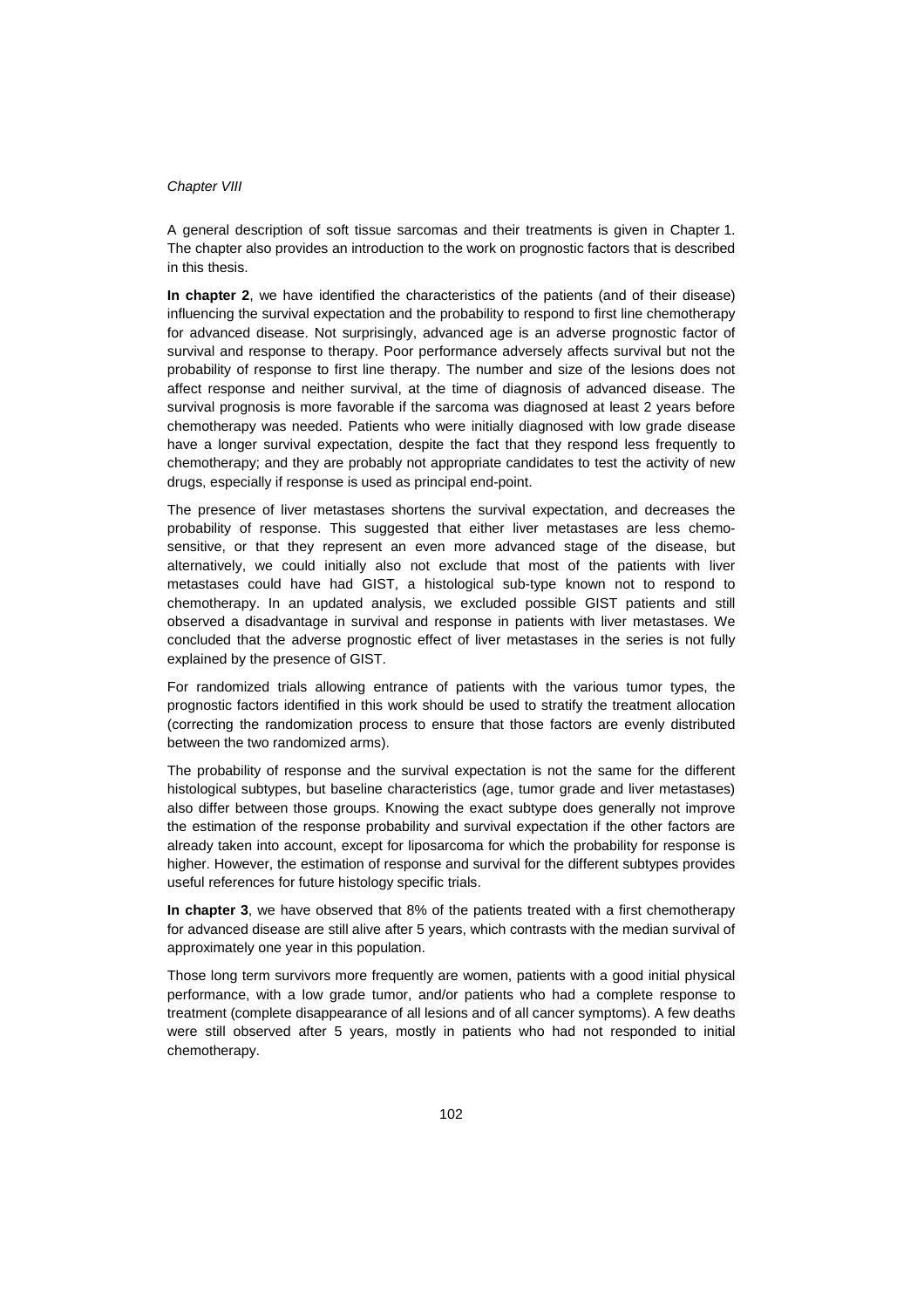We concluded that a small proportion of patients with advanced soft tissue sarcoma can be cured with chemotherapy, in contract with the general opinion that systemic chemotherapy for advanced disease can only be palliative.

**In chapter 4**, we have investigated the possibility to use of the new "Response Evaluation Criteria for Solid Tumors" (RECIST) for soft tissue sarcoma. We retrospectively evaluated the results of the STBSG phase II study on the drug "ET-743" (now known as trabectedin) using RECIST instead of the WHO criteria used for the primary evaluation of the study results (in accordance with the protocol). This study was specifically designed to validate the new criteria, and objective measurements of all target lesions were reported on the data forms for the two methods.

There were only minor differences between the two evaluations, and the conclusions of the study would not have been modified by the use of RECIST. This validates the use of RECIST in soft tissue sarcoma, and the STBSG subsequently adopted the new criteria for phase II studies on cytotoxic drugs.

**In chapter 5**, we are proposing to use the progression free status of the patient at a fixed time point as primary end-point for phase II trials in soft tissue sarcoma. We have estimated the proportion of patients with stable disease (no measured increase in the size of the lesions) 3 and 6 months after start of chemotherapies in various groups of patients.

After failure of a first line chemotherapy regimen, 39% of the patients treated with agents known to induce responses (ifosfamide and dacarbazine) had a stable disease at 3 months, while this figure was only 21% for patients treated with investigational agents that ultimately failed to induce responses. We concluded that progression free rate at 3 months is an appropriate criterium to evaluate the activity of a new drug used as second or third line therapy. The estimation of the progression free rates was precise enough to be used as reference values for the design of phase II trials.

For patients treated with a first line chemotherapy regimen, the size of the database was sufficient to provide specific reference values for the principal histological subtypes (for active combinations only). Those references values have become extremely useful for the evaluation of targeted therapies, which are not expected to be cytotoxic.

**In chapter 6**, we investigated prognostic factors of resistance to imatinib mesylate in patients with advanced GIST. We have analyzed the data of the phase III study comparing the outcome of two daily doses of imatinib. The impressive activity of this drug in this disease is translated by an interruption of the tumor growth in most patients. However, a small proportion of the patients appear to be completely insensitive to the drug (early resistant), and progress rapidly. Patients with initial disease stabilization may relapse later; it is believed that tumor regrowth (late resistance) is induced by a different biological mechanism than the initial disease.

The proportion of "progression free" patients drops rapidly during the first 3 months, and more slowly thereafter. Based on this observation, we have considered progression within 3 months of start of therapy as "early resistance" and progression after 3 months as "late resistance". We have independently analyzed prognostic factors for early and late resistance.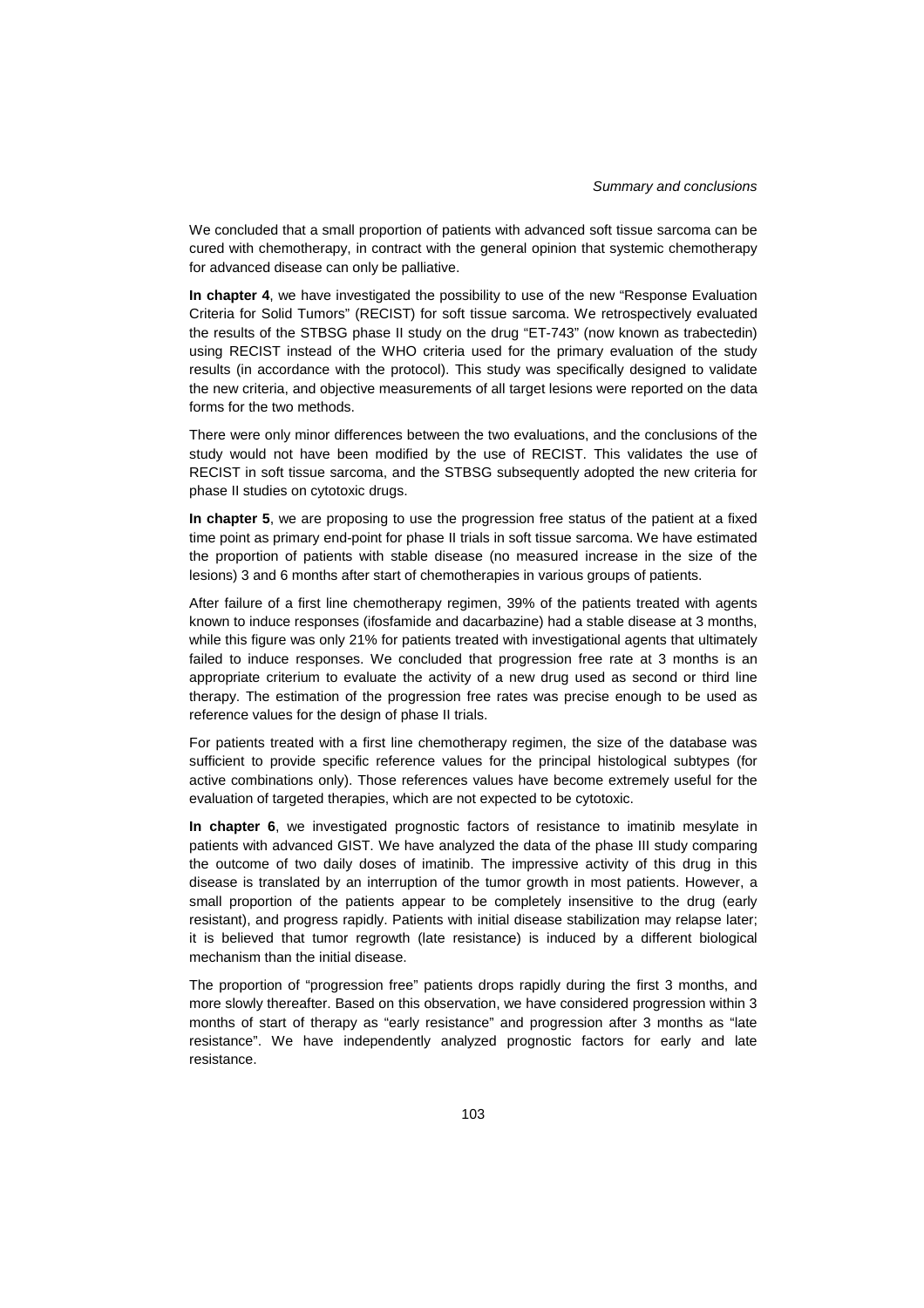Early resistant patients were those with an initial low hemoglobin and high granulocyte count. Prognostic factors for late resistance were high initial granulocyte count, large lesions and original localization of the disease outside of the stomach. We suggested that hemoglobin level could have an impact on the transport of the drug from the blood to the tumor, that the biological mechanism of tumor growth could vary between tumors of different anatomical origin, and that large tumors could more frequently induce secondary mutations that would lead to tumor regrowth.

Early resistance was independent of the daily dose, but late resistance was dose dependent, particularly in some of the prognostic subgroups. A subsequent analysis of the genetic mutations in the original tumor blocks showed large correlations between the types of mutations and the original localization of the disease.

**In chapter 7**, based on the data of the same study, we have identified patient's characteristics that influenced the occurrence of the principal toxicities. Women and patients with advanced age or poor performance status have generally a higher chance to experience edema, skin rash, fatigue, nausea and/or diarrhea during treatment with imatinib mesylate, but those factors do not influence the probability of all toxicities with the same magnitude. Additionally, diarrhea is more frequent in patients with a tumor originally located in the gastro-intestinal tract, skin rash in patients with small lesions, and fatigue in patients who have received prior chemotherapy. All toxicities are highly dose dependant (except neutropenia), but, again, the impact of the dose is not of the same magnitude for all toxicities.

We have subsequently generated multivariate models to estimates the probability of the different toxicities for individual patients. Those complex models have been integrated into an Excell program that can be used in clinical practice.

Those models have been validated with the data of the prior phase I / II study of imatinib mesylate conducted by the STBSG.

## **Future perspectives**

Based on the exploration of the databases accumulated by the EORTC STBSG, the studies described in this thesis will contribute to:

Better prediction of the outcome of available treatments for advanced soft tissue sarcoma and GIST, on the basis of patients and disease characteristics at treatment start:

- Response probability and survival expectation for patients receiving doxorubicin based combinations as fist line therapy for advanced disease
- Progression free rate for patients treated with active and inactive drugs after failure to first line therapy, and for individual histological subtypes in first line therapy
- Early and late resistance to imatinib mesylate for patients with advanced GIST
- Occurrence of the principal toxicities of imatinib mesylate for patients with advanced GIST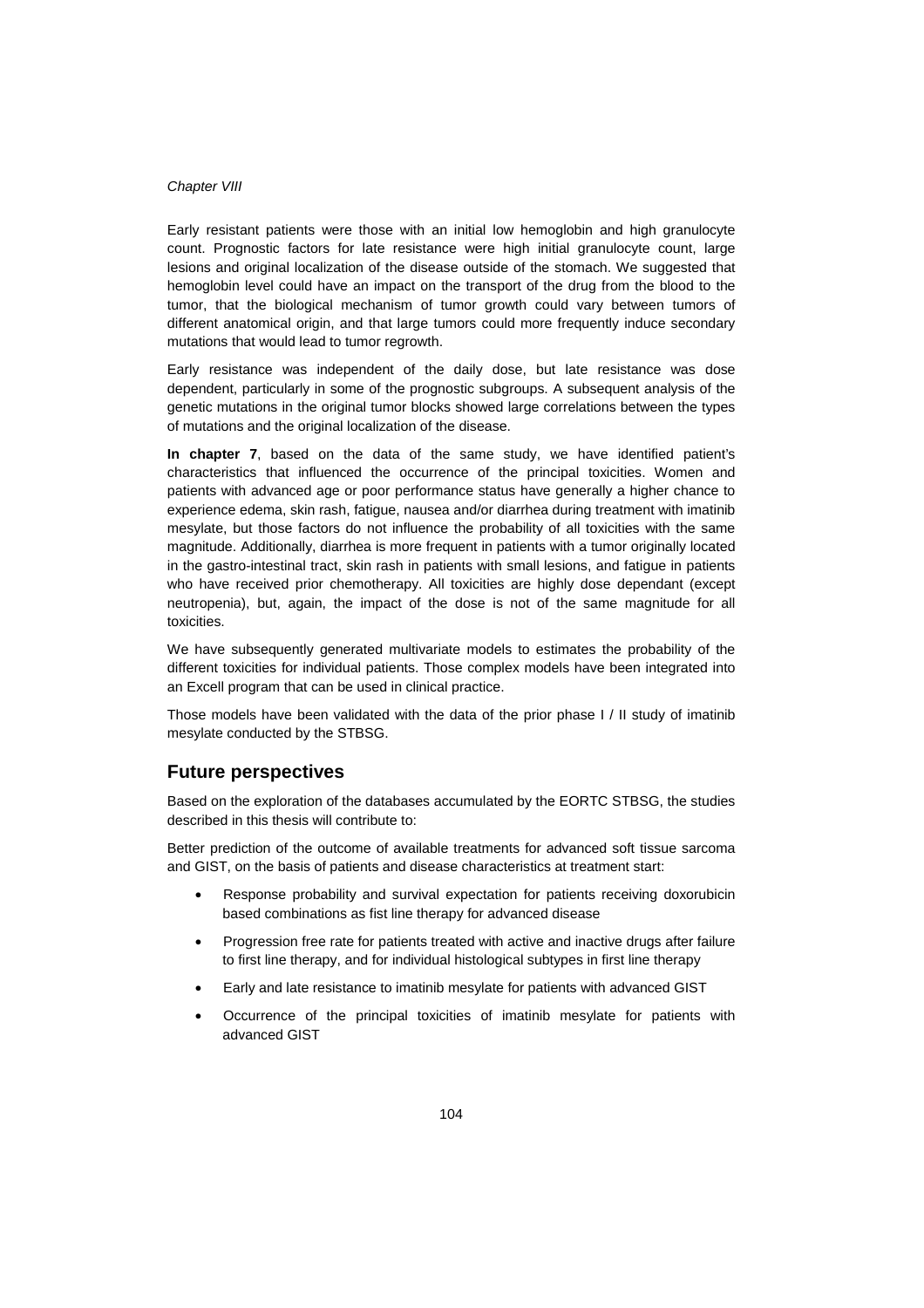Generation or confirmation of hypotheses that will contribute to the understanding of those diseases:

- Liver metastases from soft tissue sarcoma are either relatively insensitive to chemotherapy, or characterize an even more advanced stage of disease that is beyond chemo-sensitivity
- Systemic chemotherapy is curative for a small proportion of patients with advanced soft tissue sarcoma
- Hemoglobin may play a significant role in the transport of imatinib mesylate from the blood to the tumor
- The biological mechanisms of tumor growth in GIST are not evenly distributed between tumors of different anatomical origin
- Large GIST lesions could more frequently induce secondary mutations

Optimization of the design of future clinical trials to appropriately explore new potential systematic treatments:

- Trials comparing first line chemotherapy regimen should be stratified by age group, histological grade of disease and presence of liver metastases
- Patients with low grade tumors should not be included in trials using response to therapy as the primary end-point
- RECIST provide an appropriate primary end-point for testing cytotoxic drugs in soft tissue sarcoma
- Progression free rate at 3 months is an appropriate end-point for testing cytostatic drugs and targeted therapies in soft tissue sarcoma; appropriate reference values are available for this end-point
- Reference values are also provided to conduct histology specific phase II trials in first line therapy with targeted therapies. The favorable toxicity profile of these agents and the limited activity of chemotherapy can justify such trials.

In the first part of this thesis, we have focused on patients treated with doxorubicin containing combinations as first line therapy for advanced soft tissue sacoma. Ifosfamide is the second active drug in this disease, and a large number of patients treated with this drug are now documented in our database. We will investigate whether the prognostic factors for response and survival are the same in this population, which may help to select the most appropriate first line therapy for future patients.

RECIST is certainly not an appropriate end-point for the screening of new targeted therapies in GIST. Progression free rate at 3 months may be an appropriate alternative, but we will explore the actual measurements of the disease and investigate whether they can provide more reliable and specific criteria to document early resistance.

It has been demonstrated that resistance of GIST to imatinb could be overcome by increasing the daily dose; prognostic factors of first objective progression may ultimately not affect overall survival. When a sufficient follow-up will be available, we will identify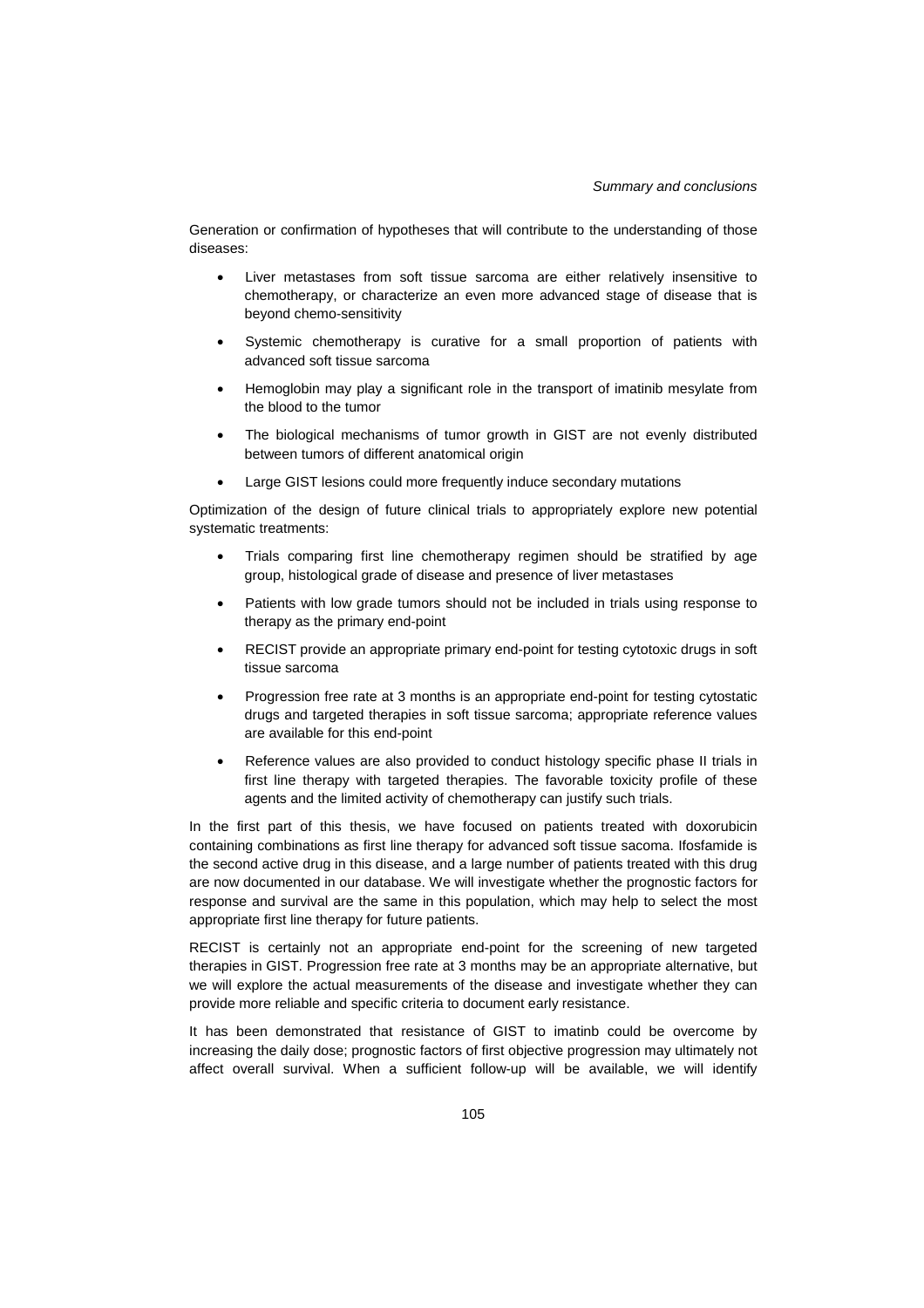prognostic factors of survival and compare them to the prognostic factors of early and late progression.

Prognostic factors of early and late resistance in GIST have not yet been validated and prognostic factors of toxicity have been validated in a very small dataset. A second study of imatinib in GIST was conducted in US and Canada, using a nearly identical clinical trial protocol. After publication of the results of this second study, we are expecting to be able to use its data to confirm our models.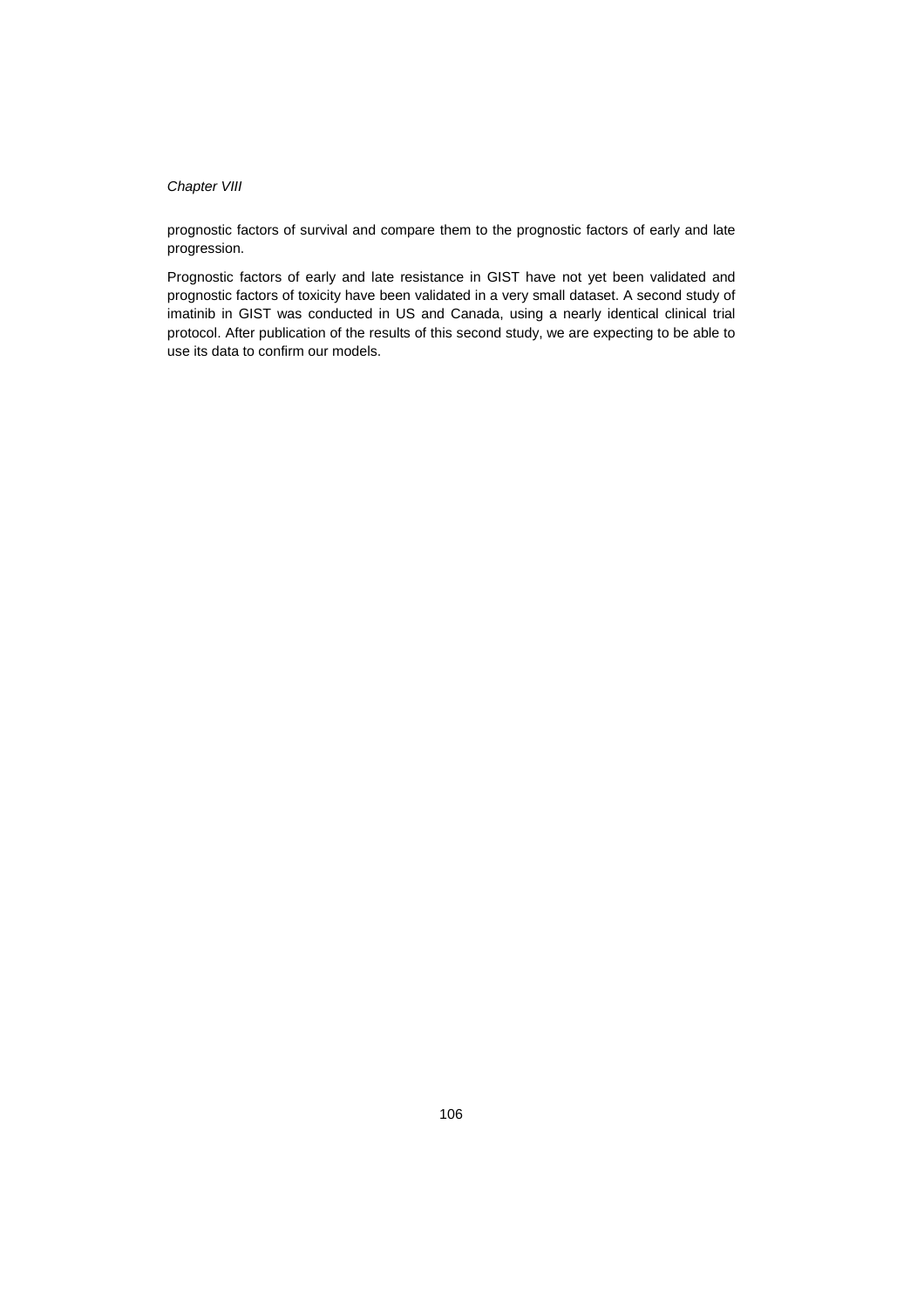**Samenvatting en conclusies**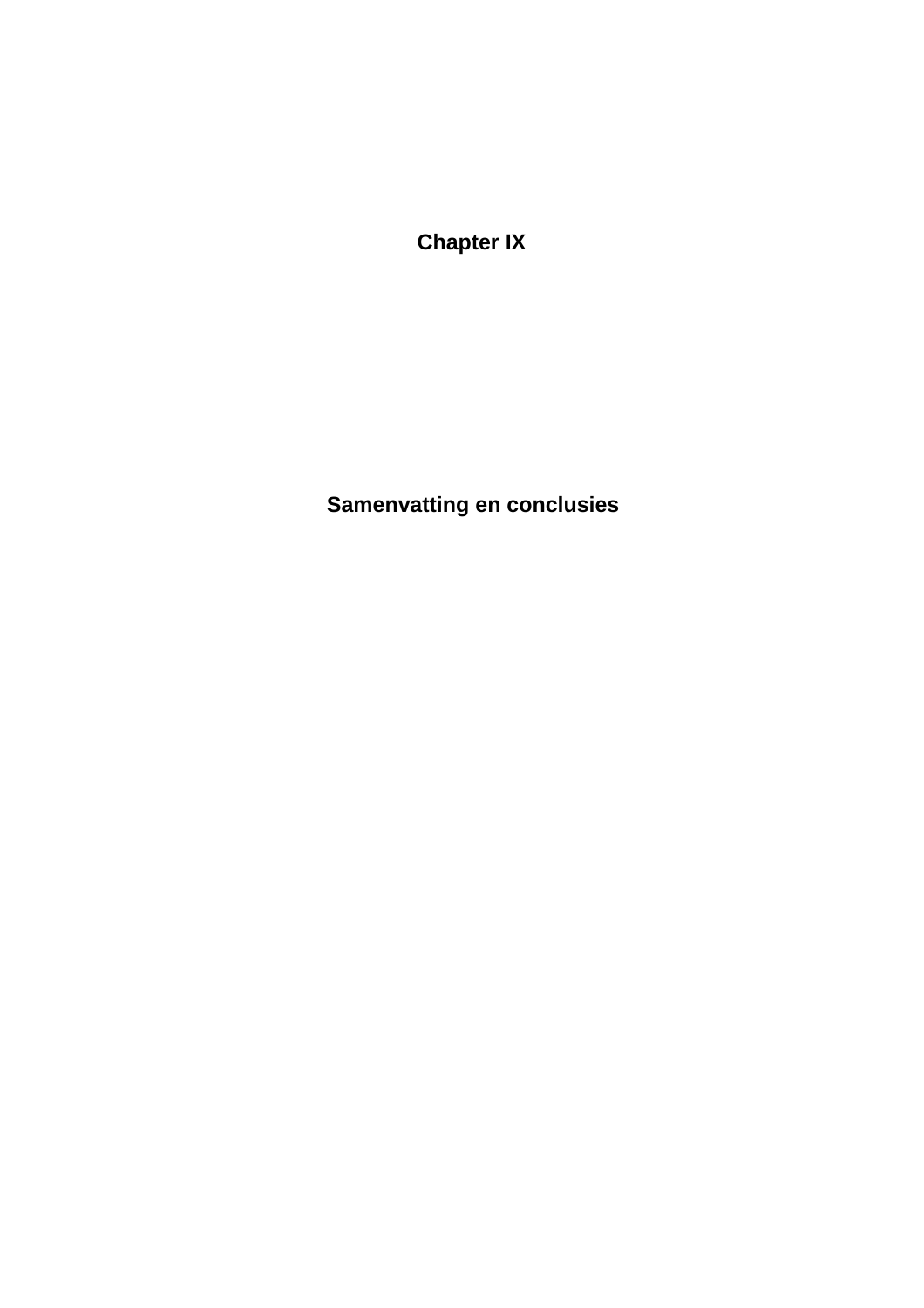Een algemene beschrijving van weke delen sarcomen en hun behandelingen word gegeven in **Hoofdstuk 1**. Dit hoofdstuk geeft ook een inleiding tot het werk over prognostische factoren dat in dit proefschrift beschreven is.

**In Hoofdstuk 2** hebben we de kenmerken van patiënten (en hun ziekte) geïdentificeerd die de overlevingkans en de kans op respons op eerste lijns behandeling voor vergevorderde ziekte (niet meer volledig chirurgisch te verwijderen of uitgezaaid) beïnvloeden. Zoals verwacht, is gevorderde leeftijd een ongunstige prognostische factor voor overleving en voor respons op behandeling. Slechte klinische conditie heeft een ongunstige invloed op overleving maar niet op de kans op respons op eerste lijns behandeling. Het aantal en de grootte van de kwaadaardige lesies heeft geen invloed op respons of overleving. De overlevingskans is beter als het sarcoom meer dan twee jaar voorafgaand aan de chemotherapie gediagnosticeerd wordt. Patiënten met een tumor van lage maligniteidsgraad hebben een langere overlevingskans, hoewel ze minder vaak goed op chemotherapie reageren; ze zijn misschien geen goede kandidaten om de activiteit van nieuwe geneesmiddelen te testen, vooral als respons op behandeling gebruikt wordt als voornaamste eindpunt.

De aanwezigheid van levermetastasen vermindert de overlevingskans, en de kans op respons. Dit suggereert dat levermetastasen minder chemosensitief zijn, ofwel dat ze een kenmerk zijn van een vergevorderd stadium van de ziekte, maar we konden oorspronkelijk niet uitsluiten dat de patiënten met levermetastasen meestal gastrointestinale stroma tumoren (GIST) hadden, een bekend chemotherapieresistent histologisch subtype sarcoom. Daarom zijn in een latere analyse alle mogelijke GIST patiënten uitgesloten, en desondanks bleef er een slechtere overleving en respons bij patiënten met levermetastasen. Wij concluderen dat de tegenstrijdige prognostische invloed van levermetastasen in onze data niet volledig door de aanwezigheid van GIST verklaard wordt.

Voor gerandomiseerde klinische studies die insluiten van de verschillende histologische subtypen toestaan, zouden de prognostische factoren die we hebben geïdentificeerd in onze studie, gebruikt kunnen worden als stratificatiefactoren voor behandelingsallocatie (om zo het randomisatie proces te verbeteren en zeker te zijn dat deze factoren gelijk verdeeld zijn tussen de gerandomiseerde groepen).

De kans op respons en de overlevingsverwachting zijn niet identiek voor de verschillende histopathologische subtypen, maar de basis kenmerken leeftijd, tumorgraad en levermetastasen verschillen ook tussen deze groepen. Kennis van het preciese subtype verbetert gewoonlijk de inschatting van de overlevingskans en kans op respons overigens niet, als de andere prognostische factoren al bekend zijn, met uitgezondering van liposarcomen die een hogere responskans hebben. Maar de inschatting van responskans en overlevingkans voor verschillende histologische subgroepen verschaft een goede referentie voor toekomstige klinische onderzoeken bij gedefinieerde histologische subgroepen.

**In** het onderzoek beschreven in **Hoofdstuk 3** vonden wij dat 8% van de patiënten die behandeld werden met een eerste lijn chemotherapie voor vergevorderde ziekte na 5 jaar nog in leven waren, terwijl de gemiddelde overleving slechtsongeveer 1 jaar is in deze populatie.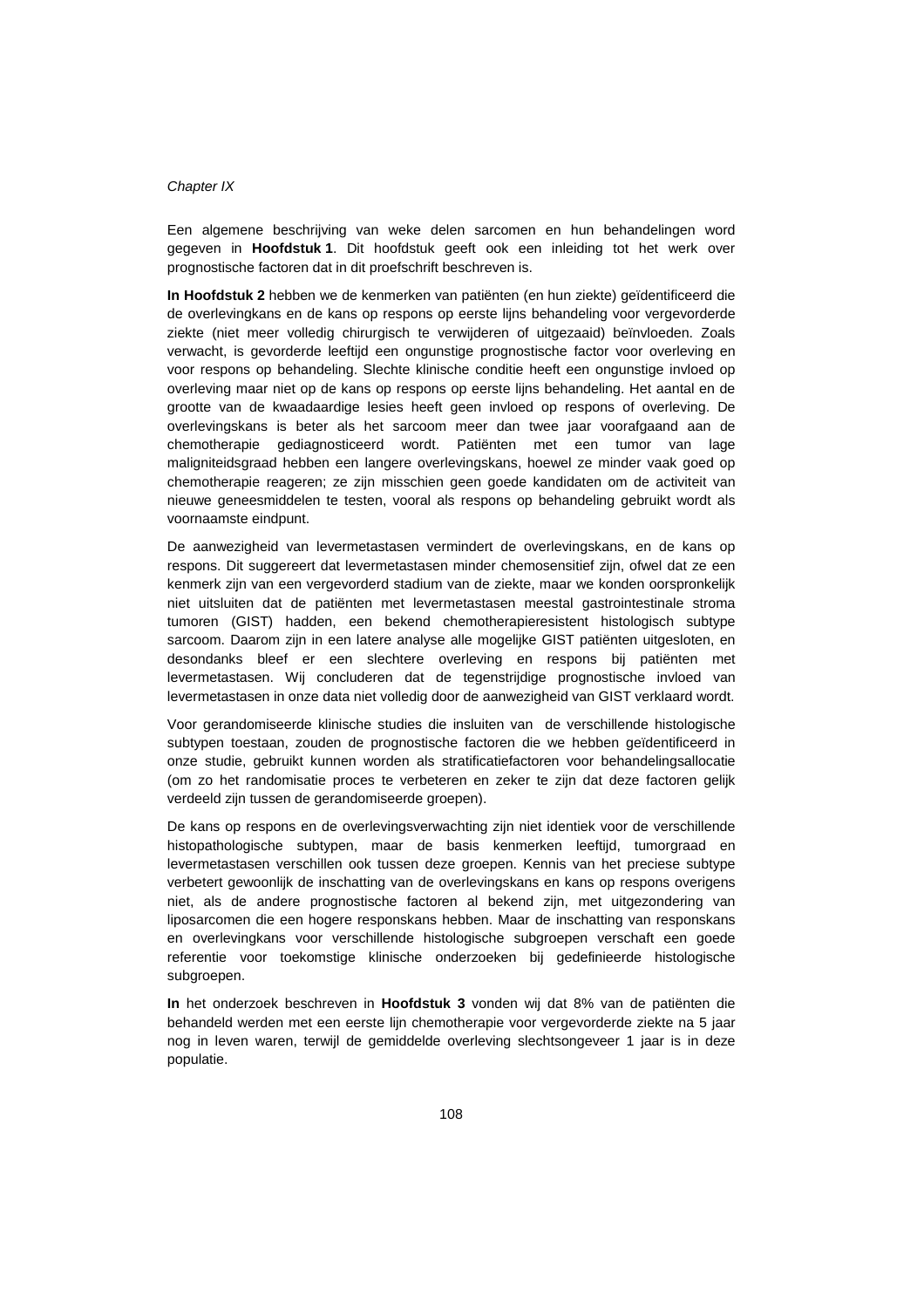Deze lange termijn overlevers zijn vaker vrouwen, patiënten met een goede initieele klinische conditie, een lage tumorgraad, en/of patiënten die een complete respons hadden op behandeling (verdwijnen van alle lesies en kanker symptomen). Sommige patienten overleden meer dan 5 jaar na de behandeling. Meestal betrof dit patiënten met een partieele respons of de initieele chemotherapie.

Daaruit hebben we kunnen afleiden dat een klein aantal van de patiënten met vergevorderde ziekte kan genezen worden met chemotherapie, in tegenstelling tot de algemeen gehandteerde veronderstelling dat systemische behandeling voor vergevorderde ziekte alleen palliatief zal zijn.

**In Hoofdstuk 4**, hebben we het mogelijk gebruik van de nieuwe "Response Evaluation Criteria for Solid Tumors" (RECIST) voor weke delen sarcomen onderzocht. We hebben daarvoor de STBSG fase II studie met het geneesmiddel "ET-743" (nu ook bekend als trabectedin) retrospectief geanalyseerd, en RECIST gebruikt in plaats van de WHO criteria die waren gebruikt voor de oorspronkelijke evaluatie. Deze studie was speciaal ontworpen om de nieuwe criteria te valideren, en objectieve metingen van alle doel lesies met beide methoden waren verzameld op de studie formulieren.

Er waren maar kleine verschillen tussen beide evaluaties, en de conclusies van het onderzoek zouden niet verschillend zijn als de RECIST methode gebruikt zou zijn. Daarmee kunnen we het gebruik van RECIST voor weke delen sarcomen valideren. De STBSG heeft dus de nieuwe criteria aanvaard voor toekomstige fase II studies met celdelingremmende geneesmiddelen (cytostatica).

**In Hoofdstuk 5** stellen we voor de progressievrije status op een bepaald tijdpunt als primair eindpunt te gebruiken in fase II studies bij weke delen sarcomen. We hebben percentage patiënten met stabiele ziekte (zonder toename van de omvang van de lesies) 3 en 6 maanden na het begin van chemotherapie geschat in verschillende patiëntengroepen.

Na het niet meer werken van de eerste lijn chemotherapie combinatie, had 39% van de patiënten die behandeld werden met een geneesmiddel dat bekend actief is bij weke delen sarcoom (ifosfamide en dacarbazine) een stabiele ziekte na 3 maanden, terwijl dit slechts 21% was voor patiënten die behandeld werden met nieuwe geneesmiddelen die achteraf geen activiteit bleken te hebben. Wij concluderen dat stabiele ziekte na 3 maanden een goed eindpunt is om de activiteit van tweede of derde lijn behandeling te evalueren. De schatting van het percentage progressievrije patiënten was nauwkeurig genoeg om gebruikt te worden als referentiewaarde voor het ontwerpen van fase II studies.

Voor patiënten behandeld met eerste lijn (aciteve) chemotherapie combinaties, was de steekproefgrootte van de databank voldoende om specifieke referentiewaarden te geven voor de meeste histologische subtypes. Deze referentiewaarden zijn nu heel nuttig voor de evaluatie van nieuwe, moleculair doelgerichte geneesmiddelen, die zijn niet celdodend (cytotoxic) zijn.

**In Hoofdstuk 6** hebben we prognostiche factoren onderzocht voor resistentie op imatinib mesylaat behandeling van patiënten met vergevorderde GIST. We hebben de data van een fase III studie bestudeerd, die het effect van twee verschillende doses imatinib vergeleek. De indrukwekkende werkzaamheid van dit geneesmiddel is leidt tot een onmiddellijke stopzetting van de tumorgroei bij de meeste patiënten. Maar een klein gedeelte van GIST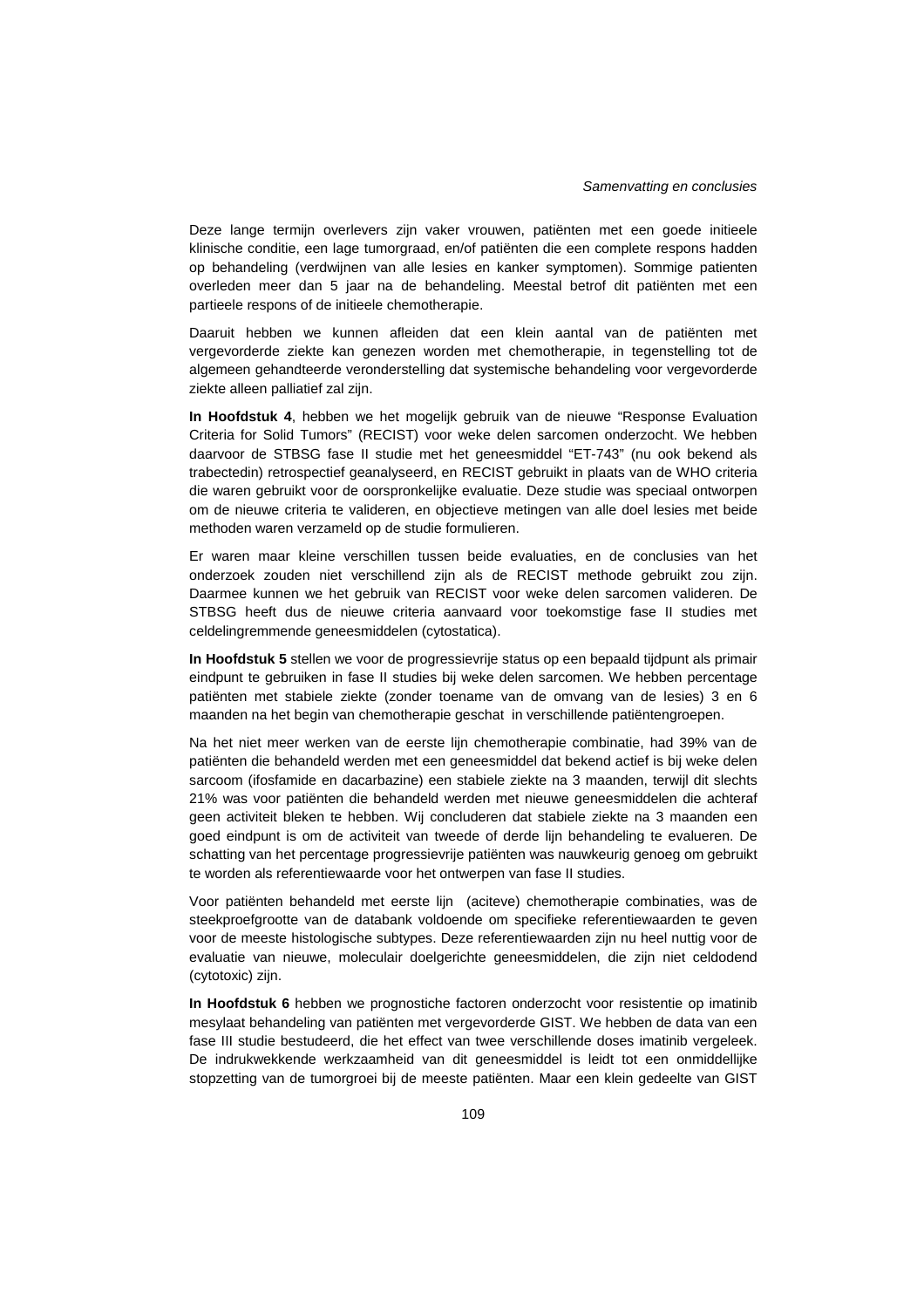patiënten schijnen totaal resistent te zijn tot dit geneesmiddel (vroeg-resistent) en tonen een snelle progressie. Patiënten met een aanvankelijk goede respons,kunnen later recidiveren; men denkt dat deze recidieven (late resistentie) veroorzaakt woren door een verschillend biologisch mechanisme dan vroege resistentie.

Het percentage van progressievrije patiënten vermindert snel gedurende de eerste 3 maanden, en daarna veel langzamer. Op grond van deze observatie hebben we ziekteprogressie gedurende de 3 eerste maanden als "vroege resistentie" geclassificeerd, en ziekteprogressie na de 3 eerste maanden als "late resistentie". We hebben prognostische factoren van vroege- en late resistentie onafhankelijk onderzocht.

Vroeg resistente patiënten hadden een aanvankelijk laag hemoglobine gehalte en een hoog granulocyten aantal. Prognostische factoren voor late resistentie waren hoog granulocyten aantal, grote lesies en primaire tumor lokalisatie buiten de maag. We veronderstellen dat het hemoglobinepeil het geneesmiddeltransport van het bloed tot de tumor kan beïnvloeden, dat de biologische werkwijze van tumorgroei kan verschillend zijn voor ziektes van verschillende primaire lokalisaties, en dat grote tumoren vaker secondaire genetische mutaties kunnen herbergen die zouden leiden tot recidiveren van de tumor.

Vroege resistentie was onafhankelijk van de dagelijkse dosis imatinib, maar late resistentie was dosisafhankelijk, meestal in bepaalde prognostische subgroepen. Een verder onderzoek van genetische mutaties in de oorspronkelijke tumorblokken toonde belangrijke correlaties tussen de mutatietypen en de oorspronkelijke ziektelokalisatie.

**In Hoofdstuk 7** hebben we, gebaseerd op data van dezelfde studie, de patiënten karakteristieken geïdentificeerd die het optreden van de belangrijkste bijwerkingen beïnvloeden. Vrouwen en patiënten van gevorderde leeftijd of met een slechte klinische conditie hebben gewoonlijk meer kans op oedeem, huiduitslag, vermoeidheid, misselijkheid en/of diarree gedurende de behandeling met imatinib mesylaat, maar deze factoren geven niet dezelfde mate van kans op de verschillende bijwerkingen. Diarree is ook meer frequent bij patiënten met een tumor van gastrointestinale oorspong, huiduitslag bij patiënten met kleine letsels, en moeheid bij patiënten die eerder werden behandeld met chemotherapie. Alle bijwerkingen (uitgezonderd neutropenie) zijn geheel dosisafhankelijk maar, ook hier is de invloed van de dosis is niet van dezelfde omvang op alle bijwerkingen.

We hebben daarom multivariaat modellen ontworpen om de kans van alle bijwerkingen te schatten voor individuele patiënten. Deze ingewikkelde modellen zijn samengevoegd in een Excell programma dat gebruikt kan worden door de behandelend arts. Deze modellen werden gevalideerd met de data van de vroegere fase I / II studie van EORTC-STBSG met imatinib mesylaat.

# Toekomstperspectieven

Op basis van de onderzoeken met de databank van de EORTC STBSG, zullen de studies beschreven in dit proefschrift bijdragen tot:

Betere voorspelling van de uitkomst van beschikbare behandelingen voor vergevorderde weke delen sarcomen en GIST, op basis van patiënten en ziekte kenmerken voor de behandeling: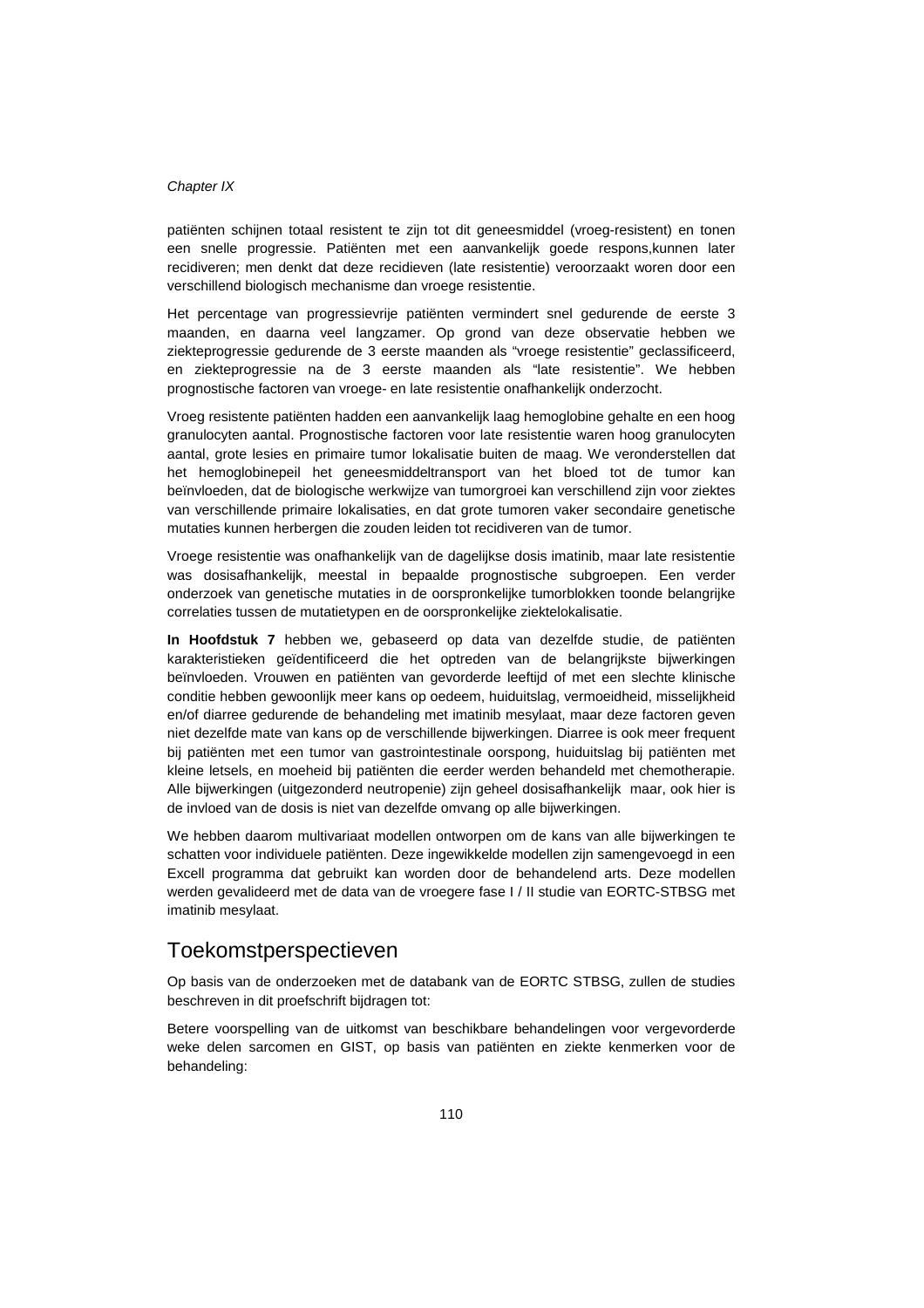- Responskans en overlevensverwachting van patiënten die doxorubicine combinaties krijgen als eerste lijn behandeling voor vergevorderde ziekte.
- Progressievrije percentage voor de patiënten behandeld met actieve en inactieve geneesmiddelen, na falen van eerste lijns behandeling, en voor verschillende histopathologische subtypes.
- Vroege en late resistentie op imatinib mesylaat voor patiënten met vergevorderde GIST.
- Inschatting van de belangrijkste bijwerkingen voor patiënten met vergevorderde GIST behandeld met imatinib mesylaat.

Ontwikkeling of bevestigen van hypotheses die tot het begrip van deze ziektes zullen bijdragen:

- Of levermetastasen van weke delen sarcomen relatief ongevoelig voor chemotherapie zijn, danwel een kenmerk van een vergevorderd ziektestadium zijn, buiten bereik van chemosensitiviteit.
- Systemische chemotherapie is curatief voor een klein aantal patiënten met weke delen sarcomen.
- Hemoglobine kan een belangrijke rol spelen bij het transport van imatinib mesylaat van het bloed naar de tumor.
- De biologische tumorgroei in GIST is niet gelijk tussen de tumoren van verschillende primaire tumor localisaties.
- Grote GIST lesies kunnen vaker secundaire mutaties veroorzaken.

Optimalisatie van toekomstige klinische studie-opzet om nieuwe potentiële systemische geneesmiddelen te onderzoeken:

- Studies die eerste lijns chemotherapie combinaties vergelijken zouden gestratifieerd moeten worden voor leeftijd, histologische tumorgraad en de aanwezigheid van levermetastasen.
- Patiënten met laag gradige tumoren zouden niet geincludeerd moeten worden in studies die respons op behandeling als primaire eindpunt gebruiken.
- RECIST geeft ons een gevalideerd primair eindpunt om celdodende geneesmiddelen te bestuderen.
- Stabiele ziekte (progressievrije status) na 3 maanden is een gevalideerd eindpunt om celdelingremmende en doelgerichte geneesmiddelen te bestuderen bij weke delen sarcomen; referentiewaarden zijn nu beschikbaar voor dit eindpunt.
- Referentiewaarden zijn ook verzameld om eerste lijn celdelingremmende en doelgerichte geneesmiddelen te bestuderen in fase II studies. De gunstige bijwerking profielen van deze nieuw medicijnen en de beperkte werkzaamheid van chemotherapie rechtvaardigen dergelijke studies.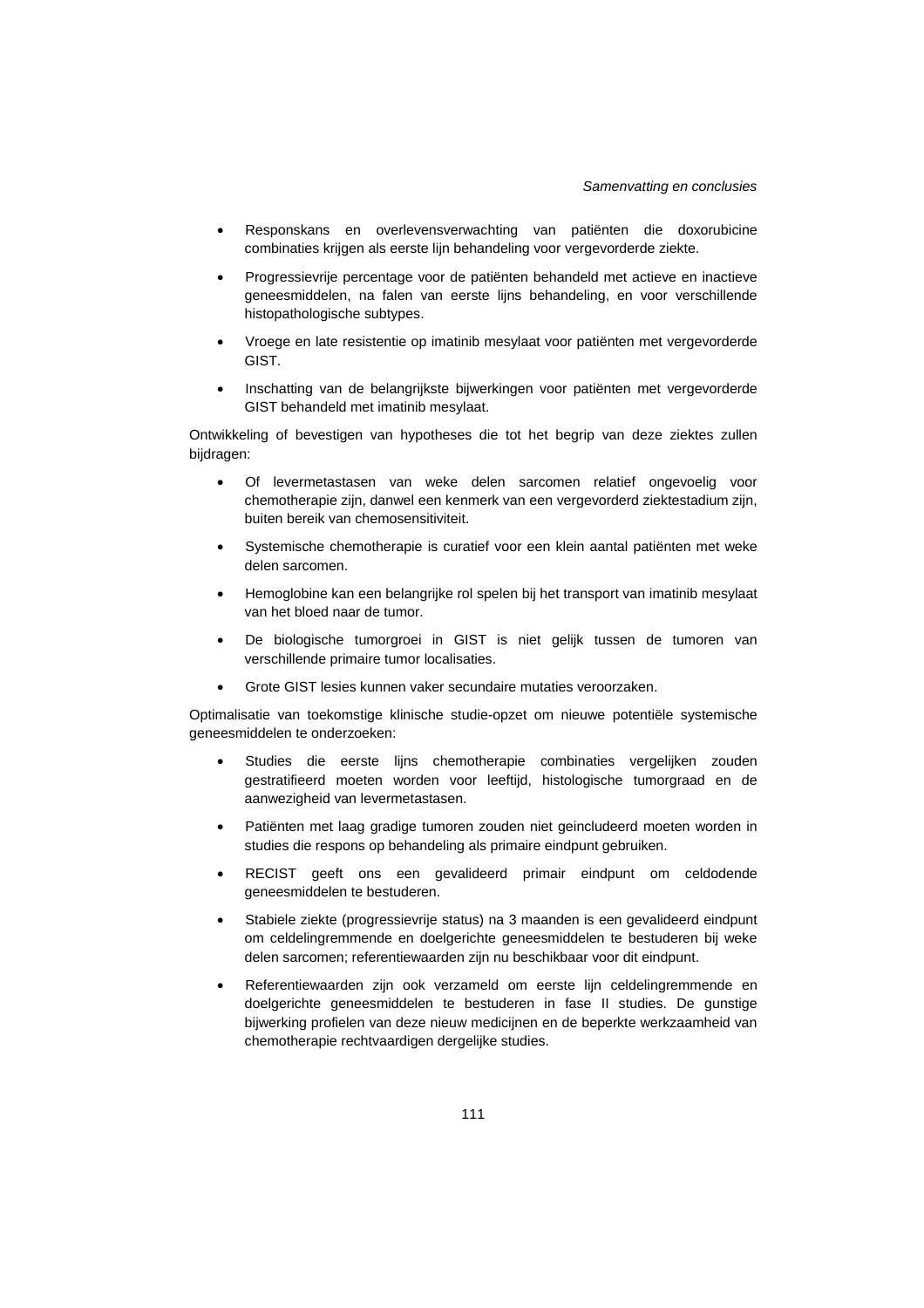In het eerste gedeelte van dit proefschrift hebben we onze aandacht gevestigd op patiënten die met eerste lijn doxorubicine combinaties behandeld worden voor vergevorderde weke delen sarcomen. Ifosfamide is het tweede actieve geneesmiddel voor deze ziekte, en gegevens van een groot aantal patiënten die met dit geneesmiddel behandeld zijn nu in onze gegevensbank beschikbaar. We zullen onderzoeken of prognostische factoren voor respons en overleving dezelfde zijn, dit om te helpen de beste eerste lijn behandeling voor toekomstige patiënten te kiezen.

RECIST is zeker geen voldoende eindpunt voor screening van nieuwe doelgerichte geneesmiddelen in GIST. Progressievrije status na 3 maanden mag een geldig eindpunt zijn, maar we willen ook de huidige tumormetingen onderzoeken en bestuderen of zij meer betrouwbare en specifieke criteria kunnen leveren om vroege resistentie vast te stellen.

Er werd aangetoond dat GIST resistentie op imatinib tegengewerkt kan worden door de dagelijkse dosis te verhogen; prognostische factoren voor eerste objectieve progressie mogen uiteindelijk de overleving niet beïnvloeden. Als genoeg follow-up beschikbaar is zullen we de prognostische factoren voor overleving karakterisere, en vergelijken met prognostische factoren voor vroege en late resistentie.

We hebben prognostische factoren voor vroege en late resistentie in GIST tot op dit ogenblik nog niet gevalideerd, en prognostische factoren voor bijwerkingen alleen op basis van een kleine gegevensbank gevalideerd. Een tweede studie met imatinib bij GIST is , met een bijna identiek opzet, in VS en Canada uitgevoerd; we verwachten dat het mogelijk zal zijn de gegevens van deze tweede studie te gebruiken om onze modellen te bevestingen.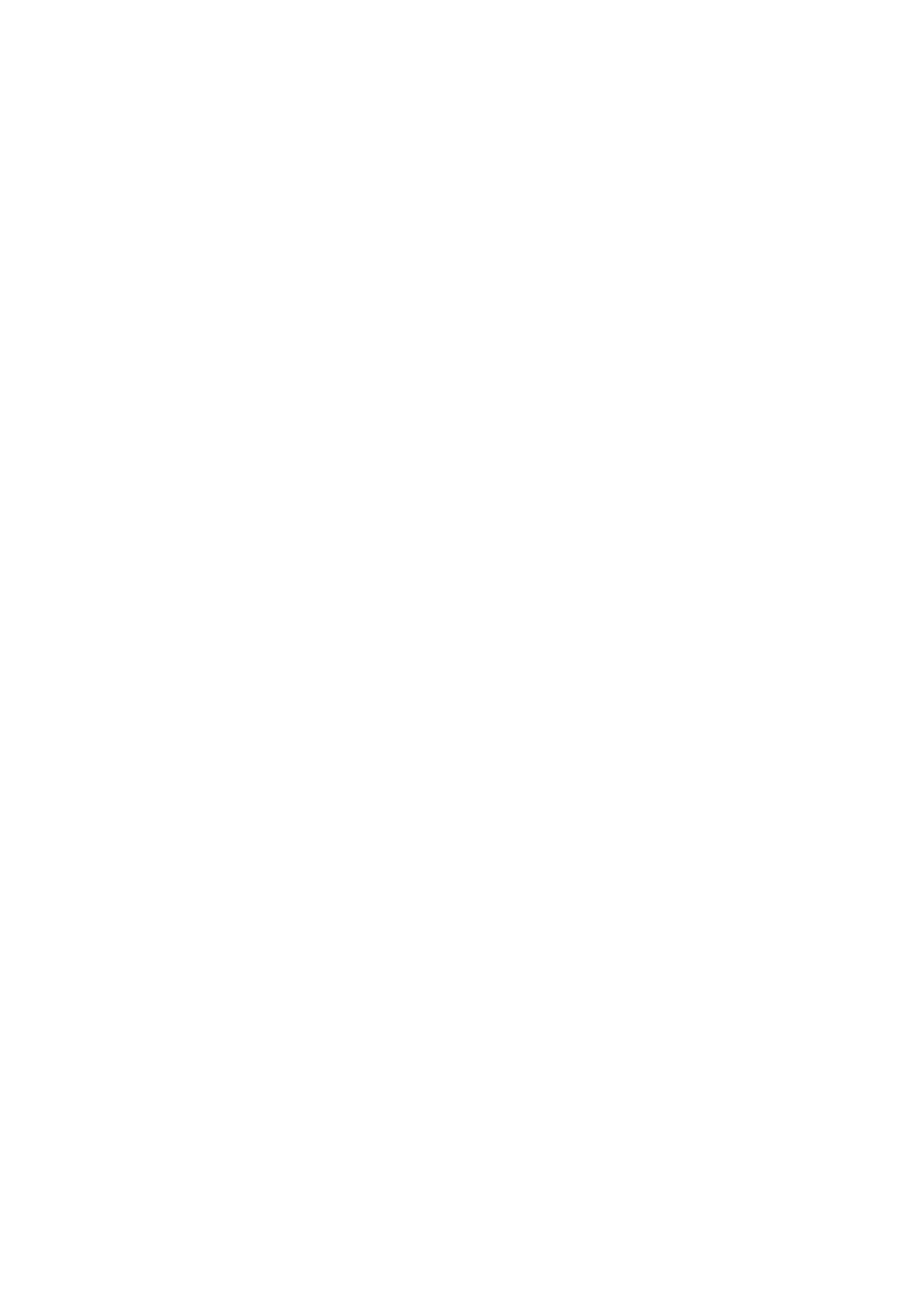# **Curriculum Vitae**

Martine Van Glabbeke is born in Etterbeek (Belgium) on August 29th, 1951. After obtaining her high school degree from the "Athénée Royal de Watermael-Boitsfort" in 1969, she started studying applied sciences at the "Université Libre de Bruxelles" and obtained the degree of Civil Engineer in Chemistry, ("Ingénieur Civil Chimiste", "Burgerlijke Ingenieur in Scheikunde") in 1974, after the successful defense of a thesis entitled "Contribution to the study of the Belousof reaction: kinetic study of an oscillating reaction". She also obtained post-graduate certificates in computer sciences, automation and corrosion in 1975, and a post-graduate master degree in statistics in 1982, both from the "Université Libre de Bruxelles". She started working at the EORTC Data Center as a computer analyst in 1975, and became a biostatistician in 1978. In 1989, she was nominated Assistant Director of the EORTC Data Center. She has been the biostatistician of several EORTC groups since 1978 (Early Clinical Trials Group, Clinical Screening Group, Radiotherapy Group) and is still the biostatistician of the EORTC Lymphoma Group and the EORTC Soft Tissue and Bone Sarcoma Group, that she joined in 1983. She is currently heading the Protocol Development Unit of the EORTC Data Center. She has been a faculty member of various courses organized by the European School of Oncology, the EORTC Educational Office, and the Federation of European Cancer Societies, and currently co-Chairs the FECS-AACR-ASCO Flims Workshop on "Methods in Clinical Cancer Research". She is a member of the American Society of Clinical Oncology, and of the Connective Tissue Oncology Society, for which she has served as board member from 1999 to 2002. Her principal hobbies are navigation and sailing.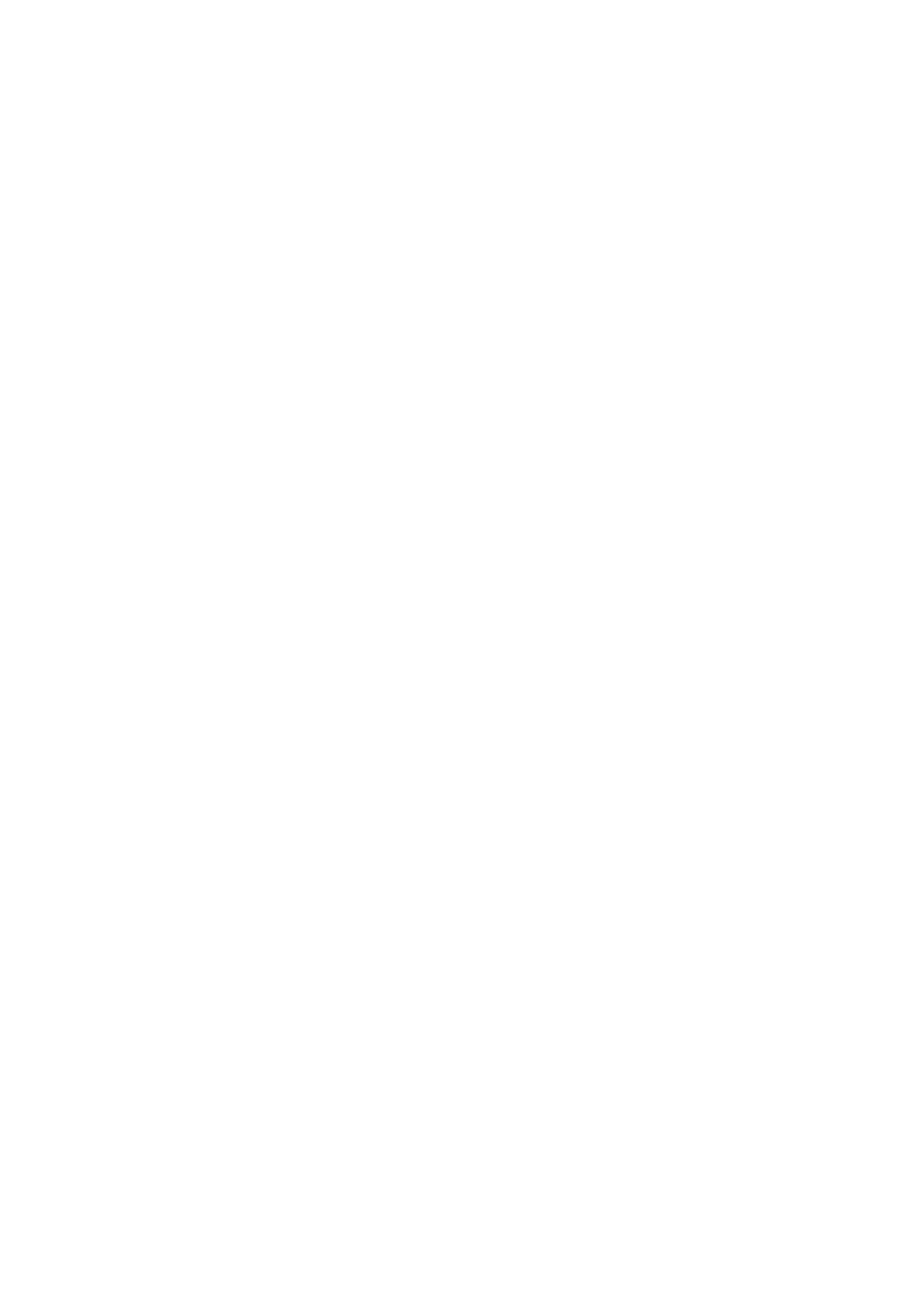# **Aknowlegements**

The completion of this thesis is an unique opportunity to thank Pr.Jaap Verweij, my promoter, for his support, encouragements and precious advice for the design, analysis, interpretation and writing of each chapter of this thesis and for his detailed review of all successive drafts; for his permanent availability, despite his countless activities, to answer questions, consider proposals and discuss hypotheses, in an open, rationale and friendly way; for teaching me so much about various aspects of clinical research and of soft tissue sarcoma, for awakening my curiosity for this complicated disease and for enabling me to try adding a few pieces to this giant puzzle.

This thesis reflects the cooperative work of a multidisciplinary international group of scientists with a strong common objective, namely the EORTC Soft Tissue and Bone Sarcoma Group. I would like to express my gratitude to the members of this group, not only for letting me use the database they have accumulated in more than 30 years of clinical research, but mostly for their active contribution as co-authors of different chapters of this thesis, and, more generally, for their friendly support in all circumstances.

I am particularly thankful to a very special member of this group, Pr.Allan van Oosterom, who initially convinced me to start exploring the accumulated data and followed all subsequent steps with enthusiasm.

On the worldwide scene, I am also grateful to the members of the Connective Tissue Oncology Society, which offers a unique forum for discussion, exchange of ideas and initiation of common projects for all scientists interested in sarcoma; large parts of this thesis have been presented at meetings of this society and have received an interesting feed-back.

I would also like to thank Dr.Laurie Letvak, from Novartis, who has provided useful comments and suggestions on the two chapters of this thesis (and on other manuscripts) based on imatinib data, generally within a few days. On the logistic side, I am thankful to Novartis for its financial support for the printing of this thesis.

Of course, none of this would have been possible without the European Organisation for Research and Treatment of Cancer. Since 1975, I enjoy working at EORTC, applying my mathematical and statistical background to clinical cancer research, a field that brings so much personal satisfaction; this work also offers me the privilege to collaborate with investigators from multiple countries and share the richness of our cultural differences. I would like to thank Pr.Françoise Meunier, the EORTC Director General, as well as Dr.Patrick Therasse, the Director of the EORTC Data Center for allowing me to write and defend this thesis, based on my experience acquired with EORTC. I would mainly like to thank them for fighting every day to offer European scientists this unique infrastructure for conducting cancer clinical research across national borders and across specialties, in a scientifically independent way.